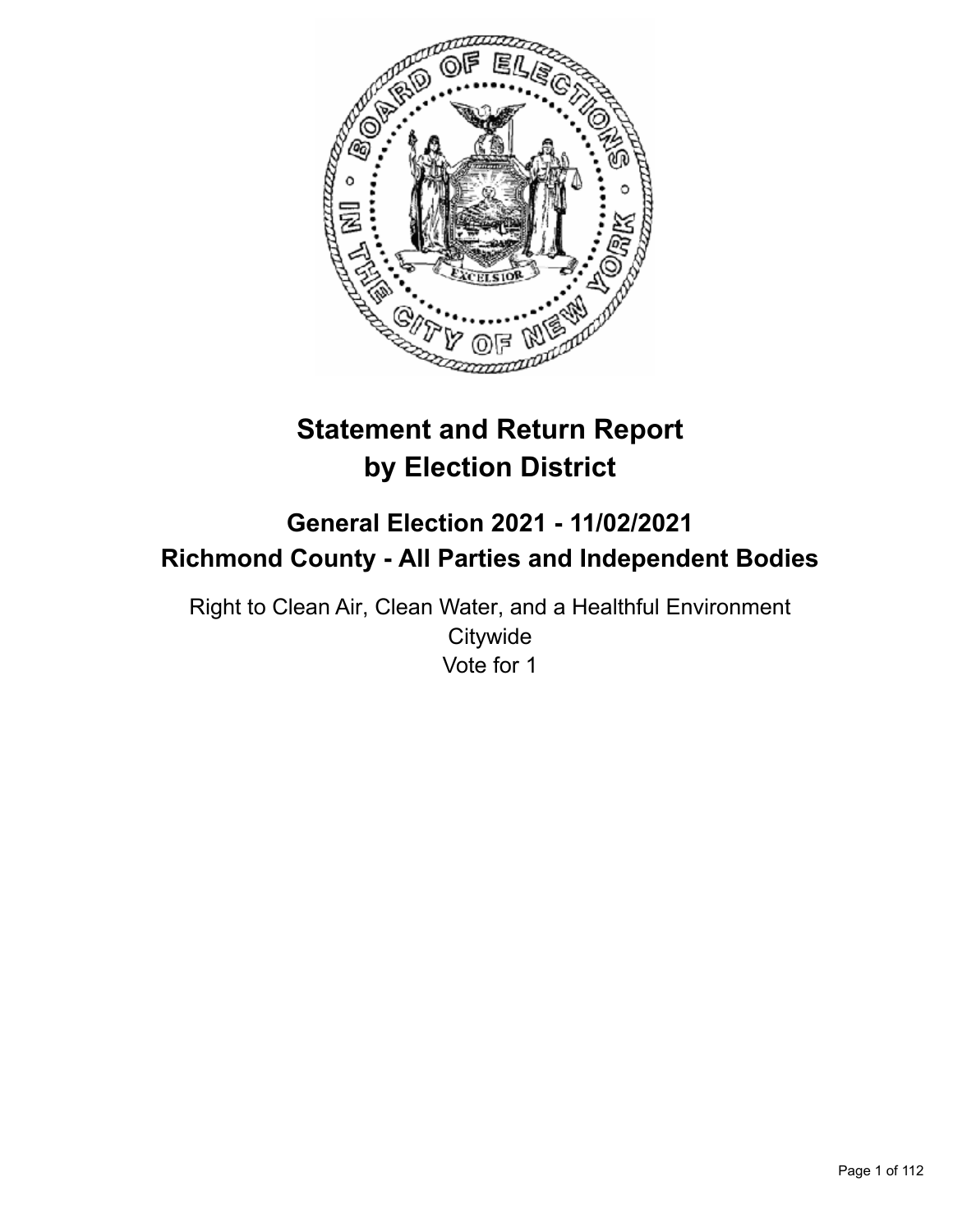

| PUBLIC COUNTER                                           | 333 |
|----------------------------------------------------------|-----|
| MANUALLY COUNTED EMERGENCY                               | 0   |
| ABSENTEE / MILITARY                                      | 18  |
| AFFIDAVIT                                                |     |
| Total Ballots                                            | 352 |
| Less - Inapplicable Federal/Special Presidential Ballots | 0   |
| <b>Total Applicable Ballots</b>                          | 352 |
| YES                                                      | 282 |
| NO.                                                      | 31  |
| <b>Total Votes</b>                                       | 313 |
| Unrecorded                                               | 39  |

#### **002/61**

| <b>PUBLIC COUNTER</b>                                    | 289            |
|----------------------------------------------------------|----------------|
| <b>MANUALLY COUNTED EMERGENCY</b>                        | 0              |
| <b>ABSENTEE / MILITARY</b>                               | 34             |
| AFFIDAVIT                                                | $\overline{2}$ |
| <b>Total Ballots</b>                                     | 325            |
| Less - Inapplicable Federal/Special Presidential Ballots | $\Omega$       |
| <b>Total Applicable Ballots</b>                          | 325            |
| <b>YES</b>                                               | 270            |
| NO.                                                      | 31             |
| <b>Total Votes</b>                                       | 301            |
| Unrecorded                                               | 24             |

| <b>PUBLIC COUNTER</b>                                    | 365            |
|----------------------------------------------------------|----------------|
| <b>MANUALLY COUNTED EMERGENCY</b>                        | 0              |
| ABSENTEE / MILITARY                                      | 24             |
| AFFIDAVIT                                                | $\overline{4}$ |
| <b>Total Ballots</b>                                     | 393            |
| Less - Inapplicable Federal/Special Presidential Ballots | 0              |
| <b>Total Applicable Ballots</b>                          | 393            |
| <b>YES</b>                                               | 327            |
| NO.                                                      | 47             |
| <b>Total Votes</b>                                       | 374            |
| Unrecorded                                               | 19             |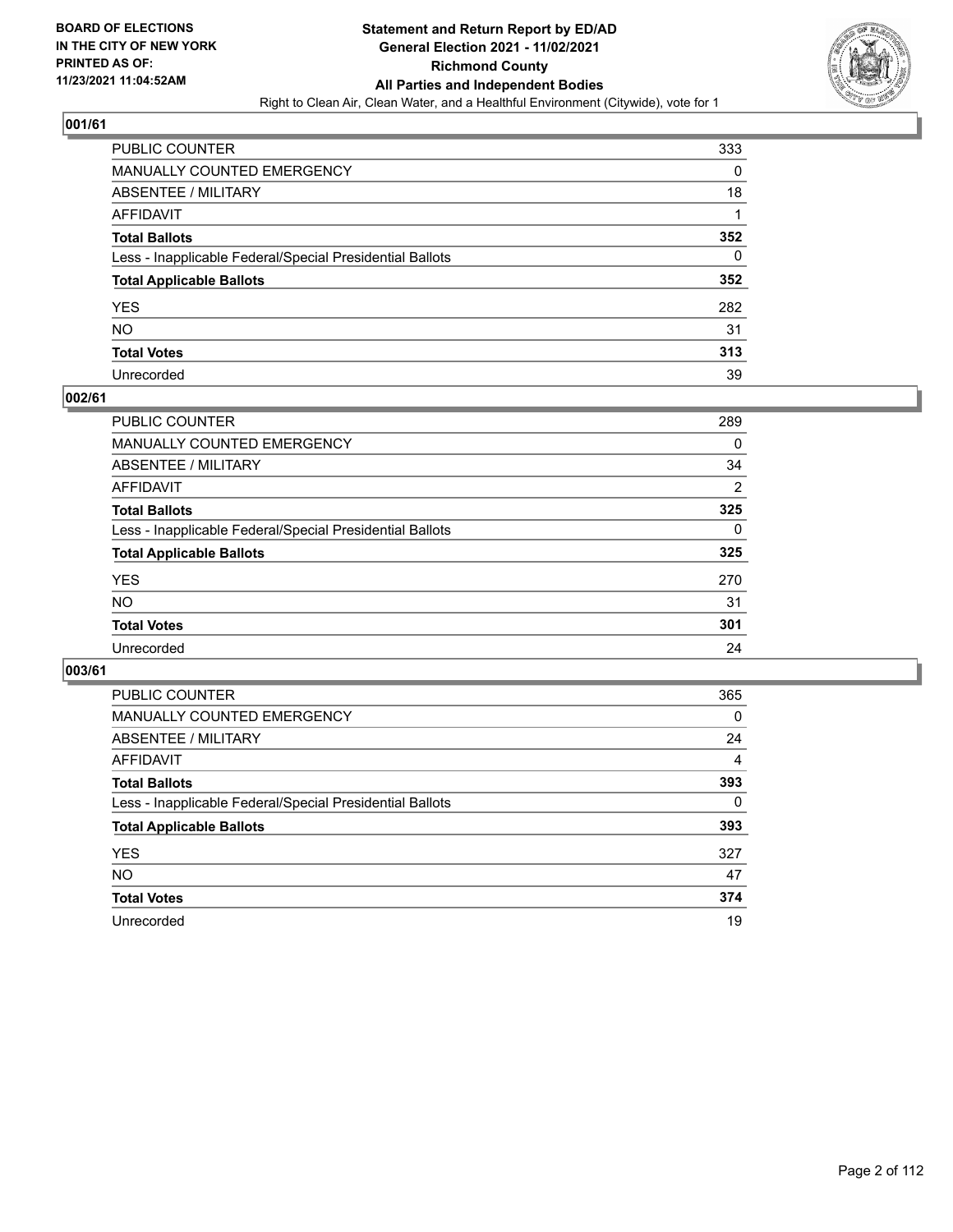

| PUBLIC COUNTER                                           | 222 |
|----------------------------------------------------------|-----|
| MANUALLY COUNTED EMERGENCY                               | 0   |
| ABSENTEE / MILITARY                                      | 17  |
| AFFIDAVIT                                                |     |
| Total Ballots                                            | 240 |
| Less - Inapplicable Federal/Special Presidential Ballots | 0   |
| <b>Total Applicable Ballots</b>                          | 240 |
| YES                                                      | 196 |
| NO.                                                      | 31  |
| <b>Total Votes</b>                                       | 227 |
| Unrecorded                                               | 13  |

#### **005/61**

| <b>PUBLIC COUNTER</b>                                    | 189      |
|----------------------------------------------------------|----------|
| <b>MANUALLY COUNTED EMERGENCY</b>                        | $\Omega$ |
| ABSENTEE / MILITARY                                      | 12       |
| AFFIDAVIT                                                |          |
| <b>Total Ballots</b>                                     | 202      |
| Less - Inapplicable Federal/Special Presidential Ballots | $\Omega$ |
| <b>Total Applicable Ballots</b>                          | 202      |
| <b>YES</b>                                               | 178      |
| <b>NO</b>                                                | 15       |
| <b>Total Votes</b>                                       | 193      |
| Unrecorded                                               | 9        |

| <b>PUBLIC COUNTER</b>                                    | 156 |
|----------------------------------------------------------|-----|
| MANUALLY COUNTED EMERGENCY                               | 0   |
| ABSENTEE / MILITARY                                      | 40  |
| AFFIDAVIT                                                | 0   |
| <b>Total Ballots</b>                                     | 196 |
| Less - Inapplicable Federal/Special Presidential Ballots | 0   |
| <b>Total Applicable Ballots</b>                          | 196 |
| <b>YES</b>                                               | 139 |
| NO.                                                      | 45  |
| <b>Total Votes</b>                                       | 184 |
| Unrecorded                                               | 12  |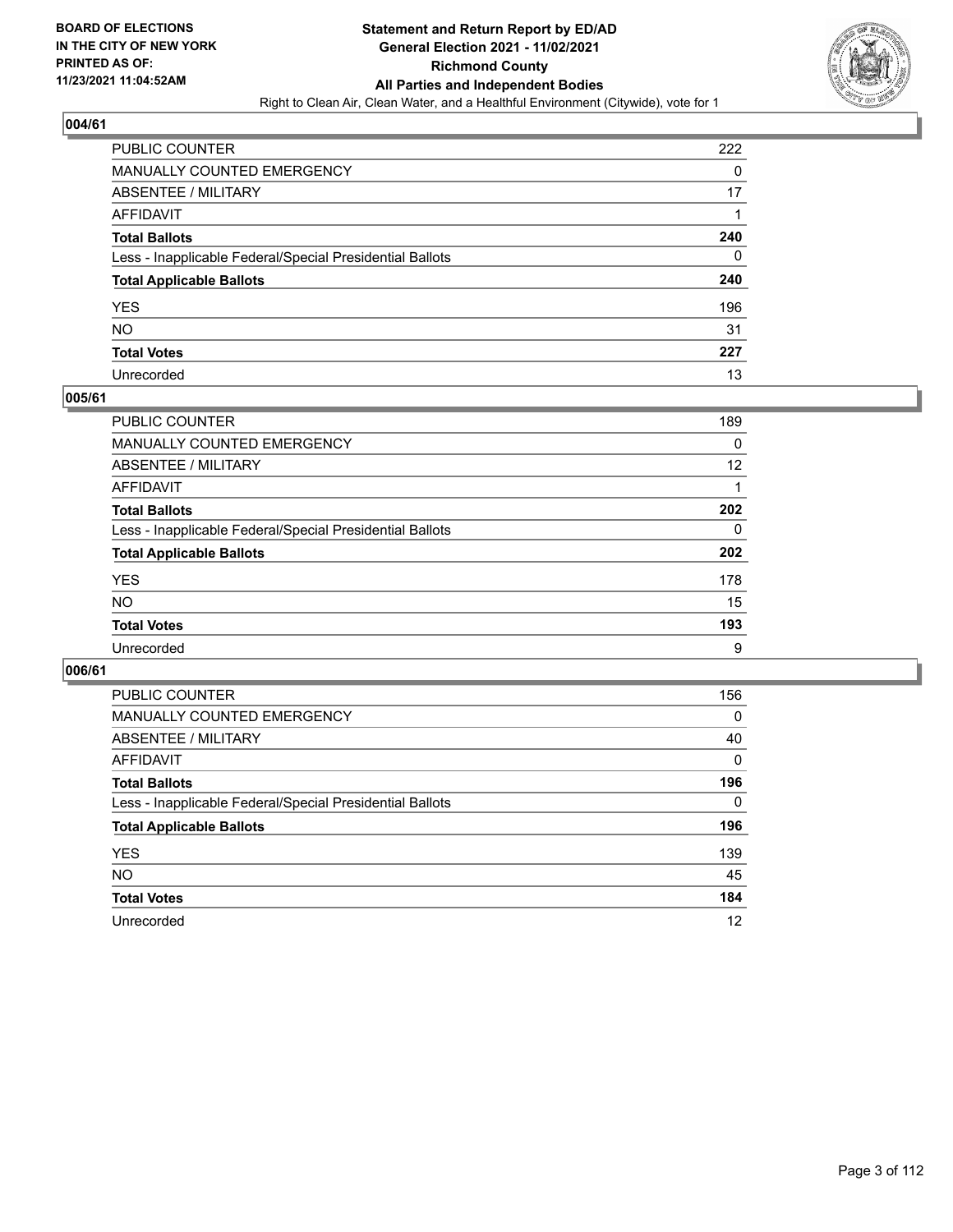

| PUBLIC COUNTER                                           | 174 |
|----------------------------------------------------------|-----|
| MANUALLY COUNTED EMERGENCY                               | 0   |
| ABSENTEE / MILITARY                                      | 9   |
| AFFIDAVIT                                                | 0   |
| Total Ballots                                            | 183 |
| Less - Inapplicable Federal/Special Presidential Ballots | 0   |
| <b>Total Applicable Ballots</b>                          | 183 |
| YES                                                      | 154 |
| NO.                                                      | 8   |
| <b>Total Votes</b>                                       | 162 |
| Unrecorded                                               | 21  |

#### **008/61**

| <b>PUBLIC COUNTER</b>                                    | 110            |
|----------------------------------------------------------|----------------|
| <b>MANUALLY COUNTED EMERGENCY</b>                        | $\Omega$       |
| ABSENTEE / MILITARY                                      | 9              |
| AFFIDAVIT                                                |                |
| <b>Total Ballots</b>                                     | 120            |
| Less - Inapplicable Federal/Special Presidential Ballots | $\Omega$       |
| <b>Total Applicable Ballots</b>                          | 120            |
| <b>YES</b>                                               | 105            |
| <b>NO</b>                                                | 11             |
| <b>Total Votes</b>                                       | 116            |
| Unrecorded                                               | $\overline{4}$ |

| <b>PUBLIC COUNTER</b>                                    | 388      |
|----------------------------------------------------------|----------|
| MANUALLY COUNTED EMERGENCY                               | 0        |
| ABSENTEE / MILITARY                                      | 20       |
| AFFIDAVIT                                                |          |
| <b>Total Ballots</b>                                     | 409      |
| Less - Inapplicable Federal/Special Presidential Ballots | $\Omega$ |
| <b>Total Applicable Ballots</b>                          | 409      |
| <b>YES</b>                                               | 317      |
| <b>NO</b>                                                | 58       |
| <b>Total Votes</b>                                       | 375      |
| Unrecorded                                               | 34       |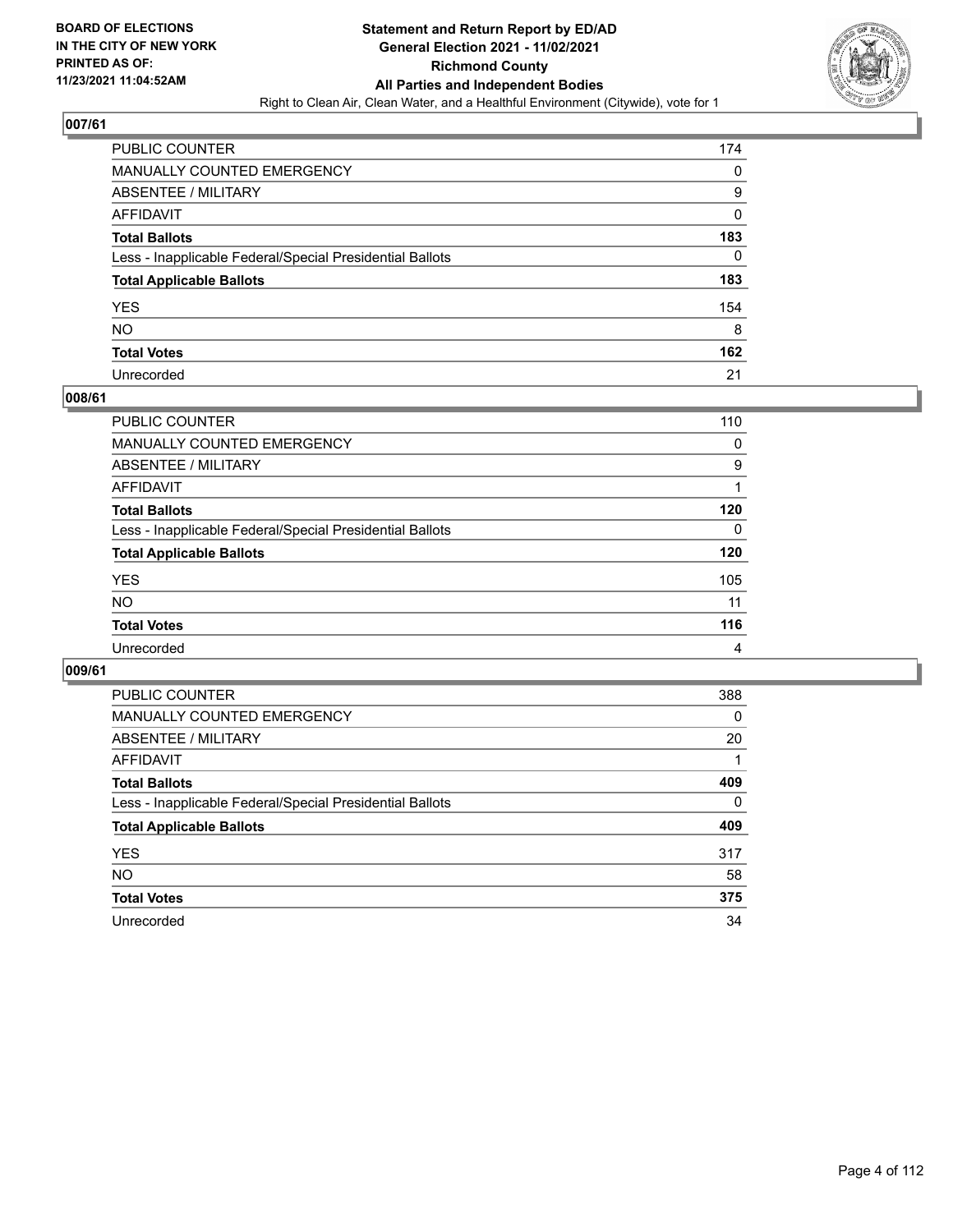

| PUBLIC COUNTER                                           | 309 |
|----------------------------------------------------------|-----|
| MANUALLY COUNTED EMERGENCY                               | 0   |
| ABSENTEE / MILITARY                                      | 20  |
| AFFIDAVIT                                                | 0   |
| <b>Total Ballots</b>                                     | 329 |
| Less - Inapplicable Federal/Special Presidential Ballots | 0   |
| <b>Total Applicable Ballots</b>                          | 329 |
| YES                                                      | 210 |
| NO.                                                      | 30  |
| <b>Total Votes</b>                                       | 240 |
| Unrecorded                                               | 89  |

#### **011/61**

| <b>PUBLIC COUNTER</b>                                    | 281          |
|----------------------------------------------------------|--------------|
| MANUALLY COUNTED EMERGENCY                               | 0            |
| ABSENTEE / MILITARY                                      | 29           |
| AFFIDAVIT                                                | $\Omega$     |
| <b>Total Ballots</b>                                     | 310          |
| Less - Inapplicable Federal/Special Presidential Ballots | $\mathbf{0}$ |
| <b>Total Applicable Ballots</b>                          | 310          |
| <b>YES</b>                                               | 226          |
| <b>NO</b>                                                | 52           |
| <b>Total Votes</b>                                       | 278          |
| Unrecorded                                               | 32           |

| <b>PUBLIC COUNTER</b>                                    | 590      |
|----------------------------------------------------------|----------|
| <b>MANUALLY COUNTED EMERGENCY</b>                        | $\Omega$ |
| ABSENTEE / MILITARY                                      | 27       |
| AFFIDAVIT                                                | 2        |
| <b>Total Ballots</b>                                     | 619      |
| Less - Inapplicable Federal/Special Presidential Ballots | $\Omega$ |
| <b>Total Applicable Ballots</b>                          | 619      |
| <b>YES</b>                                               | 404      |
| <b>NO</b>                                                | 138      |
| <b>Total Votes</b>                                       | 542      |
| Unrecorded                                               | 77       |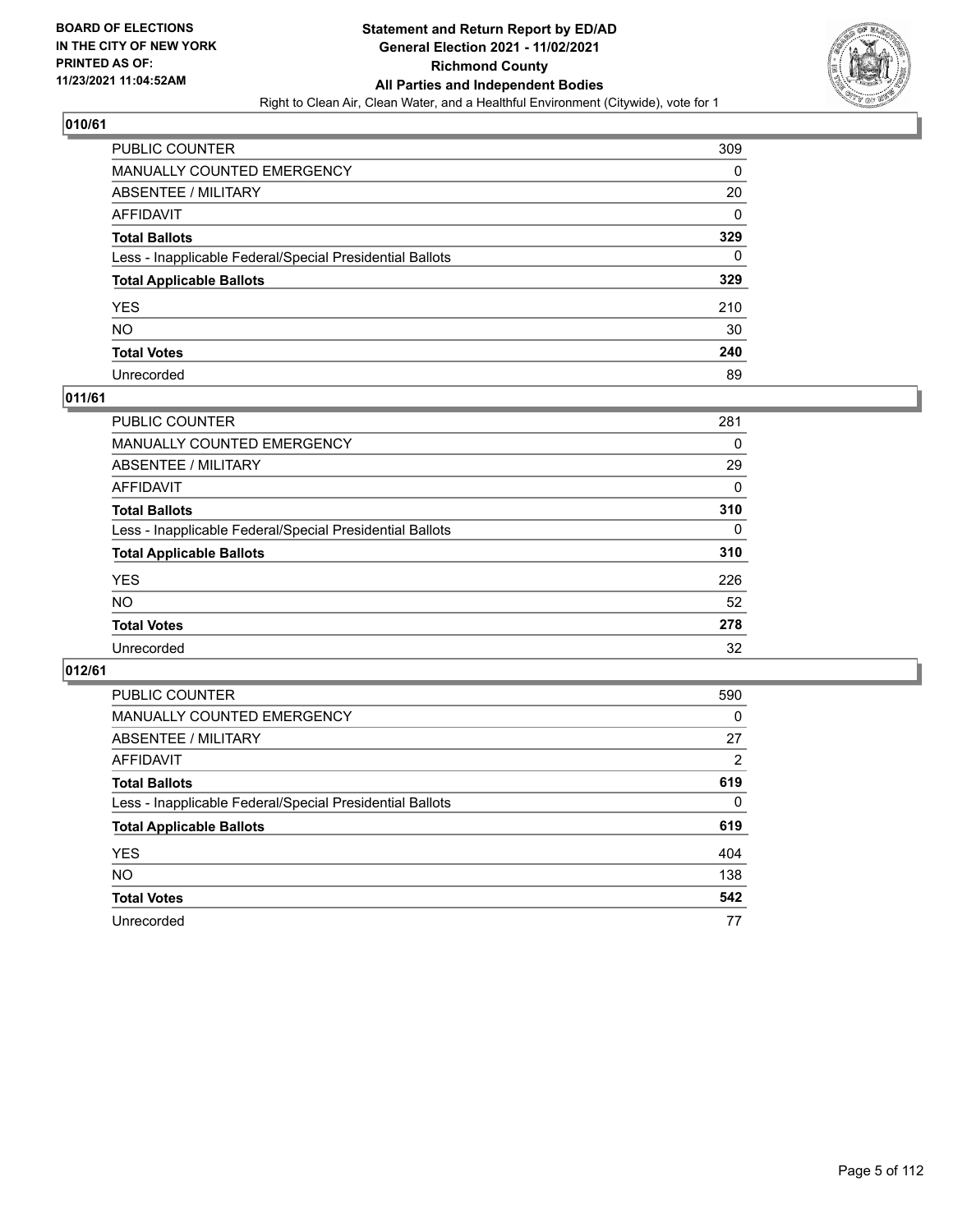

| PUBLIC COUNTER                                           | 286 |
|----------------------------------------------------------|-----|
| MANUALLY COUNTED EMERGENCY                               | 0   |
| <b>ABSENTEE / MILITARY</b>                               | 11  |
| AFFIDAVIT                                                | 0   |
| <b>Total Ballots</b>                                     | 297 |
| Less - Inapplicable Federal/Special Presidential Ballots | 0   |
| <b>Total Applicable Ballots</b>                          | 297 |
| YES                                                      | 214 |
| NO.                                                      | 61  |
| <b>Total Votes</b>                                       | 275 |
| Unrecorded                                               | 22  |

#### **014/61**

| <b>PUBLIC COUNTER</b>                                    | 361      |
|----------------------------------------------------------|----------|
| MANUALLY COUNTED EMERGENCY                               | 0        |
| ABSENTEE / MILITARY                                      | 20       |
| AFFIDAVIT                                                |          |
| <b>Total Ballots</b>                                     | 382      |
| Less - Inapplicable Federal/Special Presidential Ballots | $\Omega$ |
| <b>Total Applicable Ballots</b>                          | 382      |
| <b>YES</b>                                               | 257      |
| <b>NO</b>                                                | 93       |
| <b>Total Votes</b>                                       | 350      |
| Unrecorded                                               | 32       |

| <b>PUBLIC COUNTER</b>                                    | 261            |
|----------------------------------------------------------|----------------|
| MANUALLY COUNTED EMERGENCY                               | 0              |
| ABSENTEE / MILITARY                                      | 8              |
| AFFIDAVIT                                                | $\overline{2}$ |
| <b>Total Ballots</b>                                     | 271            |
| Less - Inapplicable Federal/Special Presidential Ballots | 0              |
| <b>Total Applicable Ballots</b>                          | 271            |
| <b>YES</b>                                               | 175            |
| NO.                                                      | 74             |
| <b>Total Votes</b>                                       | 249            |
| Unrecorded                                               | 22             |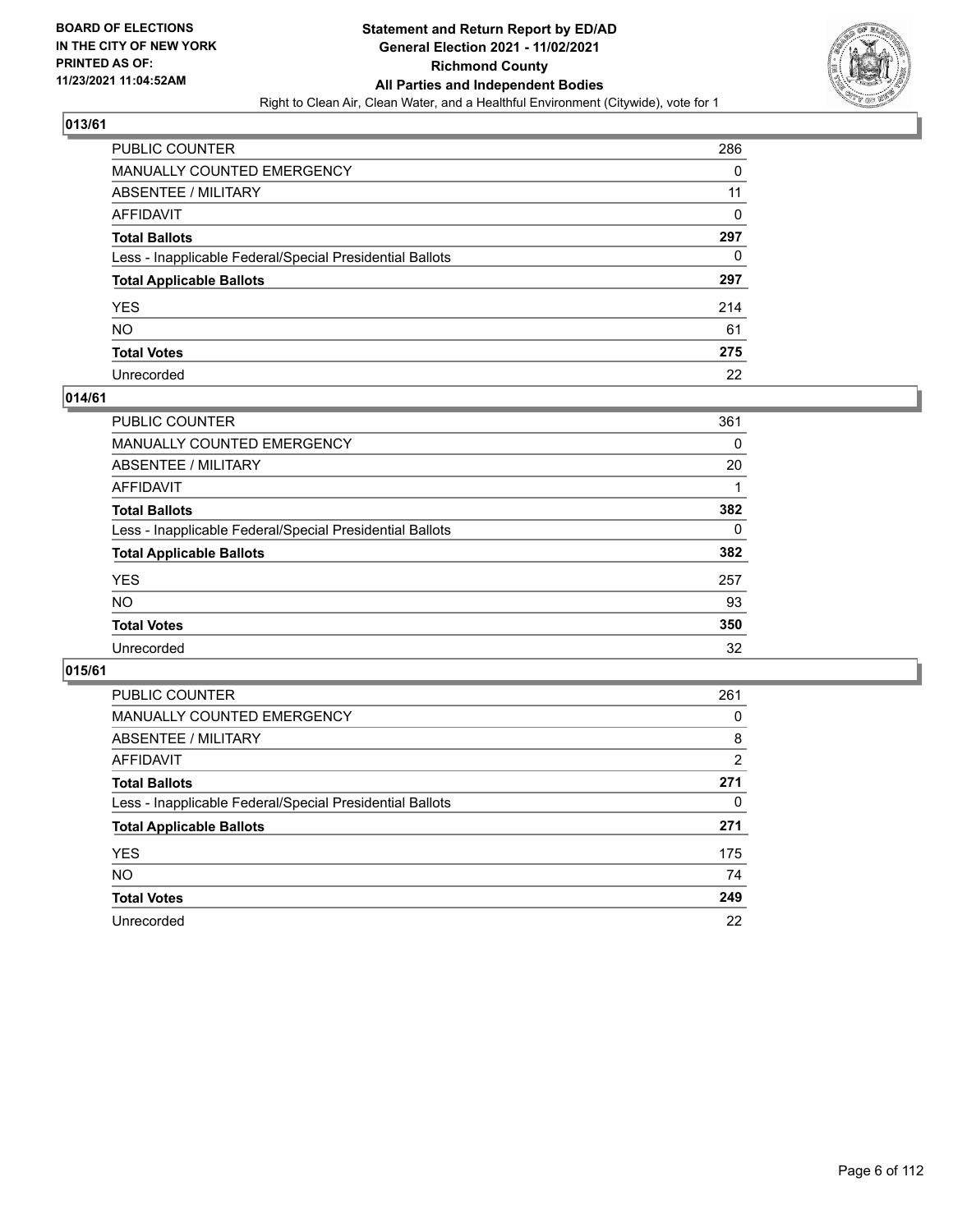

| PUBLIC COUNTER                                           | 211 |
|----------------------------------------------------------|-----|
| MANUALLY COUNTED EMERGENCY                               | 0   |
| ABSENTEE / MILITARY                                      | 10  |
| AFFIDAVIT                                                |     |
| Total Ballots                                            | 222 |
| Less - Inapplicable Federal/Special Presidential Ballots | 0   |
| <b>Total Applicable Ballots</b>                          | 222 |
| YES                                                      | 178 |
| NO.                                                      | 17  |
| <b>Total Votes</b>                                       | 195 |
| Unrecorded                                               | 27  |

## **017/61**

| PUBLIC COUNTER                                           | 259      |
|----------------------------------------------------------|----------|
| <b>MANUALLY COUNTED EMERGENCY</b>                        | 0        |
| ABSENTEE / MILITARY                                      | 7        |
| AFFIDAVIT                                                |          |
| <b>Total Ballots</b>                                     | 267      |
| Less - Inapplicable Federal/Special Presidential Ballots | $\Omega$ |
| <b>Total Applicable Ballots</b>                          | 267      |
| <b>YES</b>                                               | 219      |
| <b>NO</b>                                                | 22       |
| <b>Total Votes</b>                                       | 241      |
| Unrecorded                                               | 26       |

| <b>PUBLIC COUNTER</b>                                    | 272 |
|----------------------------------------------------------|-----|
| <b>MANUALLY COUNTED EMERGENCY</b>                        | 0   |
| ABSENTEE / MILITARY                                      | 12  |
| AFFIDAVIT                                                | 0   |
| <b>Total Ballots</b>                                     | 284 |
| Less - Inapplicable Federal/Special Presidential Ballots | 0   |
| <b>Total Applicable Ballots</b>                          | 284 |
| <b>YES</b>                                               | 194 |
| NO.                                                      | 54  |
| <b>Total Votes</b>                                       | 248 |
| Unrecorded                                               | 36  |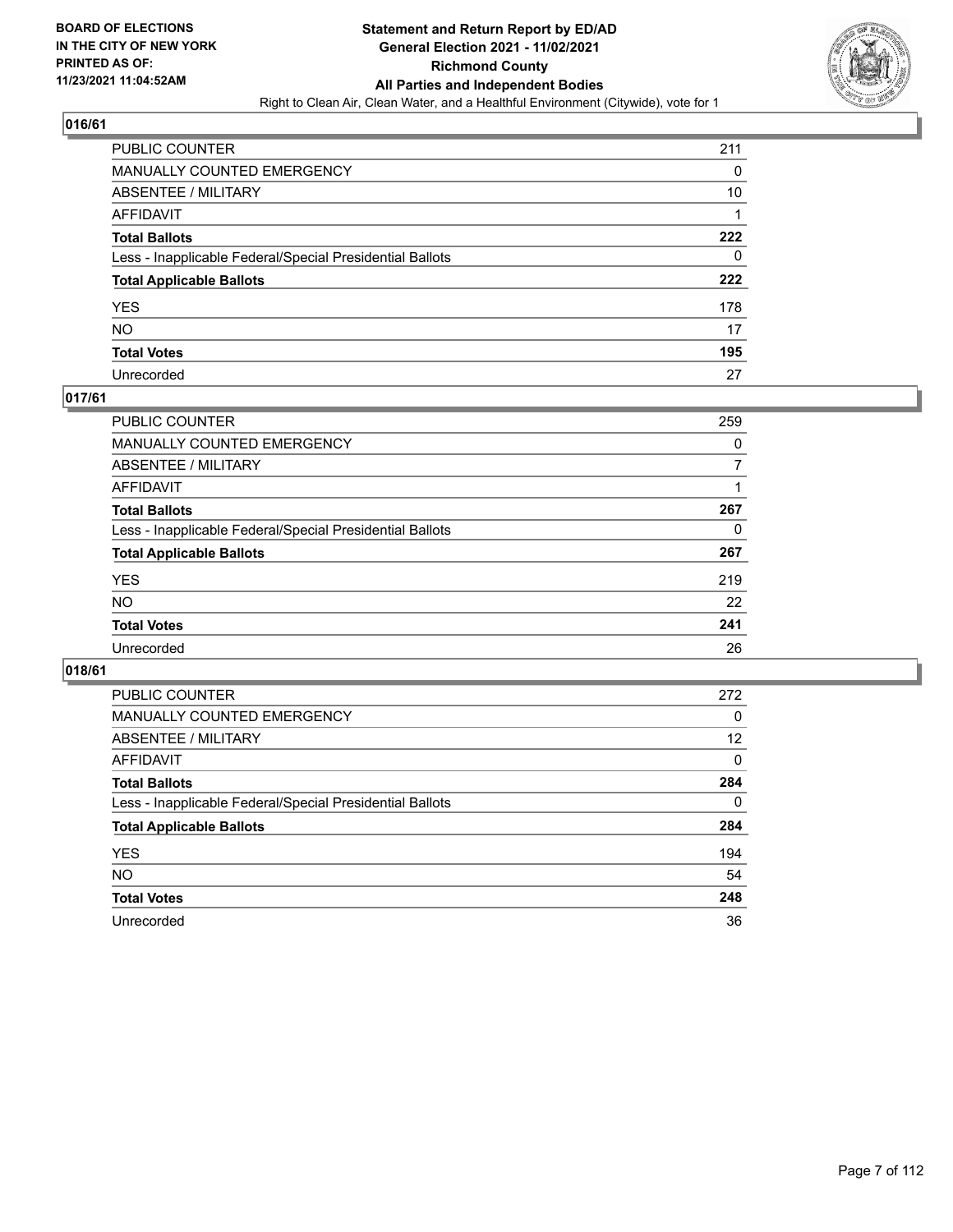

| PUBLIC COUNTER                                           | 312 |
|----------------------------------------------------------|-----|
| MANUALLY COUNTED EMERGENCY                               | 0   |
| ABSENTEE / MILITARY                                      | 21  |
| AFFIDAVIT                                                |     |
| Total Ballots                                            | 334 |
| Less - Inapplicable Federal/Special Presidential Ballots | 0   |
| <b>Total Applicable Ballots</b>                          | 334 |
| YES                                                      | 230 |
| NO.                                                      | 76  |
| <b>Total Votes</b>                                       | 306 |
| Unrecorded                                               | 28  |

#### **020/61**

| <b>PUBLIC COUNTER</b>                                    | 319      |
|----------------------------------------------------------|----------|
| <b>MANUALLY COUNTED EMERGENCY</b>                        | $\Omega$ |
| ABSENTEE / MILITARY                                      |          |
| AFFIDAVIT                                                |          |
| <b>Total Ballots</b>                                     | 327      |
| Less - Inapplicable Federal/Special Presidential Ballots | $\Omega$ |
| <b>Total Applicable Ballots</b>                          | 327      |
| <b>YES</b>                                               | 215      |
| <b>NO</b>                                                | 79       |
| <b>Total Votes</b>                                       | 294      |
| Unrecorded                                               | 33       |

| PUBLIC COUNTER                                           | 244      |
|----------------------------------------------------------|----------|
| MANUALLY COUNTED EMERGENCY                               | $\Omega$ |
| ABSENTEE / MILITARY                                      | 15       |
| AFFIDAVIT                                                |          |
| <b>Total Ballots</b>                                     | 260      |
| Less - Inapplicable Federal/Special Presidential Ballots | 0        |
| <b>Total Applicable Ballots</b>                          | 260      |
| <b>YES</b>                                               | 181      |
| NO.                                                      | 17       |
| <b>Total Votes</b>                                       | 198      |
| Unrecorded                                               | 62       |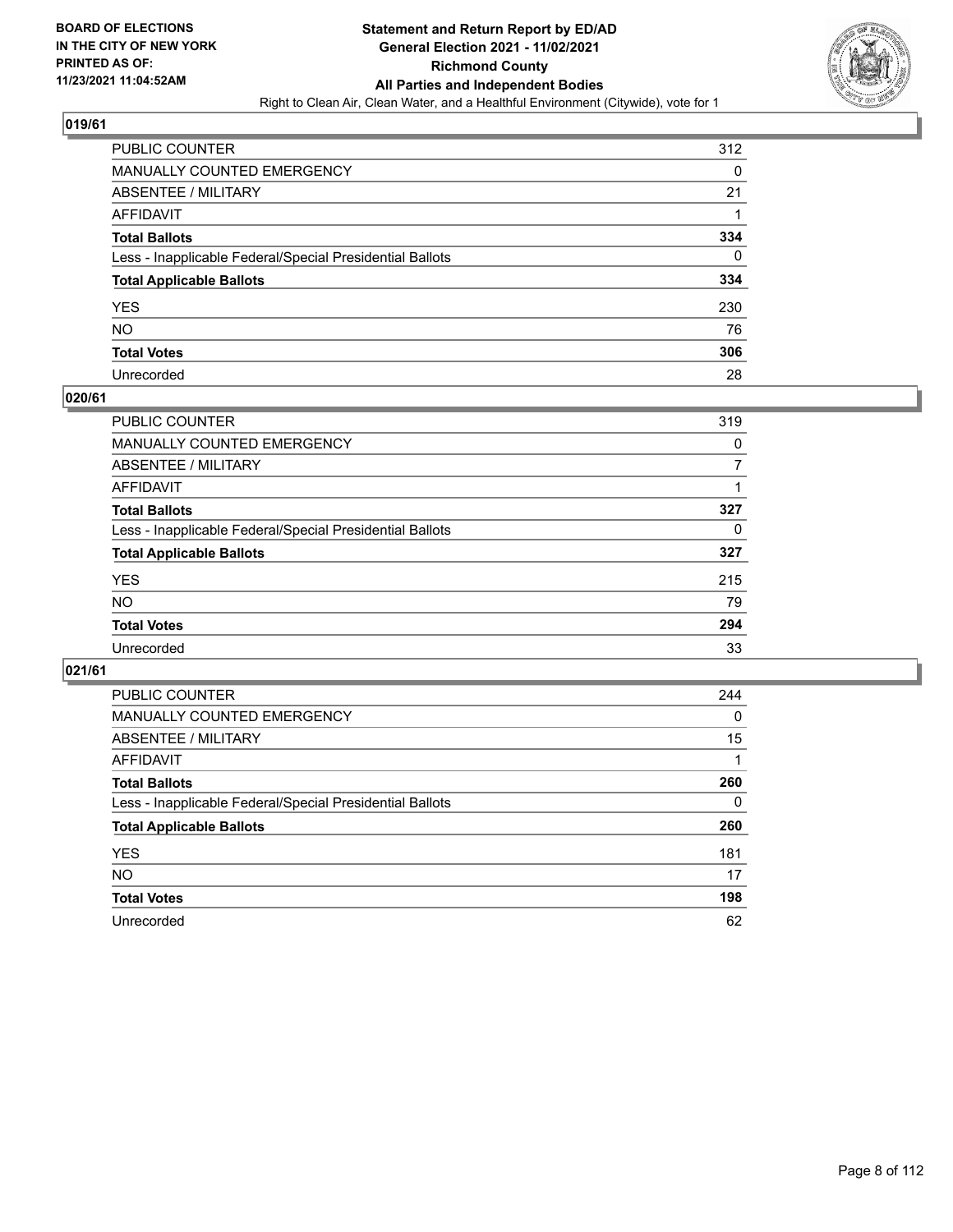

| PUBLIC COUNTER                                           | 238 |
|----------------------------------------------------------|-----|
| MANUALLY COUNTED EMERGENCY                               | 0   |
| ABSENTEE / MILITARY                                      | 17  |
| AFFIDAVIT                                                |     |
| Total Ballots                                            | 256 |
| Less - Inapplicable Federal/Special Presidential Ballots | 0   |
| <b>Total Applicable Ballots</b>                          | 256 |
| YES                                                      | 197 |
| NO.                                                      | 40  |
| <b>Total Votes</b>                                       | 237 |
| Unrecorded                                               | 19  |

#### **023/61**

| <b>PUBLIC COUNTER</b>                                    | 207      |
|----------------------------------------------------------|----------|
| <b>MANUALLY COUNTED EMERGENCY</b>                        | 0        |
| ABSENTEE / MILITARY                                      | 16       |
| AFFIDAVIT                                                | 0        |
| <b>Total Ballots</b>                                     | 223      |
| Less - Inapplicable Federal/Special Presidential Ballots | $\Omega$ |
| <b>Total Applicable Ballots</b>                          | 223      |
| <b>YES</b>                                               | 166      |
| <b>NO</b>                                                | 30       |
| <b>Total Votes</b>                                       | 196      |
| Unrecorded                                               | 27       |

| PUBLIC COUNTER                                           | 319      |
|----------------------------------------------------------|----------|
| <b>MANUALLY COUNTED EMERGENCY</b>                        | $\Omega$ |
| ABSENTEE / MILITARY                                      | 19       |
| AFFIDAVIT                                                | $\Omega$ |
| <b>Total Ballots</b>                                     | 338      |
| Less - Inapplicable Federal/Special Presidential Ballots | $\Omega$ |
| <b>Total Applicable Ballots</b>                          | 338      |
| <b>YES</b>                                               | 215      |
| <b>NO</b>                                                | 79       |
| <b>Total Votes</b>                                       | 294      |
| Unrecorded                                               | 44       |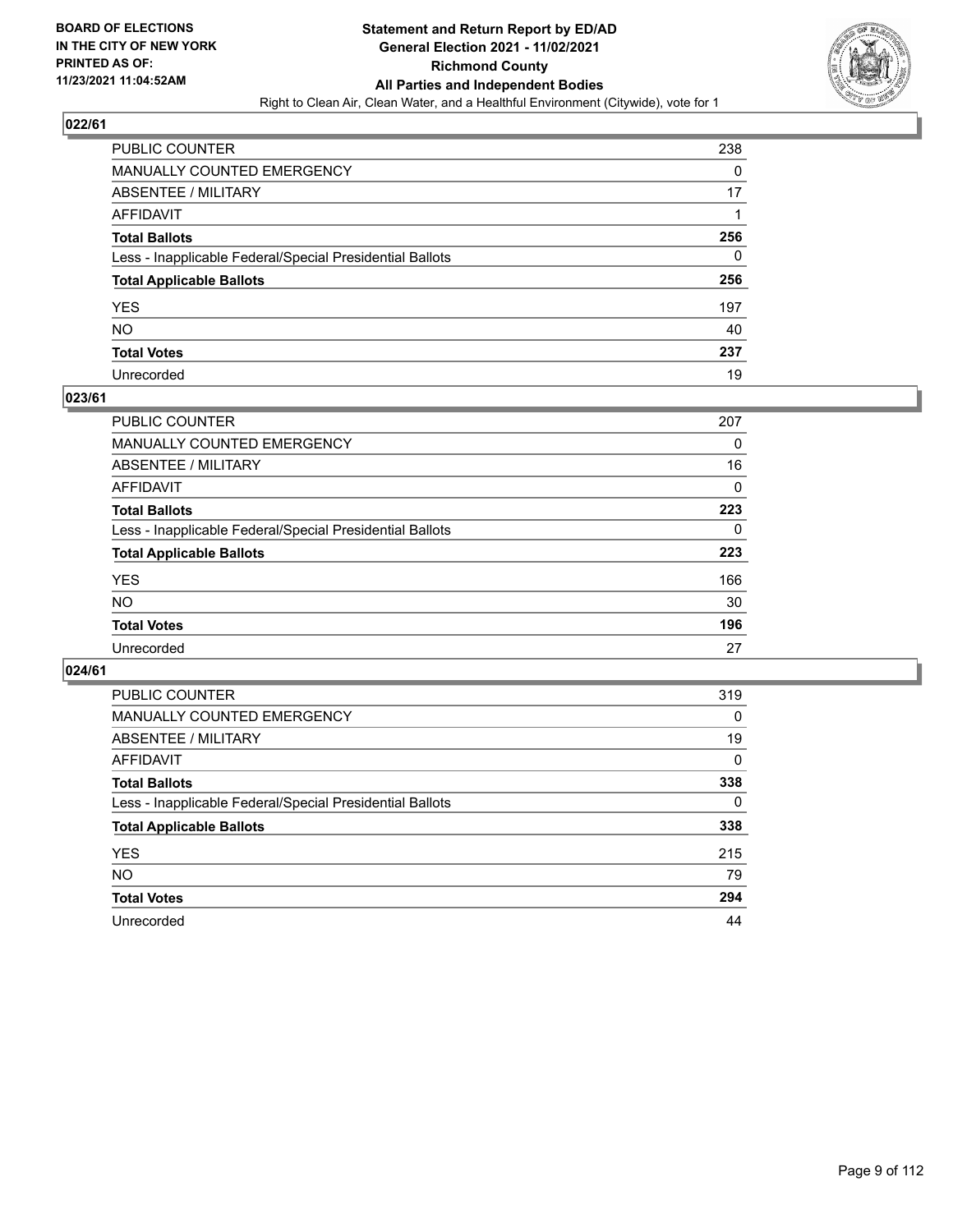

| PUBLIC COUNTER                                           | 264 |
|----------------------------------------------------------|-----|
| MANUALLY COUNTED EMERGENCY                               | 0   |
| ABSENTEE / MILITARY                                      | 19  |
| AFFIDAVIT                                                | 0   |
| Total Ballots                                            | 283 |
| Less - Inapplicable Federal/Special Presidential Ballots | 0   |
| <b>Total Applicable Ballots</b>                          | 283 |
| YES                                                      | 192 |
| NO.                                                      | 49  |
| <b>Total Votes</b>                                       | 241 |
| Unrecorded                                               | 42  |

#### **026/61**

| <b>PUBLIC COUNTER</b>                                    | 252      |
|----------------------------------------------------------|----------|
| MANUALLY COUNTED EMERGENCY                               | 0        |
| ABSENTEE / MILITARY                                      | 19       |
| AFFIDAVIT                                                |          |
| <b>Total Ballots</b>                                     | 272      |
| Less - Inapplicable Federal/Special Presidential Ballots | $\Omega$ |
| <b>Total Applicable Ballots</b>                          | 272      |
| <b>YES</b>                                               | 215      |
| <b>NO</b>                                                | 32       |
| <b>Total Votes</b>                                       | 247      |
| Unrecorded                                               | 25       |

| PUBLIC COUNTER                                           | 244      |
|----------------------------------------------------------|----------|
| <b>MANUALLY COUNTED EMERGENCY</b>                        | $\Omega$ |
| ABSENTEE / MILITARY                                      | 9        |
| AFFIDAVIT                                                |          |
| <b>Total Ballots</b>                                     | 254      |
| Less - Inapplicable Federal/Special Presidential Ballots | $\Omega$ |
| <b>Total Applicable Ballots</b>                          | 254      |
| <b>YES</b>                                               | 203      |
| <b>NO</b>                                                | 39       |
| <b>Total Votes</b>                                       | 242      |
| Unrecorded                                               | 12       |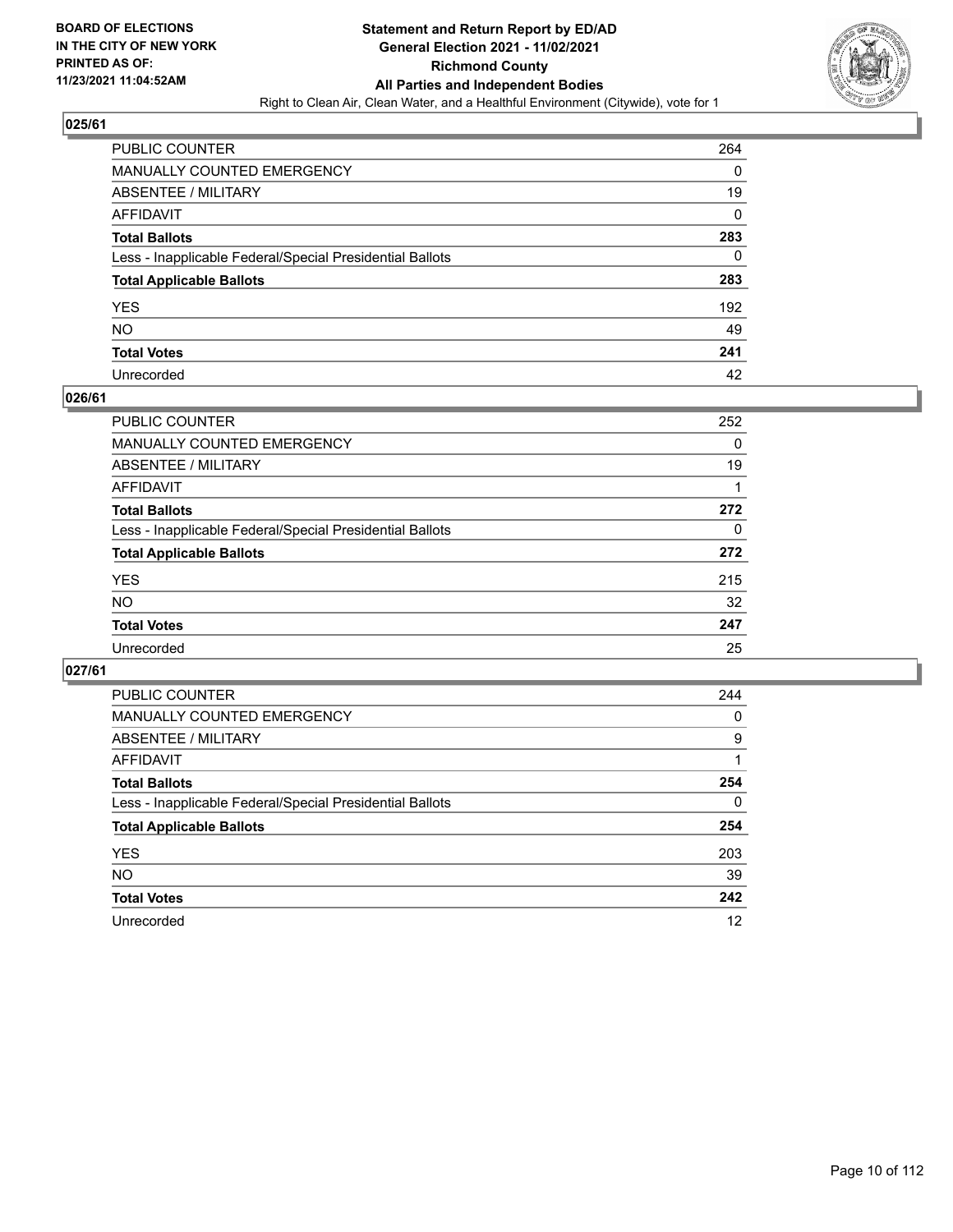

| PUBLIC COUNTER                                           | 185             |
|----------------------------------------------------------|-----------------|
| MANUALLY COUNTED EMERGENCY                               | 0               |
| ABSENTEE / MILITARY                                      | 12 <sup>°</sup> |
| AFFIDAVIT                                                | 0               |
| Total Ballots                                            | 197             |
| Less - Inapplicable Federal/Special Presidential Ballots | 0               |
| <b>Total Applicable Ballots</b>                          | 197             |
| YES                                                      | 135             |
| NO.                                                      | 36              |
| <b>Total Votes</b>                                       | 171             |
| Unrecorded                                               | 26              |

#### **029/61**

| <b>PUBLIC COUNTER</b>                                    | 291      |
|----------------------------------------------------------|----------|
| <b>MANUALLY COUNTED EMERGENCY</b>                        | 0        |
| ABSENTEE / MILITARY                                      | 13       |
| AFFIDAVIT                                                | 0        |
| <b>Total Ballots</b>                                     | 304      |
| Less - Inapplicable Federal/Special Presidential Ballots | $\Omega$ |
| <b>Total Applicable Ballots</b>                          | 304      |
| <b>YES</b>                                               | 165      |
| <b>NO</b>                                                | 69       |
| <b>Total Votes</b>                                       | 234      |
| Unrecorded                                               | 70       |

| PUBLIC COUNTER                                           | 289      |
|----------------------------------------------------------|----------|
| MANUALLY COUNTED EMERGENCY                               | $\Omega$ |
| ABSENTEE / MILITARY                                      | 17       |
| AFFIDAVIT                                                |          |
| <b>Total Ballots</b>                                     | 307      |
| Less - Inapplicable Federal/Special Presidential Ballots | $\Omega$ |
| <b>Total Applicable Ballots</b>                          | 307      |
| <b>YES</b>                                               | 207      |
| NO.                                                      | 71       |
| <b>Total Votes</b>                                       | 278      |
| Unrecorded                                               | 29       |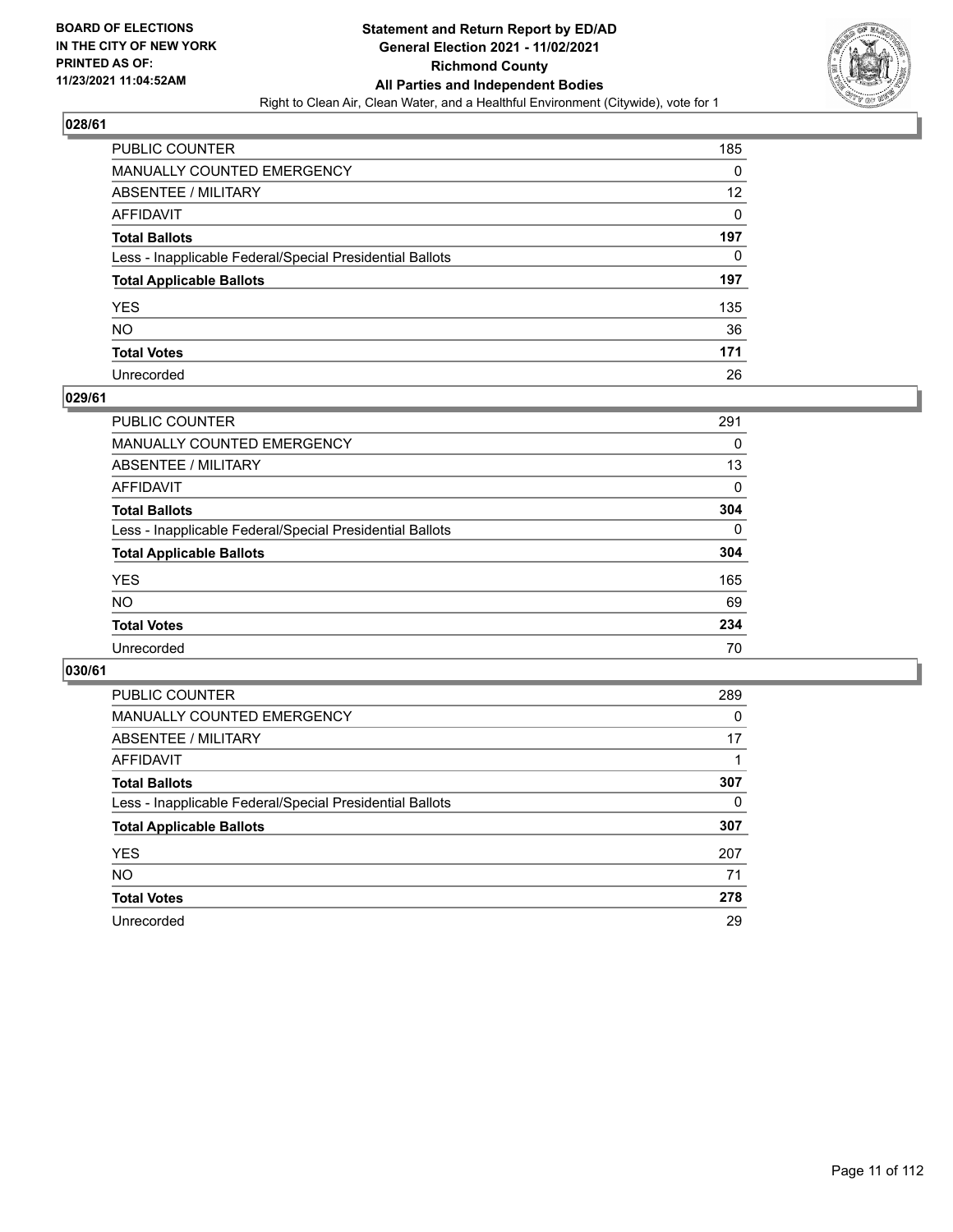

| PUBLIC COUNTER                                           | 291 |
|----------------------------------------------------------|-----|
| MANUALLY COUNTED EMERGENCY                               | 0   |
| ABSENTEE / MILITARY                                      | 8   |
| AFFIDAVIT                                                |     |
| Total Ballots                                            | 300 |
| Less - Inapplicable Federal/Special Presidential Ballots | 0   |
| <b>Total Applicable Ballots</b>                          | 300 |
| YES                                                      | 235 |
| NO.                                                      | 37  |
| <b>Total Votes</b>                                       | 272 |
| Unrecorded                                               | 28  |

#### **032/61**

| <b>PUBLIC COUNTER</b>                                    | 272      |
|----------------------------------------------------------|----------|
| <b>MANUALLY COUNTED EMERGENCY</b>                        | $\Omega$ |
| ABSENTEE / MILITARY                                      | 14       |
| AFFIDAVIT                                                | 3        |
| <b>Total Ballots</b>                                     | 289      |
| Less - Inapplicable Federal/Special Presidential Ballots | $\Omega$ |
| <b>Total Applicable Ballots</b>                          | 289      |
| <b>YES</b>                                               | 236      |
| <b>NO</b>                                                | 30       |
| <b>Total Votes</b>                                       | 266      |
| Unrecorded                                               | 23       |

| PUBLIC COUNTER                                           | 229 |
|----------------------------------------------------------|-----|
| MANUALLY COUNTED EMERGENCY                               | 0   |
| ABSENTEE / MILITARY                                      | 23  |
| AFFIDAVIT                                                |     |
| <b>Total Ballots</b>                                     | 253 |
| Less - Inapplicable Federal/Special Presidential Ballots | 0   |
| <b>Total Applicable Ballots</b>                          | 253 |
| <b>YES</b>                                               | 180 |
| <b>NO</b>                                                | 37  |
| <b>Total Votes</b>                                       | 217 |
| Unrecorded                                               | 36  |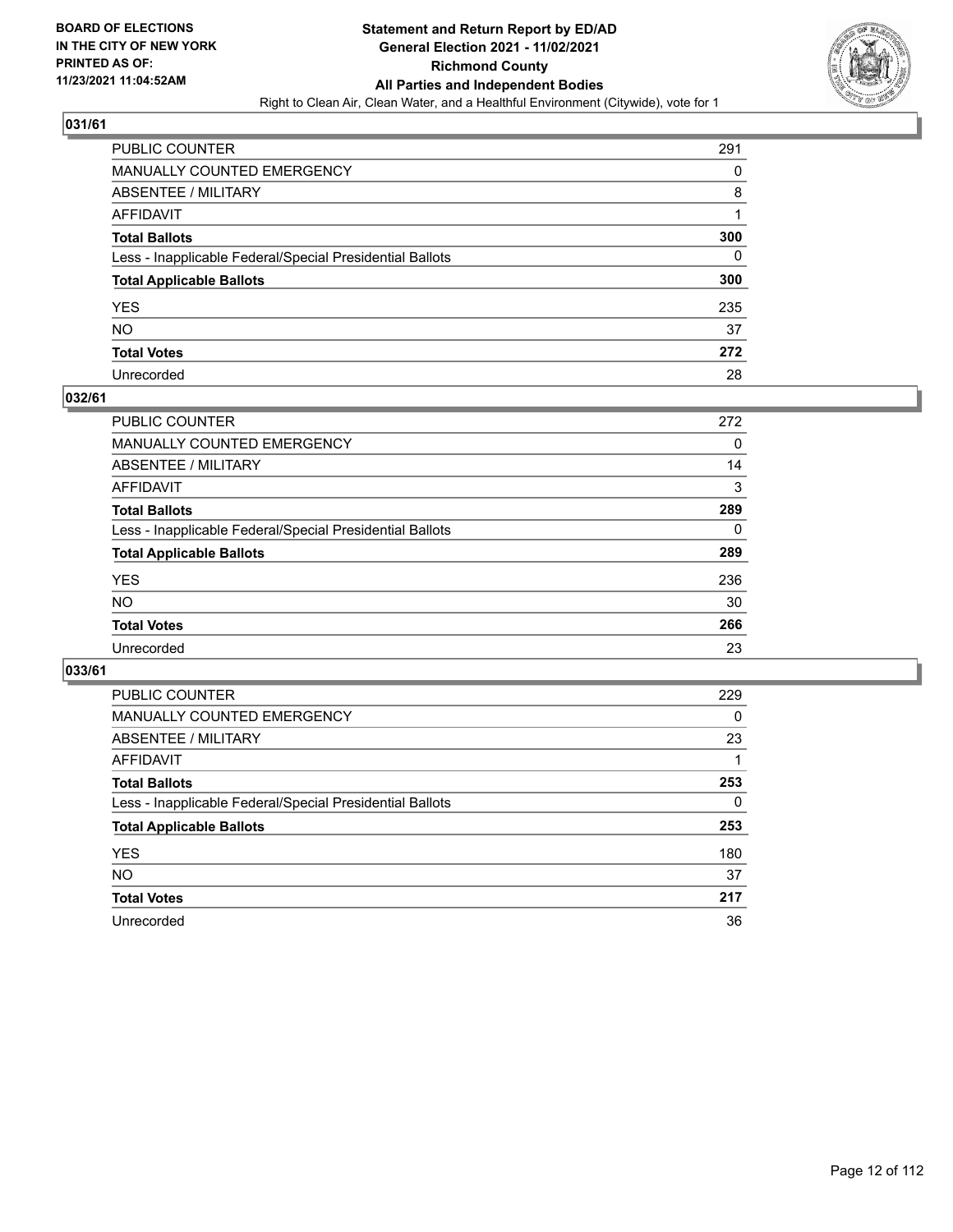

| PUBLIC COUNTER                                           | 410 |
|----------------------------------------------------------|-----|
| MANUALLY COUNTED EMERGENCY                               | 0   |
| <b>ABSENTEE / MILITARY</b>                               | 21  |
| AFFIDAVIT                                                |     |
| <b>Total Ballots</b>                                     | 432 |
| Less - Inapplicable Federal/Special Presidential Ballots | 0   |
| <b>Total Applicable Ballots</b>                          | 432 |
| YES                                                      | 253 |
| NO.                                                      | 143 |
| <b>Total Votes</b>                                       | 396 |
| Unrecorded                                               | 36  |

#### **035/61**

| <b>PUBLIC COUNTER</b>                                    | 355      |
|----------------------------------------------------------|----------|
| <b>MANUALLY COUNTED EMERGENCY</b>                        | 0        |
| ABSENTEE / MILITARY                                      | 7        |
| AFFIDAVIT                                                | 5        |
| <b>Total Ballots</b>                                     | 367      |
| Less - Inapplicable Federal/Special Presidential Ballots | $\Omega$ |
| <b>Total Applicable Ballots</b>                          | 367      |
| <b>YES</b>                                               | 208      |
| <b>NO</b>                                                | 128      |
| <b>Total Votes</b>                                       | 336      |
| Unrecorded                                               | 31       |

| PUBLIC COUNTER                                           | 255      |
|----------------------------------------------------------|----------|
| <b>MANUALLY COUNTED EMERGENCY</b>                        | $\Omega$ |
| ABSENTEE / MILITARY                                      | 7        |
| AFFIDAVIT                                                | $\Omega$ |
| <b>Total Ballots</b>                                     | 262      |
| Less - Inapplicable Federal/Special Presidential Ballots | $\Omega$ |
| <b>Total Applicable Ballots</b>                          | 262      |
| <b>YES</b>                                               | 143      |
| <b>NO</b>                                                | 78       |
| <b>Total Votes</b>                                       | 221      |
| Unrecorded                                               | 41       |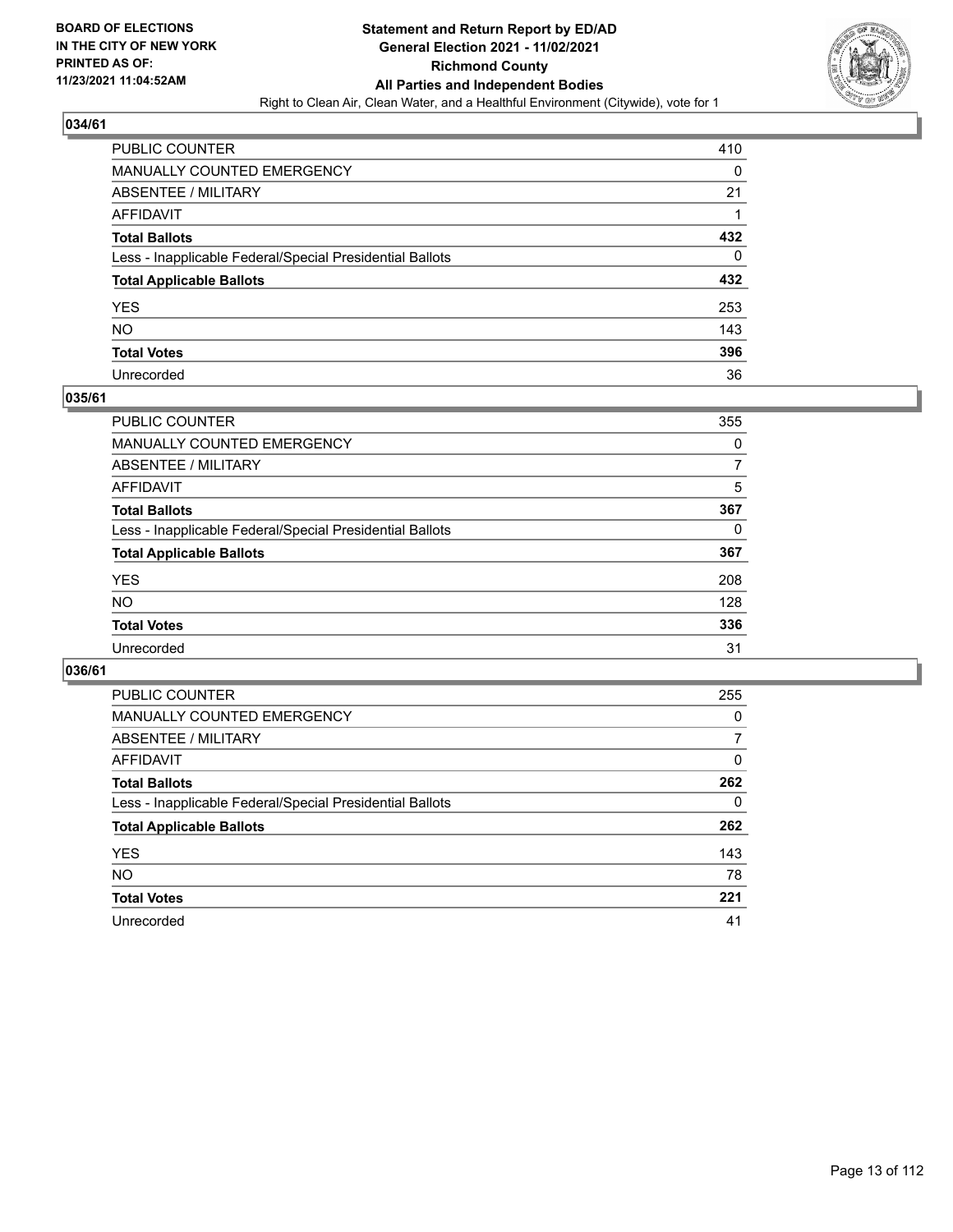

| PUBLIC COUNTER                                           | 378               |
|----------------------------------------------------------|-------------------|
| MANUALLY COUNTED EMERGENCY                               | 0                 |
| ABSENTEE / MILITARY                                      | $22 \overline{ }$ |
| AFFIDAVIT                                                | 0                 |
| Total Ballots                                            | 400               |
| Less - Inapplicable Federal/Special Presidential Ballots | $\Omega$          |
| <b>Total Applicable Ballots</b>                          | 400               |
| YES                                                      | 274               |
| NO.                                                      | 82                |
| <b>Total Votes</b>                                       | 356               |
| Unrecorded                                               | 44                |

#### **038/61**

| <b>PUBLIC COUNTER</b>                                    | 437            |
|----------------------------------------------------------|----------------|
| <b>MANUALLY COUNTED EMERGENCY</b>                        | $\Omega$       |
| ABSENTEE / MILITARY                                      | 28             |
| AFFIDAVIT                                                | $\overline{2}$ |
| <b>Total Ballots</b>                                     | 467            |
| Less - Inapplicable Federal/Special Presidential Ballots | 0              |
| <b>Total Applicable Ballots</b>                          | 467            |
| <b>YES</b>                                               | 282            |
| <b>NO</b>                                                | 151            |
| <b>Total Votes</b>                                       | 433            |
| Unrecorded                                               | 34             |

| PUBLIC COUNTER                                           | 422      |
|----------------------------------------------------------|----------|
| MANUALLY COUNTED EMERGENCY                               | 0        |
| ABSENTEE / MILITARY                                      | 8        |
| AFFIDAVIT                                                |          |
| <b>Total Ballots</b>                                     | 431      |
| Less - Inapplicable Federal/Special Presidential Ballots | $\Omega$ |
| <b>Total Applicable Ballots</b>                          | 431      |
| <b>YES</b>                                               | 258      |
| NO.                                                      | 145      |
| <b>Total Votes</b>                                       | 403      |
| Unrecorded                                               | 28       |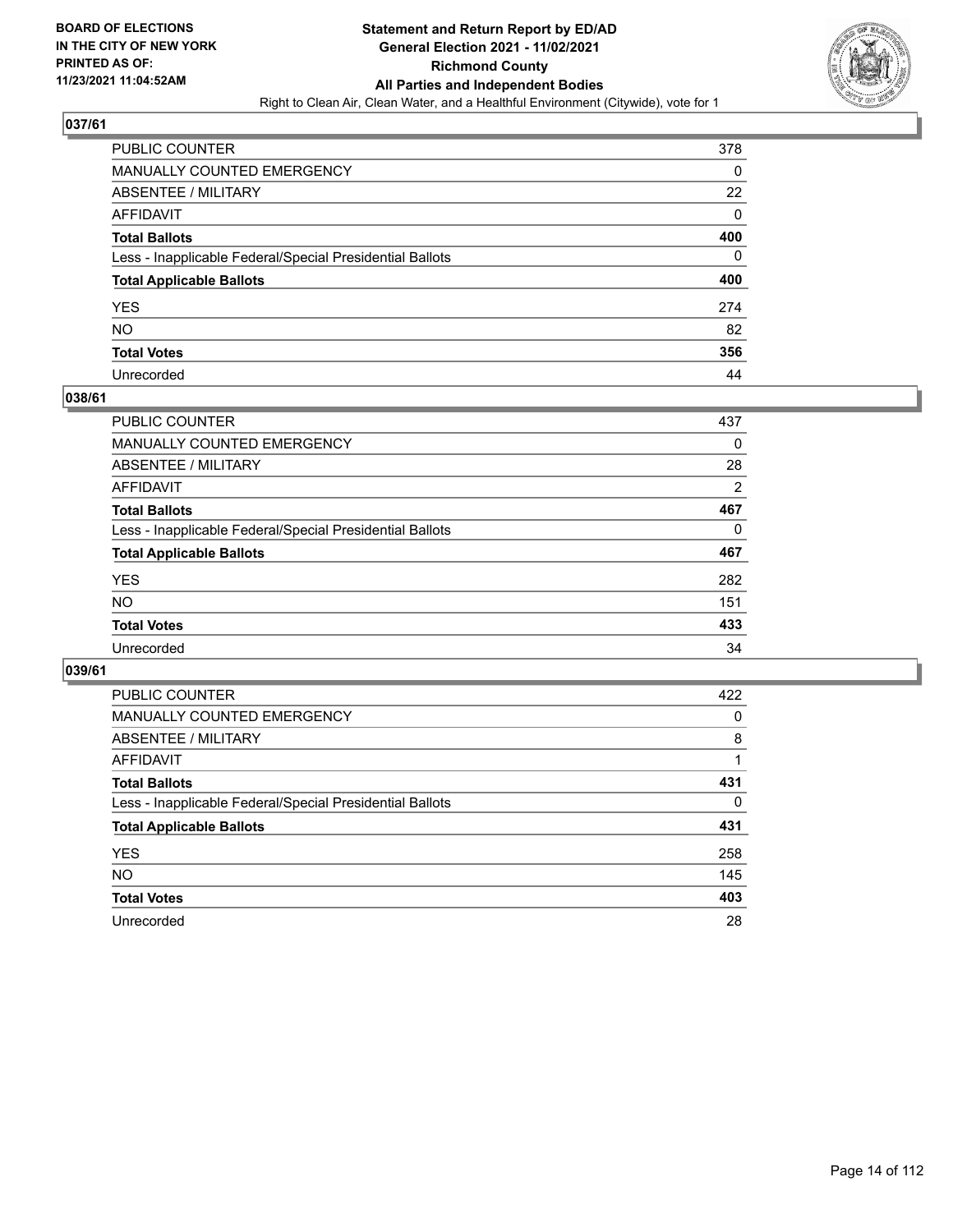

| PUBLIC COUNTER                                           | 434            |
|----------------------------------------------------------|----------------|
| MANUALLY COUNTED EMERGENCY                               | 0              |
| <b>ABSENTEE / MILITARY</b>                               | 29             |
| AFFIDAVIT                                                | $\overline{2}$ |
| <b>Total Ballots</b>                                     | 465            |
| Less - Inapplicable Federal/Special Presidential Ballots | 0              |
| <b>Total Applicable Ballots</b>                          | 465            |
| YES                                                      | 271            |
| NO.                                                      | 151            |
| <b>Total Votes</b>                                       | 422            |
| Unrecorded                                               | 43             |

#### **041/61**

| <b>PUBLIC COUNTER</b>                                    | 399      |
|----------------------------------------------------------|----------|
| <b>MANUALLY COUNTED EMERGENCY</b>                        | $\Omega$ |
| ABSENTEE / MILITARY                                      | 16       |
| AFFIDAVIT                                                | 2        |
| <b>Total Ballots</b>                                     | 417      |
| Less - Inapplicable Federal/Special Presidential Ballots | $\Omega$ |
| <b>Total Applicable Ballots</b>                          | 417      |
| <b>YES</b>                                               | 215      |
| <b>NO</b>                                                | 168      |
| <b>Total Votes</b>                                       | 383      |
| Unrecorded                                               | 34       |

| PUBLIC COUNTER                                           | 544      |
|----------------------------------------------------------|----------|
| <b>MANUALLY COUNTED EMERGENCY</b>                        | $\Omega$ |
| ABSENTEE / MILITARY                                      | 29       |
| AFFIDAVIT                                                |          |
| <b>Total Ballots</b>                                     | 574      |
| Less - Inapplicable Federal/Special Presidential Ballots | 0        |
| <b>Total Applicable Ballots</b>                          | 574      |
| <b>YES</b>                                               | 328      |
| NO.                                                      | 203      |
| <b>Total Votes</b>                                       | 531      |
| Unrecorded                                               | 43       |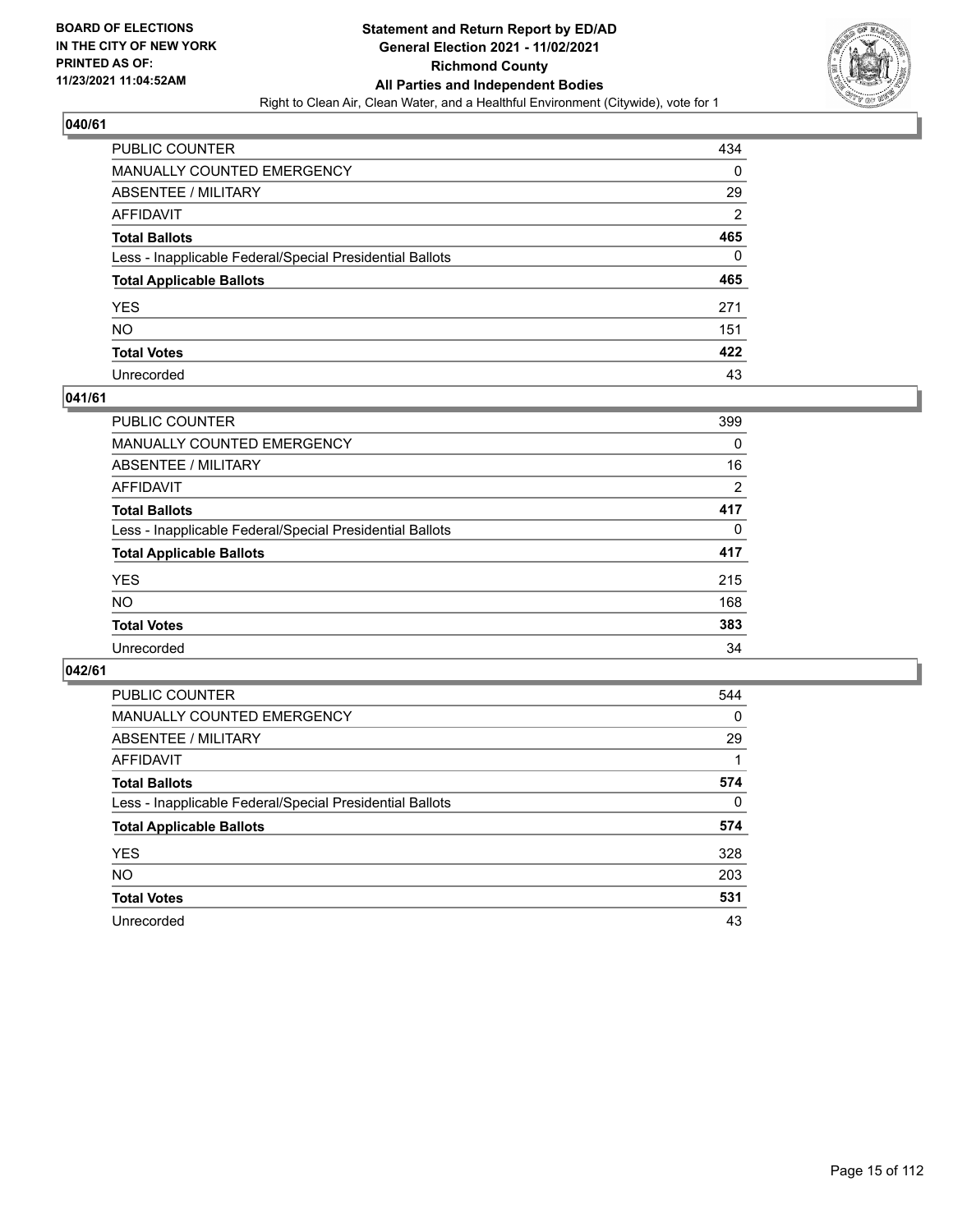

| PUBLIC COUNTER                                           | 351      |
|----------------------------------------------------------|----------|
| MANUALLY COUNTED EMERGENCY                               | 0        |
| ABSENTEE / MILITARY                                      | 8        |
| AFFIDAVIT                                                |          |
| Total Ballots                                            | 360      |
| Less - Inapplicable Federal/Special Presidential Ballots | $\Omega$ |
| <b>Total Applicable Ballots</b>                          | 360      |
| YES                                                      | 199      |
| NO.                                                      | 144      |
| <b>Total Votes</b>                                       | 343      |
| Unrecorded                                               | 17       |

#### **044/61**

| <b>PUBLIC COUNTER</b>                                    | 319      |
|----------------------------------------------------------|----------|
| <b>MANUALLY COUNTED EMERGENCY</b>                        | 0        |
| ABSENTEE / MILITARY                                      | 25       |
| AFFIDAVIT                                                |          |
| <b>Total Ballots</b>                                     | 345      |
| Less - Inapplicable Federal/Special Presidential Ballots | $\Omega$ |
| <b>Total Applicable Ballots</b>                          | 345      |
| <b>YES</b>                                               | 181      |
| <b>NO</b>                                                | 126      |
| <b>Total Votes</b>                                       | 307      |
| Unrecorded                                               | 38       |

| PUBLIC COUNTER                                           | 410      |
|----------------------------------------------------------|----------|
| MANUALLY COUNTED EMERGENCY                               | 0        |
| ABSENTEE / MILITARY                                      | 20       |
| AFFIDAVIT                                                |          |
| <b>Total Ballots</b>                                     | 431      |
| Less - Inapplicable Federal/Special Presidential Ballots | $\Omega$ |
| <b>Total Applicable Ballots</b>                          | 431      |
| <b>YES</b>                                               | 238      |
| NO.                                                      | 164      |
| <b>Total Votes</b>                                       | 402      |
| Unrecorded                                               | 29       |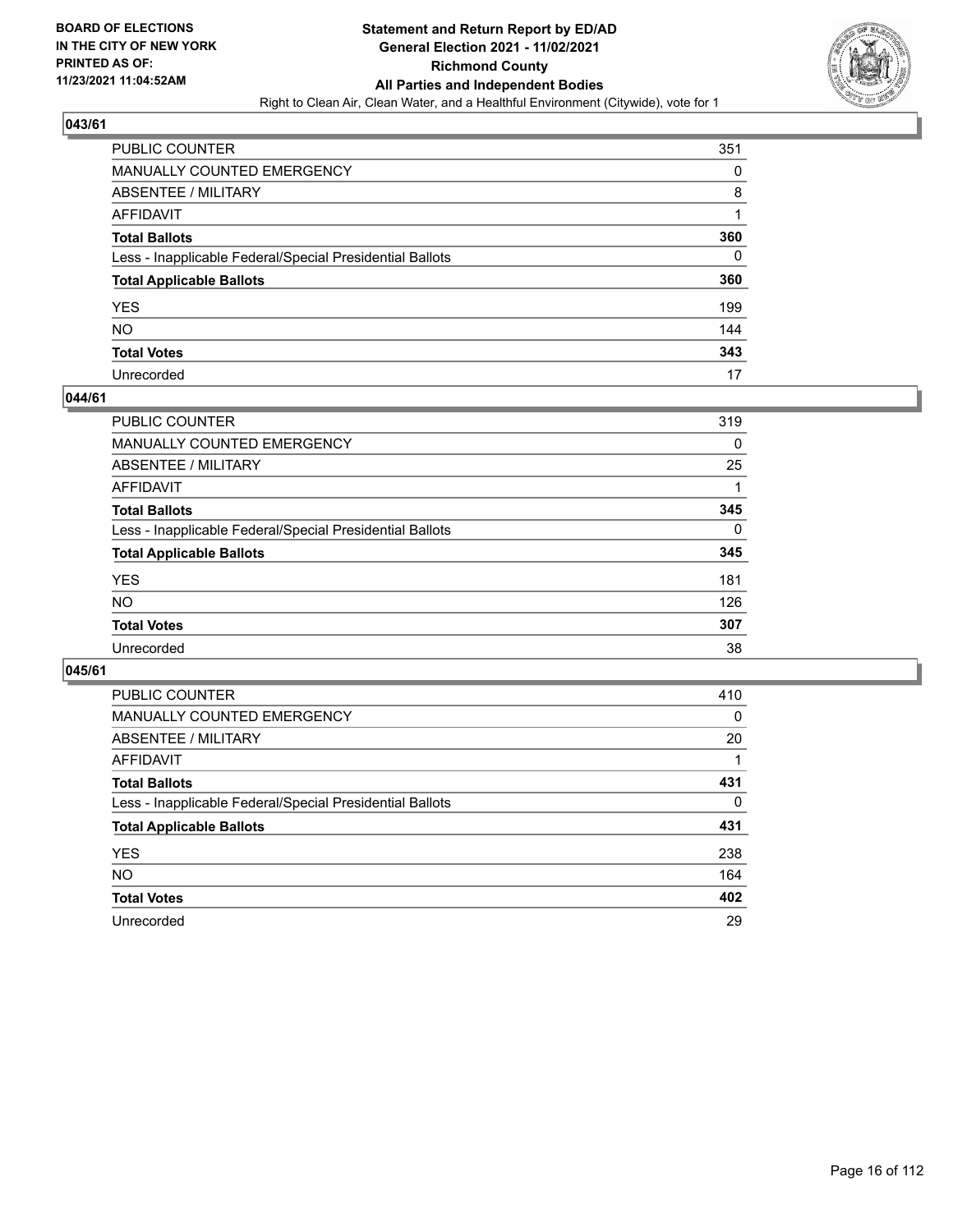

| PUBLIC COUNTER                                           | 364 |
|----------------------------------------------------------|-----|
| MANUALLY COUNTED EMERGENCY                               | 0   |
| ABSENTEE / MILITARY                                      | 11  |
| <b>AFFIDAVIT</b>                                         | 0   |
| <b>Total Ballots</b>                                     | 375 |
| Less - Inapplicable Federal/Special Presidential Ballots | 0   |
| <b>Total Applicable Ballots</b>                          | 375 |
| YES                                                      | 220 |
| NO.                                                      | 133 |
| <b>Total Votes</b>                                       | 353 |
| Unrecorded                                               | 22  |

#### **047/61**

| PUBLIC COUNTER                                           | 436            |
|----------------------------------------------------------|----------------|
| <b>MANUALLY COUNTED EMERGENCY</b>                        | $\Omega$       |
| ABSENTEE / MILITARY                                      | 16             |
| AFFIDAVIT                                                | $\overline{2}$ |
| <b>Total Ballots</b>                                     | 454            |
| Less - Inapplicable Federal/Special Presidential Ballots | $\Omega$       |
| <b>Total Applicable Ballots</b>                          | 454            |
| <b>YES</b>                                               | 255            |
| <b>NO</b>                                                | 154            |
| <b>Total Votes</b>                                       | 409            |
| Unrecorded                                               | 45             |

| PUBLIC COUNTER                                           | 478      |
|----------------------------------------------------------|----------|
| MANUALLY COUNTED EMERGENCY                               | 0        |
| ABSENTEE / MILITARY                                      | 19       |
| AFFIDAVIT                                                | 4        |
| <b>Total Ballots</b>                                     | 501      |
| Less - Inapplicable Federal/Special Presidential Ballots | $\Omega$ |
| <b>Total Applicable Ballots</b>                          | 501      |
| <b>YES</b>                                               | 268      |
| <b>NO</b>                                                | 193      |
| <b>Total Votes</b>                                       | 461      |
|                                                          |          |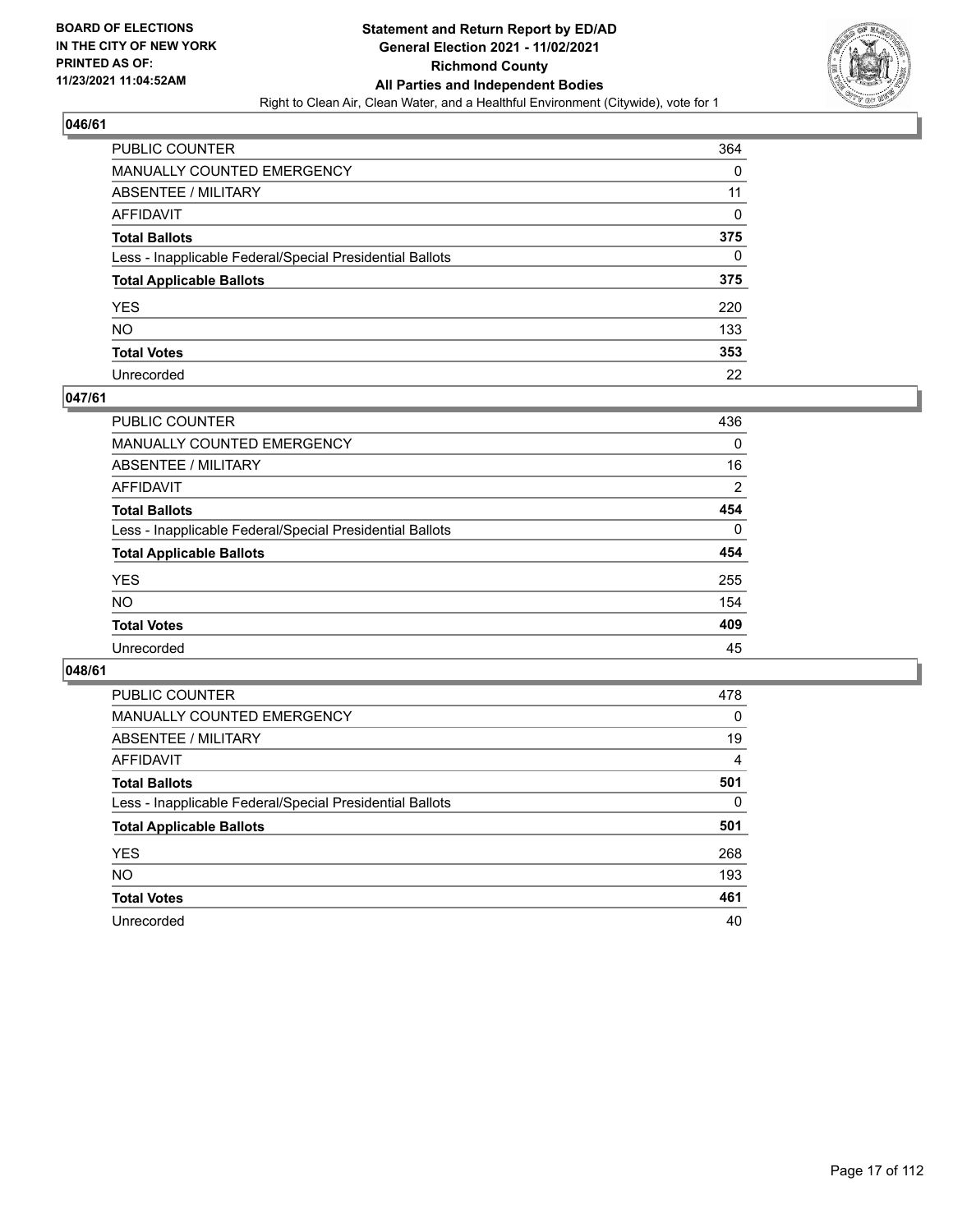

| PUBLIC COUNTER                                           | 144 |
|----------------------------------------------------------|-----|
| MANUALLY COUNTED EMERGENCY                               | 0   |
| <b>ABSENTEE / MILITARY</b>                               | 3   |
| AFFIDAVIT                                                | 0   |
| <b>Total Ballots</b>                                     | 147 |
| Less - Inapplicable Federal/Special Presidential Ballots | 0   |
| <b>Total Applicable Ballots</b>                          | 147 |
| YES.                                                     | 112 |
| NO                                                       | 9   |
| <b>Total Votes</b>                                       | 121 |
| Unrecorded                                               | 26  |

#### **050/61**

| <b>PUBLIC COUNTER</b>                                    | 163      |
|----------------------------------------------------------|----------|
| <b>MANUALLY COUNTED EMERGENCY</b>                        | 0        |
| ABSENTEE / MILITARY                                      | 7        |
| AFFIDAVIT                                                | $\Omega$ |
| <b>Total Ballots</b>                                     | 170      |
| Less - Inapplicable Federal/Special Presidential Ballots | $\Omega$ |
| <b>Total Applicable Ballots</b>                          | 170      |
| <b>YES</b>                                               | 133      |
| <b>NO</b>                                                | 29       |
| <b>Total Votes</b>                                       | 162      |
| Unrecorded                                               | 8        |

| PUBLIC COUNTER                                           | 290      |
|----------------------------------------------------------|----------|
| MANUALLY COUNTED EMERGENCY                               | $\Omega$ |
| ABSENTEE / MILITARY                                      | 21       |
| AFFIDAVIT                                                | 0        |
| <b>Total Ballots</b>                                     | 311      |
| Less - Inapplicable Federal/Special Presidential Ballots | $\Omega$ |
| <b>Total Applicable Ballots</b>                          | 311      |
| <b>YES</b>                                               | 240      |
| NO.                                                      | 51       |
| <b>Total Votes</b>                                       | 291      |
| Unrecorded                                               | 20       |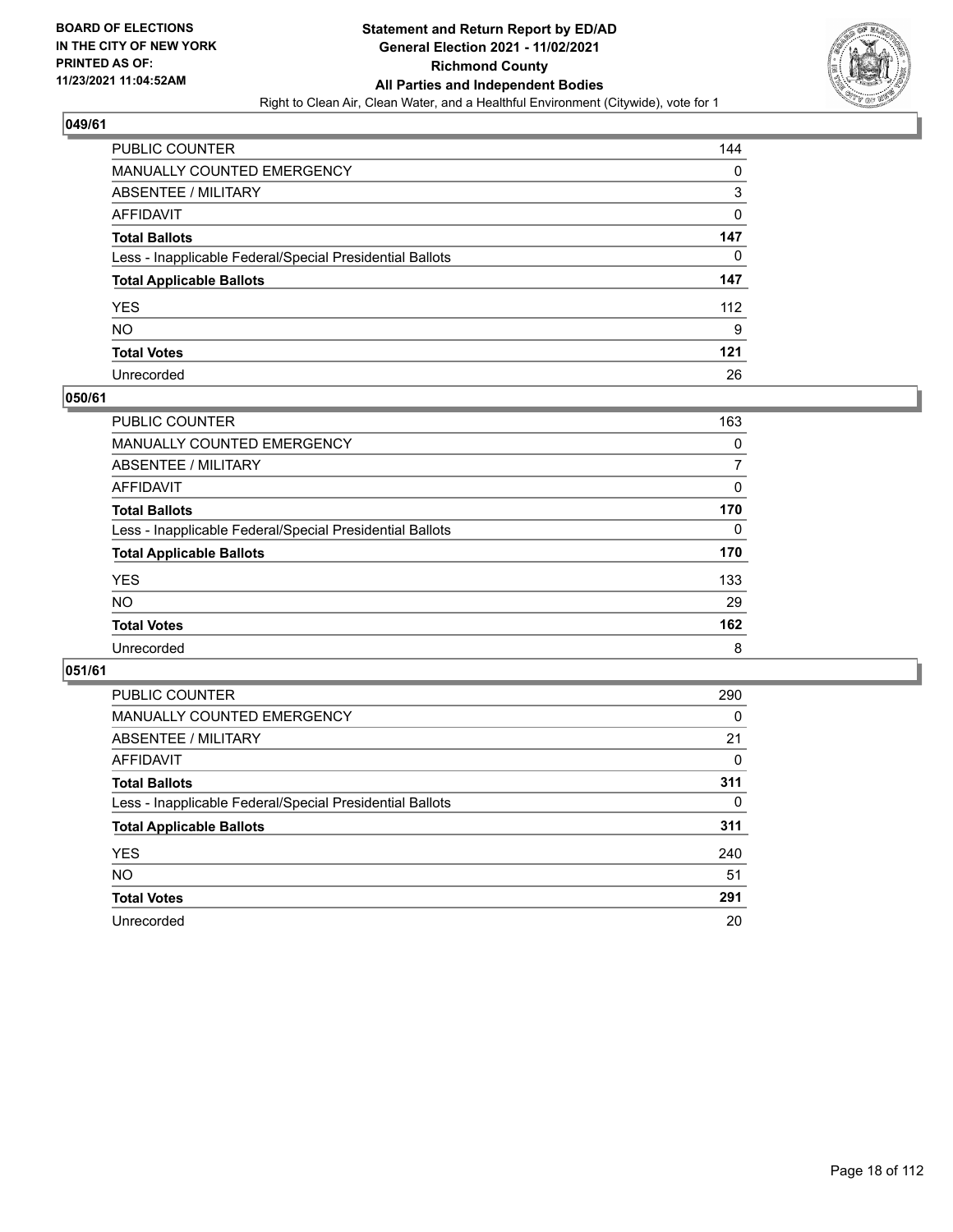

| PUBLIC COUNTER                                           | 278      |
|----------------------------------------------------------|----------|
| MANUALLY COUNTED EMERGENCY                               | 0        |
| ABSENTEE / MILITARY                                      | 29       |
| AFFIDAVIT                                                |          |
| <b>Total Ballots</b>                                     | 308      |
| Less - Inapplicable Federal/Special Presidential Ballots | $\Omega$ |
| <b>Total Applicable Ballots</b>                          | 308      |
| YES                                                      | 201      |
| NO.                                                      | 82       |
| <b>Total Votes</b>                                       | 283      |
| Unrecorded                                               | 25       |

#### **053/61**

| <b>PUBLIC COUNTER</b>                                    | 187            |
|----------------------------------------------------------|----------------|
| MANUALLY COUNTED EMERGENCY                               | 0              |
| ABSENTEE / MILITARY                                      | 12             |
| AFFIDAVIT                                                | $\overline{2}$ |
| <b>Total Ballots</b>                                     | 201            |
| Less - Inapplicable Federal/Special Presidential Ballots | $\Omega$       |
| <b>Total Applicable Ballots</b>                          | 201            |
| <b>YES</b>                                               | 152            |
| <b>NO</b>                                                | 8              |
| <b>Total Votes</b>                                       | 160            |
| Unrecorded                                               | 41             |

| PUBLIC COUNTER                                           | 132      |
|----------------------------------------------------------|----------|
| <b>MANUALLY COUNTED EMERGENCY</b>                        | $\Omega$ |
| ABSENTEE / MILITARY                                      | 78       |
| AFFIDAVIT                                                | 2        |
| <b>Total Ballots</b>                                     | 212      |
| Less - Inapplicable Federal/Special Presidential Ballots | $\Omega$ |
| <b>Total Applicable Ballots</b>                          | 212      |
| <b>YES</b>                                               | 125      |
| <b>NO</b>                                                | 14       |
| <b>Total Votes</b>                                       | 139      |
| Unrecorded                                               | 73       |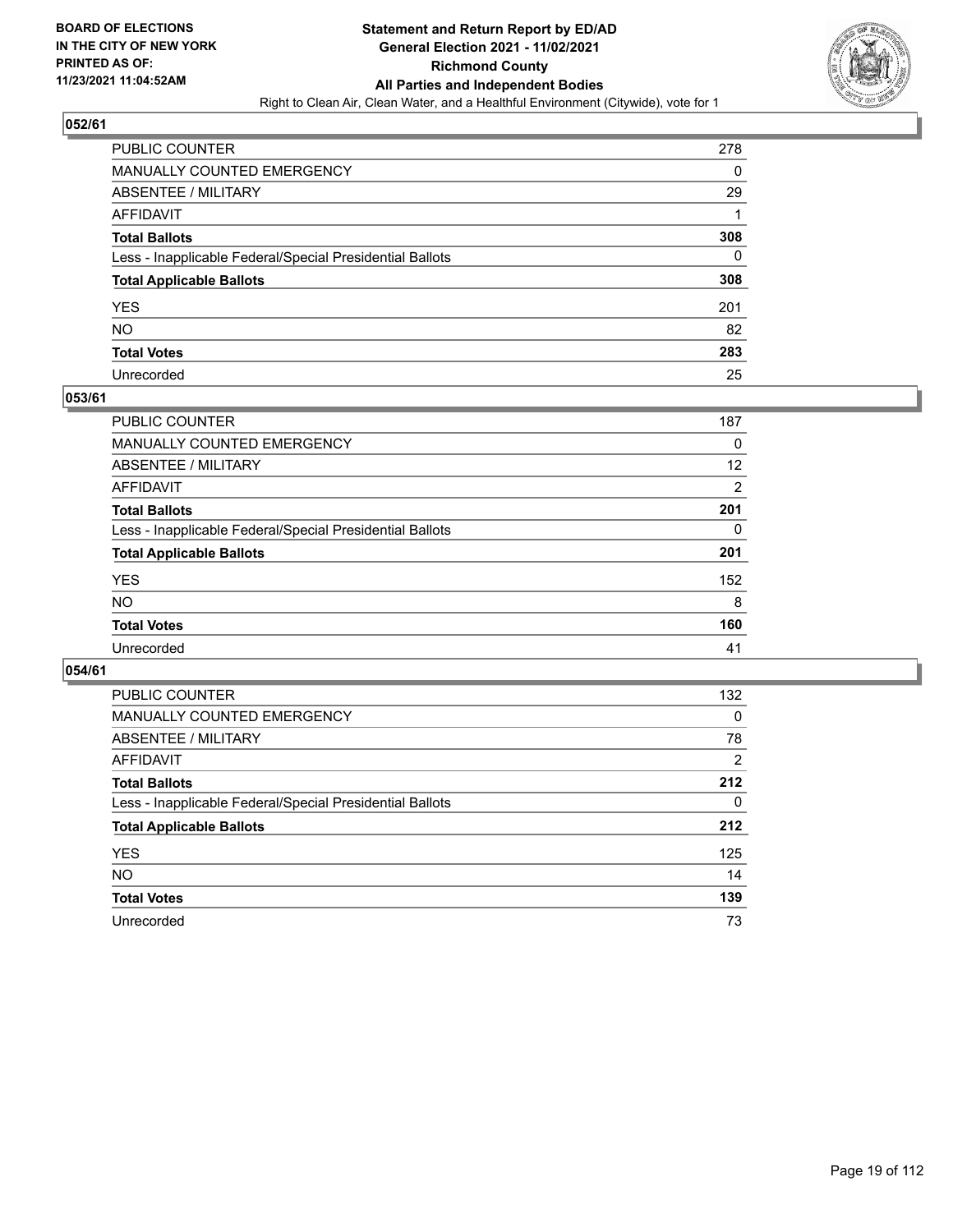

| PUBLIC COUNTER                                           | 216 |
|----------------------------------------------------------|-----|
| MANUALLY COUNTED EMERGENCY                               | 0   |
| ABSENTEE / MILITARY                                      | 9   |
| AFFIDAVIT                                                |     |
| Total Ballots                                            | 226 |
| Less - Inapplicable Federal/Special Presidential Ballots | 0   |
| <b>Total Applicable Ballots</b>                          | 226 |
| YES                                                      | 186 |
| NO.                                                      | 7   |
| <b>Total Votes</b>                                       | 193 |
| Unrecorded                                               | 33  |

#### **056/61**

| <b>PUBLIC COUNTER</b>                                    | 214 |
|----------------------------------------------------------|-----|
| <b>MANUALLY COUNTED EMERGENCY</b>                        | 0   |
| ABSENTEE / MILITARY                                      | 20  |
| AFFIDAVIT                                                |     |
| <b>Total Ballots</b>                                     | 235 |
| Less - Inapplicable Federal/Special Presidential Ballots | 0   |
| <b>Total Applicable Ballots</b>                          | 235 |
| <b>YES</b>                                               | 171 |
| <b>NO</b>                                                | 31  |
| <b>Total Votes</b>                                       | 202 |
| Unrecorded                                               | 33  |

| PUBLIC COUNTER                                           | 298      |
|----------------------------------------------------------|----------|
| MANUALLY COUNTED EMERGENCY                               | $\Omega$ |
| ABSENTEE / MILITARY                                      | 23       |
| AFFIDAVIT                                                |          |
| <b>Total Ballots</b>                                     | 322      |
| Less - Inapplicable Federal/Special Presidential Ballots | 0        |
| <b>Total Applicable Ballots</b>                          | 322      |
| <b>YES</b>                                               | 229      |
| NO.                                                      | 65       |
| <b>Total Votes</b>                                       | 294      |
| Unrecorded                                               | 28       |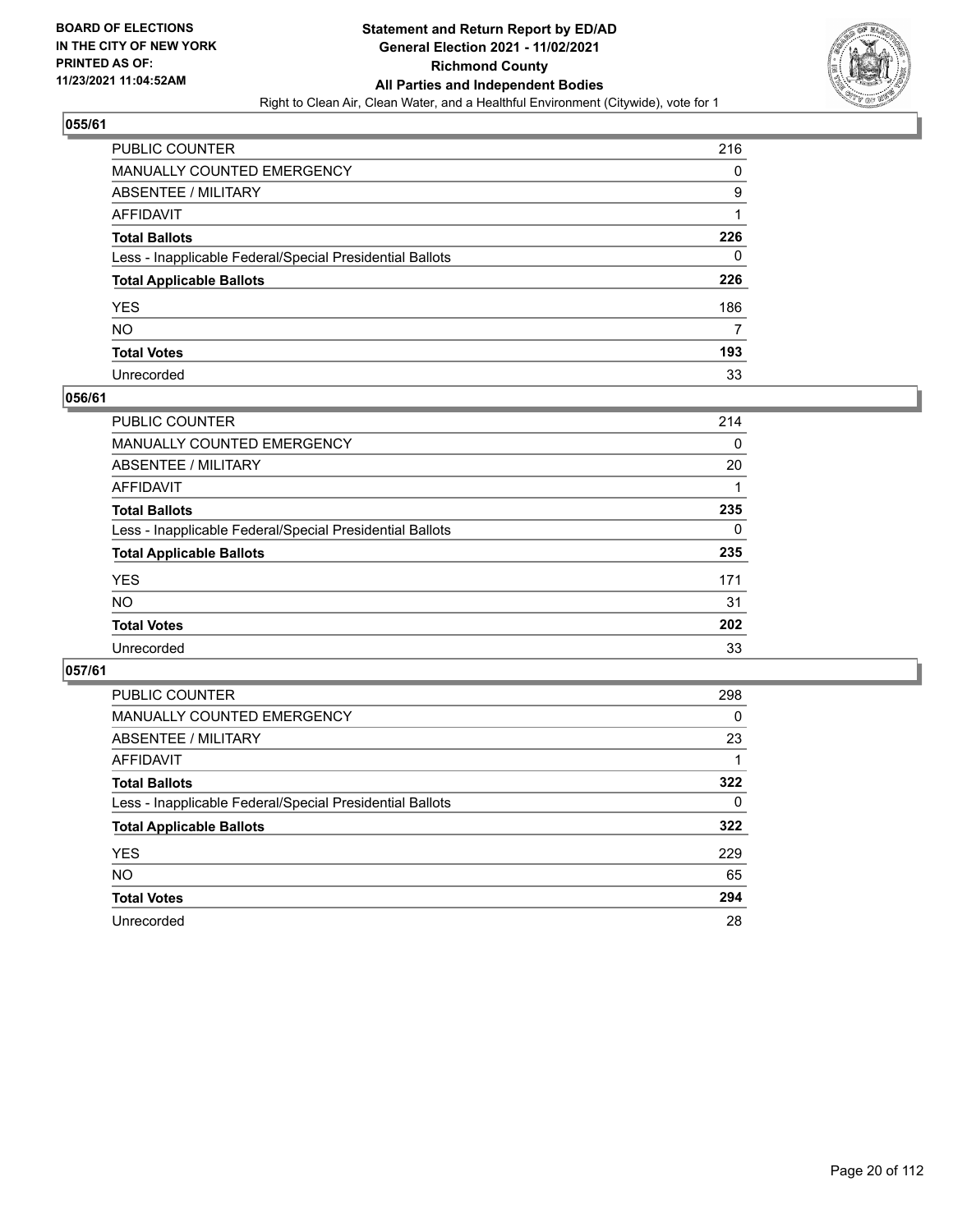

| PUBLIC COUNTER                                           | 168 |
|----------------------------------------------------------|-----|
| MANUALLY COUNTED EMERGENCY                               | 0   |
| ABSENTEE / MILITARY                                      | 9   |
| AFFIDAVIT                                                | 0   |
| Total Ballots                                            | 177 |
| Less - Inapplicable Federal/Special Presidential Ballots | 0   |
| <b>Total Applicable Ballots</b>                          | 177 |
| YES                                                      | 137 |
| NO.                                                      | 3   |
| <b>Total Votes</b>                                       | 140 |
| Unrecorded                                               | 37  |

#### **059/61**

| <b>PUBLIC COUNTER</b>                                    | 222      |
|----------------------------------------------------------|----------|
| <b>MANUALLY COUNTED EMERGENCY</b>                        | $\Omega$ |
| ABSENTEE / MILITARY                                      | 23       |
| AFFIDAVIT                                                | 0        |
| <b>Total Ballots</b>                                     | 245      |
| Less - Inapplicable Federal/Special Presidential Ballots | $\Omega$ |
| <b>Total Applicable Ballots</b>                          | 245      |
| <b>YES</b>                                               | 212      |
| <b>NO</b>                                                | 8        |
| <b>Total Votes</b>                                       | 220      |
| Unrecorded                                               | 25       |

| PUBLIC COUNTER                                           | 182      |
|----------------------------------------------------------|----------|
| <b>MANUALLY COUNTED EMERGENCY</b>                        | 0        |
| ABSENTEE / MILITARY                                      | 11       |
| AFFIDAVIT                                                | $\Omega$ |
| <b>Total Ballots</b>                                     | 193      |
| Less - Inapplicable Federal/Special Presidential Ballots | $\Omega$ |
| <b>Total Applicable Ballots</b>                          | 193      |
| <b>YES</b>                                               | 128      |
| <b>NO</b>                                                | 38       |
| <b>Total Votes</b>                                       | 166      |
| Unrecorded                                               | 27       |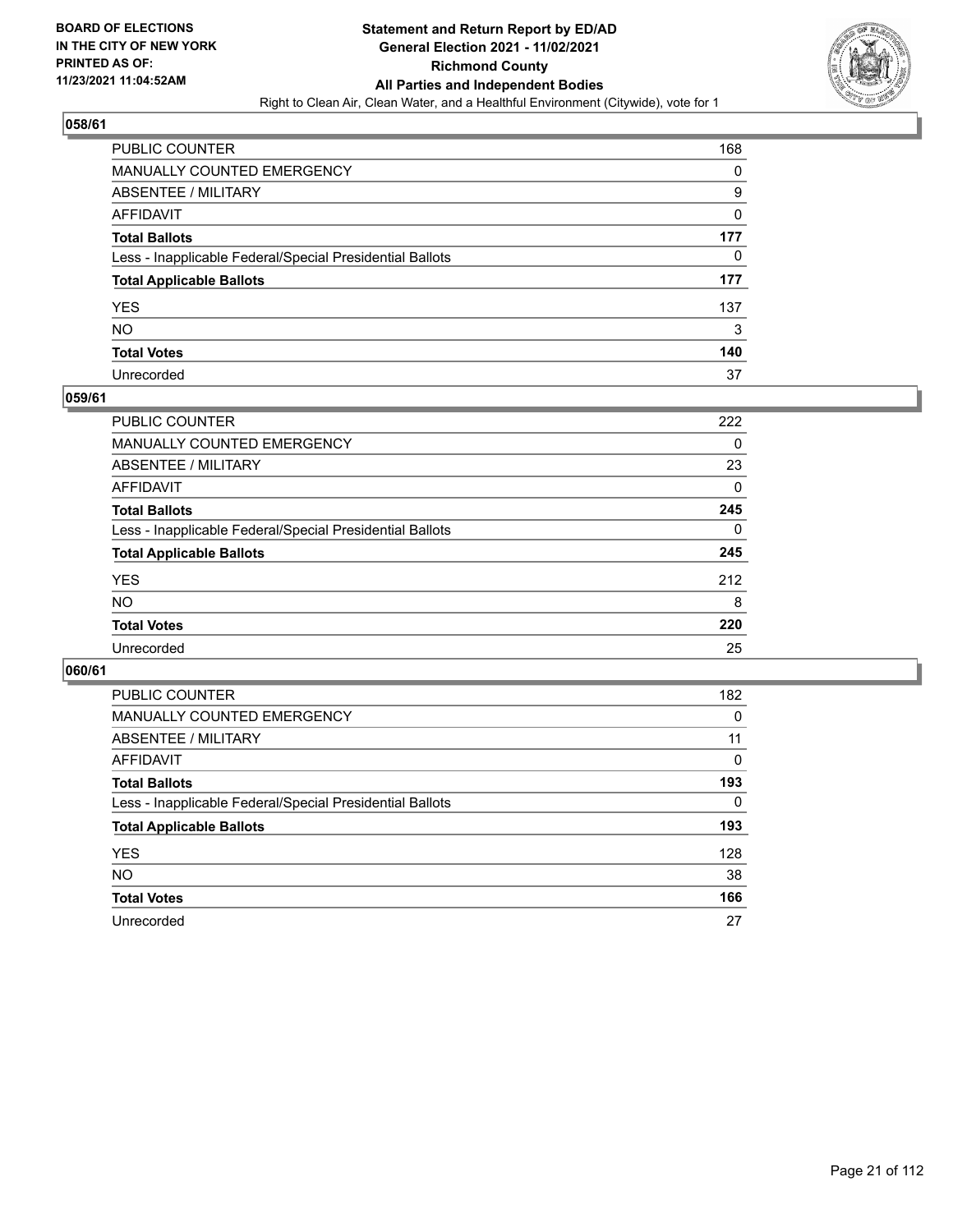

| PUBLIC COUNTER                                           | 218 |
|----------------------------------------------------------|-----|
| MANUALLY COUNTED EMERGENCY                               | 0   |
| ABSENTEE / MILITARY                                      |     |
| AFFIDAVIT                                                | 0   |
| <b>Total Ballots</b>                                     | 225 |
| Less - Inapplicable Federal/Special Presidential Ballots | 0   |
| <b>Total Applicable Ballots</b>                          | 225 |
| YES                                                      | 177 |
| NO.                                                      | 14  |
| <b>Total Votes</b>                                       | 191 |
| Unrecorded                                               | 34  |

#### **062/61**

| <b>PUBLIC COUNTER</b>                                    | 278      |
|----------------------------------------------------------|----------|
| <b>MANUALLY COUNTED EMERGENCY</b>                        | $\Omega$ |
| ABSENTEE / MILITARY                                      | 8        |
| AFFIDAVIT                                                | 4        |
| <b>Total Ballots</b>                                     | 290      |
| Less - Inapplicable Federal/Special Presidential Ballots | 0        |
| <b>Total Applicable Ballots</b>                          | 290      |
| <b>YES</b>                                               | 180      |
| <b>NO</b>                                                | 85       |
| <b>Total Votes</b>                                       | 265      |
| Unrecorded                                               | 25       |

| PUBLIC COUNTER                                           | 86       |
|----------------------------------------------------------|----------|
| MANUALLY COUNTED EMERGENCY                               | 0        |
| ABSENTEE / MILITARY                                      | 10       |
| AFFIDAVIT                                                | 2        |
| <b>Total Ballots</b>                                     | 98       |
| Less - Inapplicable Federal/Special Presidential Ballots | $\Omega$ |
| <b>Total Applicable Ballots</b>                          | 98       |
| <b>YES</b>                                               | 56       |
| <b>NO</b>                                                | 24       |
| <b>Total Votes</b>                                       | 80       |
| Unrecorded                                               | 18       |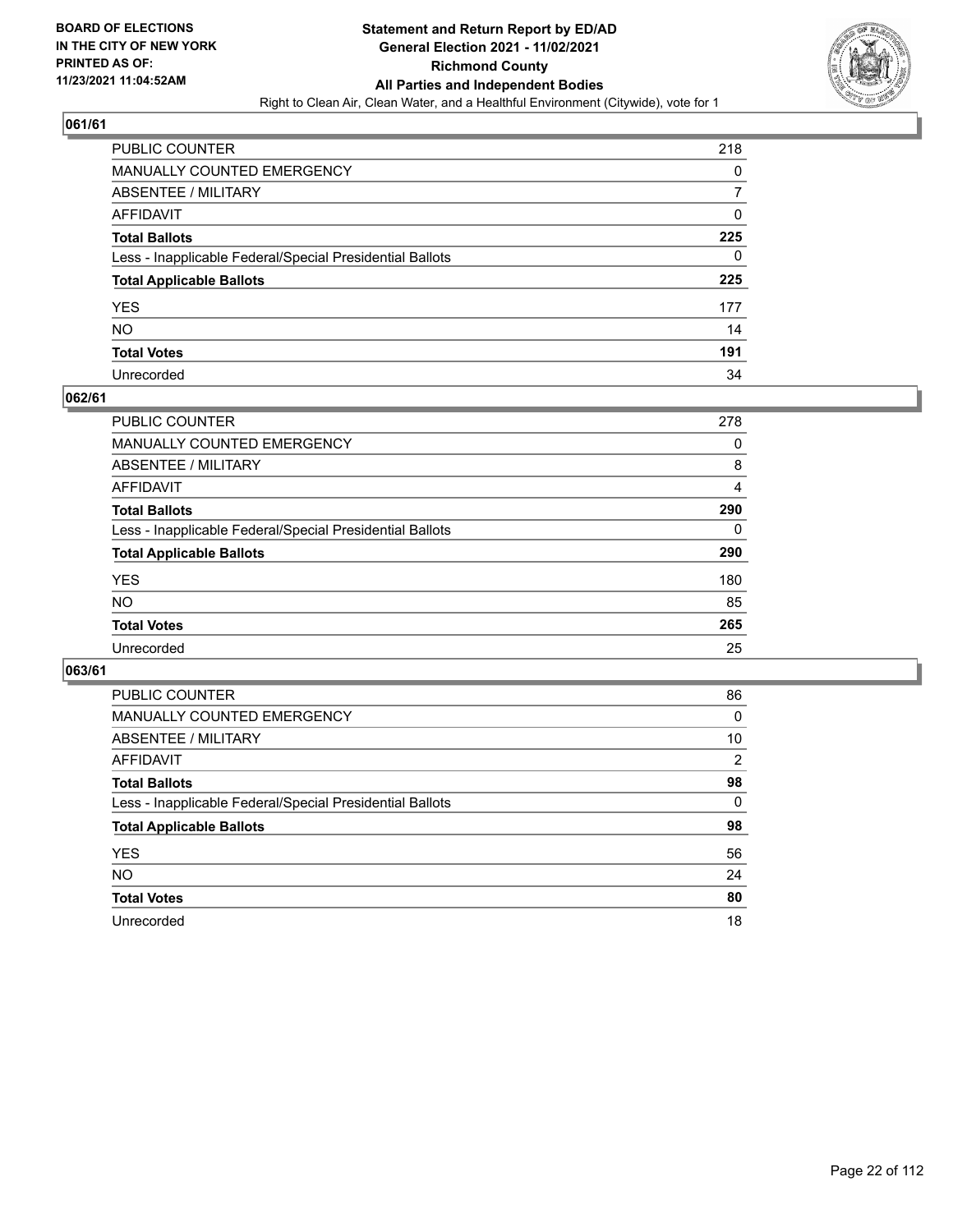

| PUBLIC COUNTER                                           | 102            |
|----------------------------------------------------------|----------------|
| MANUALLY COUNTED EMERGENCY                               | 0              |
| <b>ABSENTEE / MILITARY</b>                               | 14             |
| <b>AFFIDAVIT</b>                                         | $\overline{2}$ |
| <b>Total Ballots</b>                                     | 118            |
| Less - Inapplicable Federal/Special Presidential Ballots | 0              |
| <b>Total Applicable Ballots</b>                          | 118            |
| YES                                                      | 92             |
| <b>NO</b>                                                | 16             |
| <b>Total Votes</b>                                       | 108            |
| Unrecorded                                               | 10             |

#### **065/61**

| PUBLIC COUNTER                                           | 305      |
|----------------------------------------------------------|----------|
| <b>MANUALLY COUNTED EMERGENCY</b>                        | $\Omega$ |
| ABSENTEE / MILITARY                                      | 22       |
| AFFIDAVIT                                                |          |
| <b>Total Ballots</b>                                     | 328      |
| Less - Inapplicable Federal/Special Presidential Ballots | $\Omega$ |
| <b>Total Applicable Ballots</b>                          | 328      |
| <b>YES</b>                                               | 269      |
| <b>NO</b>                                                | 30       |
| <b>Total Votes</b>                                       | 299      |
| Unrecorded                                               | 29       |

| PUBLIC COUNTER                                           | 228      |
|----------------------------------------------------------|----------|
| <b>MANUALLY COUNTED EMERGENCY</b>                        | $\Omega$ |
| ABSENTEE / MILITARY                                      | 17       |
| AFFIDAVIT                                                | $\Omega$ |
| <b>Total Ballots</b>                                     | 245      |
| Less - Inapplicable Federal/Special Presidential Ballots | $\Omega$ |
| <b>Total Applicable Ballots</b>                          | 245      |
| <b>YES</b>                                               | 196      |
| NO.                                                      | 41       |
| <b>Total Votes</b>                                       | 237      |
| Unrecorded                                               | 8        |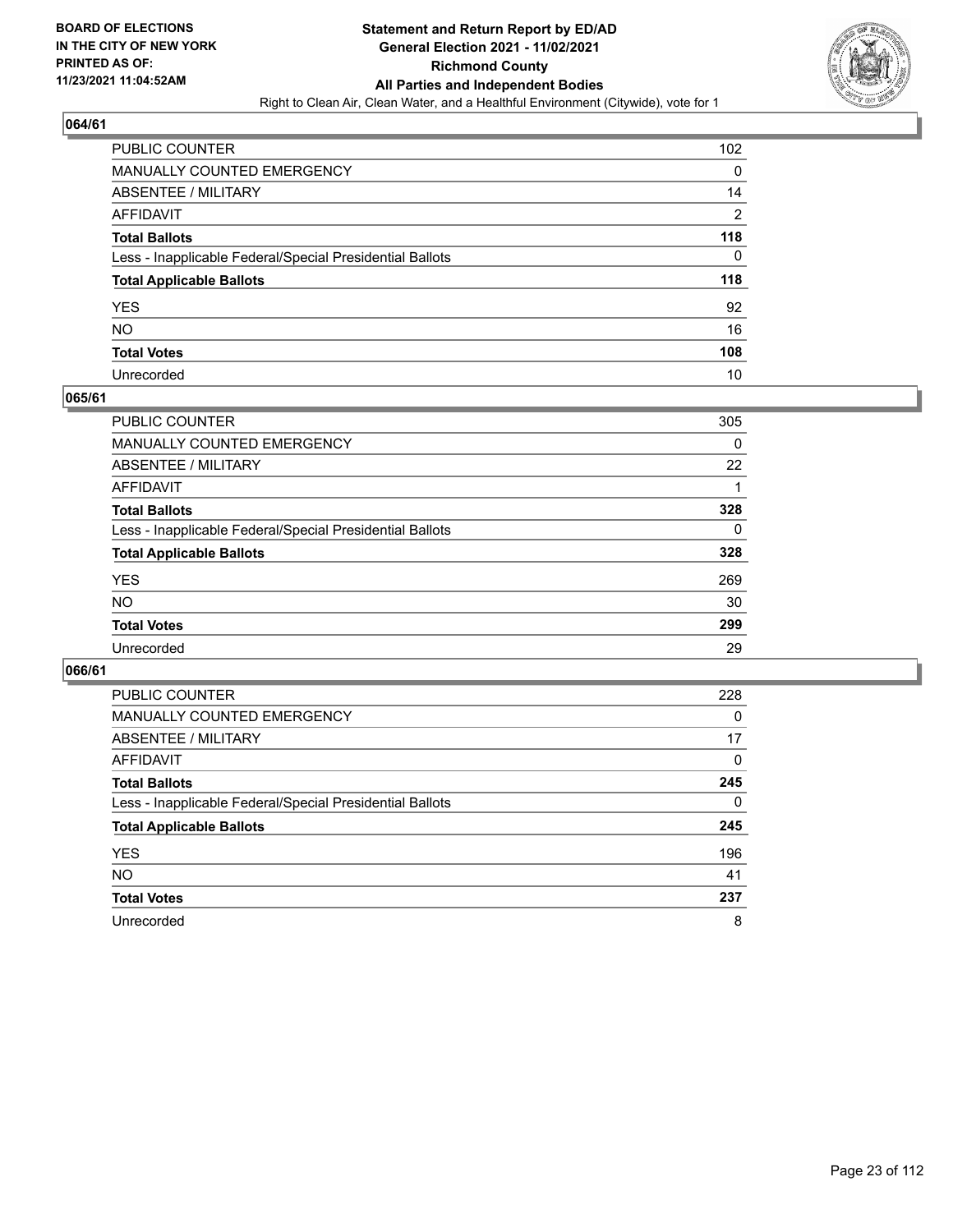

| PUBLIC COUNTER                                           | 260 |
|----------------------------------------------------------|-----|
| MANUALLY COUNTED EMERGENCY                               | 0   |
| ABSENTEE / MILITARY                                      | 20  |
| <b>AFFIDAVIT</b>                                         |     |
| <b>Total Ballots</b>                                     | 281 |
| Less - Inapplicable Federal/Special Presidential Ballots | 0   |
| <b>Total Applicable Ballots</b>                          | 281 |
| YES                                                      | 216 |
| NO.                                                      | 39  |
| <b>Total Votes</b>                                       | 255 |
| Unrecorded                                               | 26  |

#### **068/61**

| <b>PUBLIC COUNTER</b>                                    | 239      |
|----------------------------------------------------------|----------|
| <b>MANUALLY COUNTED EMERGENCY</b>                        | $\Omega$ |
| ABSENTEE / MILITARY                                      | 16       |
| AFFIDAVIT                                                |          |
| <b>Total Ballots</b>                                     | 256      |
| Less - Inapplicable Federal/Special Presidential Ballots | $\Omega$ |
| <b>Total Applicable Ballots</b>                          | 256      |
| <b>YES</b>                                               | 218      |
| <b>NO</b>                                                | 27       |
| <b>Total Votes</b>                                       | 245      |
| Unrecorded                                               | 11       |

| PUBLIC COUNTER                                           | 210      |
|----------------------------------------------------------|----------|
| MANUALLY COUNTED EMERGENCY                               | 0        |
| ABSENTEE / MILITARY                                      | 13       |
| AFFIDAVIT                                                | $\Omega$ |
| <b>Total Ballots</b>                                     | 223      |
| Less - Inapplicable Federal/Special Presidential Ballots | 0        |
| <b>Total Applicable Ballots</b>                          | 223      |
| <b>YES</b>                                               | 145      |
| <b>NO</b>                                                | 22       |
| <b>Total Votes</b>                                       | 167      |
| Unrecorded                                               | 56       |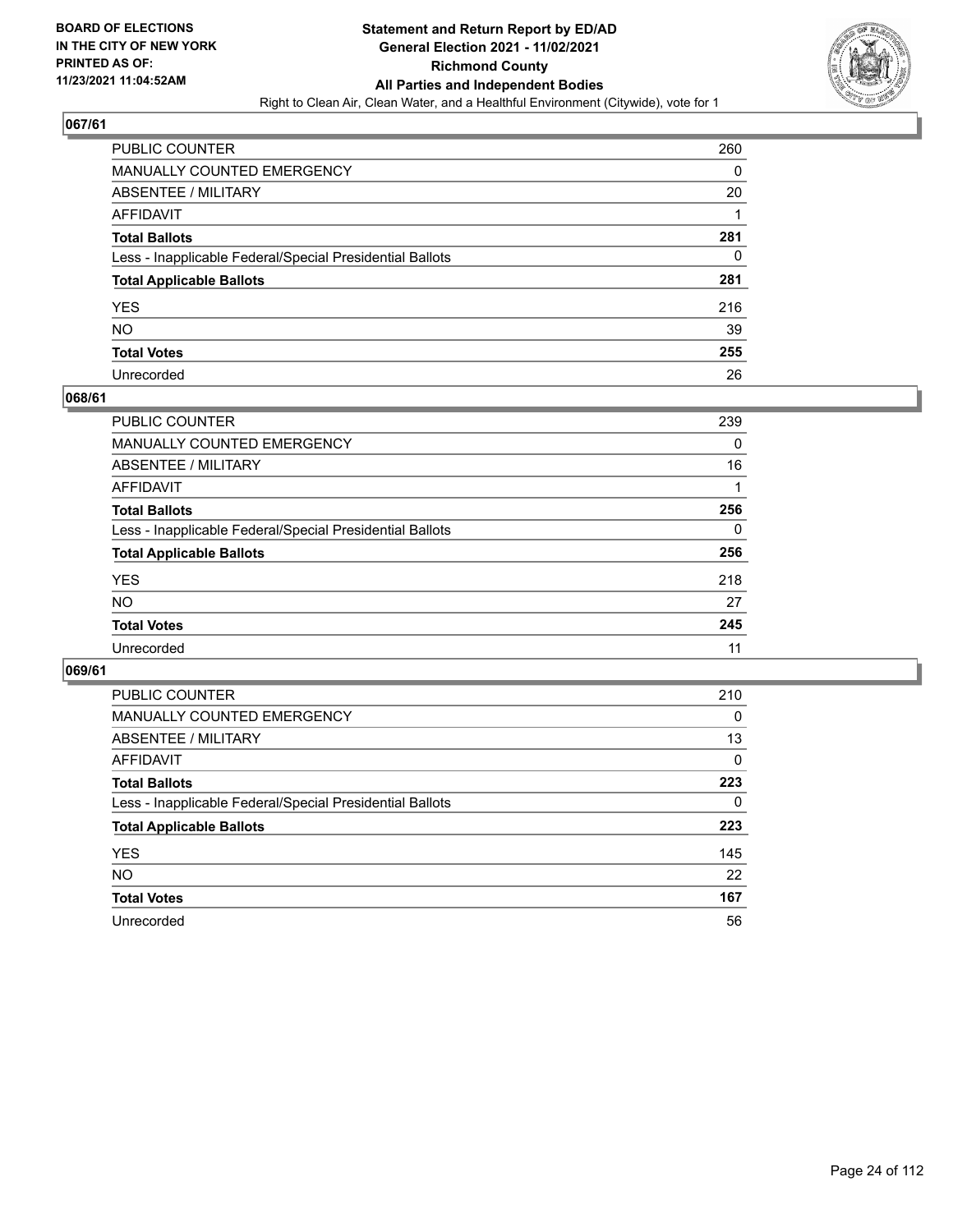

| PUBLIC COUNTER                                           | 140 |
|----------------------------------------------------------|-----|
| MANUALLY COUNTED EMERGENCY                               | 0   |
| ABSENTEE / MILITARY                                      | 9   |
| AFFIDAVIT                                                | 0   |
| Total Ballots                                            | 149 |
| Less - Inapplicable Federal/Special Presidential Ballots | 0   |
| <b>Total Applicable Ballots</b>                          | 149 |
| YES                                                      | 111 |
| NO.                                                      | 9   |
| <b>Total Votes</b>                                       | 120 |
| Unrecorded                                               | 29  |

#### **071/61**

| <b>PUBLIC COUNTER</b>                                    | 332      |
|----------------------------------------------------------|----------|
| MANUALLY COUNTED EMERGENCY                               | 0        |
| ABSENTEE / MILITARY                                      | 25       |
| AFFIDAVIT                                                | 0        |
| <b>Total Ballots</b>                                     | 357      |
| Less - Inapplicable Federal/Special Presidential Ballots | $\Omega$ |
| <b>Total Applicable Ballots</b>                          | 357      |
| <b>YES</b>                                               | 223      |
| <b>NO</b>                                                | 112      |
| <b>Total Votes</b>                                       | 335      |
| Unrecorded                                               | 22       |

| PUBLIC COUNTER                                           | 307      |
|----------------------------------------------------------|----------|
| <b>MANUALLY COUNTED EMERGENCY</b>                        | $\Omega$ |
| ABSENTEE / MILITARY                                      | 16       |
| AFFIDAVIT                                                |          |
| <b>Total Ballots</b>                                     | 324      |
| Less - Inapplicable Federal/Special Presidential Ballots | 0        |
| <b>Total Applicable Ballots</b>                          | 324      |
| <b>YES</b>                                               | 210      |
| NO.                                                      | 93       |
| <b>Total Votes</b>                                       | 303      |
| Unrecorded                                               | 21       |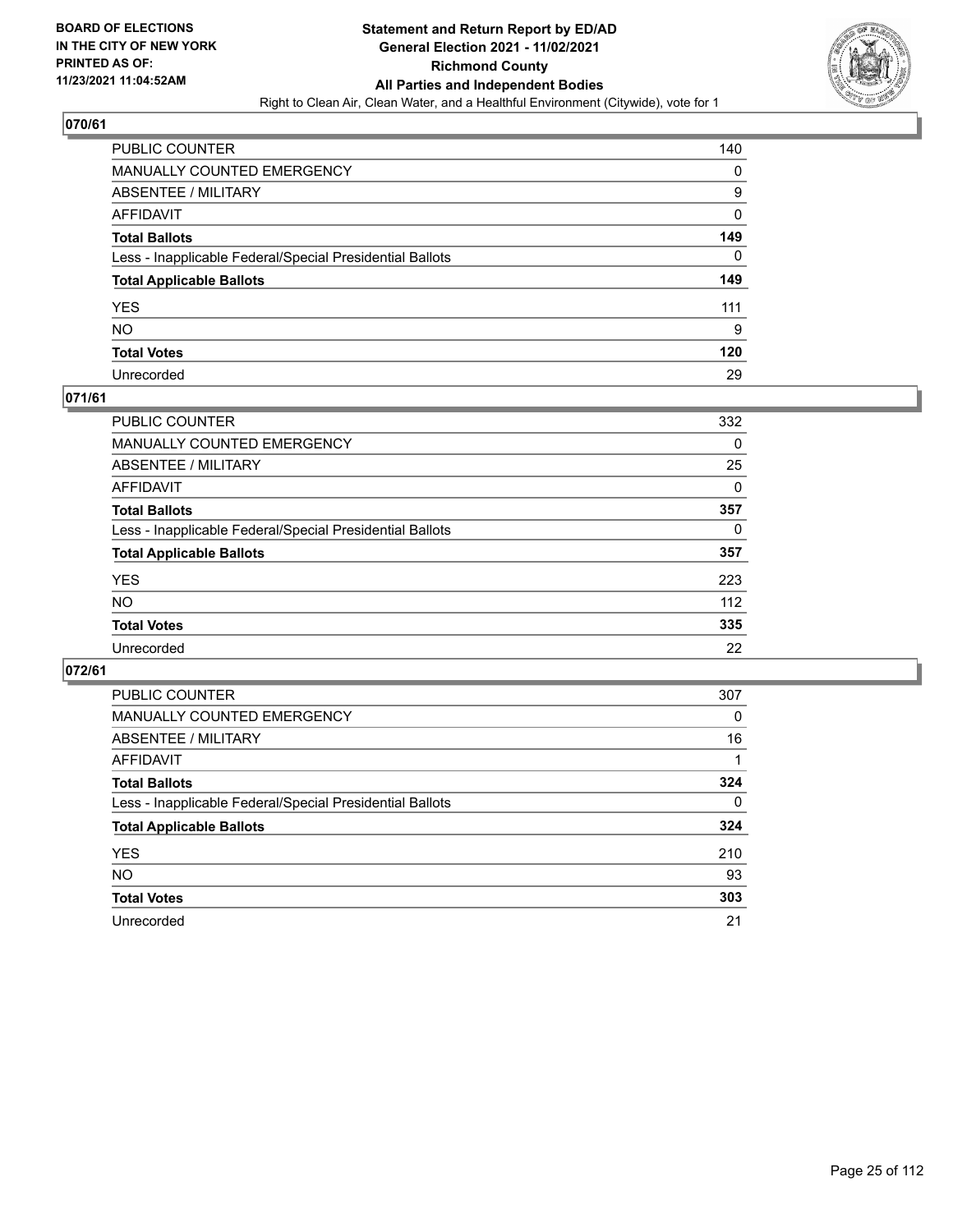

| PUBLIC COUNTER                                           | 235 |
|----------------------------------------------------------|-----|
| MANUALLY COUNTED EMERGENCY                               | 0   |
| ABSENTEE / MILITARY                                      | 8   |
| AFFIDAVIT                                                | 0   |
| <b>Total Ballots</b>                                     | 243 |
| Less - Inapplicable Federal/Special Presidential Ballots | 0   |
| <b>Total Applicable Ballots</b>                          | 243 |
| YES                                                      | 156 |
| NO.                                                      | 16  |
| <b>Total Votes</b>                                       | 172 |
| Unrecorded                                               | 71  |

#### **074/61**

| <b>PUBLIC COUNTER</b>                                    | 138      |
|----------------------------------------------------------|----------|
| MANUALLY COUNTED EMERGENCY                               | 0        |
| ABSENTEE / MILITARY                                      | 8        |
| AFFIDAVIT                                                | 0        |
| <b>Total Ballots</b>                                     | 146      |
| Less - Inapplicable Federal/Special Presidential Ballots | $\Omega$ |
| <b>Total Applicable Ballots</b>                          | 146      |
| <b>YES</b>                                               | 92       |
| <b>NO</b>                                                | 14       |
| <b>Total Votes</b>                                       | 106      |
| Unrecorded                                               | 40       |

| PUBLIC COUNTER                                           | 204      |
|----------------------------------------------------------|----------|
| MANUALLY COUNTED EMERGENCY                               | $\Omega$ |
| ABSENTEE / MILITARY                                      | 16       |
| AFFIDAVIT                                                |          |
| <b>Total Ballots</b>                                     | 221      |
| Less - Inapplicable Federal/Special Presidential Ballots | 0        |
| <b>Total Applicable Ballots</b>                          | 221      |
| <b>YES</b>                                               | 161      |
| NO.                                                      | 36       |
| <b>Total Votes</b>                                       | 197      |
| Unrecorded                                               | 24       |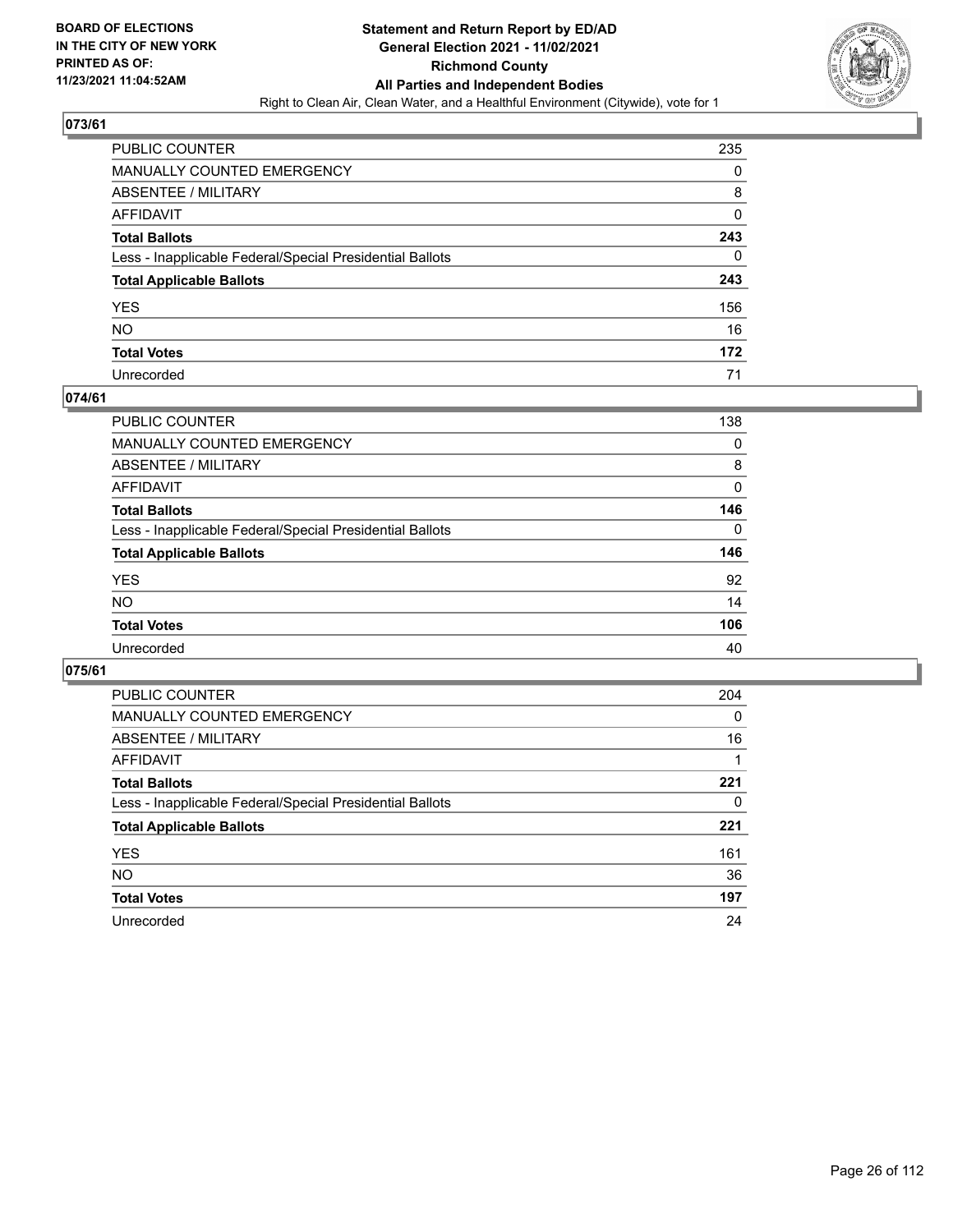

| PUBLIC COUNTER                                           | 285 |
|----------------------------------------------------------|-----|
| MANUALLY COUNTED EMERGENCY                               | 0   |
| ABSENTEE / MILITARY                                      | 16  |
| AFFIDAVIT                                                | 4   |
| <b>Total Ballots</b>                                     | 305 |
| Less - Inapplicable Federal/Special Presidential Ballots | 0   |
| <b>Total Applicable Ballots</b>                          | 305 |
| YES                                                      | 213 |
| NO.                                                      | 58  |
| <b>Total Votes</b>                                       | 271 |
| Unrecorded                                               | 34  |

#### **077/61**

| <b>PUBLIC COUNTER</b>                                    | 154      |
|----------------------------------------------------------|----------|
| <b>MANUALLY COUNTED EMERGENCY</b>                        | 0        |
| ABSENTEE / MILITARY                                      | 8        |
| AFFIDAVIT                                                | 0        |
| <b>Total Ballots</b>                                     | 162      |
| Less - Inapplicable Federal/Special Presidential Ballots | $\Omega$ |
| <b>Total Applicable Ballots</b>                          | 162      |
| <b>YES</b>                                               | 145      |
| <b>NO</b>                                                | 11       |
| <b>Total Votes</b>                                       | 156      |
| Unrecorded                                               | 6        |

| <b>PUBLIC COUNTER</b>                                    | 93       |
|----------------------------------------------------------|----------|
| MANUALLY COUNTED EMERGENCY                               | 0        |
| ABSENTEE / MILITARY                                      | 12       |
| AFFIDAVIT                                                | 3        |
| <b>Total Ballots</b>                                     | 108      |
| Less - Inapplicable Federal/Special Presidential Ballots | $\Omega$ |
| <b>Total Applicable Ballots</b>                          | 108      |
| <b>YES</b>                                               | 91       |
| NO.                                                      | 4        |
| <b>Total Votes</b>                                       | 95       |
| Unrecorded                                               | 13       |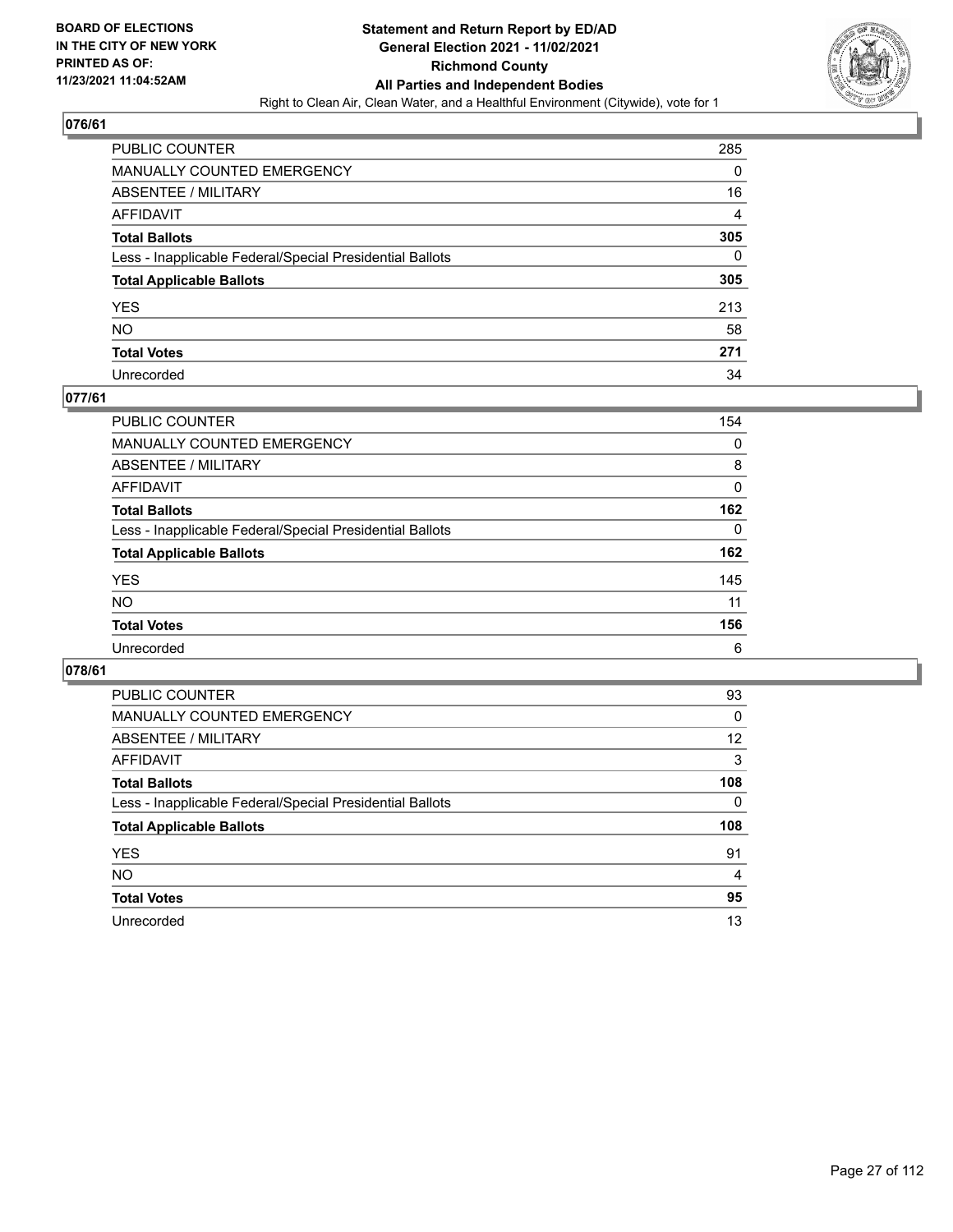

| <b>PUBLIC COUNTER</b>                                    | 0            |
|----------------------------------------------------------|--------------|
| MANUALLY COUNTED EMERGENCY                               | 0            |
| ABSENTEE / MILITARY                                      | 0            |
| AFFIDAVIT                                                | 0            |
| <b>Total Ballots</b>                                     | 0            |
| Less - Inapplicable Federal/Special Presidential Ballots | 0            |
| <b>Total Applicable Ballots</b>                          | 0            |
| <b>YES</b>                                               | <sup>0</sup> |
| <b>NO</b>                                                | <sup>0</sup> |
| <b>Total Votes</b>                                       | 0            |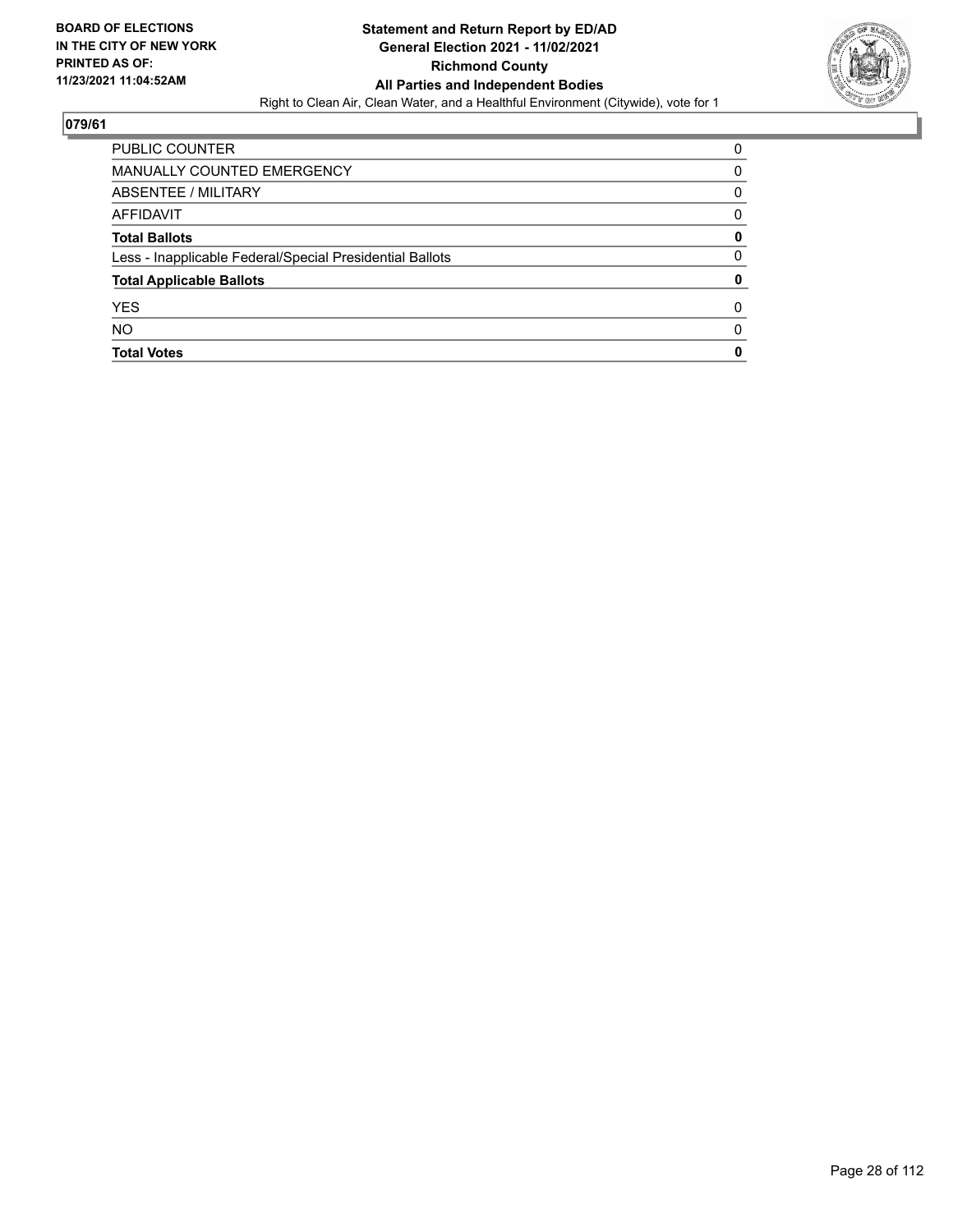

| PUBLIC COUNTER                                           | 473            |
|----------------------------------------------------------|----------------|
| MANUALLY COUNTED EMERGENCY                               | 0              |
| ABSENTEE / MILITARY                                      | 13             |
| AFFIDAVIT                                                | $\overline{2}$ |
| Total Ballots                                            | 488            |
| Less - Inapplicable Federal/Special Presidential Ballots | 0              |
| <b>Total Applicable Ballots</b>                          | 488            |
| YES                                                      | 243            |
| NO.                                                      | 191            |
| <b>Total Votes</b>                                       | 434            |
| Unrecorded                                               | 54             |

#### **002/62**

| <b>PUBLIC COUNTER</b>                                    | 539      |
|----------------------------------------------------------|----------|
| <b>MANUALLY COUNTED EMERGENCY</b>                        | 0        |
| ABSENTEE / MILITARY                                      | 19       |
| AFFIDAVIT                                                |          |
| <b>Total Ballots</b>                                     | 559      |
| Less - Inapplicable Federal/Special Presidential Ballots | $\Omega$ |
| <b>Total Applicable Ballots</b>                          | 559      |
| <b>YES</b>                                               | 235      |
| <b>NO</b>                                                | 255      |
| <b>Total Votes</b>                                       | 490      |
| Unrecorded                                               | 69       |

| <b>PUBLIC COUNTER</b>                                    | 411      |
|----------------------------------------------------------|----------|
| <b>MANUALLY COUNTED EMERGENCY</b>                        | 0        |
| ABSENTEE / MILITARY                                      | 13       |
| AFFIDAVIT                                                |          |
| <b>Total Ballots</b>                                     | 425      |
| Less - Inapplicable Federal/Special Presidential Ballots | $\Omega$ |
| <b>Total Applicable Ballots</b>                          | 425      |
| <b>YES</b>                                               | 189      |
| <b>NO</b>                                                | 177      |
| <b>Total Votes</b>                                       | 366      |
| Unrecorded                                               | 59       |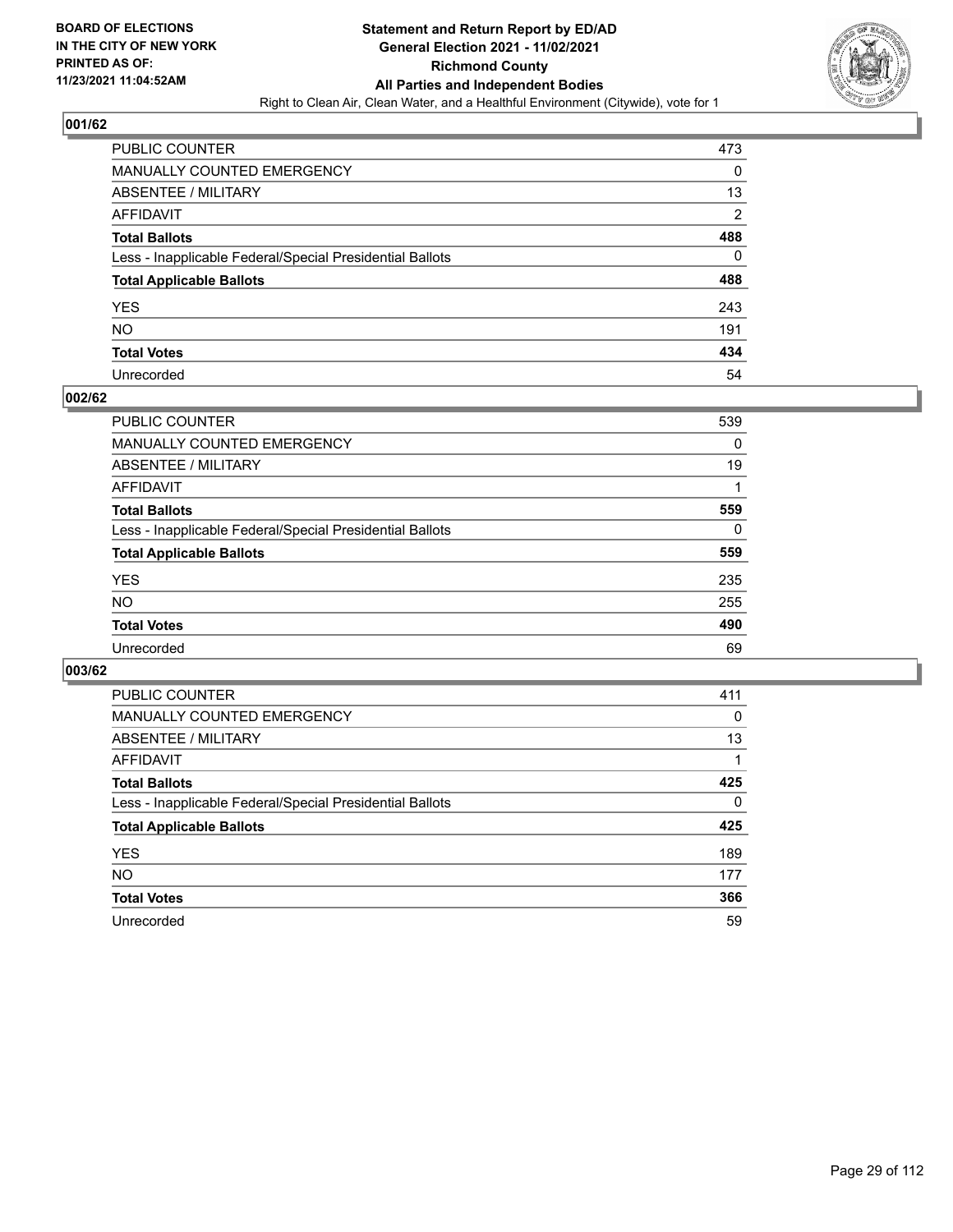

| PUBLIC COUNTER                                           | 458 |
|----------------------------------------------------------|-----|
| MANUALLY COUNTED EMERGENCY                               | 0   |
| ABSENTEE / MILITARY                                      | 16  |
| AFFIDAVIT                                                | 9   |
| <b>Total Ballots</b>                                     | 483 |
| Less - Inapplicable Federal/Special Presidential Ballots | 0   |
| <b>Total Applicable Ballots</b>                          | 483 |
| YES                                                      | 213 |
| NO.                                                      | 210 |
| <b>Total Votes</b>                                       | 423 |
| Unrecorded                                               | 60  |

#### **005/62**

| PUBLIC COUNTER                                           | 505      |
|----------------------------------------------------------|----------|
| <b>MANUALLY COUNTED EMERGENCY</b>                        | $\Omega$ |
| ABSENTEE / MILITARY                                      | 9        |
| AFFIDAVIT                                                | 5        |
| <b>Total Ballots</b>                                     | 519      |
| Less - Inapplicable Federal/Special Presidential Ballots | $\Omega$ |
| <b>Total Applicable Ballots</b>                          | 519      |
| <b>YES</b>                                               | 224      |
| <b>NO</b>                                                | 236      |
| <b>Total Votes</b>                                       | 460      |
| Unrecorded                                               | 59       |

| <b>PUBLIC COUNTER</b>                                    | 370      |
|----------------------------------------------------------|----------|
| <b>MANUALLY COUNTED EMERGENCY</b>                        | $\Omega$ |
| ABSENTEE / MILITARY                                      | 17       |
| AFFIDAVIT                                                | 5        |
| <b>Total Ballots</b>                                     | 392      |
| Less - Inapplicable Federal/Special Presidential Ballots | $\Omega$ |
| <b>Total Applicable Ballots</b>                          | 392      |
| <b>YES</b>                                               | 195      |
| <b>NO</b>                                                | 163      |
| <b>Total Votes</b>                                       | 358      |
| Unrecorded                                               | 34       |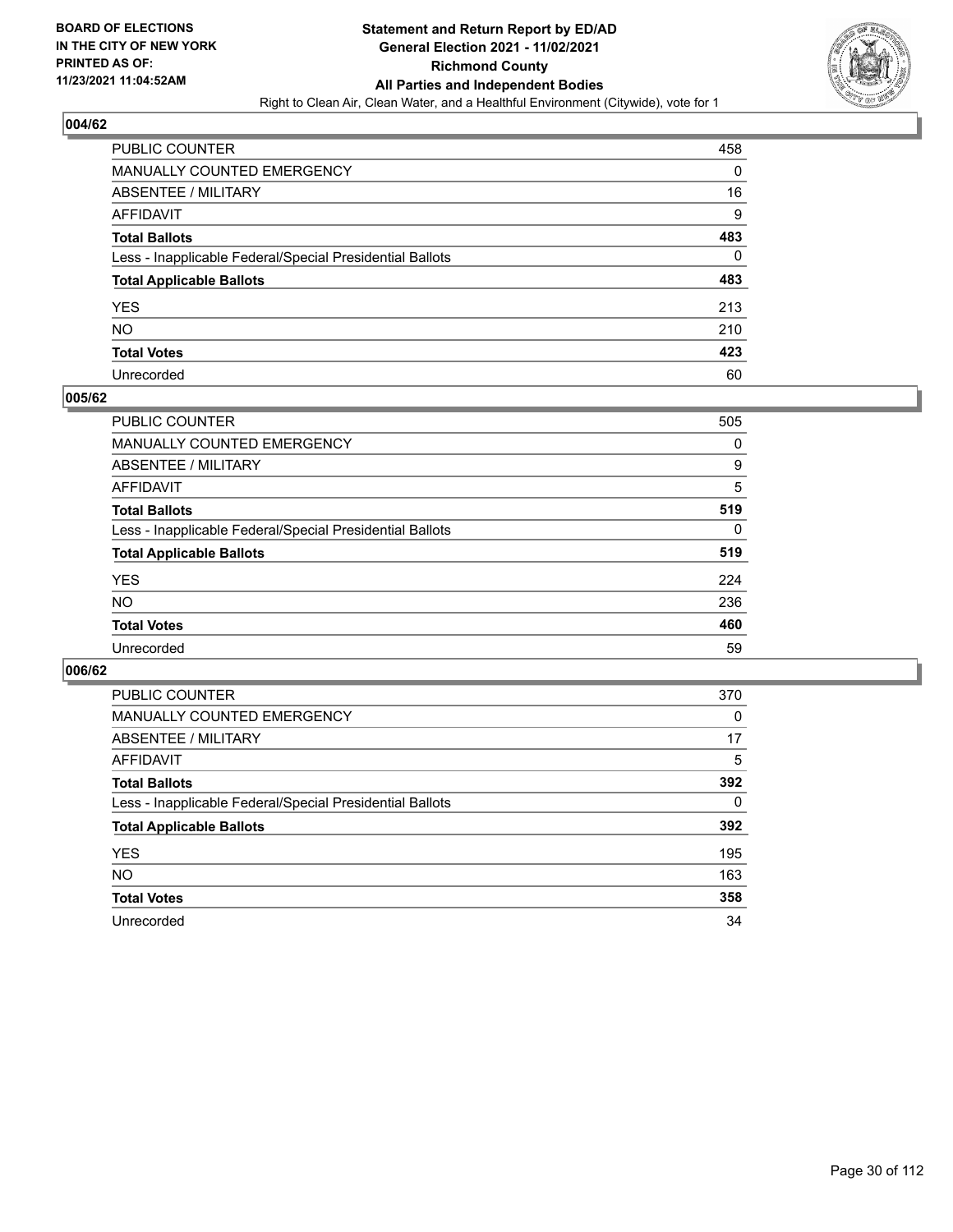

| PUBLIC COUNTER                                           | 454 |
|----------------------------------------------------------|-----|
| MANUALLY COUNTED EMERGENCY                               | 0   |
| <b>ABSENTEE / MILITARY</b>                               | 12  |
| <b>AFFIDAVIT</b>                                         | 11  |
| <b>Total Ballots</b>                                     | 477 |
| Less - Inapplicable Federal/Special Presidential Ballots | 0   |
| <b>Total Applicable Ballots</b>                          | 477 |
| YES                                                      | 215 |
| <b>NO</b>                                                | 226 |
| <b>Total Votes</b>                                       | 441 |
| Unrecorded                                               | 36  |

#### **008/62**

| <b>PUBLIC COUNTER</b>                                    | 403      |
|----------------------------------------------------------|----------|
| <b>MANUALLY COUNTED EMERGENCY</b>                        | 0        |
| ABSENTEE / MILITARY                                      | 12       |
| AFFIDAVIT                                                | 3        |
| <b>Total Ballots</b>                                     | 418      |
| Less - Inapplicable Federal/Special Presidential Ballots | $\Omega$ |
| <b>Total Applicable Ballots</b>                          | 418      |
| <b>YES</b>                                               | 197      |
| <b>NO</b>                                                | 177      |
| <b>Total Votes</b>                                       | 374      |
| Unrecorded                                               | 44       |

| <b>PUBLIC COUNTER</b>                                    | 253      |
|----------------------------------------------------------|----------|
| <b>MANUALLY COUNTED EMERGENCY</b>                        | 0        |
| ABSENTEE / MILITARY                                      | 4        |
| AFFIDAVIT                                                | $\Omega$ |
| <b>Total Ballots</b>                                     | 257      |
| Less - Inapplicable Federal/Special Presidential Ballots | 0        |
| <b>Total Applicable Ballots</b>                          | 257      |
| <b>YES</b>                                               | 130      |
| <b>NO</b>                                                | 96       |
| <b>Total Votes</b>                                       | 226      |
| Unrecorded                                               | 31       |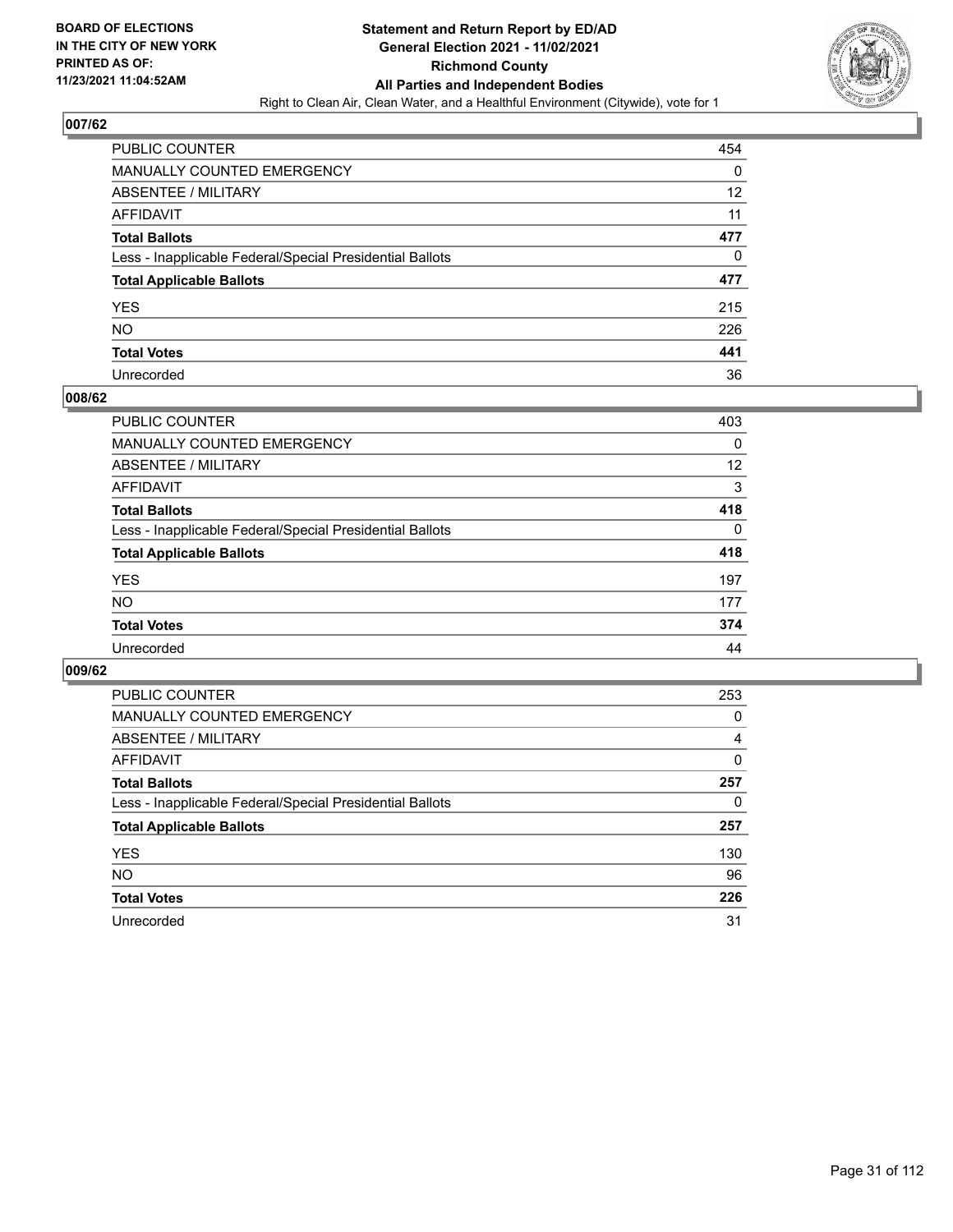

| PUBLIC COUNTER                                           | 310 |
|----------------------------------------------------------|-----|
| MANUALLY COUNTED EMERGENCY                               | 0   |
| ABSENTEE / MILITARY                                      | 8   |
| AFFIDAVIT                                                | 3   |
| Total Ballots                                            | 321 |
| Less - Inapplicable Federal/Special Presidential Ballots | 0   |
| <b>Total Applicable Ballots</b>                          | 321 |
| YES                                                      | 140 |
| NO.                                                      | 136 |
| <b>Total Votes</b>                                       | 276 |
| Unrecorded                                               | 45  |

#### **011/62**

| <b>PUBLIC COUNTER</b>                                    | 444      |
|----------------------------------------------------------|----------|
| <b>MANUALLY COUNTED EMERGENCY</b>                        | $\Omega$ |
| ABSENTEE / MILITARY                                      | 16       |
| AFFIDAVIT                                                |          |
| <b>Total Ballots</b>                                     | 461      |
| Less - Inapplicable Federal/Special Presidential Ballots | 0        |
| <b>Total Applicable Ballots</b>                          | 461      |
| <b>YES</b>                                               | 190      |
| <b>NO</b>                                                | 195      |
| <b>Total Votes</b>                                       | 385      |
| Unrecorded                                               | 76       |

| <b>PUBLIC COUNTER</b>                                    | 301      |
|----------------------------------------------------------|----------|
| <b>MANUALLY COUNTED EMERGENCY</b>                        | 0        |
| ABSENTEE / MILITARY                                      | 14       |
| AFFIDAVIT                                                |          |
| <b>Total Ballots</b>                                     | 316      |
| Less - Inapplicable Federal/Special Presidential Ballots | $\Omega$ |
| <b>Total Applicable Ballots</b>                          | 316      |
| <b>YES</b>                                               | 176      |
| NO.                                                      | 112      |
| <b>Total Votes</b>                                       | 288      |
| Unrecorded                                               | 28       |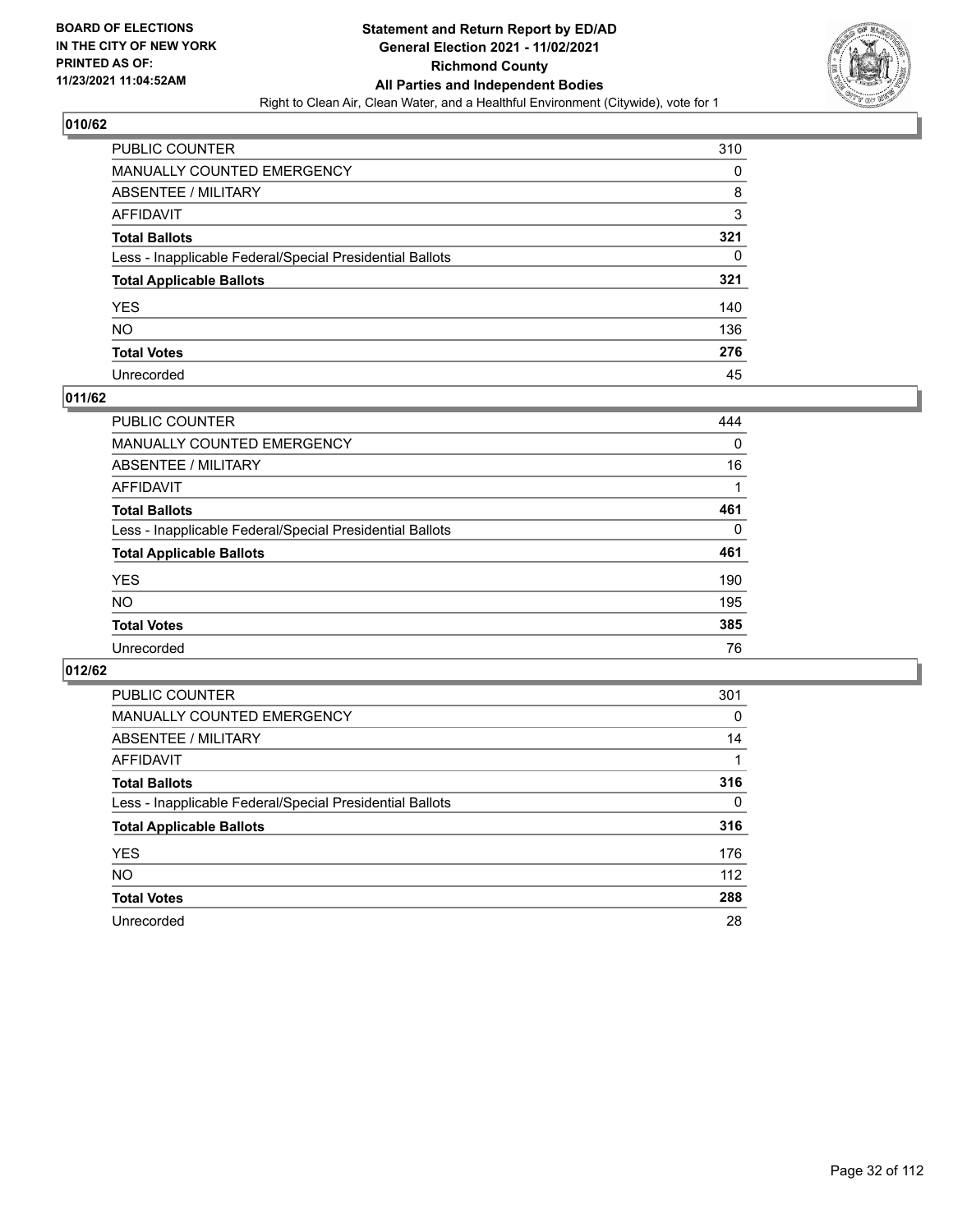

| PUBLIC COUNTER                                           | 429 |
|----------------------------------------------------------|-----|
| MANUALLY COUNTED EMERGENCY                               | 0   |
| ABSENTEE / MILITARY                                      | 18  |
| AFFIDAVIT                                                |     |
| Total Ballots                                            | 448 |
| Less - Inapplicable Federal/Special Presidential Ballots | 0   |
| <b>Total Applicable Ballots</b>                          | 448 |
| YES                                                      | 254 |
| NO.                                                      | 143 |
| <b>Total Votes</b>                                       | 397 |
| Unrecorded                                               | 51  |

#### **014/62**

| <b>PUBLIC COUNTER</b>                                    | 261      |
|----------------------------------------------------------|----------|
| <b>MANUALLY COUNTED EMERGENCY</b>                        | 0        |
| ABSENTEE / MILITARY                                      | 11       |
| AFFIDAVIT                                                |          |
| <b>Total Ballots</b>                                     | 273      |
| Less - Inapplicable Federal/Special Presidential Ballots | $\Omega$ |
| <b>Total Applicable Ballots</b>                          | 273      |
| <b>YES</b>                                               | 142      |
| <b>NO</b>                                                | 66       |
| <b>Total Votes</b>                                       | 208      |
| Unrecorded                                               | 65       |

| <b>PUBLIC COUNTER</b>                                    | 391      |
|----------------------------------------------------------|----------|
| MANUALLY COUNTED EMERGENCY                               | 0        |
| ABSENTEE / MILITARY                                      | 14       |
| AFFIDAVIT                                                | 3        |
| <b>Total Ballots</b>                                     | 408      |
| Less - Inapplicable Federal/Special Presidential Ballots | $\Omega$ |
| <b>Total Applicable Ballots</b>                          | 408      |
| <b>YES</b>                                               | 220      |
| NO.                                                      | 149      |
| <b>Total Votes</b>                                       | 369      |
| Unrecorded                                               | 39       |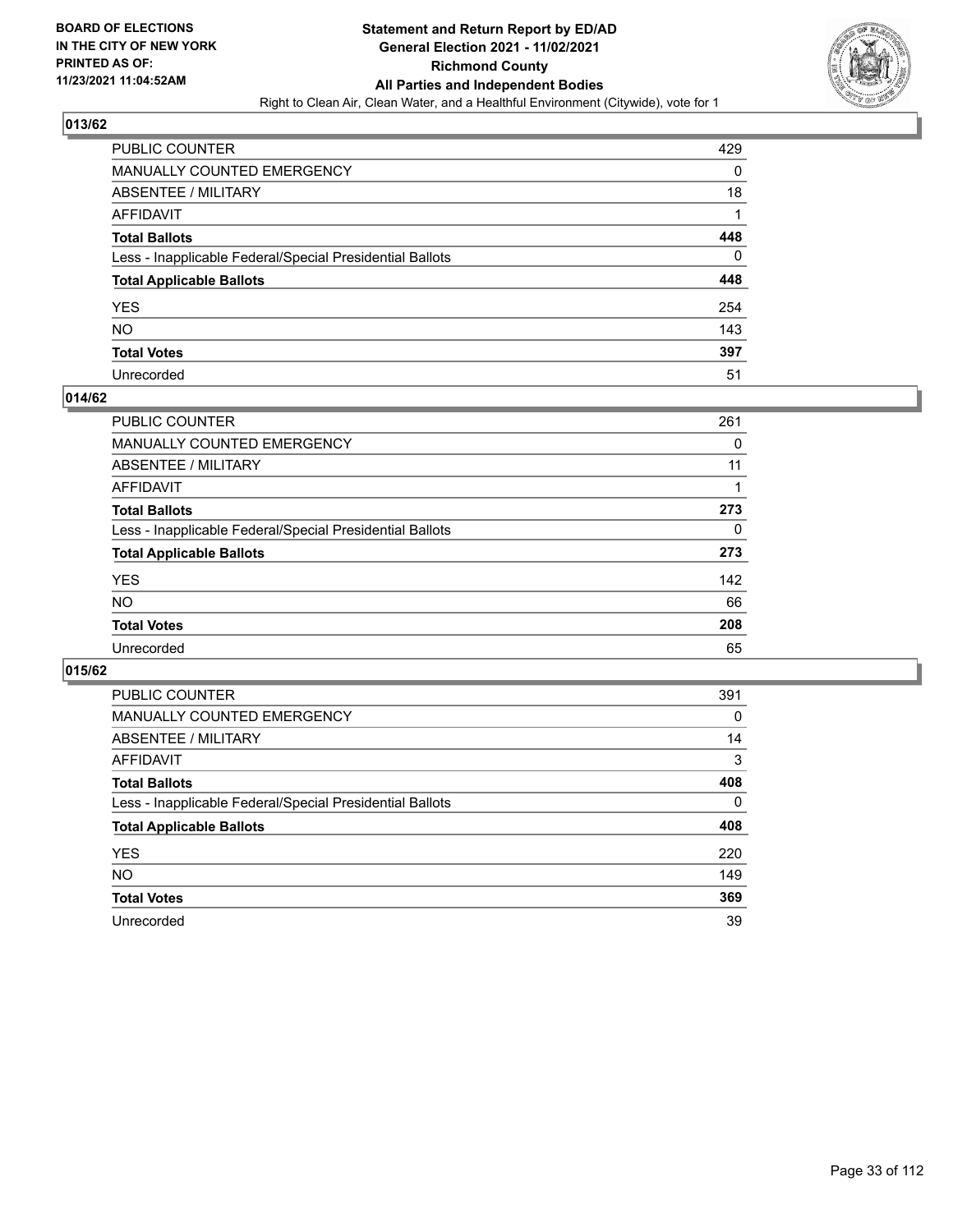

| PUBLIC COUNTER                                           | 391            |
|----------------------------------------------------------|----------------|
| MANUALLY COUNTED EMERGENCY                               | 0              |
| ABSENTEE / MILITARY                                      | 15             |
| AFFIDAVIT                                                | $\overline{2}$ |
| <b>Total Ballots</b>                                     | 408            |
| Less - Inapplicable Federal/Special Presidential Ballots | 0              |
| <b>Total Applicable Ballots</b>                          | 408            |
| YES                                                      | 238            |
| NO.                                                      | 143            |
| <b>Total Votes</b>                                       | 381            |
| Unrecorded                                               | 27             |

#### **017/62**

| 312      |
|----------|
| 0        |
| 12       |
| 0        |
| 324      |
| $\Omega$ |
| 324      |
| 133      |
| 150      |
| 283      |
| 41       |
|          |

| <b>PUBLIC COUNTER</b>                                    | 369      |
|----------------------------------------------------------|----------|
| <b>MANUALLY COUNTED EMERGENCY</b>                        | $\Omega$ |
| ABSENTEE / MILITARY                                      | 7        |
| AFFIDAVIT                                                | 2        |
| <b>Total Ballots</b>                                     | 378      |
| Less - Inapplicable Federal/Special Presidential Ballots | $\Omega$ |
| <b>Total Applicable Ballots</b>                          | 378      |
| <b>YES</b>                                               | 168      |
| <b>NO</b>                                                | 169      |
| <b>Total Votes</b>                                       | 337      |
| Unrecorded                                               | 41       |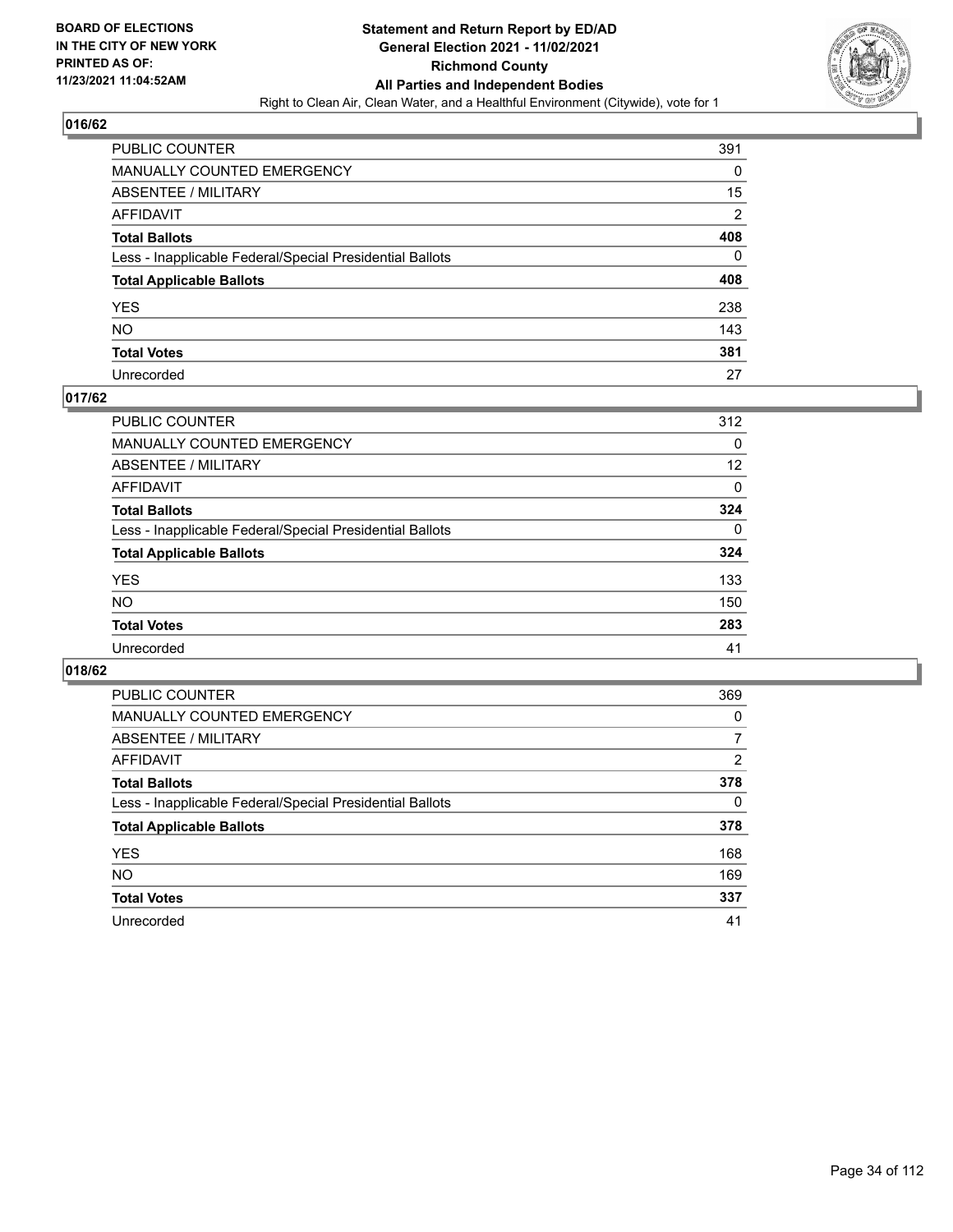

| PUBLIC COUNTER                                           | 351 |
|----------------------------------------------------------|-----|
| MANUALLY COUNTED EMERGENCY                               | 0   |
| ABSENTEE / MILITARY                                      | 18  |
| AFFIDAVIT                                                |     |
| <b>Total Ballots</b>                                     | 370 |
| Less - Inapplicable Federal/Special Presidential Ballots | 0   |
| <b>Total Applicable Ballots</b>                          | 370 |
| YES                                                      | 178 |
| NO.                                                      | 156 |
| <b>Total Votes</b>                                       | 334 |
| Unrecorded                                               | 36  |

#### **020/62**

| <b>PUBLIC COUNTER</b>                                    | 412      |
|----------------------------------------------------------|----------|
| MANUALLY COUNTED EMERGENCY                               | 0        |
| ABSENTEE / MILITARY                                      | 10       |
| AFFIDAVIT                                                | 3        |
| <b>Total Ballots</b>                                     | 425      |
| Less - Inapplicable Federal/Special Presidential Ballots | $\Omega$ |
| <b>Total Applicable Ballots</b>                          | 425      |
| <b>YES</b>                                               | 197      |
| <b>NO</b>                                                | 184      |
| <b>Total Votes</b>                                       | 381      |
| Unrecorded                                               | 44       |

| PUBLIC COUNTER                                           | 441      |
|----------------------------------------------------------|----------|
| <b>MANUALLY COUNTED EMERGENCY</b>                        | $\Omega$ |
| ABSENTEE / MILITARY                                      | 22       |
| AFFIDAVIT                                                | 3        |
| <b>Total Ballots</b>                                     | 466      |
| Less - Inapplicable Federal/Special Presidential Ballots | $\Omega$ |
| <b>Total Applicable Ballots</b>                          | 466      |
| <b>YES</b>                                               | 244      |
| <b>NO</b>                                                | 178      |
| <b>Total Votes</b>                                       | 422      |
| Unrecorded                                               | 44       |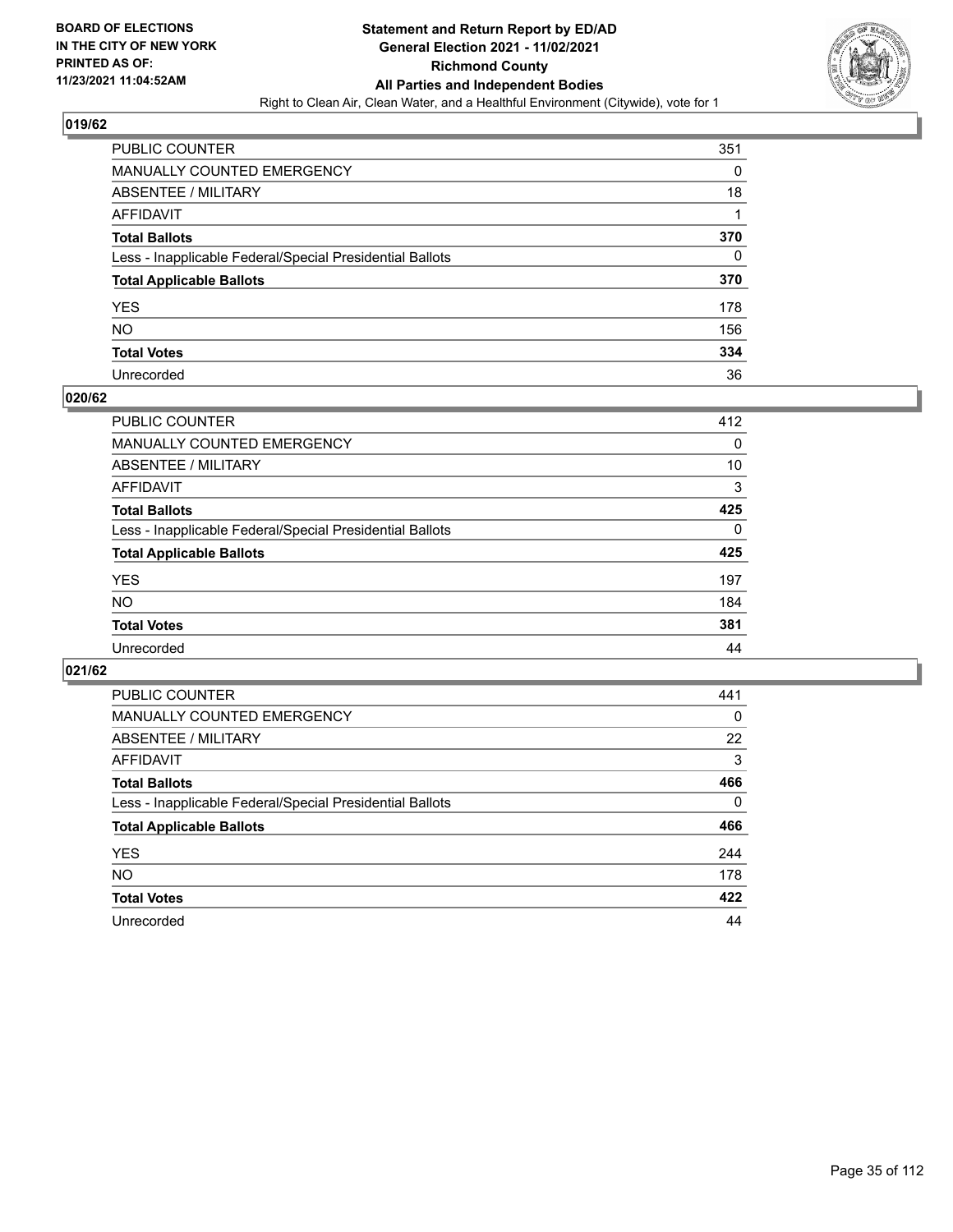

| PUBLIC COUNTER                                           | 395            |
|----------------------------------------------------------|----------------|
| MANUALLY COUNTED EMERGENCY                               | 0              |
| ABSENTEE / MILITARY                                      | 17             |
| AFFIDAVIT                                                | $\overline{2}$ |
| Total Ballots                                            | 414            |
| Less - Inapplicable Federal/Special Presidential Ballots | 0              |
| <b>Total Applicable Ballots</b>                          | 414            |
| YES                                                      | 193            |
| NO.                                                      | 180            |
| <b>Total Votes</b>                                       | 373            |
| Unrecorded                                               | 41             |

#### **023/62**

| <b>PUBLIC COUNTER</b>                                    | 342      |
|----------------------------------------------------------|----------|
| <b>MANUALLY COUNTED EMERGENCY</b>                        | 0        |
| ABSENTEE / MILITARY                                      | 16       |
| AFFIDAVIT                                                | 3        |
| <b>Total Ballots</b>                                     | 361      |
| Less - Inapplicable Federal/Special Presidential Ballots | $\Omega$ |
| <b>Total Applicable Ballots</b>                          | 361      |
| <b>YES</b>                                               | 188      |
| <b>NO</b>                                                | 147      |
| <b>Total Votes</b>                                       | 335      |
| Unrecorded                                               | 26       |

| PUBLIC COUNTER                                           | 283      |
|----------------------------------------------------------|----------|
| <b>MANUALLY COUNTED EMERGENCY</b>                        | $\Omega$ |
| ABSENTEE / MILITARY                                      | 28       |
| AFFIDAVIT                                                | 3        |
| <b>Total Ballots</b>                                     | 314      |
| Less - Inapplicable Federal/Special Presidential Ballots | $\Omega$ |
| <b>Total Applicable Ballots</b>                          | 314      |
| <b>YES</b>                                               | 191      |
| <b>NO</b>                                                | 107      |
| <b>Total Votes</b>                                       | 298      |
| Unrecorded                                               | 16       |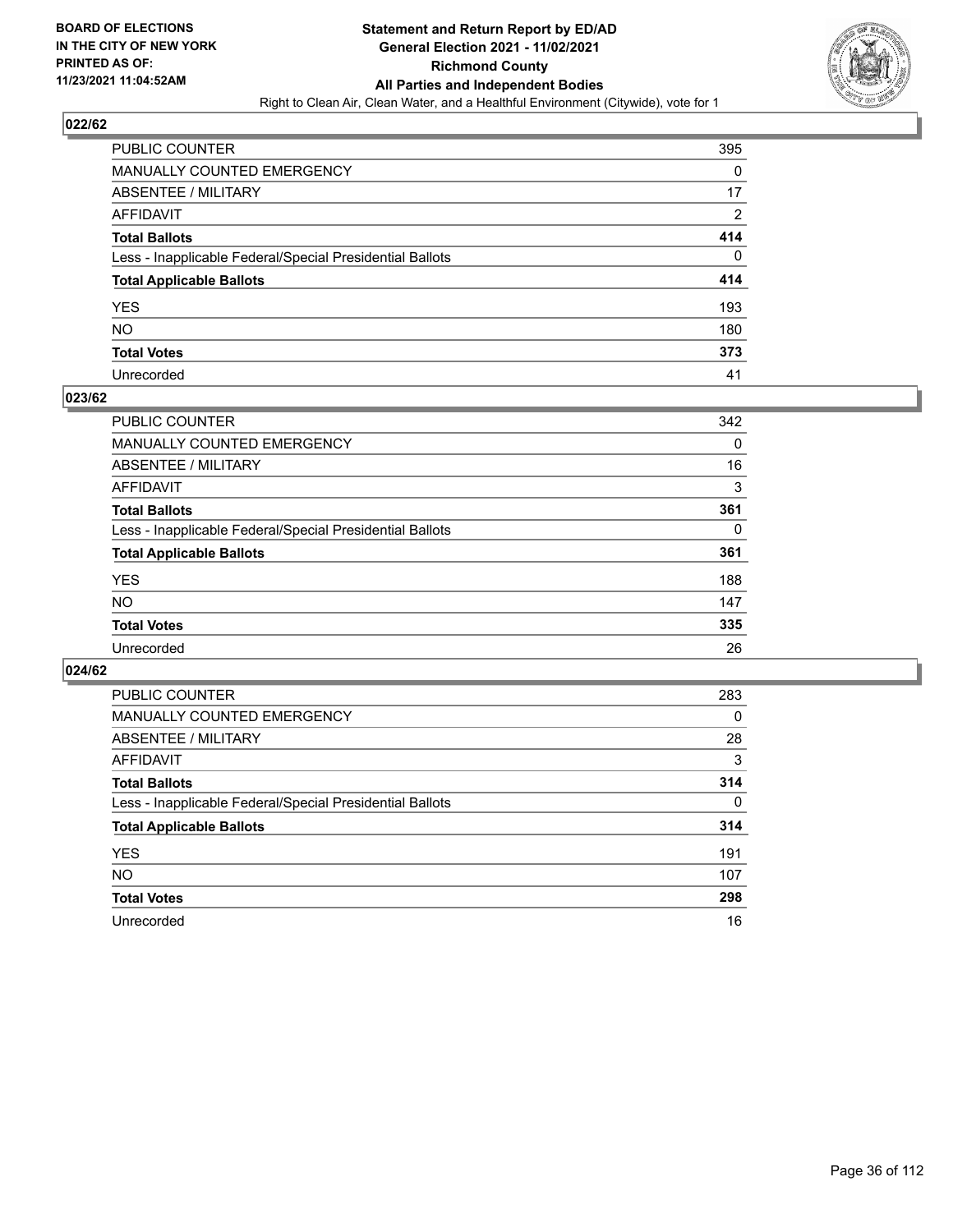

| PUBLIC COUNTER                                           | 408      |
|----------------------------------------------------------|----------|
| MANUALLY COUNTED EMERGENCY                               | 0        |
| ABSENTEE / MILITARY                                      | 19       |
| AFFIDAVIT                                                | 3        |
| Total Ballots                                            | 430      |
| Less - Inapplicable Federal/Special Presidential Ballots | $\Omega$ |
| <b>Total Applicable Ballots</b>                          | 430      |
| YES                                                      | 205      |
| NO.                                                      | 175      |
| <b>Total Votes</b>                                       | 380      |
| Unrecorded                                               | 50       |

#### **026/62**

| PUBLIC COUNTER                                           | 360      |
|----------------------------------------------------------|----------|
| <b>MANUALLY COUNTED EMERGENCY</b>                        | 0        |
| <b>ABSENTEE / MILITARY</b>                               | 26       |
| AFFIDAVIT                                                |          |
| <b>Total Ballots</b>                                     | 387      |
| Less - Inapplicable Federal/Special Presidential Ballots | $\Omega$ |
| <b>Total Applicable Ballots</b>                          | 387      |
| <b>YES</b>                                               | 231      |
| <b>NO</b>                                                | 116      |
| <b>Total Votes</b>                                       | 347      |
| Unrecorded                                               | 40       |

| <b>PUBLIC COUNTER</b>                                    | 499      |
|----------------------------------------------------------|----------|
| MANUALLY COUNTED EMERGENCY                               | $\Omega$ |
| ABSENTEE / MILITARY                                      | 22       |
| AFFIDAVIT                                                |          |
| <b>Total Ballots</b>                                     | 522      |
| Less - Inapplicable Federal/Special Presidential Ballots | 0        |
| <b>Total Applicable Ballots</b>                          | 522      |
| <b>YES</b>                                               | 260      |
| NO.                                                      | 186      |
| <b>Total Votes</b>                                       | 446      |
| Unrecorded                                               | 76       |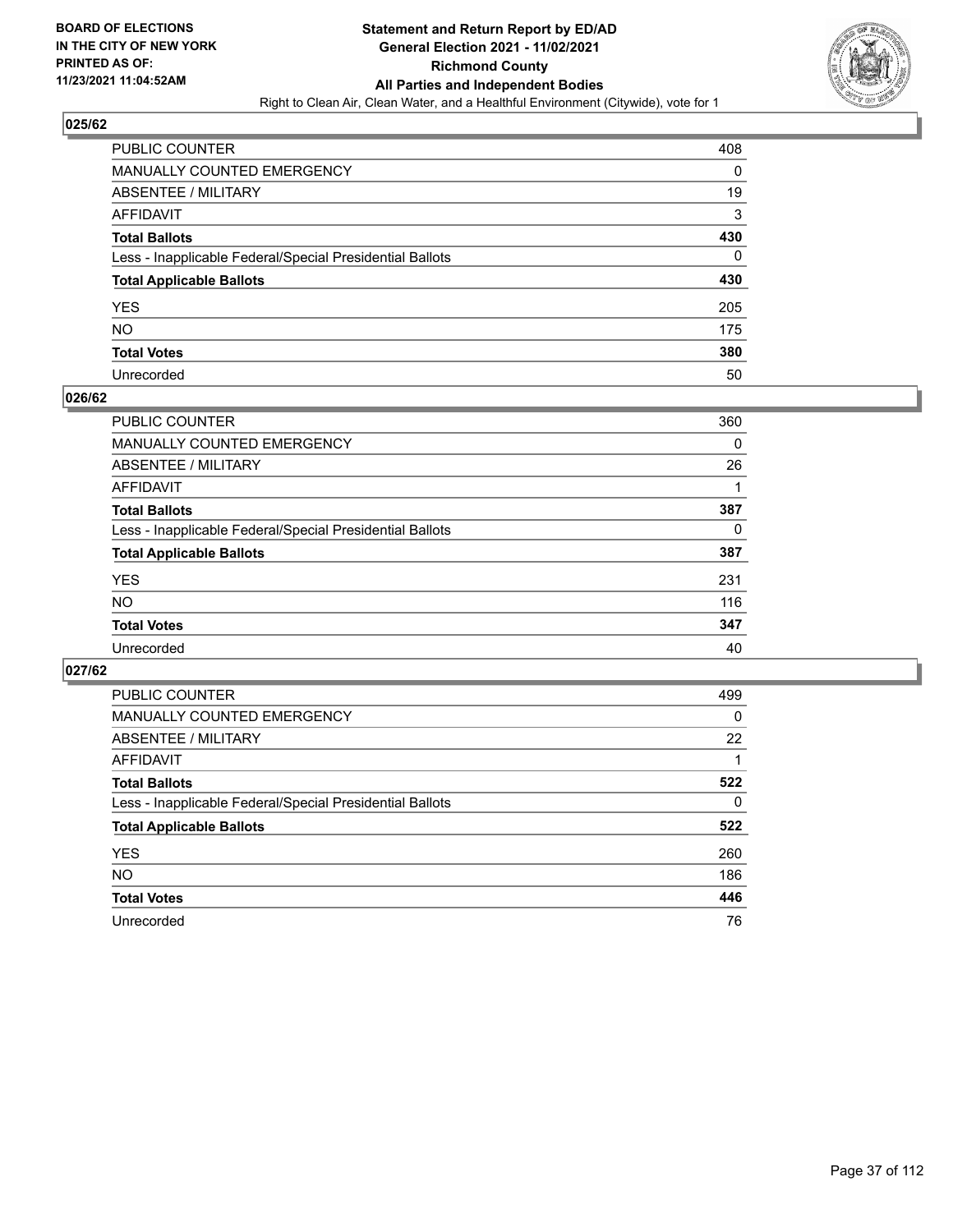

| PUBLIC COUNTER                                           | 421 |
|----------------------------------------------------------|-----|
| <b>MANUALLY COUNTED EMERGENCY</b>                        | 0   |
| ABSENTEE / MILITARY                                      | 17  |
| AFFIDAVIT                                                | 3   |
| <b>Total Ballots</b>                                     | 441 |
| Less - Inapplicable Federal/Special Presidential Ballots | 0   |
| <b>Total Applicable Ballots</b>                          | 441 |
| YES                                                      | 237 |
| NO.                                                      | 169 |
| <b>Total Votes</b>                                       | 406 |
| Unrecorded                                               | 35  |

#### **029/62**

| <b>PUBLIC COUNTER</b>                                    | 334      |
|----------------------------------------------------------|----------|
| MANUALLY COUNTED EMERGENCY                               | 0        |
| ABSENTEE / MILITARY                                      | 9        |
| AFFIDAVIT                                                | 3        |
| <b>Total Ballots</b>                                     | 346      |
| Less - Inapplicable Federal/Special Presidential Ballots | $\Omega$ |
| <b>Total Applicable Ballots</b>                          | 346      |
| <b>YES</b>                                               | 161      |
| <b>NO</b>                                                | 126      |
| <b>Total Votes</b>                                       | 287      |
| Unrecorded                                               | 59       |

| PUBLIC COUNTER                                           | 445      |
|----------------------------------------------------------|----------|
| <b>MANUALLY COUNTED EMERGENCY</b>                        |          |
| ABSENTEE / MILITARY                                      | 14       |
| AFFIDAVIT                                                | 3        |
| <b>Total Ballots</b>                                     | 463      |
| Less - Inapplicable Federal/Special Presidential Ballots | $\Omega$ |
| <b>Total Applicable Ballots</b>                          | 463      |
| <b>YES</b>                                               | 228      |
| <b>NO</b>                                                | 199      |
| <b>Total Votes</b>                                       | 427      |
| Unrecorded                                               | 36       |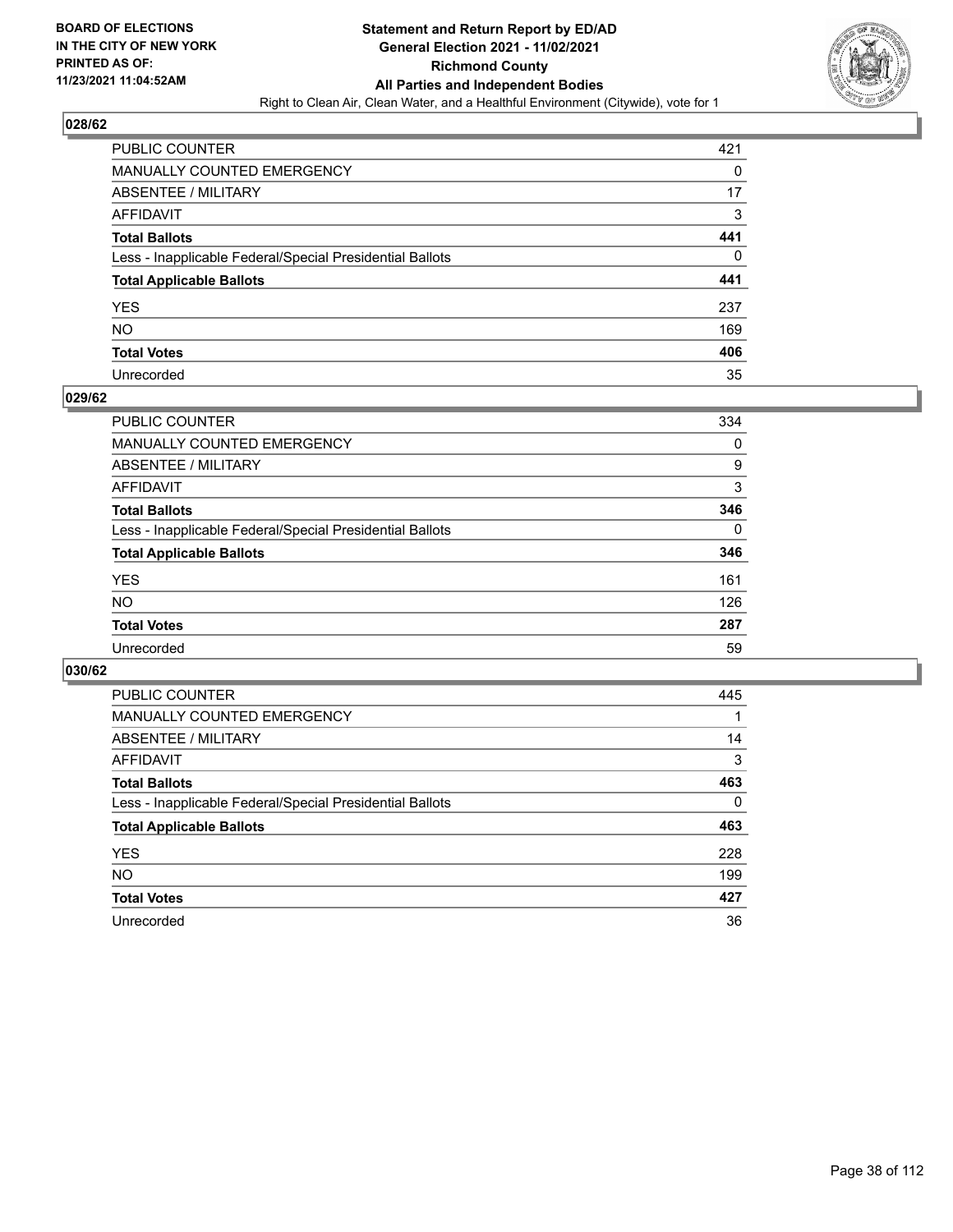

| PUBLIC COUNTER                                           | 438            |
|----------------------------------------------------------|----------------|
| MANUALLY COUNTED EMERGENCY                               |                |
| <b>ABSENTEE / MILITARY</b>                               | 26             |
| AFFIDAVIT                                                | $\overline{2}$ |
| <b>Total Ballots</b>                                     | 467            |
| Less - Inapplicable Federal/Special Presidential Ballots | 0              |
| <b>Total Applicable Ballots</b>                          | 467            |
| YES                                                      | 244            |
| NO.                                                      | 183            |
| <b>Total Votes</b>                                       | 427            |
| Unrecorded                                               | 40             |

#### **032/62**

| PUBLIC COUNTER                                           | 386      |
|----------------------------------------------------------|----------|
| MANUALLY COUNTED EMERGENCY                               | 0        |
| ABSENTEE / MILITARY                                      | 15       |
| AFFIDAVIT                                                | 5        |
| <b>Total Ballots</b>                                     | 406      |
| Less - Inapplicable Federal/Special Presidential Ballots | $\Omega$ |
| <b>Total Applicable Ballots</b>                          | 406      |
| <b>YES</b>                                               | 202      |
| <b>NO</b>                                                | 165      |
| <b>Total Votes</b>                                       | 367      |
| Unrecorded                                               | 39       |

| <b>PUBLIC COUNTER</b>                                    | 406      |
|----------------------------------------------------------|----------|
| MANUALLY COUNTED EMERGENCY                               | 0        |
| ABSENTEE / MILITARY                                      | 12       |
| AFFIDAVIT                                                | 2        |
| <b>Total Ballots</b>                                     | 420      |
| Less - Inapplicable Federal/Special Presidential Ballots | $\Omega$ |
| <b>Total Applicable Ballots</b>                          | 420      |
| <b>YES</b>                                               | 197      |
| <b>NO</b>                                                | 169      |
| <b>Total Votes</b>                                       | 366      |
| Unrecorded                                               | 54       |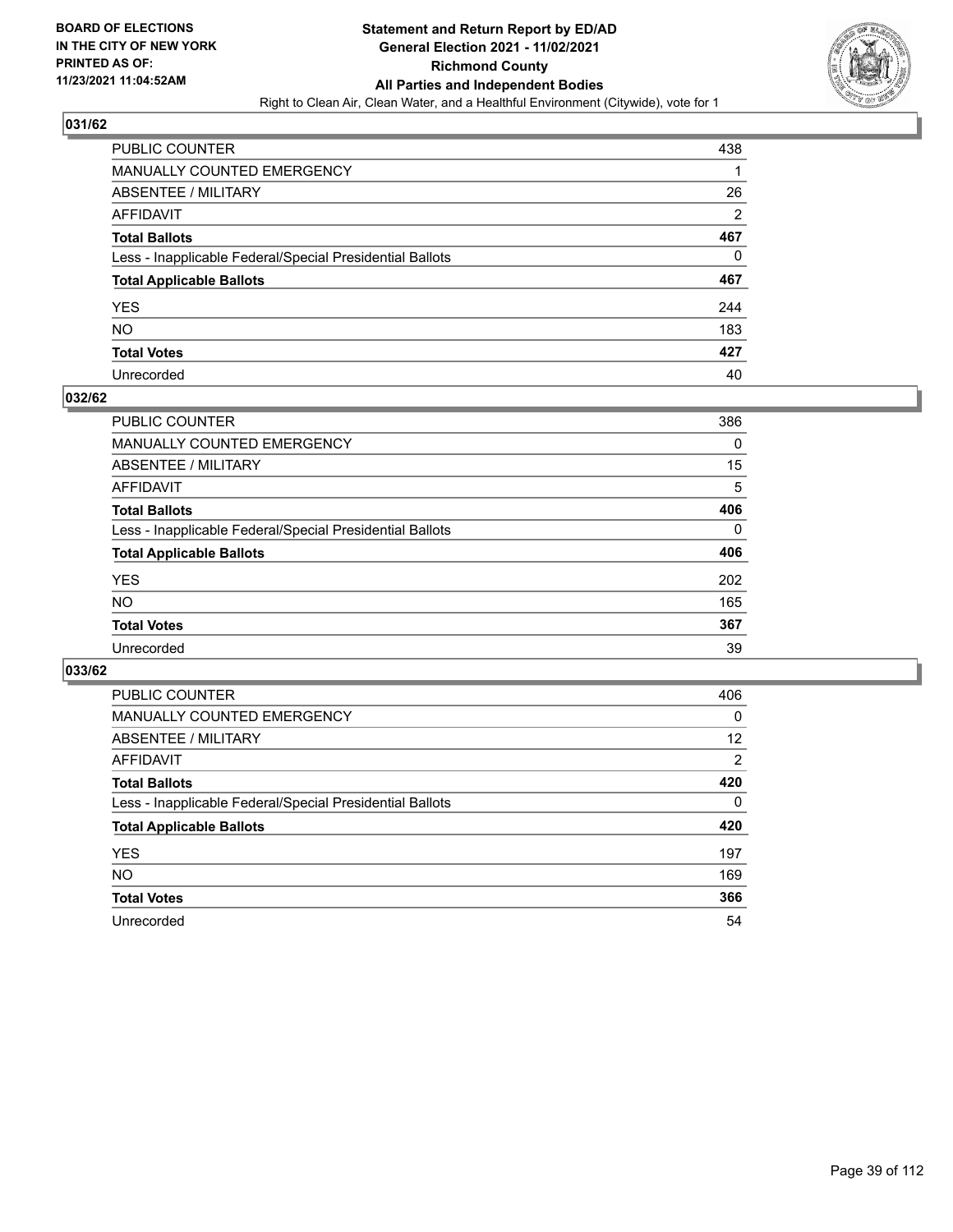

| PUBLIC COUNTER                                           | 458 |
|----------------------------------------------------------|-----|
| MANUALLY COUNTED EMERGENCY                               | 0   |
| ABSENTEE / MILITARY                                      | 14  |
| AFFIDAVIT                                                | 0   |
| <b>Total Ballots</b>                                     | 472 |
| Less - Inapplicable Federal/Special Presidential Ballots | 0   |
| <b>Total Applicable Ballots</b>                          | 472 |
| YES                                                      | 235 |
| NO.                                                      | 189 |
| <b>Total Votes</b>                                       | 424 |
| Unrecorded                                               | 48  |

#### **035/62**

| <b>PUBLIC COUNTER</b>                                    | 412      |
|----------------------------------------------------------|----------|
| <b>MANUALLY COUNTED EMERGENCY</b>                        | 0        |
| ABSENTEE / MILITARY                                      | 7        |
| AFFIDAVIT                                                | 2        |
| <b>Total Ballots</b>                                     | 421      |
| Less - Inapplicable Federal/Special Presidential Ballots | $\Omega$ |
| <b>Total Applicable Ballots</b>                          | 421      |
| <b>YES</b>                                               | 187      |
| <b>NO</b>                                                | 172      |
| <b>Total Votes</b>                                       | 359      |
| Unrecorded                                               | 62       |

| <b>PUBLIC COUNTER</b>                                    | 377      |
|----------------------------------------------------------|----------|
| MANUALLY COUNTED EMERGENCY                               | $\Omega$ |
| ABSENTEE / MILITARY                                      | 23       |
| AFFIDAVIT                                                |          |
| <b>Total Ballots</b>                                     | 401      |
| Less - Inapplicable Federal/Special Presidential Ballots | $\Omega$ |
| <b>Total Applicable Ballots</b>                          | 401      |
| <b>YES</b>                                               | 179      |
| NO.                                                      | 143      |
| <b>Total Votes</b>                                       | 322      |
| Unrecorded                                               | 79       |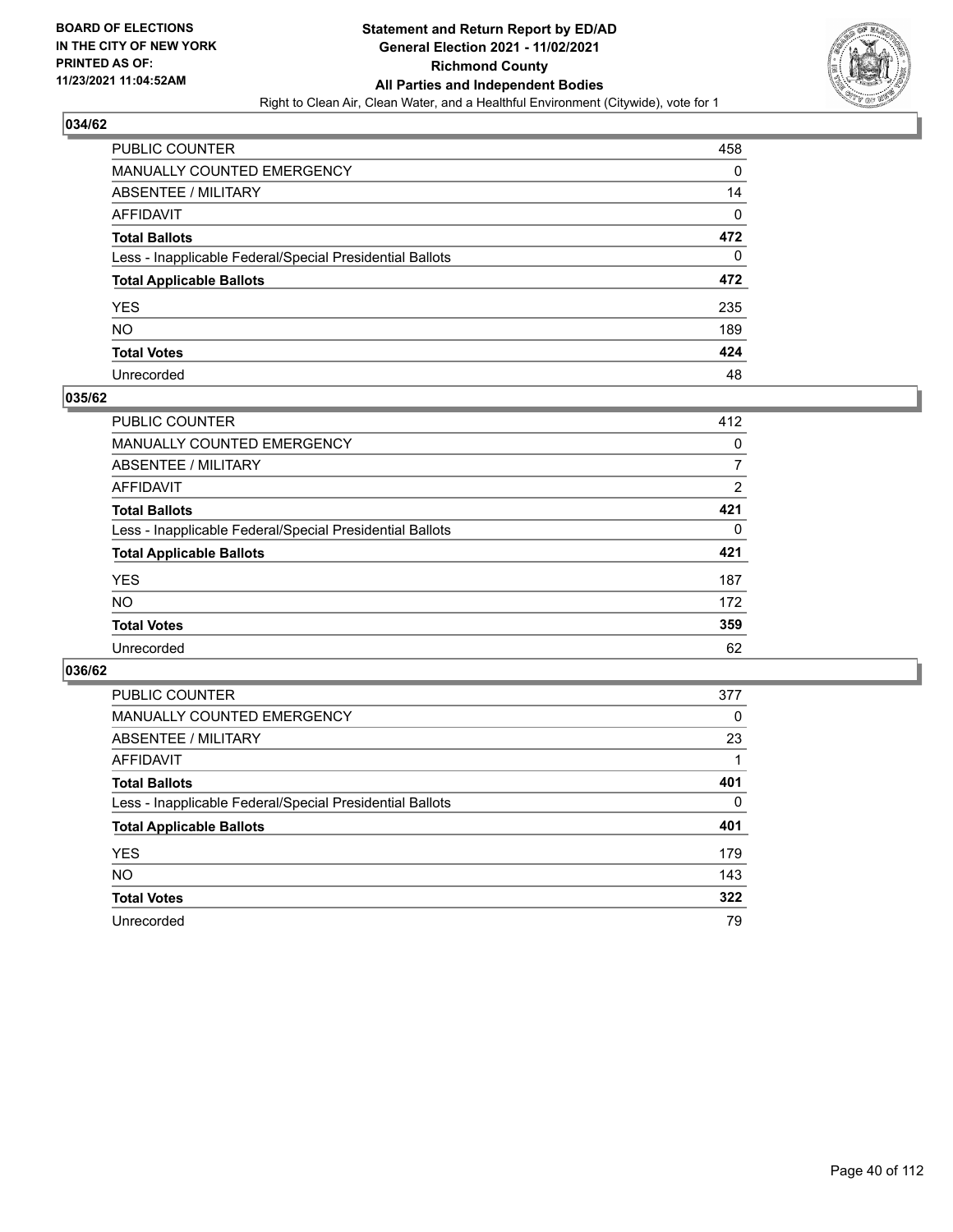

| PUBLIC COUNTER                                           | 445 |
|----------------------------------------------------------|-----|
| MANUALLY COUNTED EMERGENCY                               | 0   |
| ABSENTEE / MILITARY                                      | 23  |
| AFFIDAVIT                                                | 3   |
| <b>Total Ballots</b>                                     | 471 |
| Less - Inapplicable Federal/Special Presidential Ballots | 0   |
| <b>Total Applicable Ballots</b>                          | 471 |
| YES                                                      | 209 |
| NO.                                                      | 205 |
| <b>Total Votes</b>                                       | 414 |
| Unrecorded                                               | 57  |

#### **038/62**

| <b>PUBLIC COUNTER</b>                                    | 446      |
|----------------------------------------------------------|----------|
| <b>MANUALLY COUNTED EMERGENCY</b>                        | $\Omega$ |
| ABSENTEE / MILITARY                                      | 9        |
| AFFIDAVIT                                                | 4        |
| <b>Total Ballots</b>                                     | 459      |
| Less - Inapplicable Federal/Special Presidential Ballots | $\Omega$ |
| <b>Total Applicable Ballots</b>                          | 459      |
| <b>YES</b>                                               | 244      |
| <b>NO</b>                                                | 177      |
| <b>Total Votes</b>                                       | 421      |
| Unrecorded                                               | 38       |

| <b>PUBLIC COUNTER</b>                                    | 454      |
|----------------------------------------------------------|----------|
| <b>MANUALLY COUNTED EMERGENCY</b>                        | $\Omega$ |
| ABSENTEE / MILITARY                                      | 16       |
| AFFIDAVIT                                                | 7        |
| <b>Total Ballots</b>                                     | 477      |
| Less - Inapplicable Federal/Special Presidential Ballots | $\Omega$ |
| <b>Total Applicable Ballots</b>                          | 477      |
| <b>YES</b>                                               | 219      |
| <b>NO</b>                                                | 208      |
| <b>Total Votes</b>                                       | 427      |
| Unrecorded                                               | 50       |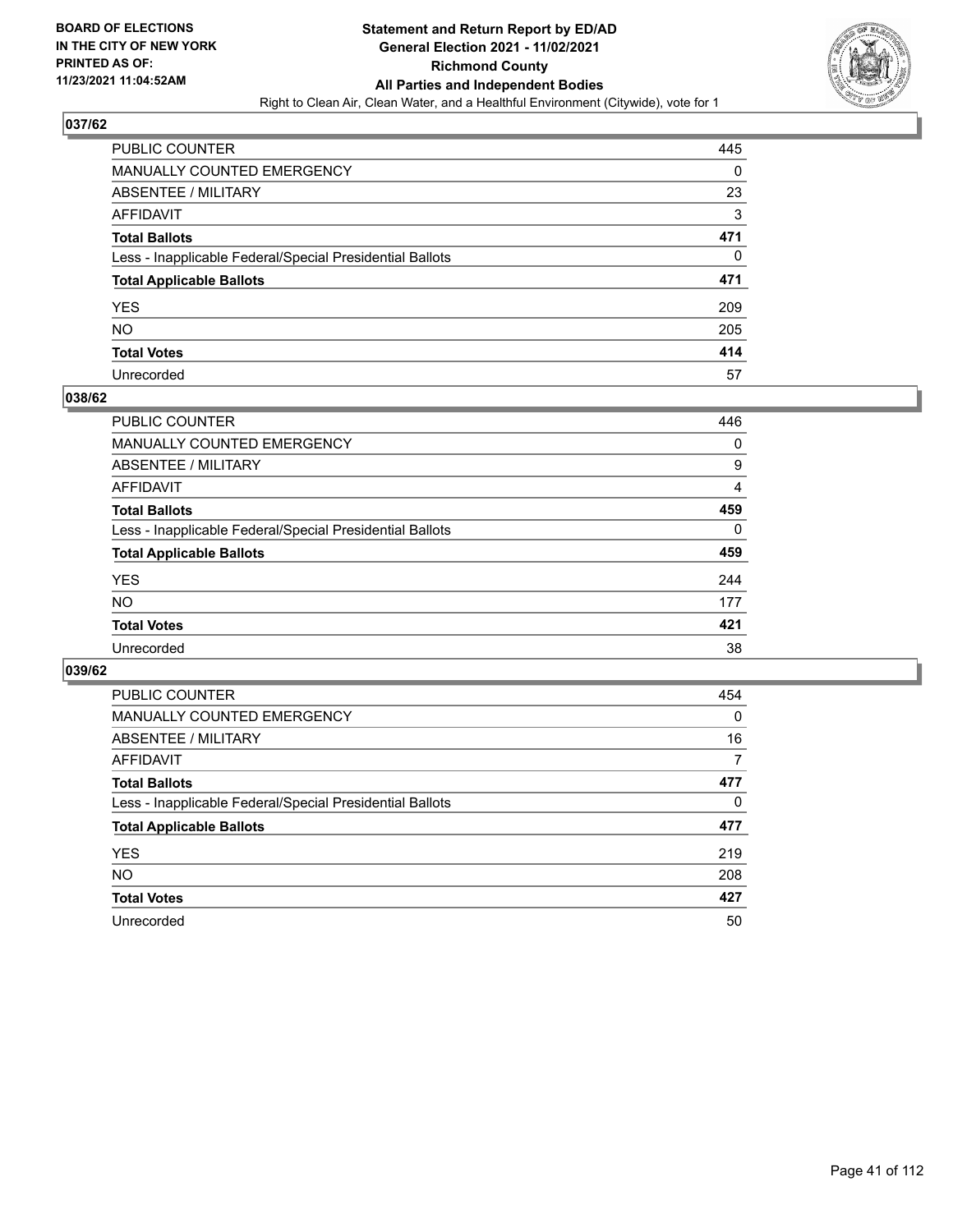

| PUBLIC COUNTER                                           | 449 |
|----------------------------------------------------------|-----|
| MANUALLY COUNTED EMERGENCY                               | 0   |
| ABSENTEE / MILITARY                                      | 32  |
| AFFIDAVIT                                                | 3   |
| <b>Total Ballots</b>                                     | 484 |
| Less - Inapplicable Federal/Special Presidential Ballots | 0   |
| <b>Total Applicable Ballots</b>                          | 484 |
| YES                                                      | 229 |
| NO.                                                      | 193 |
| <b>Total Votes</b>                                       | 422 |
| Unrecorded                                               | 62  |

#### **041/62**

| <b>PUBLIC COUNTER</b>                                    | 473      |
|----------------------------------------------------------|----------|
| <b>MANUALLY COUNTED EMERGENCY</b>                        | 0        |
| ABSENTEE / MILITARY                                      | 16       |
| AFFIDAVIT                                                | 3        |
| <b>Total Ballots</b>                                     | 492      |
| Less - Inapplicable Federal/Special Presidential Ballots | $\Omega$ |
| <b>Total Applicable Ballots</b>                          | 492      |
| <b>YES</b>                                               | 221      |
| <b>NO</b>                                                | 210      |
| <b>Total Votes</b>                                       | 431      |
| Unrecorded                                               | 61       |

| <b>PUBLIC COUNTER</b>                                    | 414      |
|----------------------------------------------------------|----------|
| MANUALLY COUNTED EMERGENCY                               | 0        |
| ABSENTEE / MILITARY                                      | 26       |
| AFFIDAVIT                                                | 3        |
| <b>Total Ballots</b>                                     | 443      |
| Less - Inapplicable Federal/Special Presidential Ballots | $\Omega$ |
| <b>Total Applicable Ballots</b>                          | 443      |
| <b>YES</b>                                               | 229      |
| <b>NO</b>                                                | 168      |
| <b>Total Votes</b>                                       | 397      |
| Unrecorded                                               | 46       |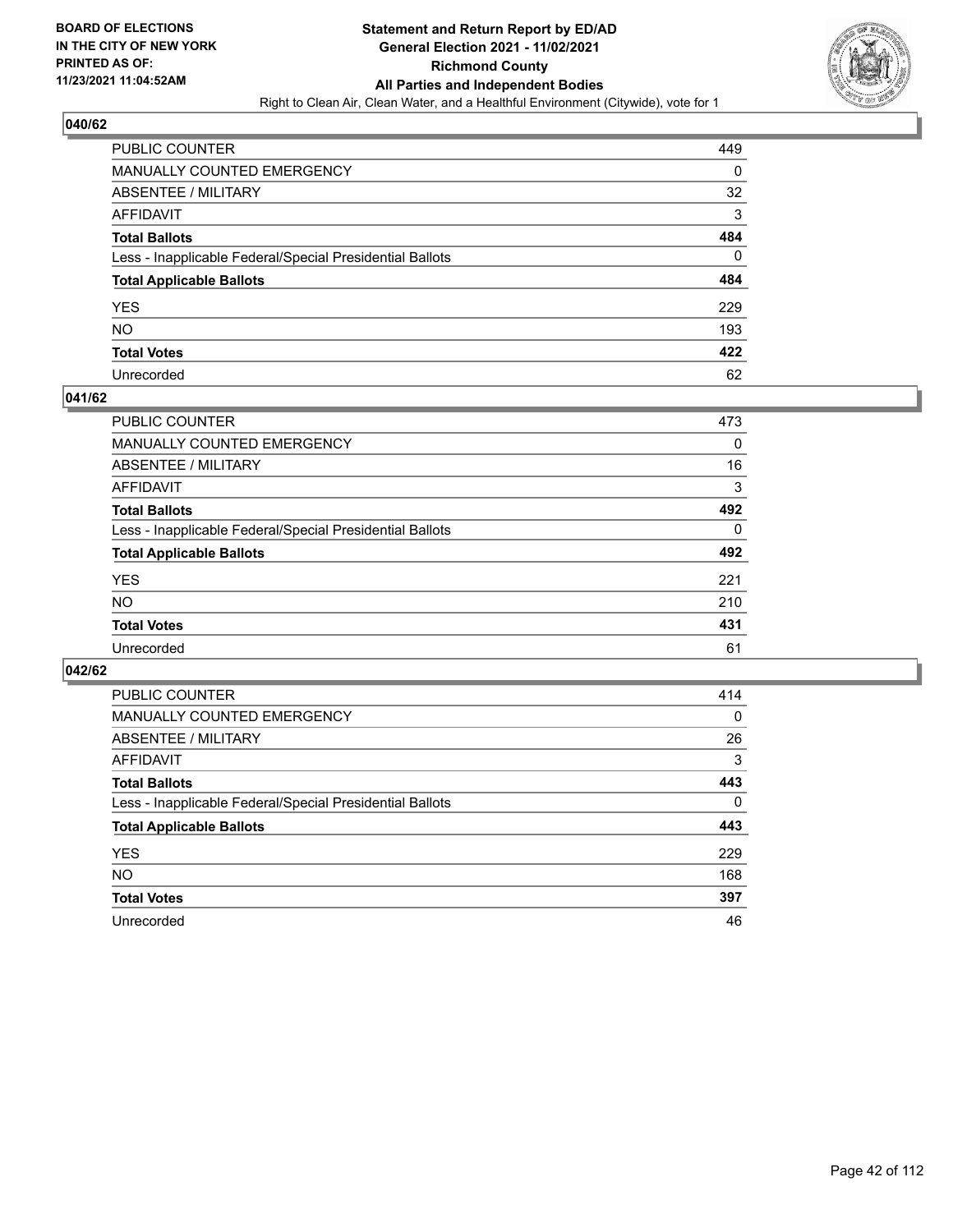

| PUBLIC COUNTER                                           | 469            |
|----------------------------------------------------------|----------------|
| MANUALLY COUNTED EMERGENCY                               | 0              |
| ABSENTEE / MILITARY                                      | 13             |
| AFFIDAVIT                                                | $\overline{2}$ |
| <b>Total Ballots</b>                                     | 484            |
| Less - Inapplicable Federal/Special Presidential Ballots | 0              |
| <b>Total Applicable Ballots</b>                          | 484            |
| YES                                                      | 246            |
| NO.                                                      | 182            |
| <b>Total Votes</b>                                       | 428            |
| Unrecorded                                               | 56             |

#### **044/62**

| PUBLIC COUNTER                                           | 439      |
|----------------------------------------------------------|----------|
| <b>MANUALLY COUNTED EMERGENCY</b>                        | $\Omega$ |
| ABSENTEE / MILITARY                                      | 15       |
| AFFIDAVIT                                                |          |
| <b>Total Ballots</b>                                     | 455      |
| Less - Inapplicable Federal/Special Presidential Ballots | $\Omega$ |
| <b>Total Applicable Ballots</b>                          | 455      |
| <b>YES</b>                                               | 221      |
| <b>NO</b>                                                | 178      |
| <b>Total Votes</b>                                       | 399      |
| Unrecorded                                               | 56       |

| <b>PUBLIC COUNTER</b>                                    | 392      |
|----------------------------------------------------------|----------|
| <b>MANUALLY COUNTED EMERGENCY</b>                        | $\Omega$ |
| ABSENTEE / MILITARY                                      | 15       |
| AFFIDAVIT                                                | $\Omega$ |
| <b>Total Ballots</b>                                     | 407      |
| Less - Inapplicable Federal/Special Presidential Ballots | $\Omega$ |
| <b>Total Applicable Ballots</b>                          | 407      |
| <b>YES</b>                                               | 217      |
| <b>NO</b>                                                | 142      |
| <b>Total Votes</b>                                       | 359      |
| Unrecorded                                               | 48       |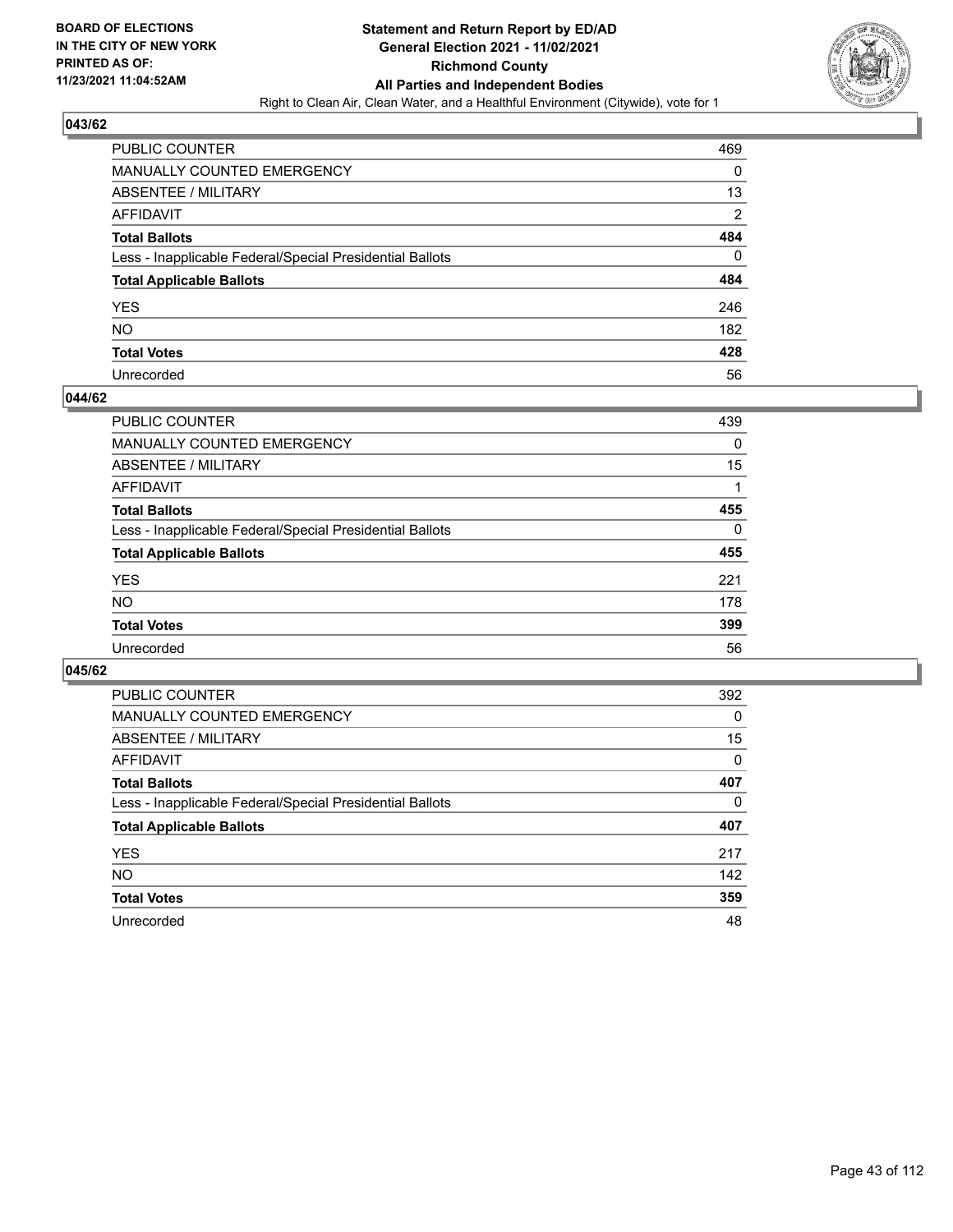

| PUBLIC COUNTER                                           | 450 |
|----------------------------------------------------------|-----|
| MANUALLY COUNTED EMERGENCY                               | 0   |
| ABSENTEE / MILITARY                                      | 18  |
| AFFIDAVIT                                                |     |
| <b>Total Ballots</b>                                     | 469 |
| Less - Inapplicable Federal/Special Presidential Ballots | 0   |
| <b>Total Applicable Ballots</b>                          | 469 |
| YES                                                      | 245 |
| NO.                                                      | 161 |
| <b>Total Votes</b>                                       | 406 |
| Unrecorded                                               | 63  |

#### **047/62**

| <b>PUBLIC COUNTER</b>                                    | 415      |
|----------------------------------------------------------|----------|
| MANUALLY COUNTED EMERGENCY                               | 0        |
| ABSENTEE / MILITARY                                      | 16       |
| AFFIDAVIT                                                | 3        |
| <b>Total Ballots</b>                                     | 434      |
| Less - Inapplicable Federal/Special Presidential Ballots | $\Omega$ |
| <b>Total Applicable Ballots</b>                          | 434      |
| <b>YES</b>                                               | 211      |
| <b>NO</b>                                                | 164      |
| <b>Total Votes</b>                                       | 375      |
| Unrecorded                                               | 59       |

| <b>PUBLIC COUNTER</b>                                    | 353      |
|----------------------------------------------------------|----------|
| MANUALLY COUNTED EMERGENCY                               | 0        |
| ABSENTEE / MILITARY                                      | 10       |
| AFFIDAVIT                                                | $\Omega$ |
| <b>Total Ballots</b>                                     | 363      |
| Less - Inapplicable Federal/Special Presidential Ballots | $\Omega$ |
| <b>Total Applicable Ballots</b>                          | 363      |
| <b>YES</b>                                               | 163      |
| <b>NO</b>                                                | 160      |
| <b>Total Votes</b>                                       | 323      |
| Unrecorded                                               | 40       |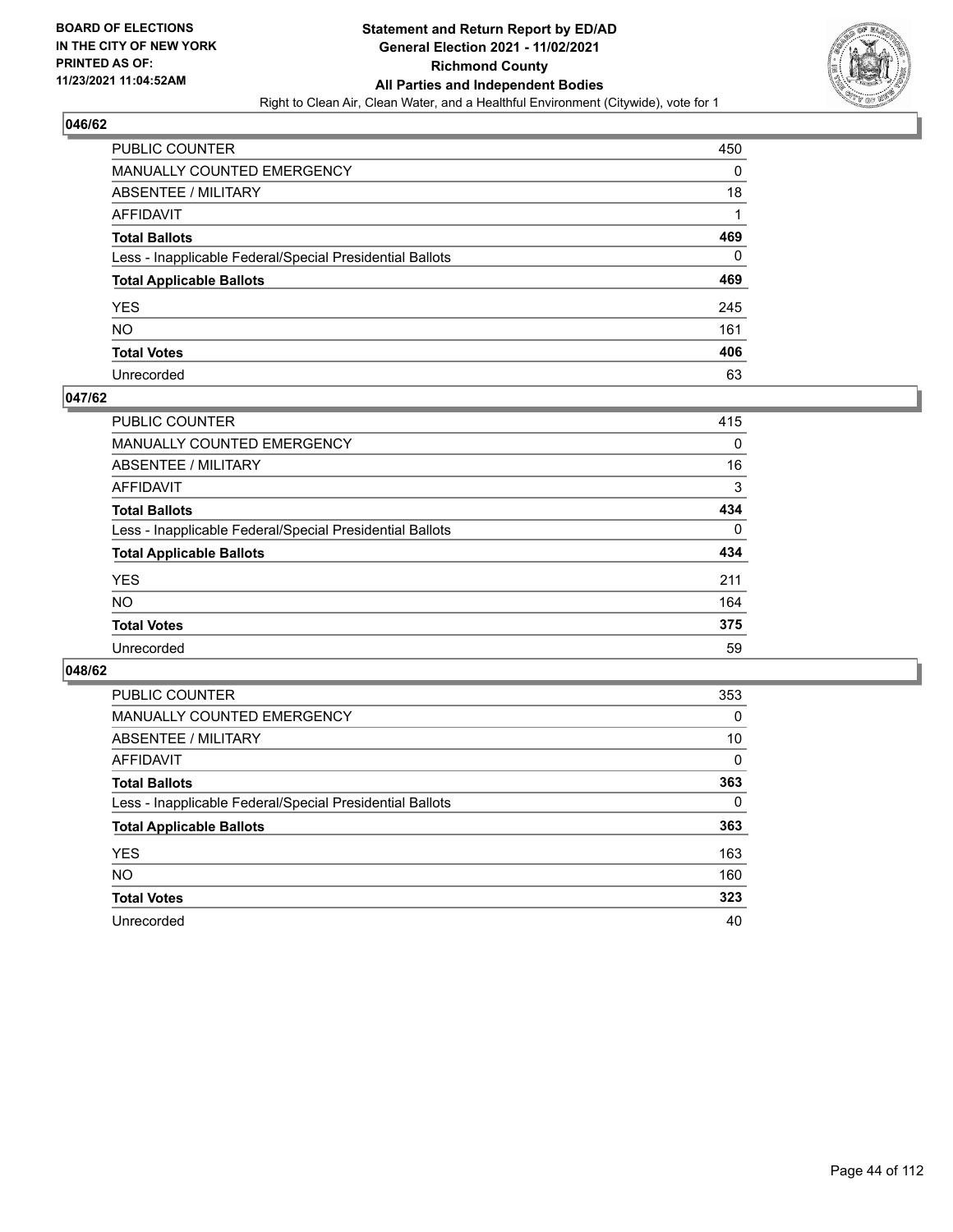

| PUBLIC COUNTER                                           | 418 |
|----------------------------------------------------------|-----|
| MANUALLY COUNTED EMERGENCY                               | 0   |
| ABSENTEE / MILITARY                                      | 17  |
| AFFIDAVIT                                                | 0   |
| <b>Total Ballots</b>                                     | 435 |
| Less - Inapplicable Federal/Special Presidential Ballots | 0   |
| <b>Total Applicable Ballots</b>                          | 435 |
| YES                                                      | 251 |
| NO.                                                      | 154 |
| <b>Total Votes</b>                                       | 405 |
| Unrecorded                                               | 30  |

#### **050/62**

| PUBLIC COUNTER                                           | 473      |
|----------------------------------------------------------|----------|
| MANUALLY COUNTED EMERGENCY                               | 0        |
| ABSENTEE / MILITARY                                      | 28       |
| AFFIDAVIT                                                | 5        |
| <b>Total Ballots</b>                                     | 506      |
| Less - Inapplicable Federal/Special Presidential Ballots | $\Omega$ |
| <b>Total Applicable Ballots</b>                          | 506      |
| <b>YES</b>                                               | 242      |
| <b>NO</b>                                                | 210      |
| <b>Total Votes</b>                                       | 452      |
| Unrecorded                                               | 54       |

| <b>PUBLIC COUNTER</b>                                    | 406      |
|----------------------------------------------------------|----------|
| MANUALLY COUNTED EMERGENCY                               | $\Omega$ |
| ABSENTEE / MILITARY                                      | 23       |
| AFFIDAVIT                                                | 2        |
| <b>Total Ballots</b>                                     | 431      |
| Less - Inapplicable Federal/Special Presidential Ballots | $\Omega$ |
| <b>Total Applicable Ballots</b>                          | 431      |
| <b>YES</b>                                               | 250      |
| NO.                                                      | 128      |
| <b>Total Votes</b>                                       | 378      |
| Unrecorded                                               | 53       |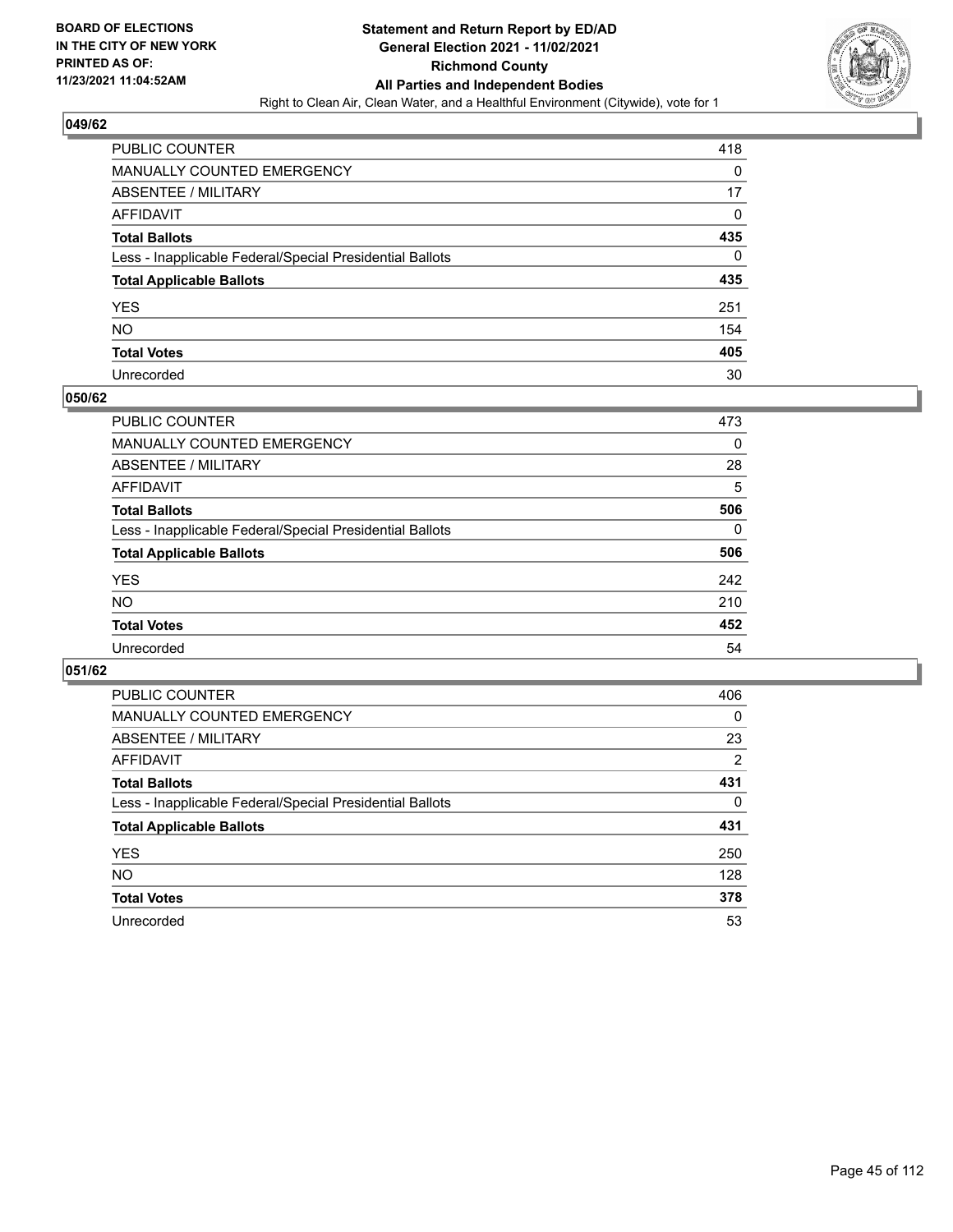

| PUBLIC COUNTER                                           | 463 |
|----------------------------------------------------------|-----|
| MANUALLY COUNTED EMERGENCY                               | 0   |
| ABSENTEE / MILITARY                                      | 16  |
| AFFIDAVIT                                                | 4   |
| <b>Total Ballots</b>                                     | 483 |
| Less - Inapplicable Federal/Special Presidential Ballots | 0   |
| <b>Total Applicable Ballots</b>                          | 483 |
| YES                                                      | 242 |
| NO.                                                      | 168 |
| <b>Total Votes</b>                                       | 410 |
| Unrecorded                                               | 73  |

#### **053/62**

| PUBLIC COUNTER                                           | 449            |
|----------------------------------------------------------|----------------|
| <b>MANUALLY COUNTED EMERGENCY</b>                        | $\Omega$       |
| ABSENTEE / MILITARY                                      | 20             |
| AFFIDAVIT                                                | $\overline{2}$ |
| <b>Total Ballots</b>                                     | 471            |
| Less - Inapplicable Federal/Special Presidential Ballots | 0              |
| <b>Total Applicable Ballots</b>                          | 471            |
| <b>YES</b>                                               | 238            |
| <b>NO</b>                                                | 207            |
| <b>Total Votes</b>                                       | 445            |
| Unrecorded                                               | 26             |

| PUBLIC COUNTER                                           | 387      |
|----------------------------------------------------------|----------|
| MANUALLY COUNTED EMERGENCY                               | $\Omega$ |
| ABSENTEE / MILITARY                                      | 22       |
| AFFIDAVIT                                                | 4        |
| <b>Total Ballots</b>                                     | 413      |
| Less - Inapplicable Federal/Special Presidential Ballots | $\Omega$ |
| <b>Total Applicable Ballots</b>                          | 413      |
| <b>YES</b>                                               | 247      |
| NO.                                                      | 134      |
| <b>Total Votes</b>                                       | 381      |
| Unrecorded                                               | 32       |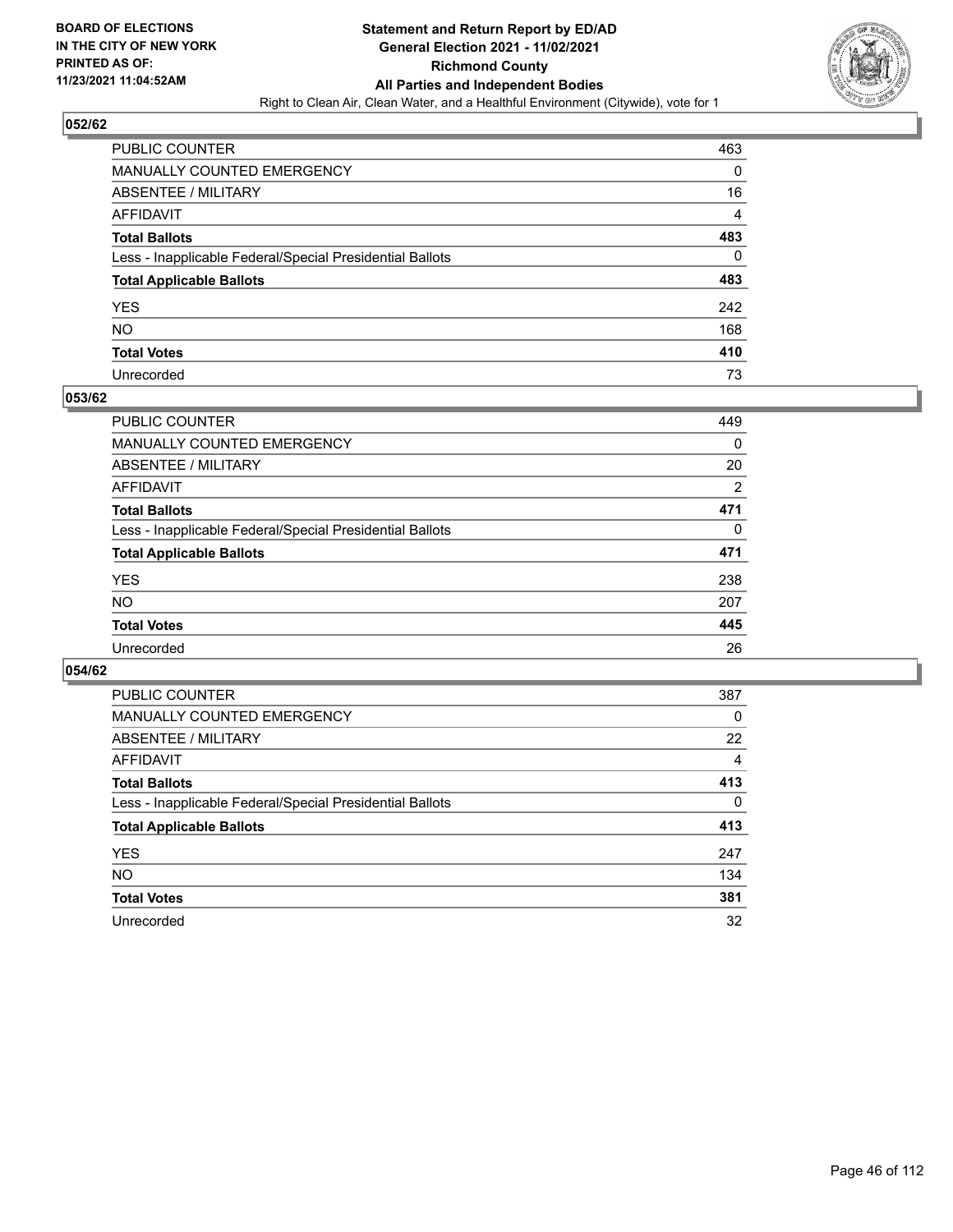

| PUBLIC COUNTER                                           | 475 |
|----------------------------------------------------------|-----|
| MANUALLY COUNTED EMERGENCY                               | 0   |
| ABSENTEE / MILITARY                                      | 21  |
| AFFIDAVIT                                                |     |
| <b>Total Ballots</b>                                     | 497 |
| Less - Inapplicable Federal/Special Presidential Ballots | 0   |
| <b>Total Applicable Ballots</b>                          | 497 |
| YES                                                      | 270 |
| NO.                                                      | 187 |
| <b>Total Votes</b>                                       | 457 |
| Unrecorded                                               | 40  |

#### **056/62**

| <b>PUBLIC COUNTER</b>                                    | 372 |
|----------------------------------------------------------|-----|
| <b>MANUALLY COUNTED EMERGENCY</b>                        | 0   |
| ABSENTEE / MILITARY                                      | 18  |
| AFFIDAVIT                                                | 2   |
| <b>Total Ballots</b>                                     | 392 |
| Less - Inapplicable Federal/Special Presidential Ballots | 0   |
| <b>Total Applicable Ballots</b>                          | 392 |
| <b>YES</b>                                               | 233 |
| <b>NO</b>                                                | 111 |
| <b>Total Votes</b>                                       | 344 |
| Unrecorded                                               | 48  |

| PUBLIC COUNTER                                           | 407      |
|----------------------------------------------------------|----------|
| MANUALLY COUNTED EMERGENCY                               | 0        |
| ABSENTEE / MILITARY                                      | 14       |
| AFFIDAVIT                                                |          |
| <b>Total Ballots</b>                                     | 422      |
| Less - Inapplicable Federal/Special Presidential Ballots | $\Omega$ |
| <b>Total Applicable Ballots</b>                          | 422      |
| <b>YES</b>                                               | 218      |
| NO.                                                      | 161      |
| <b>Total Votes</b>                                       | 379      |
| Unrecorded                                               | 43       |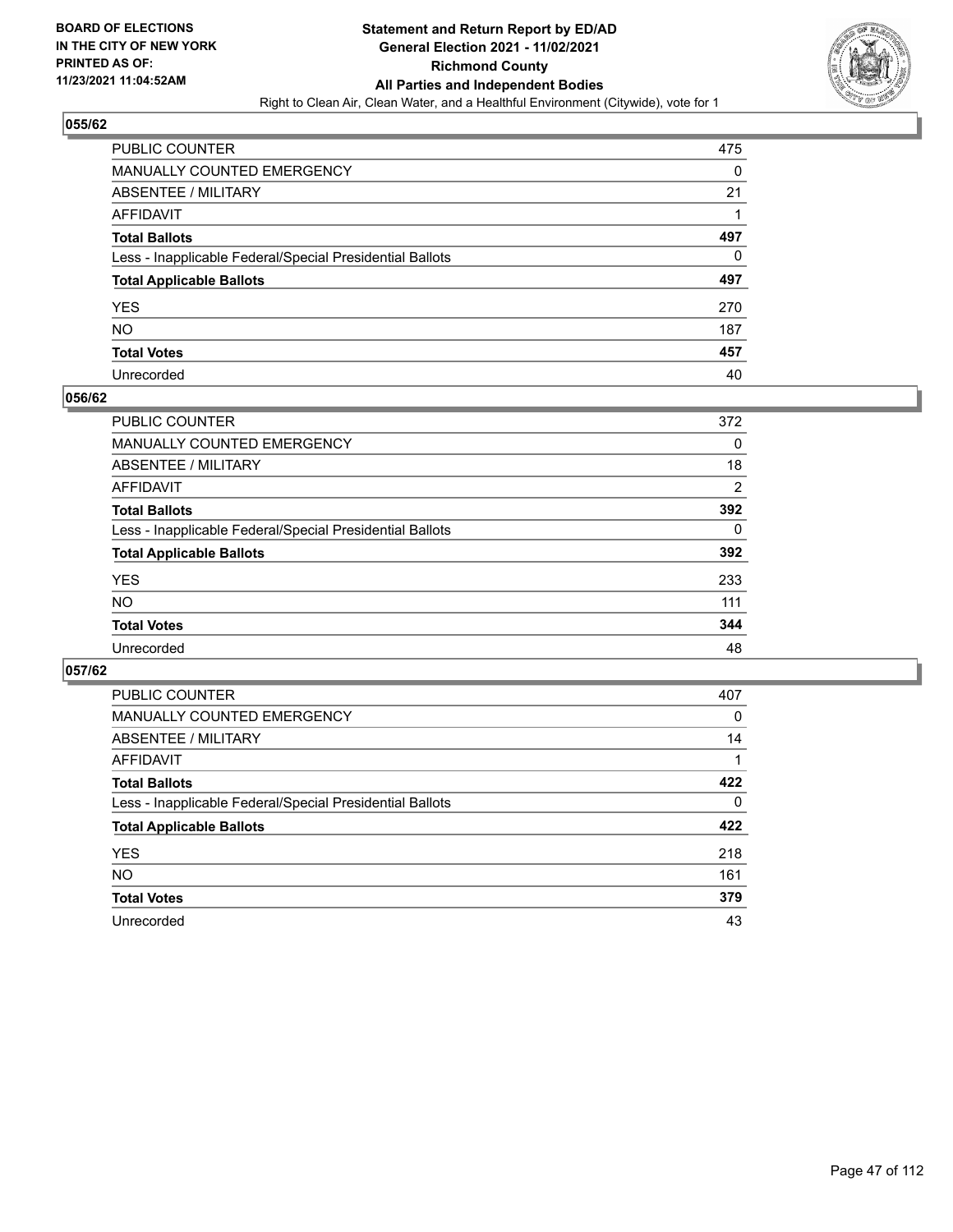

| PUBLIC COUNTER                                           | 479 |
|----------------------------------------------------------|-----|
| MANUALLY COUNTED EMERGENCY                               | 0   |
| ABSENTEE / MILITARY                                      | 8   |
| AFFIDAVIT                                                |     |
| <b>Total Ballots</b>                                     | 488 |
| Less - Inapplicable Federal/Special Presidential Ballots | 0   |
| <b>Total Applicable Ballots</b>                          | 488 |
| YES                                                      | 243 |
| NO.                                                      | 193 |
| <b>Total Votes</b>                                       | 436 |
| Unrecorded                                               | 52  |

#### **059/62**

| PUBLIC COUNTER                                           | 371      |
|----------------------------------------------------------|----------|
| <b>MANUALLY COUNTED EMERGENCY</b>                        | 0        |
| ABSENTEE / MILITARY                                      | 35       |
| AFFIDAVIT                                                | 4        |
| <b>Total Ballots</b>                                     | 410      |
| Less - Inapplicable Federal/Special Presidential Ballots | $\Omega$ |
| <b>Total Applicable Ballots</b>                          | 410      |
| <b>YES</b>                                               | 230      |
| <b>NO</b>                                                | 153      |
| <b>Total Votes</b>                                       | 383      |
| Unrecorded                                               | 27       |

| PUBLIC COUNTER                                           | 460            |
|----------------------------------------------------------|----------------|
| <b>MANUALLY COUNTED EMERGENCY</b>                        | $\Omega$       |
| ABSENTEE / MILITARY                                      | 13             |
| AFFIDAVIT                                                | $\overline{2}$ |
| <b>Total Ballots</b>                                     | 475            |
| Less - Inapplicable Federal/Special Presidential Ballots | $\Omega$       |
| <b>Total Applicable Ballots</b>                          | 475            |
| <b>YES</b>                                               | 243            |
| <b>NO</b>                                                | 151            |
| <b>Total Votes</b>                                       | 394            |
| Unrecorded                                               | 81             |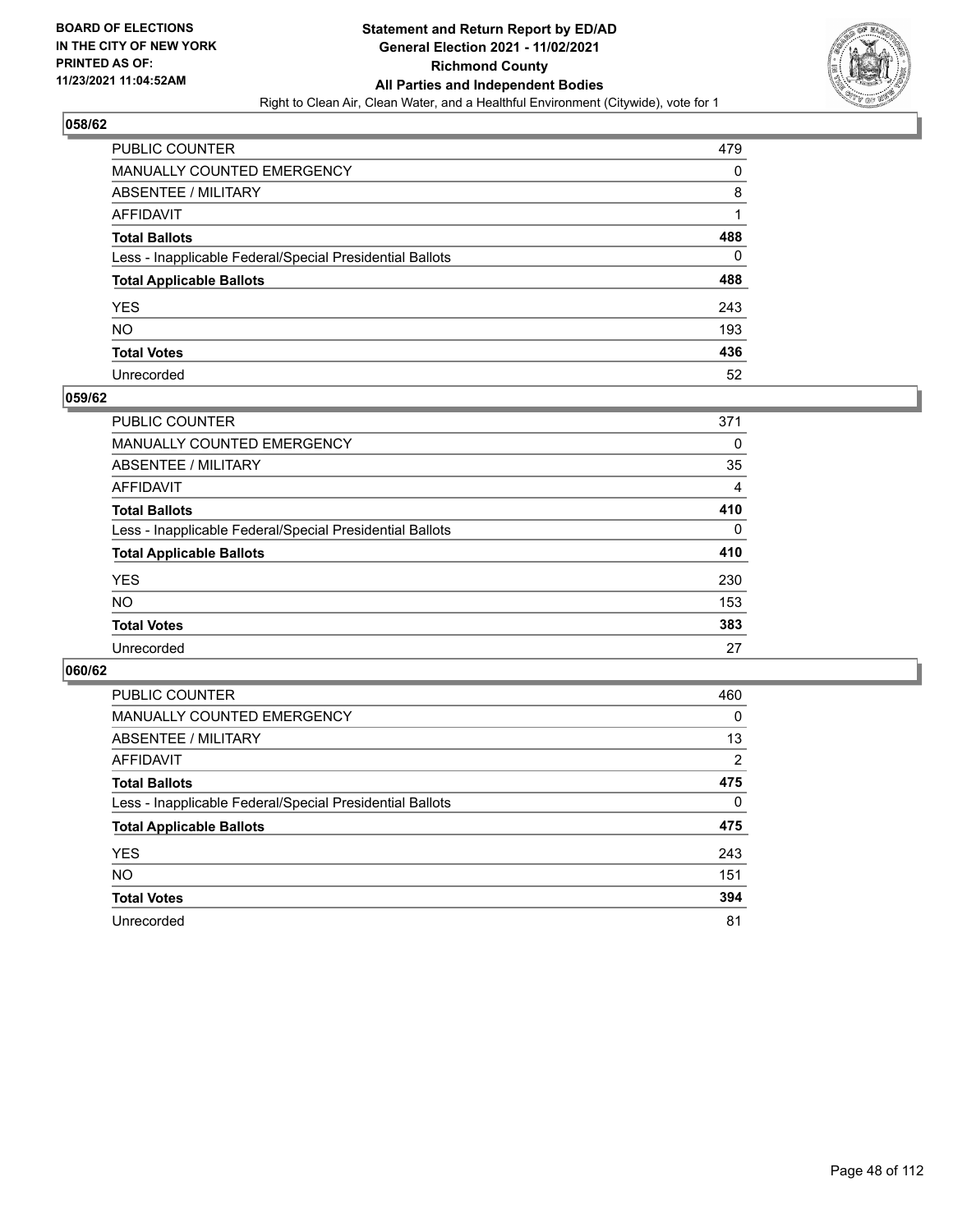

| PUBLIC COUNTER                                           | 450      |
|----------------------------------------------------------|----------|
| MANUALLY COUNTED EMERGENCY                               | 0        |
| <b>ABSENTEE / MILITARY</b>                               | 13       |
| AFFIDAVIT                                                | $\Omega$ |
| <b>Total Ballots</b>                                     | 463      |
| Less - Inapplicable Federal/Special Presidential Ballots | 0        |
| <b>Total Applicable Ballots</b>                          | 463      |
| YES                                                      | 251      |
| NO.                                                      | 168      |
| <b>Total Votes</b>                                       | 419      |
| Unrecorded                                               | 44       |

#### **062/62**

| <b>PUBLIC COUNTER</b>                                    | 391            |
|----------------------------------------------------------|----------------|
| <b>MANUALLY COUNTED EMERGENCY</b>                        | 0              |
| ABSENTEE / MILITARY                                      | 21             |
| AFFIDAVIT                                                | $\overline{2}$ |
| <b>Total Ballots</b>                                     | 414            |
| Less - Inapplicable Federal/Special Presidential Ballots | $\Omega$       |
| <b>Total Applicable Ballots</b>                          | 414            |
| <b>YES</b>                                               | 230            |
| <b>NO</b>                                                | 149            |
| <b>Total Votes</b>                                       | 379            |
| Unrecorded                                               | 35             |

| PUBLIC COUNTER                                           | 282      |
|----------------------------------------------------------|----------|
| <b>MANUALLY COUNTED EMERGENCY</b>                        | 0        |
| ABSENTEE / MILITARY                                      | 11       |
| AFFIDAVIT                                                |          |
| <b>Total Ballots</b>                                     | 294      |
| Less - Inapplicable Federal/Special Presidential Ballots | $\Omega$ |
| <b>Total Applicable Ballots</b>                          | 294      |
| <b>YES</b>                                               | 152      |
| <b>NO</b>                                                | 104      |
| <b>Total Votes</b>                                       | 256      |
| Unrecorded                                               | 38       |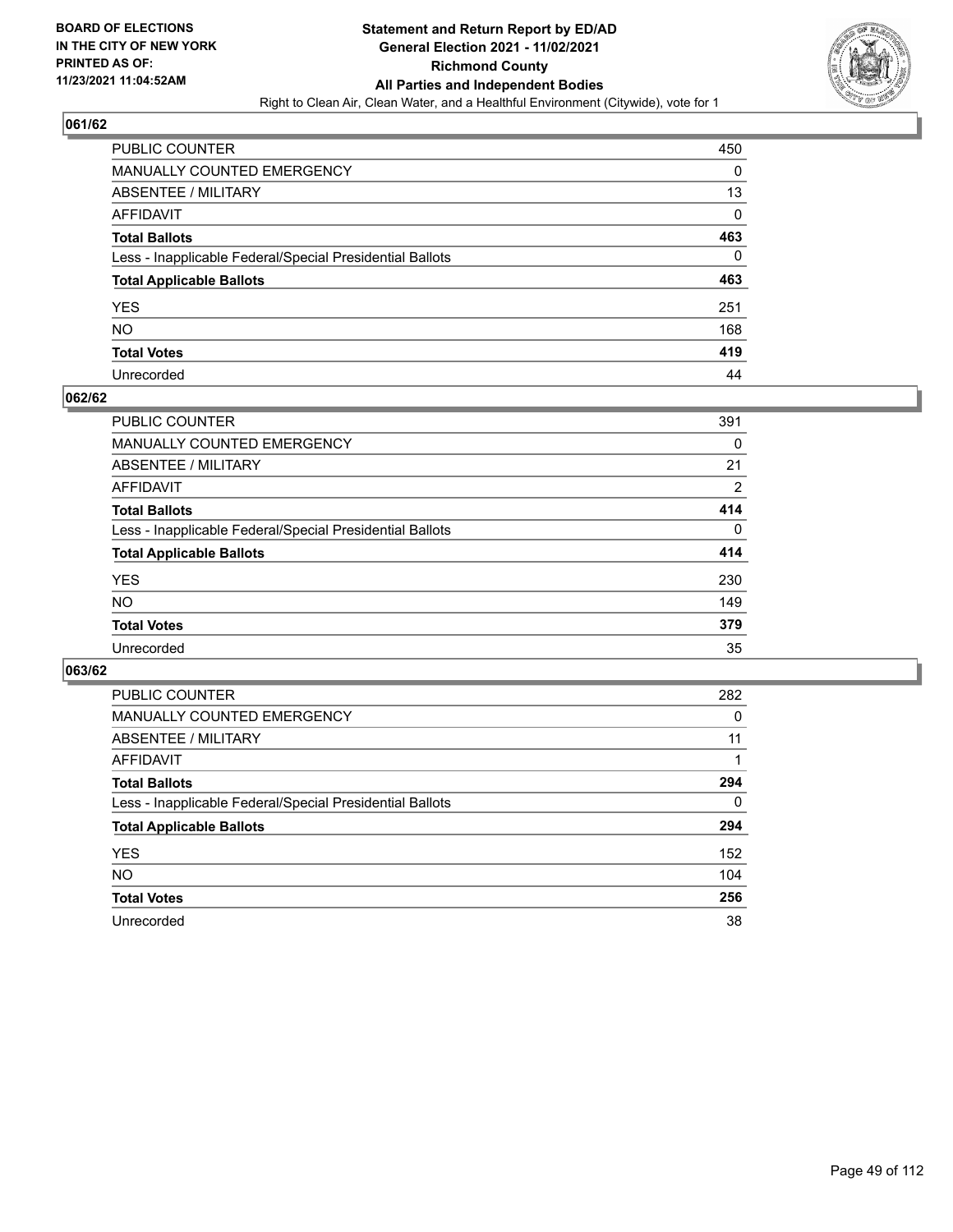

| PUBLIC COUNTER                                           | 267 |
|----------------------------------------------------------|-----|
| MANUALLY COUNTED EMERGENCY                               | 0   |
| ABSENTEE / MILITARY                                      | 19  |
| AFFIDAVIT                                                | 0   |
| Total Ballots                                            | 286 |
| Less - Inapplicable Federal/Special Presidential Ballots | 0   |
| <b>Total Applicable Ballots</b>                          | 286 |
| YES                                                      | 146 |
| NO.                                                      | 118 |
| <b>Total Votes</b>                                       | 264 |
| Unrecorded                                               | 22  |

#### **065/62**

| PUBLIC COUNTER                                           | 541            |
|----------------------------------------------------------|----------------|
| <b>MANUALLY COUNTED EMERGENCY</b>                        | 0              |
| ABSENTEE / MILITARY                                      | 15             |
| AFFIDAVIT                                                | $\overline{2}$ |
| <b>Total Ballots</b>                                     | 558            |
| Less - Inapplicable Federal/Special Presidential Ballots | $\Omega$       |
| <b>Total Applicable Ballots</b>                          | 558            |
| <b>YES</b>                                               | 258            |
| <b>NO</b>                                                | 244            |
| <b>Total Votes</b>                                       | 502            |
| Unrecorded                                               | 56             |

| PUBLIC COUNTER                                           | 468      |
|----------------------------------------------------------|----------|
| <b>MANUALLY COUNTED EMERGENCY</b>                        | 0        |
| ABSENTEE / MILITARY                                      | 21       |
| AFFIDAVIT                                                |          |
| <b>Total Ballots</b>                                     | 490      |
| Less - Inapplicable Federal/Special Presidential Ballots | $\Omega$ |
| <b>Total Applicable Ballots</b>                          | 490      |
| <b>YES</b>                                               | 236      |
| <b>NO</b>                                                | 189      |
| <b>Total Votes</b>                                       | 425      |
| Unrecorded                                               | 65       |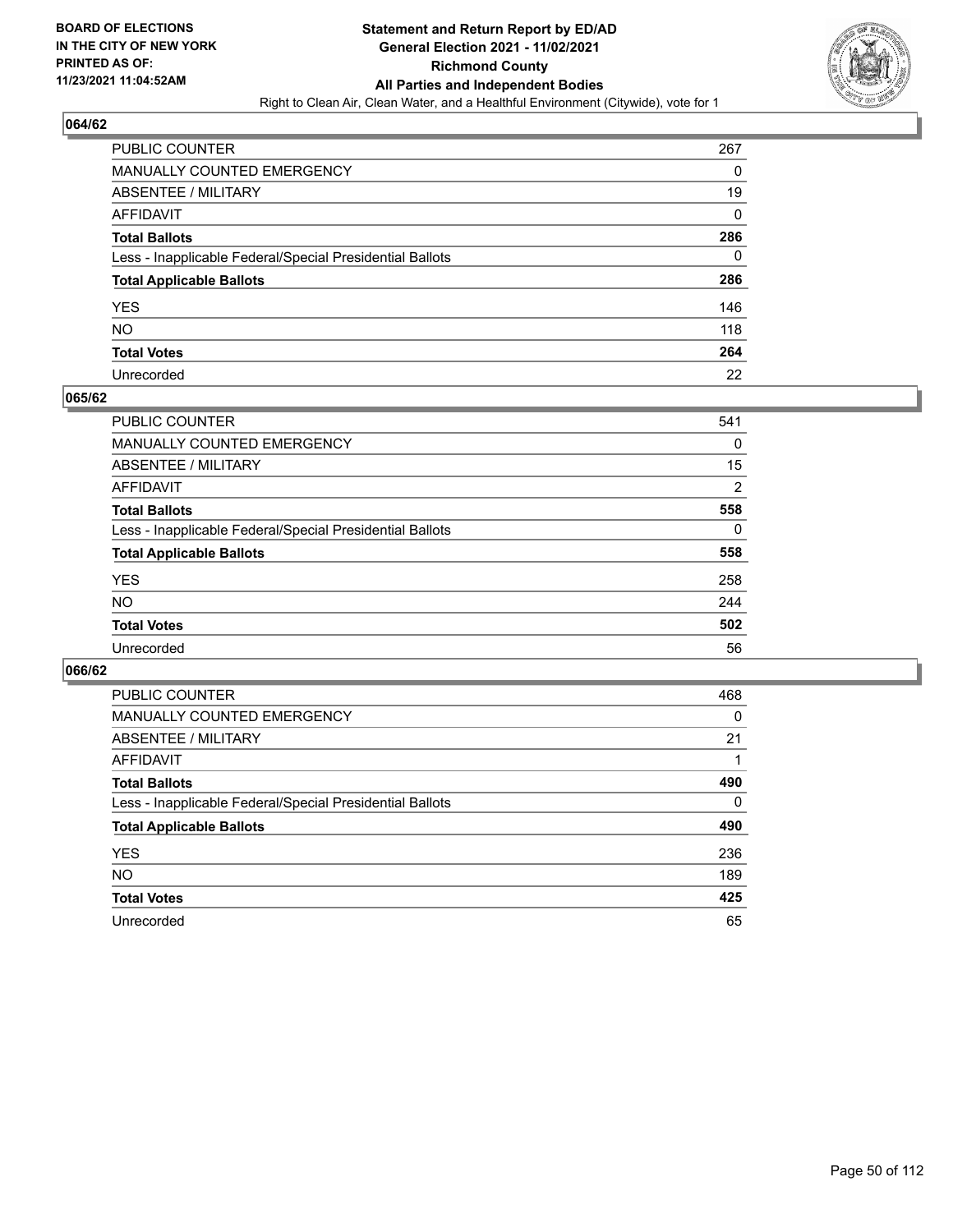

| PUBLIC COUNTER                                           | 417 |
|----------------------------------------------------------|-----|
| MANUALLY COUNTED EMERGENCY                               | 0   |
| <b>ABSENTEE / MILITARY</b>                               | 19  |
| AFFIDAVIT                                                | 0   |
| <b>Total Ballots</b>                                     | 436 |
| Less - Inapplicable Federal/Special Presidential Ballots | 0   |
| <b>Total Applicable Ballots</b>                          | 436 |
| YES                                                      | 230 |
| <b>NO</b>                                                | 158 |
| <b>Total Votes</b>                                       | 388 |
| Unrecorded                                               | 48  |

#### **068/62**

| PUBLIC COUNTER                                           | 399            |
|----------------------------------------------------------|----------------|
| <b>MANUALLY COUNTED EMERGENCY</b>                        | $\Omega$       |
| ABSENTEE / MILITARY                                      | 19             |
| AFFIDAVIT                                                | $\overline{2}$ |
| <b>Total Ballots</b>                                     | 420            |
| Less - Inapplicable Federal/Special Presidential Ballots | $\Omega$       |
| <b>Total Applicable Ballots</b>                          | 420            |
| <b>YES</b>                                               | 238            |
| <b>NO</b>                                                | 146            |
| <b>Total Votes</b>                                       | 384            |
| Unrecorded                                               | 36             |

| PUBLIC COUNTER                                           | 363      |
|----------------------------------------------------------|----------|
| <b>MANUALLY COUNTED EMERGENCY</b>                        | 0        |
| ABSENTEE / MILITARY                                      | 25       |
| AFFIDAVIT                                                | 8        |
| <b>Total Ballots</b>                                     | 396      |
| Less - Inapplicable Federal/Special Presidential Ballots | $\Omega$ |
| <b>Total Applicable Ballots</b>                          | 396      |
| <b>YES</b>                                               | 199      |
| <b>NO</b>                                                | 148      |
| <b>Total Votes</b>                                       | 347      |
| Unrecorded                                               | 49       |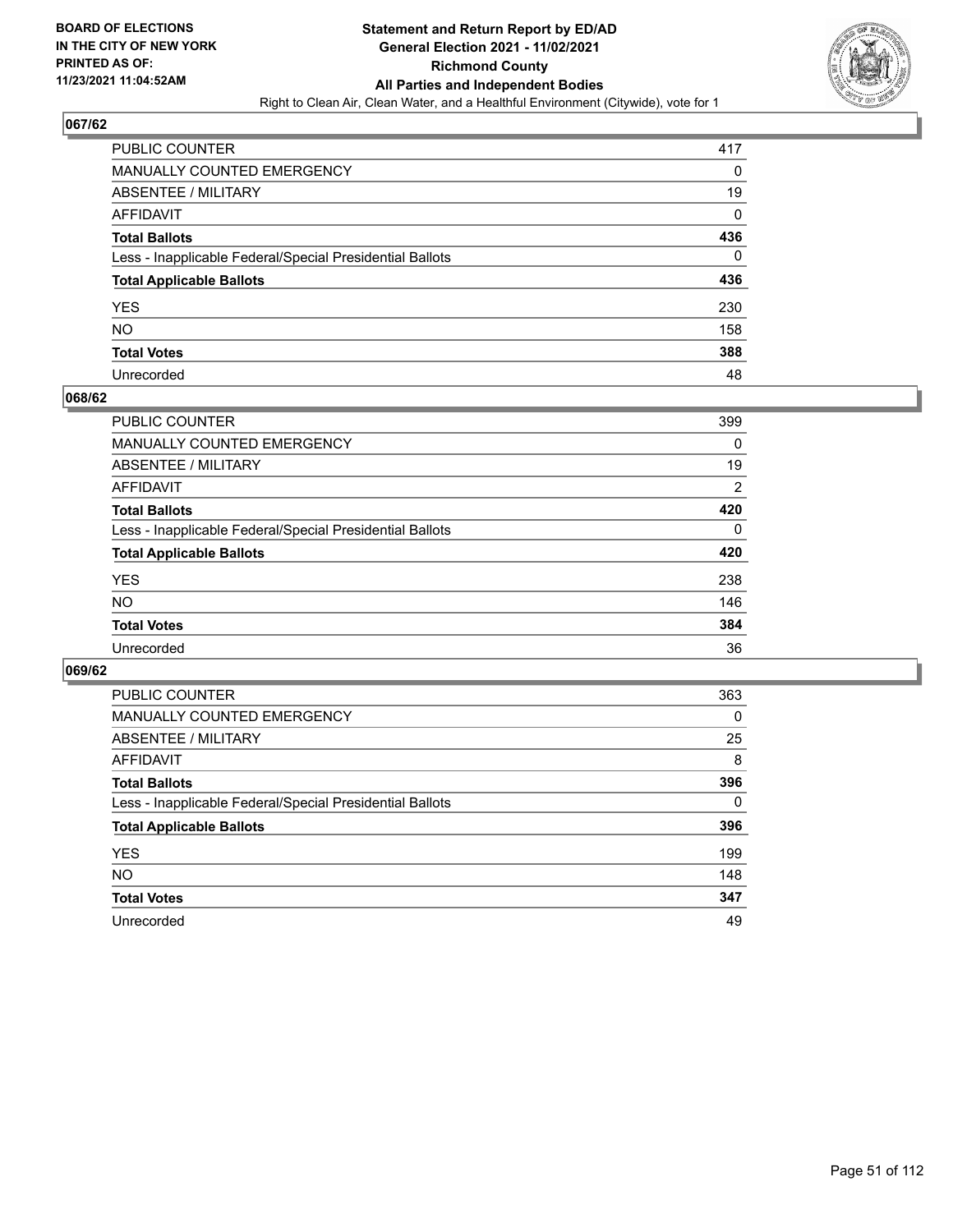

| PUBLIC COUNTER                                           | 179 |
|----------------------------------------------------------|-----|
| MANUALLY COUNTED EMERGENCY                               | 0   |
| ABSENTEE / MILITARY                                      | 13  |
| AFFIDAVIT                                                | 0   |
| <b>Total Ballots</b>                                     | 192 |
| Less - Inapplicable Federal/Special Presidential Ballots | 0   |
| <b>Total Applicable Ballots</b>                          | 192 |
| YES                                                      | 104 |
| NO.                                                      | 71  |
| <b>Total Votes</b>                                       | 175 |
| Unrecorded                                               | 17  |

## **071/62**

| <b>PUBLIC COUNTER</b>                                    | 420      |
|----------------------------------------------------------|----------|
| <b>MANUALLY COUNTED EMERGENCY</b>                        | 0        |
| ABSENTEE / MILITARY                                      | 16       |
| AFFIDAVIT                                                | 3        |
| <b>Total Ballots</b>                                     | 439      |
| Less - Inapplicable Federal/Special Presidential Ballots | $\Omega$ |
| <b>Total Applicable Ballots</b>                          | 439      |
| <b>YES</b>                                               | 210      |
| <b>NO</b>                                                | 158      |
| <b>Total Votes</b>                                       | 368      |
| Unrecorded                                               | 71       |

| PUBLIC COUNTER                                           | 369 |
|----------------------------------------------------------|-----|
| <b>MANUALLY COUNTED EMERGENCY</b>                        | 0   |
| ABSENTEE / MILITARY                                      | 8   |
| AFFIDAVIT                                                | 0   |
| <b>Total Ballots</b>                                     | 377 |
| Less - Inapplicable Federal/Special Presidential Ballots | 0   |
| <b>Total Applicable Ballots</b>                          | 377 |
| <b>YES</b>                                               | 168 |
| <b>NO</b>                                                | 138 |
| <b>Total Votes</b>                                       | 306 |
| Unrecorded                                               | 71  |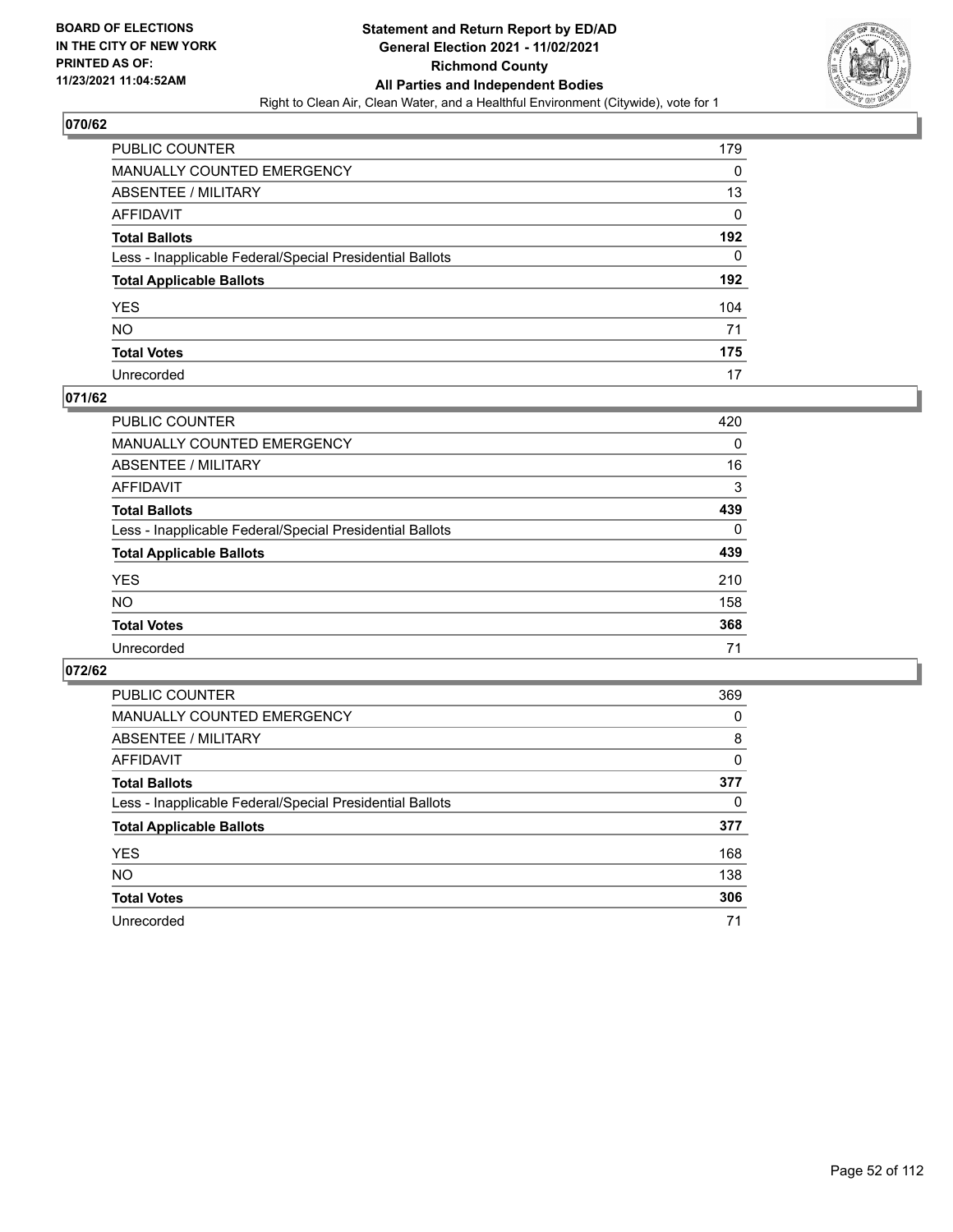

| PUBLIC COUNTER                                           | 398 |
|----------------------------------------------------------|-----|
| MANUALLY COUNTED EMERGENCY                               | 0   |
| ABSENTEE / MILITARY                                      | 31  |
| AFFIDAVIT                                                |     |
| Total Ballots                                            | 430 |
| Less - Inapplicable Federal/Special Presidential Ballots | 0   |
| <b>Total Applicable Ballots</b>                          | 430 |
| YES                                                      | 221 |
| NO.                                                      | 140 |
| <b>Total Votes</b>                                       | 361 |
| Unrecorded                                               | 69  |

#### **074/62**

| <b>PUBLIC COUNTER</b>                                    | 502      |
|----------------------------------------------------------|----------|
| <b>MANUALLY COUNTED EMERGENCY</b>                        | 0        |
| ABSENTEE / MILITARY                                      | 17       |
| AFFIDAVIT                                                | $\Omega$ |
| <b>Total Ballots</b>                                     | 519      |
| Less - Inapplicable Federal/Special Presidential Ballots | $\Omega$ |
| <b>Total Applicable Ballots</b>                          | 519      |
| <b>YES</b>                                               | 236      |
| <b>NO</b>                                                | 209      |
| <b>Total Votes</b>                                       | 445      |
| Unrecorded                                               | 74       |

| PUBLIC COUNTER                                           | 411      |
|----------------------------------------------------------|----------|
| <b>MANUALLY COUNTED EMERGENCY</b>                        | 0        |
| ABSENTEE / MILITARY                                      | 19       |
| AFFIDAVIT                                                | 6        |
| <b>Total Ballots</b>                                     | 436      |
| Less - Inapplicable Federal/Special Presidential Ballots | $\Omega$ |
| <b>Total Applicable Ballots</b>                          | 436      |
| <b>YES</b>                                               | 213      |
| <b>NO</b>                                                | 175      |
| <b>Total Votes</b>                                       | 388      |
| Unrecorded                                               | 48       |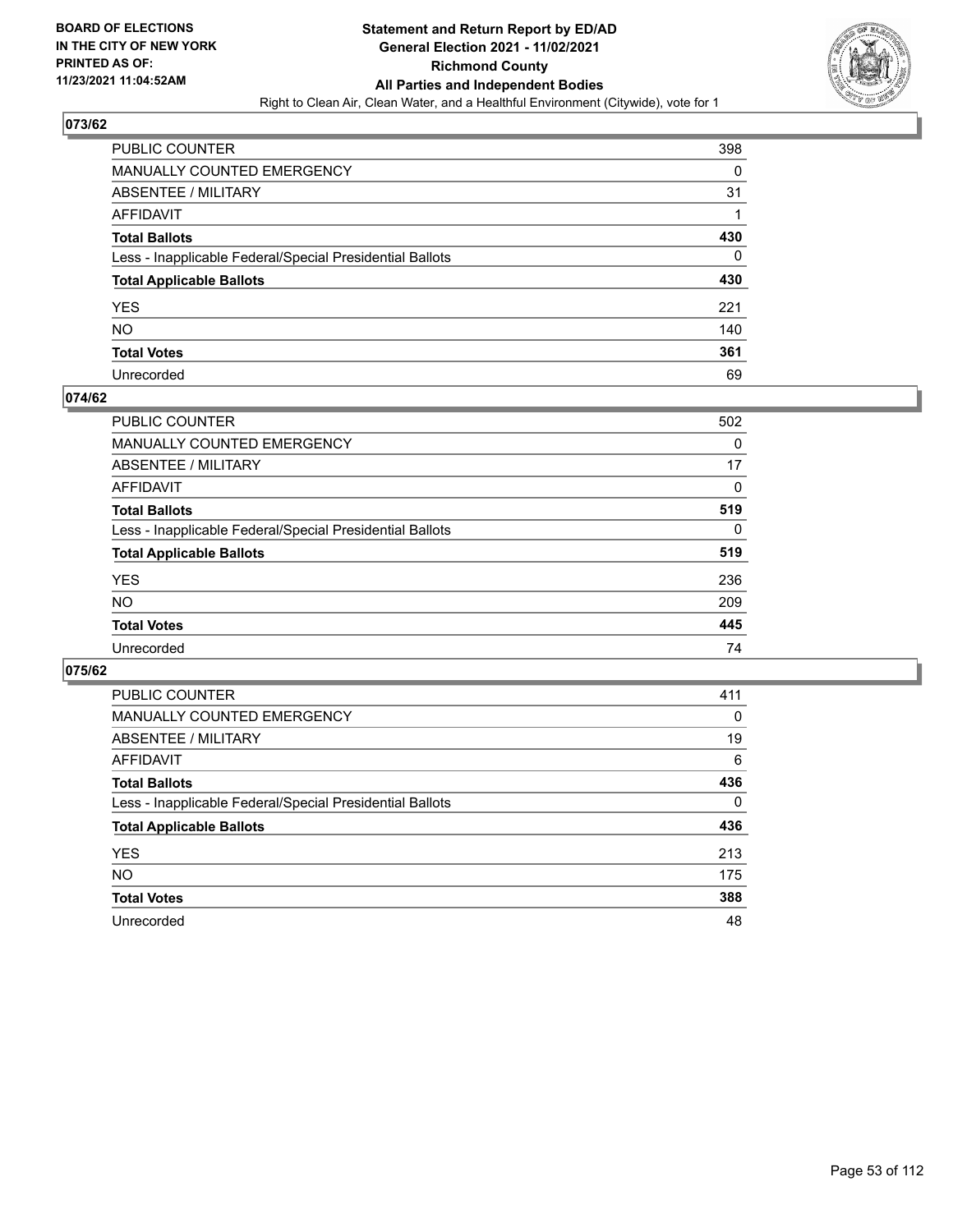

| PUBLIC COUNTER                                           | 445 |
|----------------------------------------------------------|-----|
| MANUALLY COUNTED EMERGENCY                               | 0   |
| ABSENTEE / MILITARY                                      | 6   |
| AFFIDAVIT                                                | 9   |
| Total Ballots                                            | 460 |
| Less - Inapplicable Federal/Special Presidential Ballots | 0   |
| <b>Total Applicable Ballots</b>                          | 460 |
| YES                                                      | 206 |
| NO.                                                      | 200 |
| <b>Total Votes</b>                                       | 406 |
| Unrecorded                                               | 54  |

## **077/62**

| <b>PUBLIC COUNTER</b>                                    | 474            |
|----------------------------------------------------------|----------------|
| <b>MANUALLY COUNTED EMERGENCY</b>                        | 0              |
| ABSENTEE / MILITARY                                      | 23             |
| AFFIDAVIT                                                | $\overline{2}$ |
| <b>Total Ballots</b>                                     | 499            |
| Less - Inapplicable Federal/Special Presidential Ballots | $\Omega$       |
| <b>Total Applicable Ballots</b>                          | 499            |
| <b>YES</b>                                               | 211            |
| <b>NO</b>                                                | 246            |
| <b>Total Votes</b>                                       | 457            |
| Unrecorded                                               | 42             |

| PUBLIC COUNTER                                           | 447      |
|----------------------------------------------------------|----------|
| <b>MANUALLY COUNTED EMERGENCY</b>                        | 0        |
| ABSENTEE / MILITARY                                      | 14       |
| AFFIDAVIT                                                | 2        |
| <b>Total Ballots</b>                                     | 463      |
| Less - Inapplicable Federal/Special Presidential Ballots | $\Omega$ |
| <b>Total Applicable Ballots</b>                          | 463      |
| <b>YES</b>                                               | 212      |
| <b>NO</b>                                                | 209      |
| <b>Total Votes</b>                                       | 421      |
| Unrecorded                                               | 42       |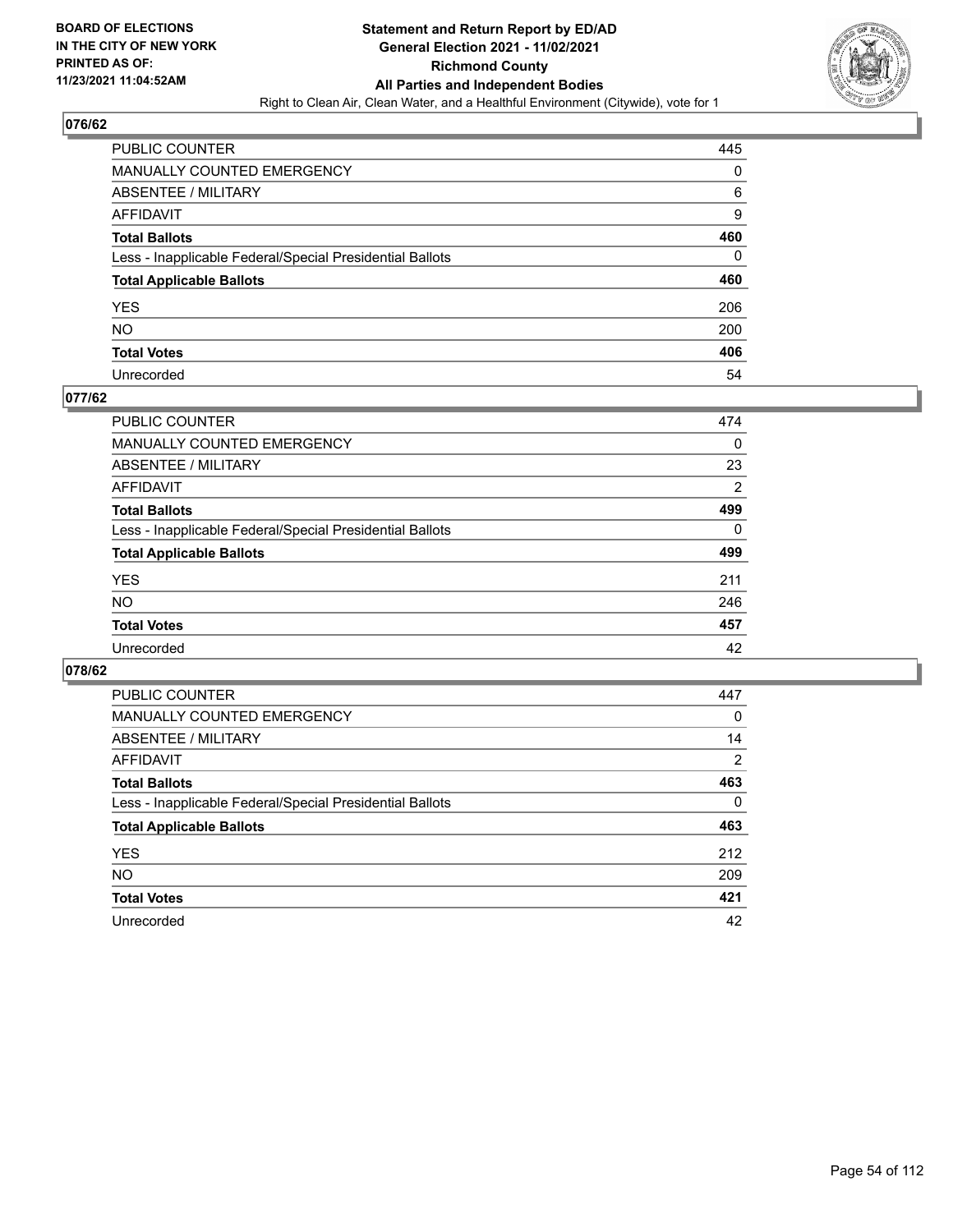

| PUBLIC COUNTER                                           | 263 |
|----------------------------------------------------------|-----|
| MANUALLY COUNTED EMERGENCY                               | 0   |
| <b>ABSENTEE / MILITARY</b>                               | 14  |
| AFFIDAVIT                                                | 0   |
| <b>Total Ballots</b>                                     | 277 |
| Less - Inapplicable Federal/Special Presidential Ballots | 0   |
| <b>Total Applicable Ballots</b>                          | 277 |
| YES                                                      | 135 |
| NO.                                                      | 109 |
| <b>Total Votes</b>                                       | 244 |
| Unrecorded                                               | 33  |

#### **080/62**

| PUBLIC COUNTER                                           | 461      |
|----------------------------------------------------------|----------|
| <b>MANUALLY COUNTED EMERGENCY</b>                        | 0        |
| ABSENTEE / MILITARY                                      | 13       |
| AFFIDAVIT                                                | 4        |
| <b>Total Ballots</b>                                     | 478      |
| Less - Inapplicable Federal/Special Presidential Ballots | $\Omega$ |
| <b>Total Applicable Ballots</b>                          | 478      |
| <b>YES</b>                                               | 267      |
| <b>NO</b>                                                | 178      |
| <b>Total Votes</b>                                       | 445      |
| Unrecorded                                               | 33       |

| PUBLIC COUNTER                                           | 479      |
|----------------------------------------------------------|----------|
| <b>MANUALLY COUNTED EMERGENCY</b>                        | $\Omega$ |
| ABSENTEE / MILITARY                                      | 28       |
| AFFIDAVIT                                                | $\Omega$ |
| <b>Total Ballots</b>                                     | 507      |
| Less - Inapplicable Federal/Special Presidential Ballots | 0        |
| <b>Total Applicable Ballots</b>                          | 507      |
| <b>YES</b>                                               | 226      |
| <b>NO</b>                                                | 204      |
| <b>Total Votes</b>                                       | 430      |
| Unrecorded                                               | 77       |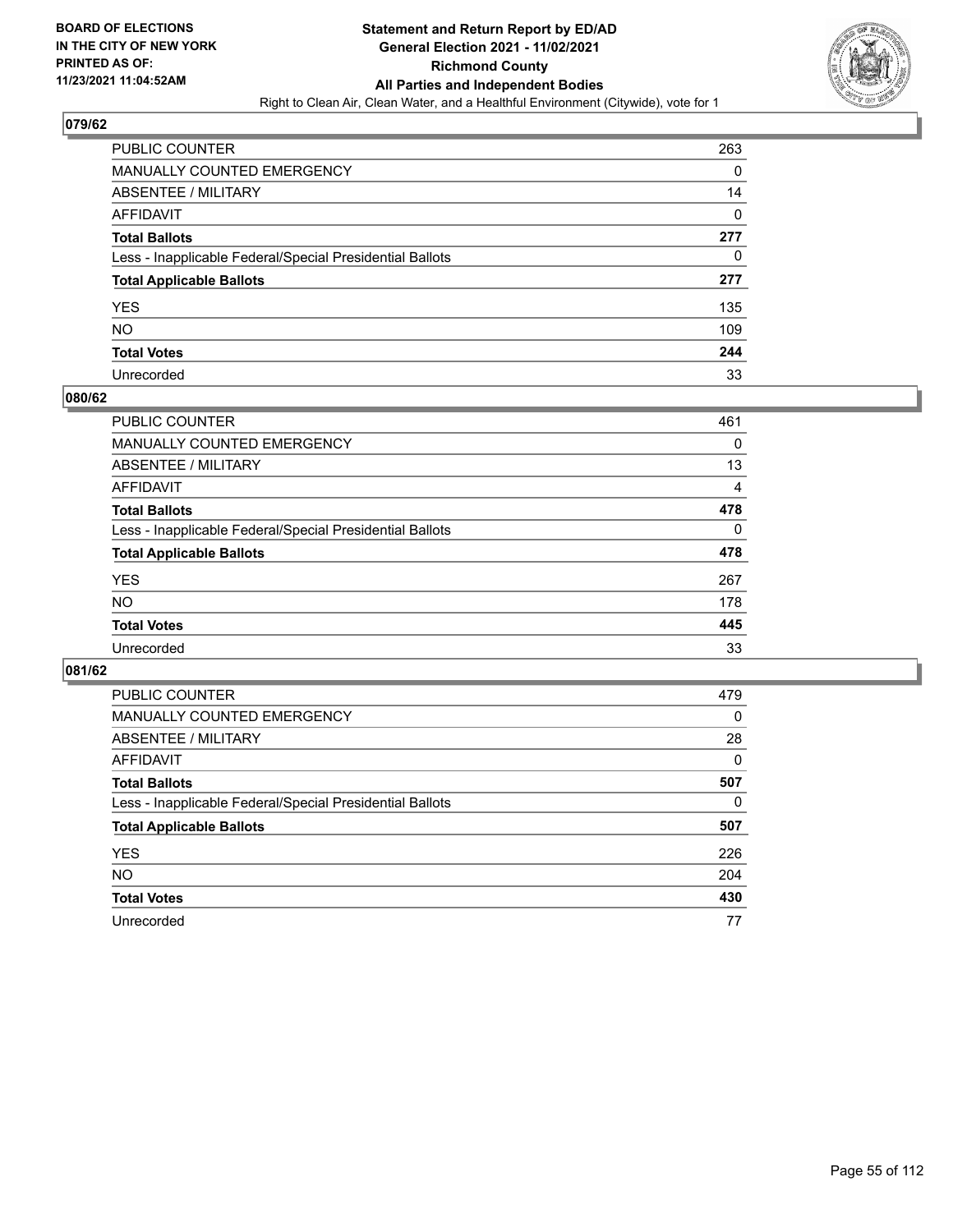

| PUBLIC COUNTER                                           | 418 |
|----------------------------------------------------------|-----|
| MANUALLY COUNTED EMERGENCY                               | 0   |
| ABSENTEE / MILITARY                                      | 23  |
| AFFIDAVIT                                                | 3   |
| <b>Total Ballots</b>                                     | 444 |
| Less - Inapplicable Federal/Special Presidential Ballots | 0   |
| <b>Total Applicable Ballots</b>                          | 444 |
| YES                                                      | 197 |
| NO.                                                      | 184 |
| <b>Total Votes</b>                                       | 381 |
| Unrecorded                                               | 63  |

#### **083/62**

| PUBLIC COUNTER                                           | 419      |
|----------------------------------------------------------|----------|
| <b>MANUALLY COUNTED EMERGENCY</b>                        | $\Omega$ |
| ABSENTEE / MILITARY                                      | 7        |
| AFFIDAVIT                                                |          |
| <b>Total Ballots</b>                                     | 427      |
| Less - Inapplicable Federal/Special Presidential Ballots | 0        |
| <b>Total Applicable Ballots</b>                          | 427      |
| <b>YES</b>                                               | 181      |
| <b>NO</b>                                                | 184      |
| <b>Total Votes</b>                                       | 365      |
| Unrecorded                                               | 62       |

| PUBLIC COUNTER                                           | 477      |
|----------------------------------------------------------|----------|
| <b>MANUALLY COUNTED EMERGENCY</b>                        | $\Omega$ |
| ABSENTEE / MILITARY                                      | 21       |
| AFFIDAVIT                                                | 0        |
| <b>Total Ballots</b>                                     | 498      |
| Less - Inapplicable Federal/Special Presidential Ballots | 0        |
| <b>Total Applicable Ballots</b>                          | 498      |
| <b>YES</b>                                               | 211      |
| NO.                                                      | 231      |
| <b>Total Votes</b>                                       | 442      |
| Unrecorded                                               | 56       |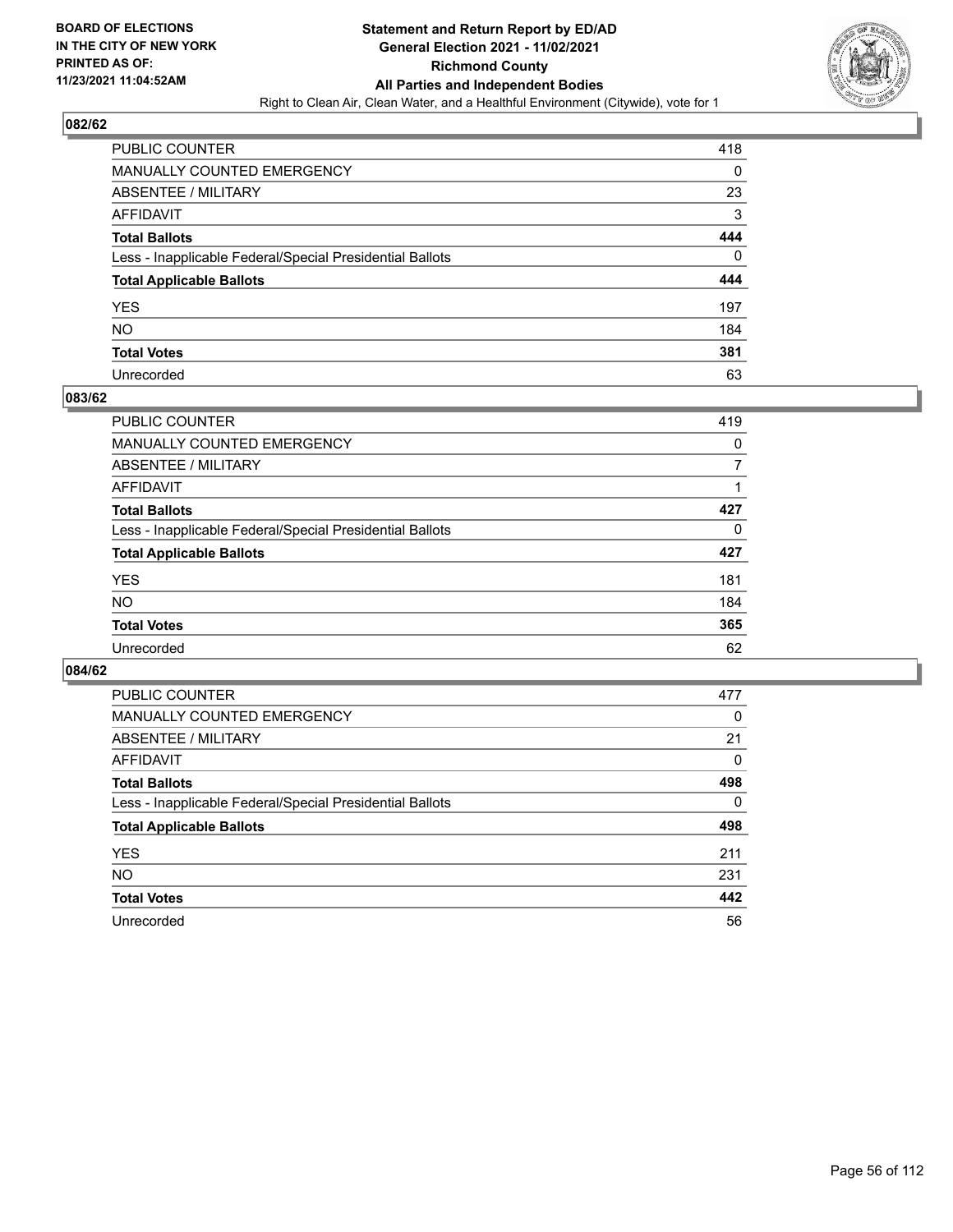

| PUBLIC COUNTER                                           | 342 |
|----------------------------------------------------------|-----|
| MANUALLY COUNTED EMERGENCY                               | 0   |
| ABSENTEE / MILITARY                                      | 18  |
| AFFIDAVIT                                                |     |
| <b>Total Ballots</b>                                     | 361 |
| Less - Inapplicable Federal/Special Presidential Ballots | 0   |
| <b>Total Applicable Ballots</b>                          | 361 |
| YES                                                      | 206 |
| NO.                                                      | 124 |
| <b>Total Votes</b>                                       | 330 |
| Unrecorded                                               | 31  |

#### **086/62**

| PUBLIC COUNTER                                           | 389      |
|----------------------------------------------------------|----------|
| <b>MANUALLY COUNTED EMERGENCY</b>                        | $\Omega$ |
| <b>ABSENTEE / MILITARY</b>                               | 12       |
| <b>AFFIDAVIT</b>                                         | $\Omega$ |
| <b>Total Ballots</b>                                     | 401      |
| Less - Inapplicable Federal/Special Presidential Ballots | 0        |
| <b>Total Applicable Ballots</b>                          | 401      |
| <b>YES</b>                                               | 219      |
| <b>NO</b>                                                | 154      |
| <b>Total Votes</b>                                       | 373      |
| Unrecorded                                               | 28       |

| <b>Total Votes</b>                                       | 0        |
|----------------------------------------------------------|----------|
| <b>NO</b>                                                | 0        |
| <b>YES</b>                                               | 0        |
| <b>Total Applicable Ballots</b>                          | 0        |
| Less - Inapplicable Federal/Special Presidential Ballots | 0        |
| <b>Total Ballots</b>                                     | 0        |
| AFFIDAVIT                                                | 0        |
| ABSENTEE / MILITARY                                      | $\Omega$ |
| <b>MANUALLY COUNTED EMERGENCY</b>                        | 0        |
| PUBLIC COUNTER                                           | 0        |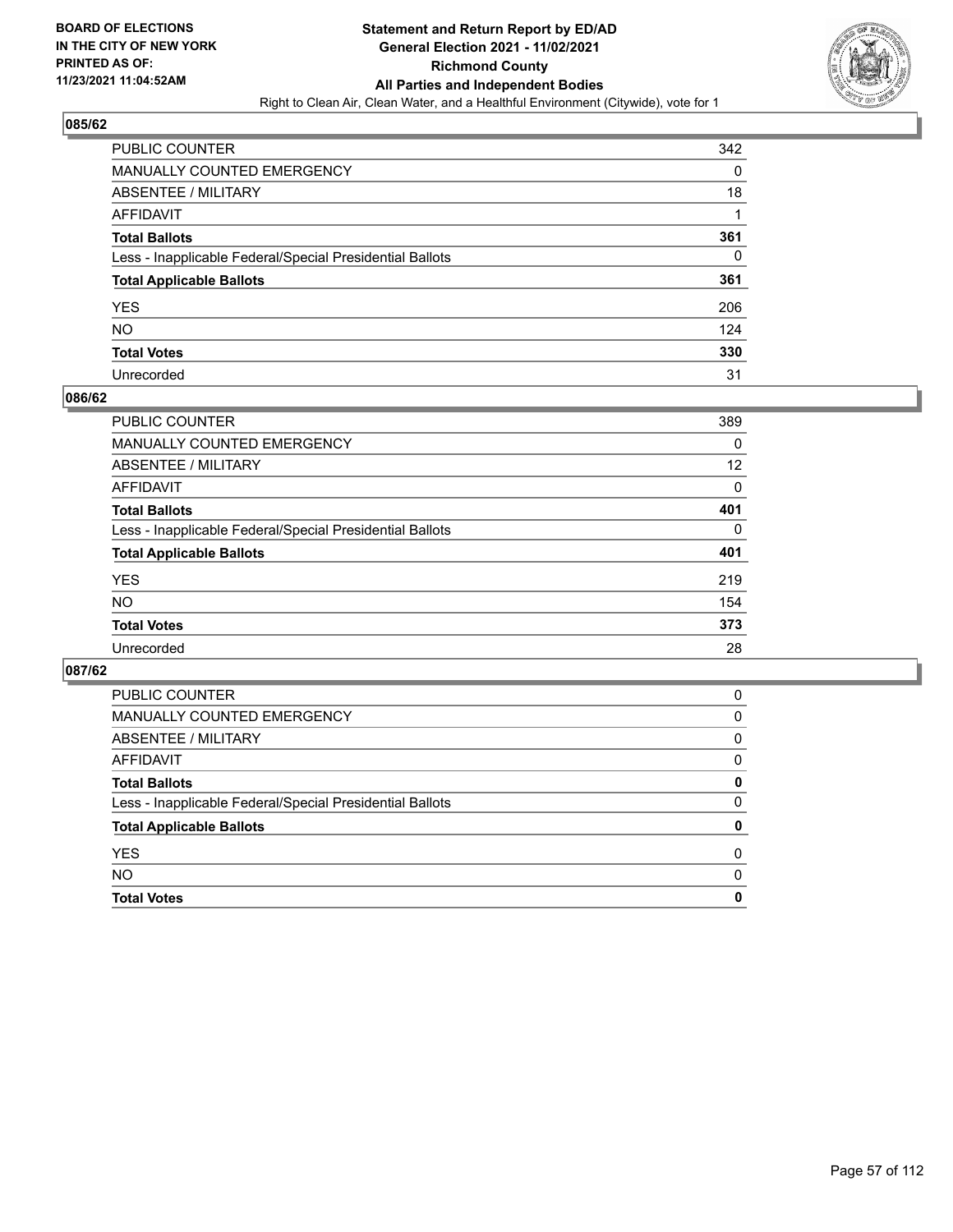

| PUBLIC COUNTER                                           | 0 |
|----------------------------------------------------------|---|
| MANUALLY COUNTED EMERGENCY                               | 0 |
| ABSENTEE / MILITARY                                      | 0 |
| AFFIDAVIT                                                | 0 |
| <b>Total Ballots</b>                                     | 0 |
| Less - Inapplicable Federal/Special Presidential Ballots | 0 |
| <b>Total Applicable Ballots</b>                          | 0 |
| <b>YES</b>                                               | O |
| <b>NO</b>                                                | 0 |
| <b>Total Votes</b>                                       | 0 |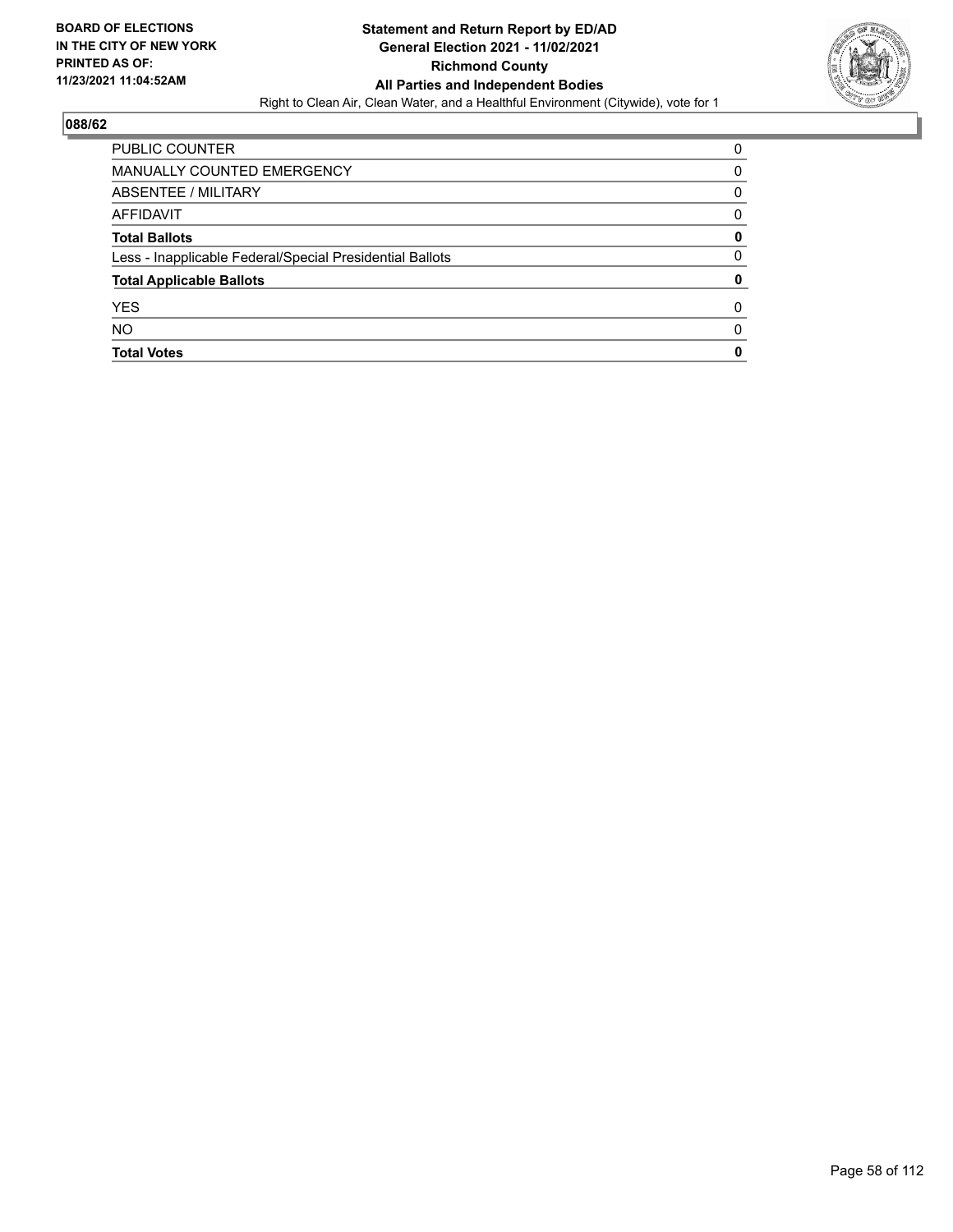

| PUBLIC COUNTER                                           | 409 |
|----------------------------------------------------------|-----|
| MANUALLY COUNTED EMERGENCY                               | 0   |
| ABSENTEE / MILITARY                                      | 20  |
| AFFIDAVIT                                                |     |
| Total Ballots                                            | 430 |
| Less - Inapplicable Federal/Special Presidential Ballots | 0   |
| <b>Total Applicable Ballots</b>                          | 430 |
| YES                                                      | 230 |
| NO.                                                      | 148 |
| <b>Total Votes</b>                                       | 378 |
| Unrecorded                                               | 52  |

#### **002/63**

| <b>PUBLIC COUNTER</b>                                    | 359      |
|----------------------------------------------------------|----------|
| <b>MANUALLY COUNTED EMERGENCY</b>                        | 0        |
| ABSENTEE / MILITARY                                      | 23       |
| AFFIDAVIT                                                | 0        |
| <b>Total Ballots</b>                                     | 382      |
| Less - Inapplicable Federal/Special Presidential Ballots | $\Omega$ |
| <b>Total Applicable Ballots</b>                          | 382      |
| <b>YES</b>                                               | 245      |
| <b>NO</b>                                                | 109      |
| <b>Total Votes</b>                                       | 354      |
| Unrecorded                                               | 28       |

| PUBLIC COUNTER                                           | 234      |
|----------------------------------------------------------|----------|
| <b>MANUALLY COUNTED EMERGENCY</b>                        | $\Omega$ |
| ABSENTEE / MILITARY                                      | 15       |
| AFFIDAVIT                                                | 2        |
| <b>Total Ballots</b>                                     | 251      |
| Less - Inapplicable Federal/Special Presidential Ballots | 0        |
| <b>Total Applicable Ballots</b>                          | 251      |
| <b>YES</b>                                               | 154      |
| NO.                                                      | 74       |
| <b>Total Votes</b>                                       | 228      |
| Unrecorded                                               | 23       |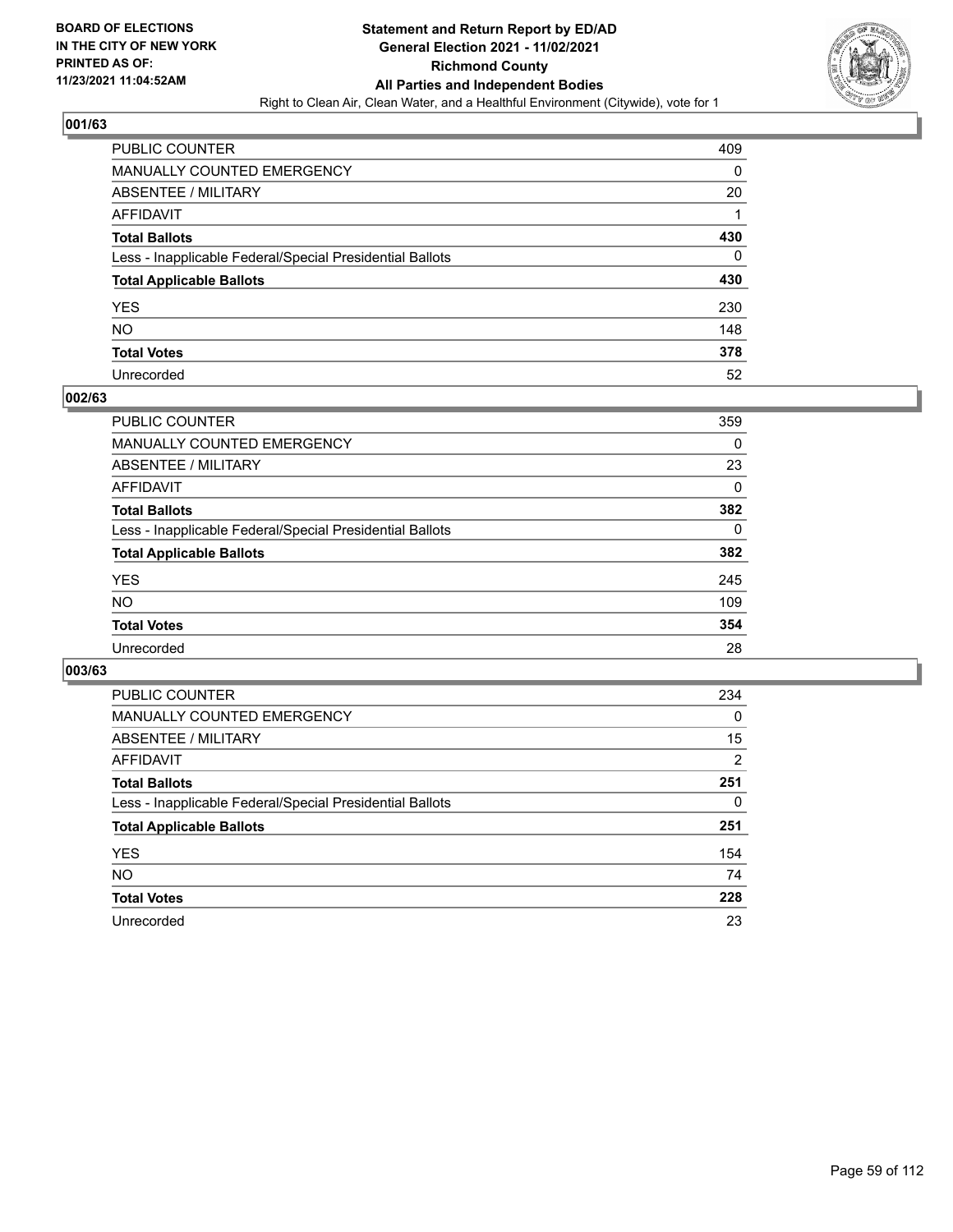

| PUBLIC COUNTER                                           | 399            |
|----------------------------------------------------------|----------------|
| MANUALLY COUNTED EMERGENCY                               | 0              |
| <b>ABSENTEE / MILITARY</b>                               | 42             |
| <b>AFFIDAVIT</b>                                         | $\overline{2}$ |
| <b>Total Ballots</b>                                     | 443            |
| Less - Inapplicable Federal/Special Presidential Ballots | 0              |
| <b>Total Applicable Ballots</b>                          | 443            |
| YES                                                      | 239            |
| <b>NO</b>                                                | 144            |
| <b>Total Votes</b>                                       | 383            |
| Unrecorded                                               | 60             |

#### **005/63**

| PUBLIC COUNTER                                           | 362 |
|----------------------------------------------------------|-----|
| <b>MANUALLY COUNTED EMERGENCY</b>                        | 0   |
| ABSENTEE / MILITARY                                      | 17  |
| AFFIDAVIT                                                |     |
| <b>Total Ballots</b>                                     | 380 |
| Less - Inapplicable Federal/Special Presidential Ballots | 0   |
| <b>Total Applicable Ballots</b>                          | 380 |
| <b>YES</b>                                               | 198 |
| <b>NO</b>                                                | 133 |
| <b>Total Votes</b>                                       | 331 |
| Unrecorded                                               | 49  |

| PUBLIC COUNTER                                           | 338      |
|----------------------------------------------------------|----------|
| <b>MANUALLY COUNTED EMERGENCY</b>                        | 0        |
| ABSENTEE / MILITARY                                      | 20       |
| AFFIDAVIT                                                | $\Omega$ |
| <b>Total Ballots</b>                                     | 358      |
| Less - Inapplicable Federal/Special Presidential Ballots | $\Omega$ |
| <b>Total Applicable Ballots</b>                          | 358      |
| <b>YES</b>                                               | 180      |
| <b>NO</b>                                                | 119      |
| <b>Total Votes</b>                                       | 299      |
| Unrecorded                                               | 59       |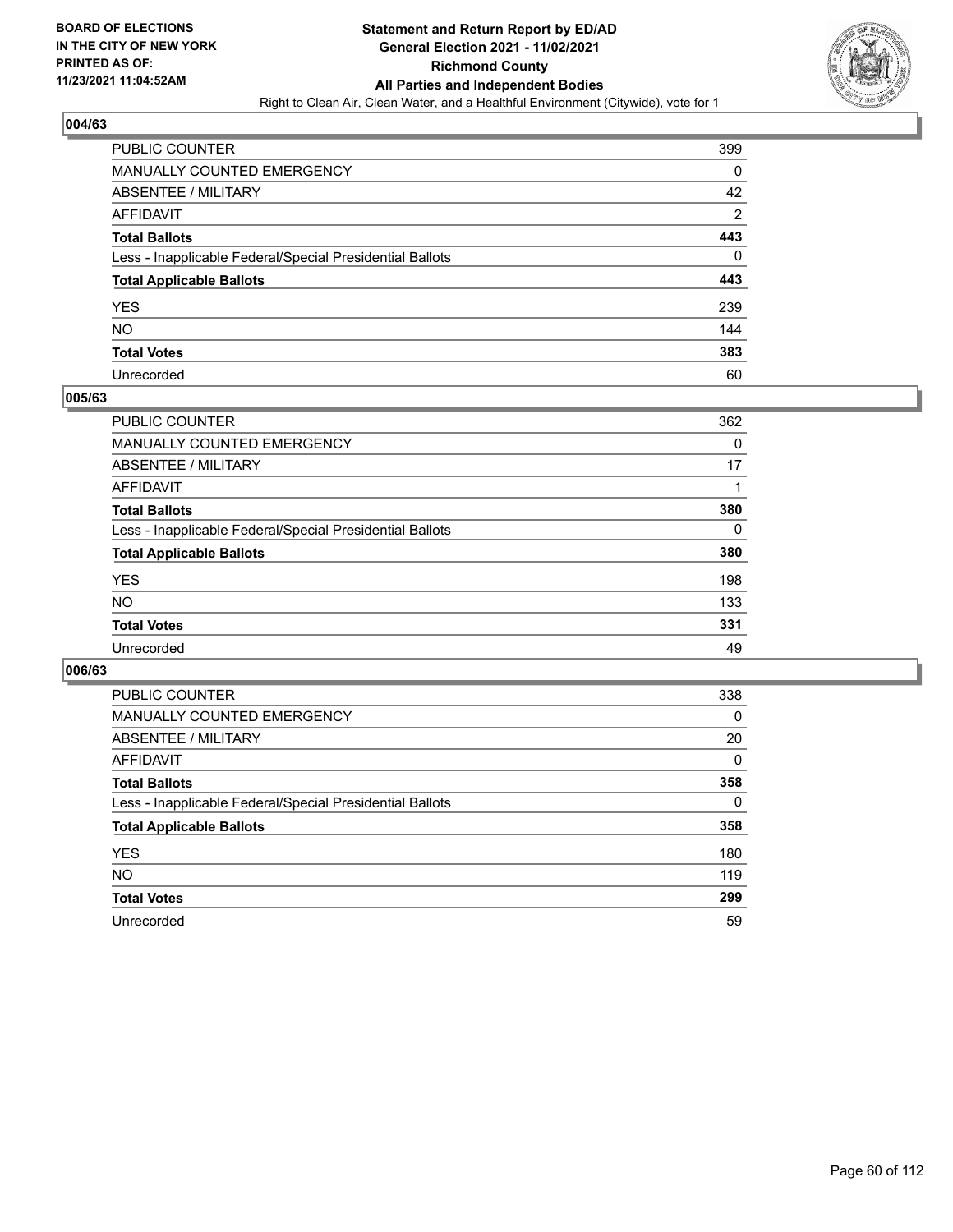

| PUBLIC COUNTER                                           | 270 |
|----------------------------------------------------------|-----|
| MANUALLY COUNTED EMERGENCY                               | 0   |
| ABSENTEE / MILITARY                                      | 11  |
| AFFIDAVIT                                                |     |
| Total Ballots                                            | 282 |
| Less - Inapplicable Federal/Special Presidential Ballots | 0   |
| <b>Total Applicable Ballots</b>                          | 282 |
| YES                                                      | 173 |
| NO.                                                      | 78  |
| <b>Total Votes</b>                                       | 251 |
| Unrecorded                                               | 31  |

#### **008/63**

| PUBLIC COUNTER                                           | 350      |
|----------------------------------------------------------|----------|
| <b>MANUALLY COUNTED EMERGENCY</b>                        | 0        |
| ABSENTEE / MILITARY                                      | 17       |
| AFFIDAVIT                                                |          |
| <b>Total Ballots</b>                                     | 368      |
| Less - Inapplicable Federal/Special Presidential Ballots | $\Omega$ |
| <b>Total Applicable Ballots</b>                          | 368      |
| <b>YES</b>                                               | 232      |
| <b>NO</b>                                                | 97       |
| <b>Total Votes</b>                                       | 329      |
| Unrecorded                                               | 39       |

| PUBLIC COUNTER                                           | 30       |
|----------------------------------------------------------|----------|
| <b>MANUALLY COUNTED EMERGENCY</b>                        | 0        |
| ABSENTEE / MILITARY                                      | 4        |
| AFFIDAVIT                                                | 0        |
| <b>Total Ballots</b>                                     | 34       |
| Less - Inapplicable Federal/Special Presidential Ballots | $\Omega$ |
| <b>Total Applicable Ballots</b>                          | 34       |
| <b>YES</b>                                               | 19       |
| NO.                                                      | 12       |
| <b>Total Votes</b>                                       | 31       |
| Unrecorded                                               | 3        |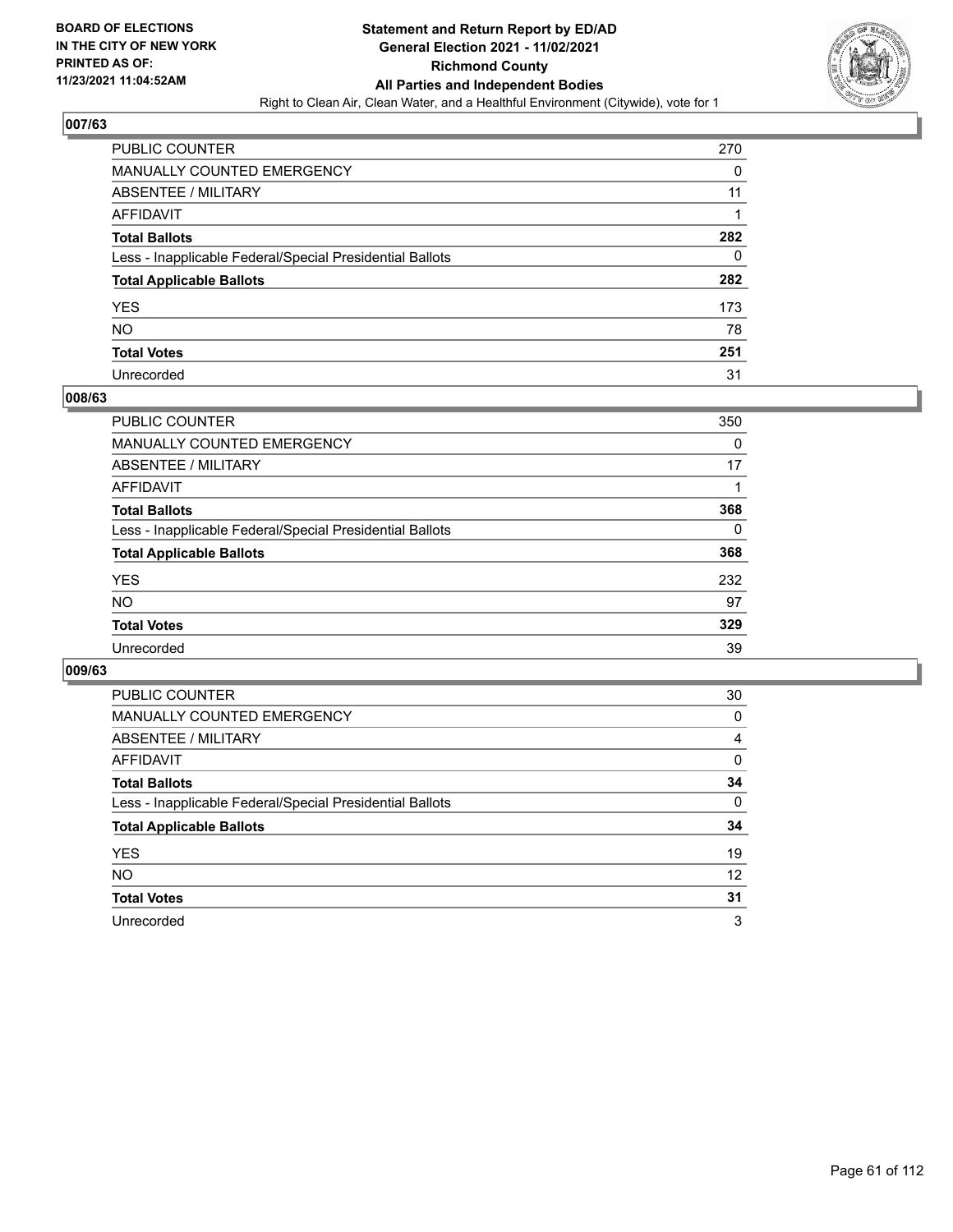

| PUBLIC COUNTER                                           | 167 |
|----------------------------------------------------------|-----|
| MANUALLY COUNTED EMERGENCY                               | 0   |
| ABSENTEE / MILITARY                                      | 19  |
| AFFIDAVIT                                                | 0   |
| Total Ballots                                            | 186 |
| Less - Inapplicable Federal/Special Presidential Ballots | 0   |
| <b>Total Applicable Ballots</b>                          | 186 |
| YES                                                      | 131 |
| NO.                                                      | 44  |
| <b>Total Votes</b>                                       | 175 |
| Unrecorded                                               | 11  |

#### **011/63**

| PUBLIC COUNTER                                           | 269      |
|----------------------------------------------------------|----------|
| MANUALLY COUNTED EMERGENCY                               | 0        |
| ABSENTEE / MILITARY                                      | 27       |
| AFFIDAVIT                                                | $\Omega$ |
| <b>Total Ballots</b>                                     | 296      |
| Less - Inapplicable Federal/Special Presidential Ballots | $\Omega$ |
| <b>Total Applicable Ballots</b>                          | 296      |
| <b>YES</b>                                               | 179      |
| <b>NO</b>                                                | 74       |
| <b>Total Votes</b>                                       | 253      |
| Unrecorded                                               | 43       |

| PUBLIC COUNTER                                           | 258      |
|----------------------------------------------------------|----------|
| MANUALLY COUNTED EMERGENCY                               | $\Omega$ |
| ABSENTEE / MILITARY                                      | 20       |
| AFFIDAVIT                                                | $\Omega$ |
| <b>Total Ballots</b>                                     | 278      |
| Less - Inapplicable Federal/Special Presidential Ballots | $\Omega$ |
| <b>Total Applicable Ballots</b>                          | 278      |
| <b>YES</b>                                               | 187      |
| <b>NO</b>                                                | 65       |
| <b>Total Votes</b>                                       | 252      |
| Unrecorded                                               | 26       |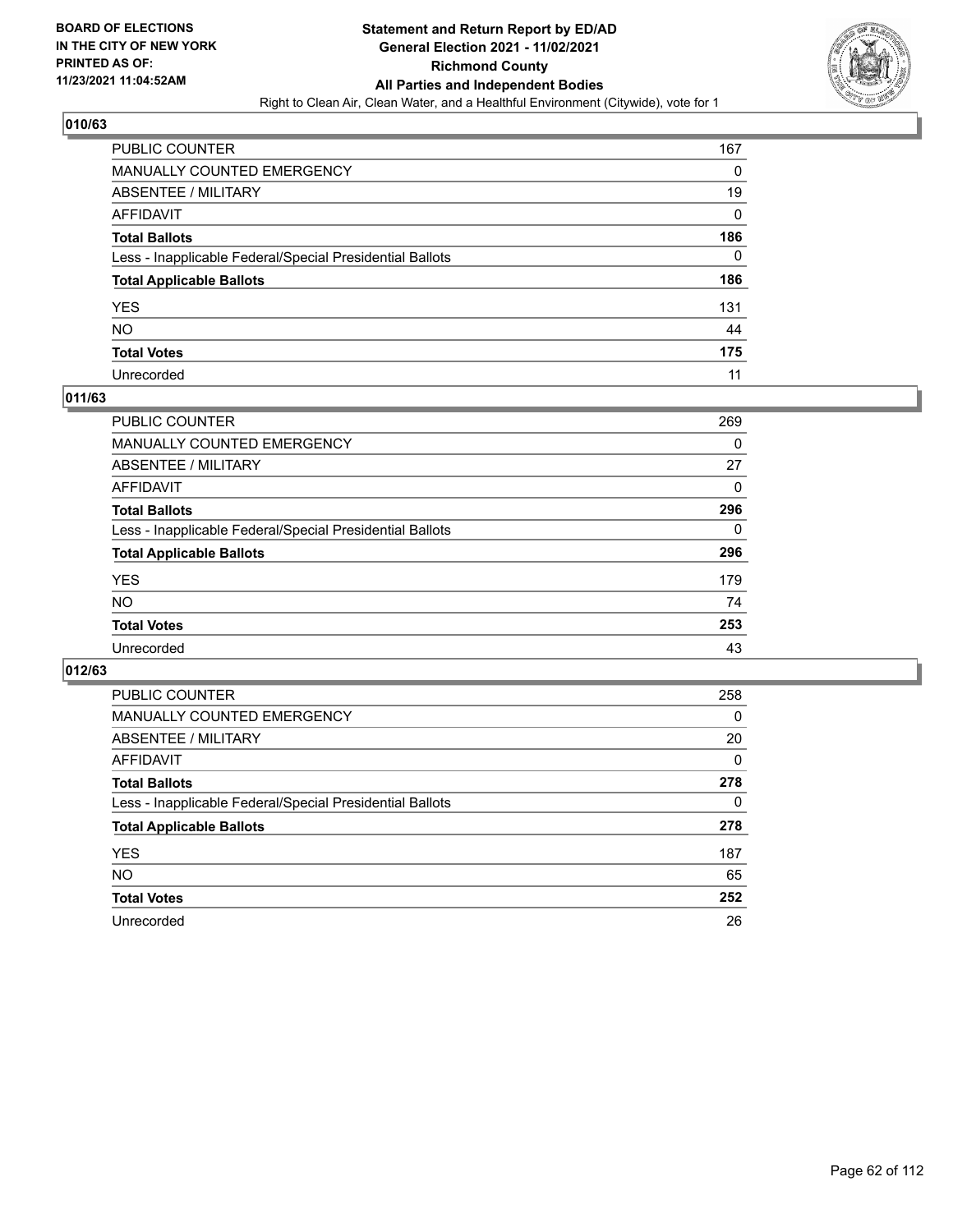

| PUBLIC COUNTER                                           | 284 |
|----------------------------------------------------------|-----|
| MANUALLY COUNTED EMERGENCY                               | 0   |
| <b>ABSENTEE / MILITARY</b>                               | 30  |
| AFFIDAVIT                                                | 3   |
| <b>Total Ballots</b>                                     | 317 |
| Less - Inapplicable Federal/Special Presidential Ballots | 0   |
| <b>Total Applicable Ballots</b>                          | 317 |
| YES                                                      | 164 |
| <b>NO</b>                                                | 89  |
| <b>Total Votes</b>                                       | 253 |
| Unrecorded                                               | 64  |

#### **014/63**

| PUBLIC COUNTER                                           | 290      |
|----------------------------------------------------------|----------|
| <b>MANUALLY COUNTED EMERGENCY</b>                        | 0        |
| <b>ABSENTEE / MILITARY</b>                               | 13       |
| AFFIDAVIT                                                |          |
| <b>Total Ballots</b>                                     | 304      |
| Less - Inapplicable Federal/Special Presidential Ballots | $\Omega$ |
| <b>Total Applicable Ballots</b>                          | 304      |
| <b>YES</b>                                               | 200      |
| NO                                                       | 75       |
| <b>Total Votes</b>                                       | 275      |
| Unrecorded                                               | 29       |

| PUBLIC COUNTER                                           | 303      |
|----------------------------------------------------------|----------|
| MANUALLY COUNTED EMERGENCY                               | 0        |
| ABSENTEE / MILITARY                                      | 20       |
| AFFIDAVIT                                                | 0        |
| <b>Total Ballots</b>                                     | 323      |
| Less - Inapplicable Federal/Special Presidential Ballots | $\Omega$ |
| <b>Total Applicable Ballots</b>                          | 323      |
| <b>YES</b>                                               | 180      |
| <b>NO</b>                                                | 96       |
| <b>Total Votes</b>                                       | 276      |
| Unrecorded                                               | 47       |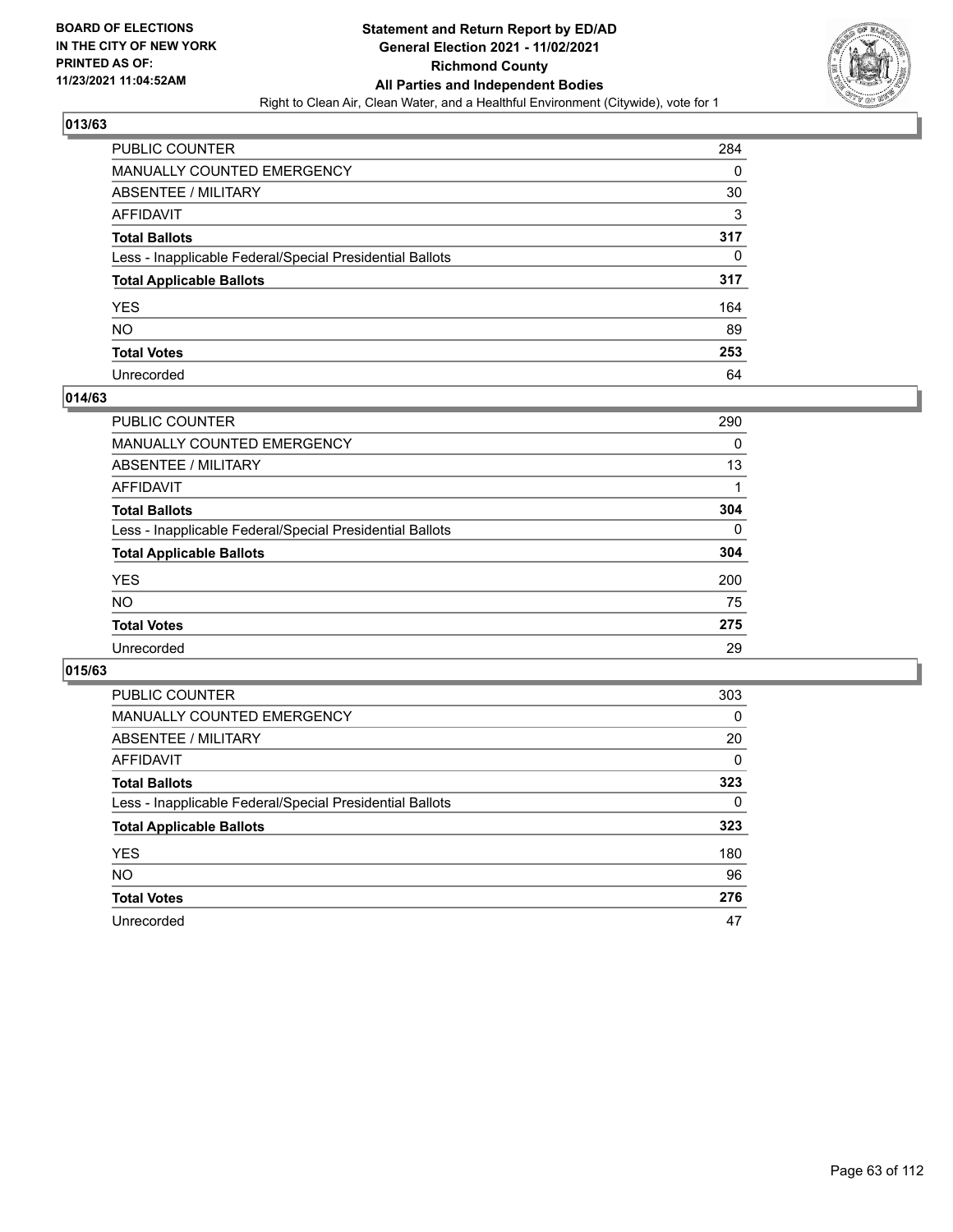

| PUBLIC COUNTER                                           | 221 |
|----------------------------------------------------------|-----|
| MANUALLY COUNTED EMERGENCY                               | 0   |
| ABSENTEE / MILITARY                                      | 6   |
| AFFIDAVIT                                                |     |
| Total Ballots                                            | 228 |
| Less - Inapplicable Federal/Special Presidential Ballots | 0   |
| <b>Total Applicable Ballots</b>                          | 228 |
| YES                                                      | 143 |
| NO.                                                      | 67  |
| <b>Total Votes</b>                                       | 210 |
| Unrecorded                                               | 18  |

#### **017/63**

| <b>PUBLIC COUNTER</b>                                    | 122      |
|----------------------------------------------------------|----------|
| <b>MANUALLY COUNTED EMERGENCY</b>                        | 0        |
| ABSENTEE / MILITARY                                      | 10       |
| AFFIDAVIT                                                | $\Omega$ |
| <b>Total Ballots</b>                                     | 132      |
| Less - Inapplicable Federal/Special Presidential Ballots | $\Omega$ |
| <b>Total Applicable Ballots</b>                          | 132      |
| <b>YES</b>                                               | 89       |
| <b>NO</b>                                                | 37       |
| <b>Total Votes</b>                                       | 126      |
| Unrecorded                                               | 6        |

| PUBLIC COUNTER                                           | 448            |
|----------------------------------------------------------|----------------|
| <b>MANUALLY COUNTED EMERGENCY</b>                        | $\Omega$       |
| ABSENTEE / MILITARY                                      | 15             |
| AFFIDAVIT                                                | $\overline{2}$ |
| <b>Total Ballots</b>                                     | 465            |
| Less - Inapplicable Federal/Special Presidential Ballots | $\Omega$       |
| <b>Total Applicable Ballots</b>                          | 465            |
| <b>YES</b>                                               | 256            |
| <b>NO</b>                                                | 168            |
| <b>Total Votes</b>                                       | 424            |
| Unrecorded                                               | 41             |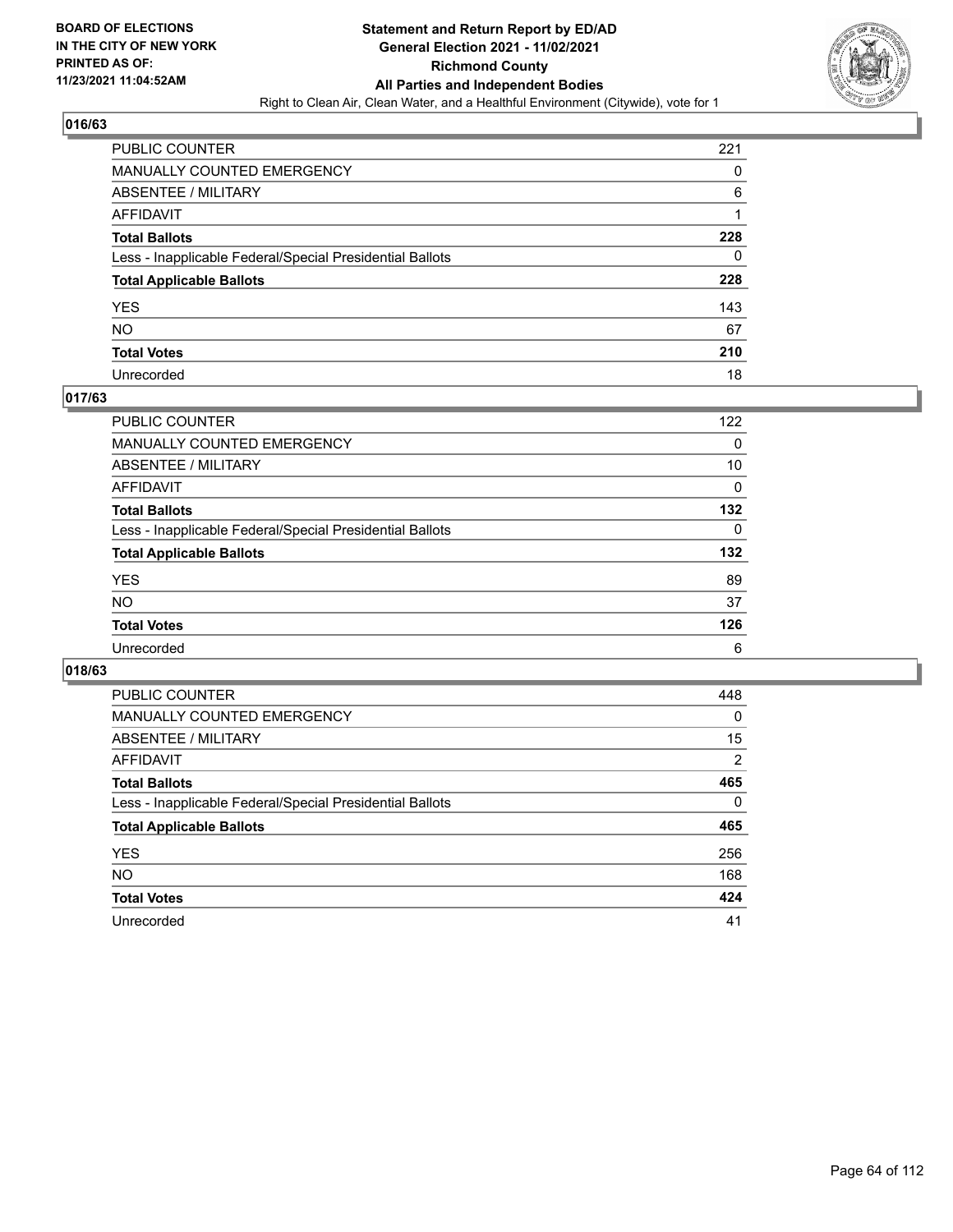

| PUBLIC COUNTER                                           | 252            |
|----------------------------------------------------------|----------------|
| MANUALLY COUNTED EMERGENCY                               | 0              |
| ABSENTEE / MILITARY                                      | 5              |
| AFFIDAVIT                                                | $\overline{2}$ |
| <b>Total Ballots</b>                                     | 259            |
| Less - Inapplicable Federal/Special Presidential Ballots | 0              |
| <b>Total Applicable Ballots</b>                          | 259            |
| YES                                                      | 140            |
| NO.                                                      | 94             |
| <b>Total Votes</b>                                       | 234            |
| Unrecorded                                               | 25             |

#### **020/63**

| <b>PUBLIC COUNTER</b>                                    | 241      |
|----------------------------------------------------------|----------|
| <b>MANUALLY COUNTED EMERGENCY</b>                        | 0        |
| ABSENTEE / MILITARY                                      | 39       |
| AFFIDAVIT                                                | 0        |
| <b>Total Ballots</b>                                     | 280      |
| Less - Inapplicable Federal/Special Presidential Ballots | $\Omega$ |
| <b>Total Applicable Ballots</b>                          | 280      |
| <b>YES</b>                                               | 147      |
| <b>NO</b>                                                | 94       |
| <b>Total Votes</b>                                       | 241      |
| Unrecorded                                               | 39       |

| PUBLIC COUNTER                                           | 294      |
|----------------------------------------------------------|----------|
| MANUALLY COUNTED EMERGENCY                               | 0        |
| ABSENTEE / MILITARY                                      | 24       |
| AFFIDAVIT                                                |          |
| <b>Total Ballots</b>                                     | 319      |
| Less - Inapplicable Federal/Special Presidential Ballots | $\Omega$ |
| <b>Total Applicable Ballots</b>                          | 319      |
| <b>YES</b>                                               | 178      |
| NO.                                                      | 102      |
| <b>Total Votes</b>                                       | 280      |
| Unrecorded                                               | 39       |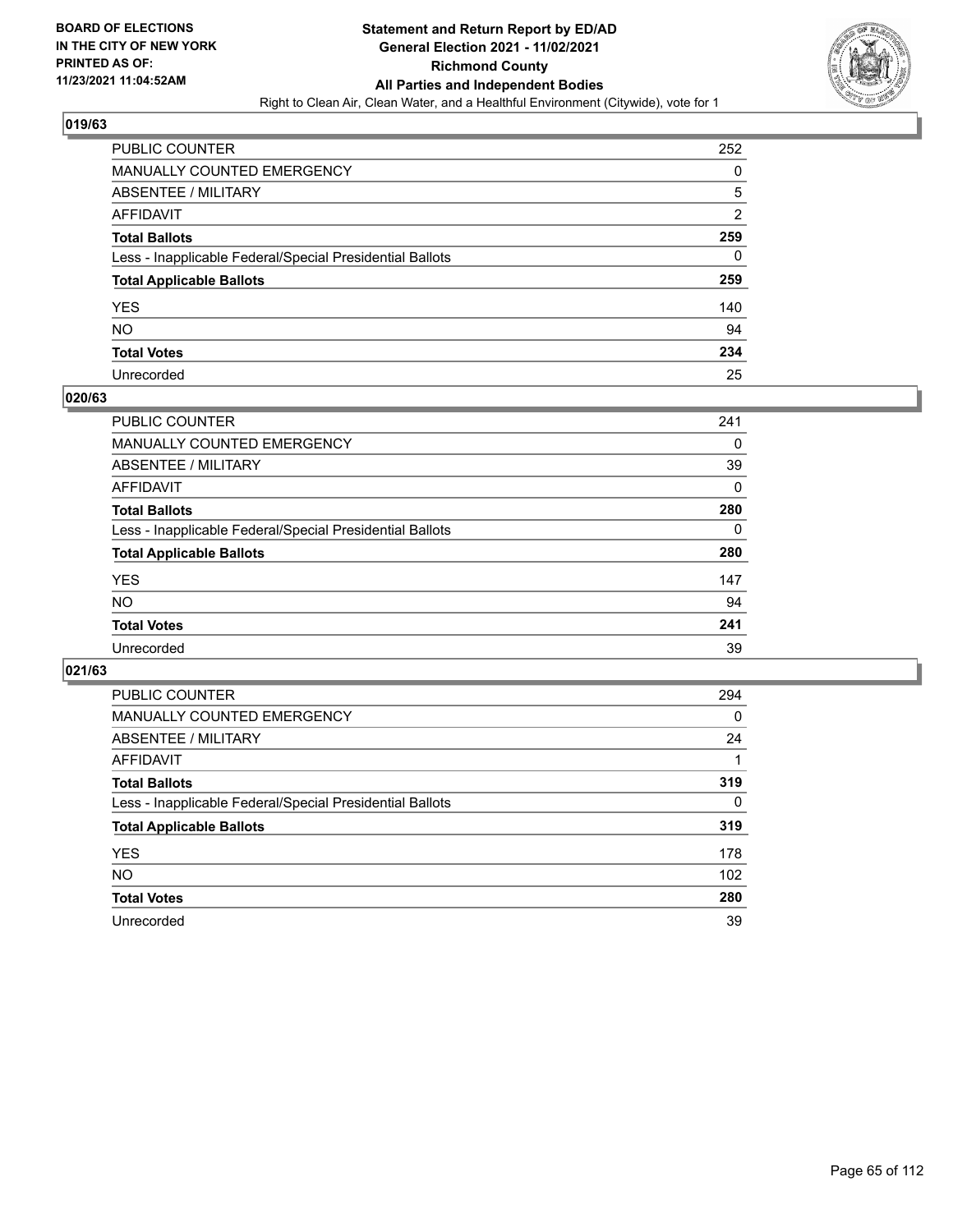

| PUBLIC COUNTER                                           | 321 |
|----------------------------------------------------------|-----|
| MANUALLY COUNTED EMERGENCY                               | 0   |
| ABSENTEE / MILITARY                                      | 10  |
| AFFIDAVIT                                                | 2   |
| Total Ballots                                            | 333 |
| Less - Inapplicable Federal/Special Presidential Ballots | 0   |
| <b>Total Applicable Ballots</b>                          | 333 |
| YES                                                      | 187 |
| NO.                                                      | 108 |
| <b>Total Votes</b>                                       | 295 |
| Unrecorded                                               | 38  |

#### **023/63**

| PUBLIC COUNTER                                           | 282      |
|----------------------------------------------------------|----------|
| MANUALLY COUNTED EMERGENCY                               | 0        |
| ABSENTEE / MILITARY                                      |          |
| AFFIDAVIT                                                |          |
| <b>Total Ballots</b>                                     | 290      |
| Less - Inapplicable Federal/Special Presidential Ballots | $\Omega$ |
| <b>Total Applicable Ballots</b>                          | 290      |
| <b>YES</b>                                               | 152      |
| <b>NO</b>                                                | 88       |
| <b>Total Votes</b>                                       | 240      |
| Unrecorded                                               | 50       |

| PUBLIC COUNTER                                           | 337      |
|----------------------------------------------------------|----------|
| <b>MANUALLY COUNTED EMERGENCY</b>                        | $\Omega$ |
| ABSENTEE / MILITARY                                      | 16       |
| AFFIDAVIT                                                |          |
| <b>Total Ballots</b>                                     | 354      |
| Less - Inapplicable Federal/Special Presidential Ballots | $\Omega$ |
| <b>Total Applicable Ballots</b>                          | 354      |
| <b>YES</b>                                               | 204      |
| <b>NO</b>                                                | 106      |
| <b>Total Votes</b>                                       | 310      |
| Unrecorded                                               | 44       |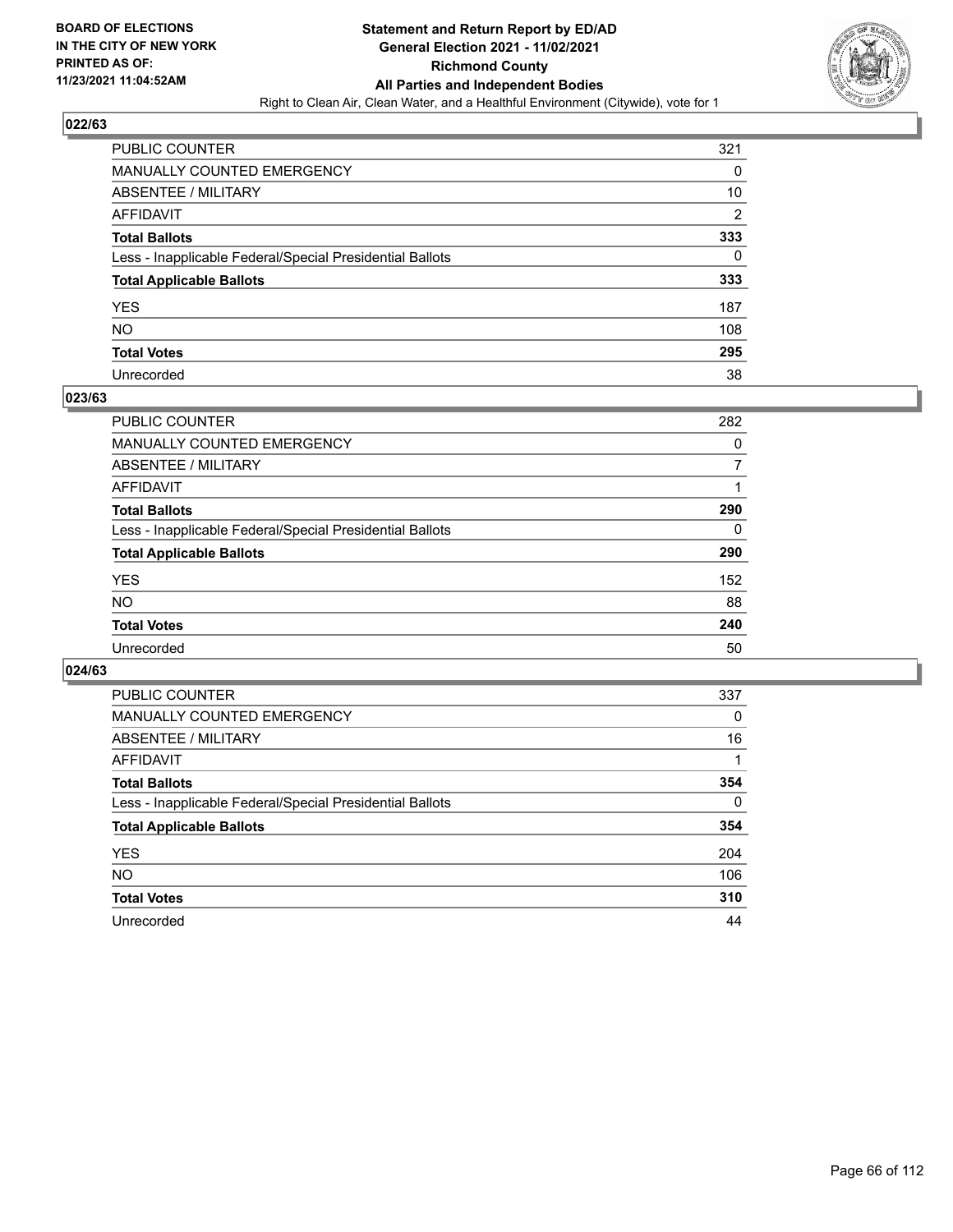

| PUBLIC COUNTER                                           | 267      |
|----------------------------------------------------------|----------|
| MANUALLY COUNTED EMERGENCY                               | 0        |
| ABSENTEE / MILITARY                                      | 6        |
| AFFIDAVIT                                                |          |
| Total Ballots                                            | 274      |
| Less - Inapplicable Federal/Special Presidential Ballots | $\Omega$ |
| <b>Total Applicable Ballots</b>                          | 274      |
| YES                                                      | 124      |
| NO.                                                      | 118      |
| <b>Total Votes</b>                                       | 242      |
| Unrecorded                                               | 32       |

#### **026/63**

| <b>PUBLIC COUNTER</b>                                    | 334      |
|----------------------------------------------------------|----------|
| MANUALLY COUNTED EMERGENCY                               | $\Omega$ |
| ABSENTEE / MILITARY                                      | 15       |
| AFFIDAVIT                                                |          |
| <b>Total Ballots</b>                                     | 350      |
| Less - Inapplicable Federal/Special Presidential Ballots | $\Omega$ |
| <b>Total Applicable Ballots</b>                          | 350      |
| <b>YES</b>                                               | 130      |
| <b>NO</b>                                                | 171      |
| <b>Total Votes</b>                                       | 301      |
| Unrecorded                                               | 49       |

| PUBLIC COUNTER                                           | 318      |
|----------------------------------------------------------|----------|
| <b>MANUALLY COUNTED EMERGENCY</b>                        | $\Omega$ |
| ABSENTEE / MILITARY                                      | 26       |
| AFFIDAVIT                                                |          |
| <b>Total Ballots</b>                                     | 345      |
| Less - Inapplicable Federal/Special Presidential Ballots | $\Omega$ |
| <b>Total Applicable Ballots</b>                          | 345      |
| <b>YES</b>                                               | 189      |
| NO.                                                      | 106      |
| <b>Total Votes</b>                                       | 295      |
| Unrecorded                                               | 50       |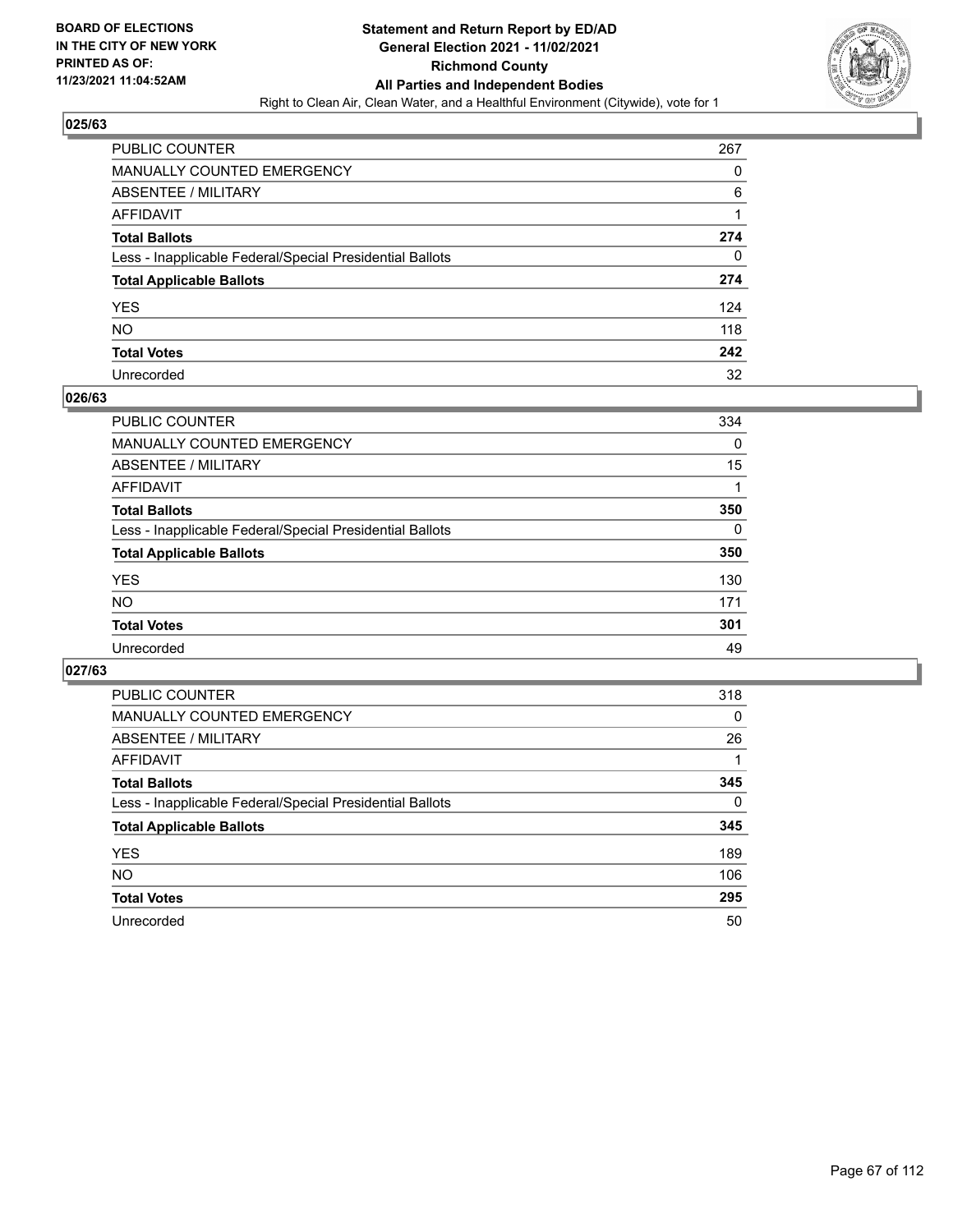

| PUBLIC COUNTER                                           | 281 |
|----------------------------------------------------------|-----|
| <b>MANUALLY COUNTED EMERGENCY</b>                        | 0   |
| <b>ABSENTEE / MILITARY</b>                               | 9   |
| AFFIDAVIT                                                |     |
| <b>Total Ballots</b>                                     | 291 |
| Less - Inapplicable Federal/Special Presidential Ballots | 0   |
| <b>Total Applicable Ballots</b>                          | 291 |
| YES.                                                     | 174 |
| NO.                                                      | 91  |
| <b>Total Votes</b>                                       | 265 |
| Unrecorded                                               | 26  |

#### **029/63**

| <b>PUBLIC COUNTER</b>                                    | 347            |
|----------------------------------------------------------|----------------|
| <b>MANUALLY COUNTED EMERGENCY</b>                        | 0              |
| ABSENTEE / MILITARY                                      | 11             |
| AFFIDAVIT                                                | $\overline{2}$ |
| <b>Total Ballots</b>                                     | 360            |
| Less - Inapplicable Federal/Special Presidential Ballots | $\Omega$       |
| <b>Total Applicable Ballots</b>                          | 360            |
| <b>YES</b>                                               | 195            |
| <b>NO</b>                                                | 111            |
| <b>Total Votes</b>                                       | 306            |
| Unrecorded                                               | 54             |

| PUBLIC COUNTER                                           | 307 |
|----------------------------------------------------------|-----|
| MANUALLY COUNTED EMERGENCY                               | 0   |
| ABSENTEE / MILITARY                                      | 11  |
| AFFIDAVIT                                                |     |
| <b>Total Ballots</b>                                     | 319 |
| Less - Inapplicable Federal/Special Presidential Ballots | 0   |
| <b>Total Applicable Ballots</b>                          | 319 |
| <b>YES</b>                                               | 207 |
| NO.                                                      | 80  |
| <b>Total Votes</b>                                       | 287 |
| Unrecorded                                               | 32  |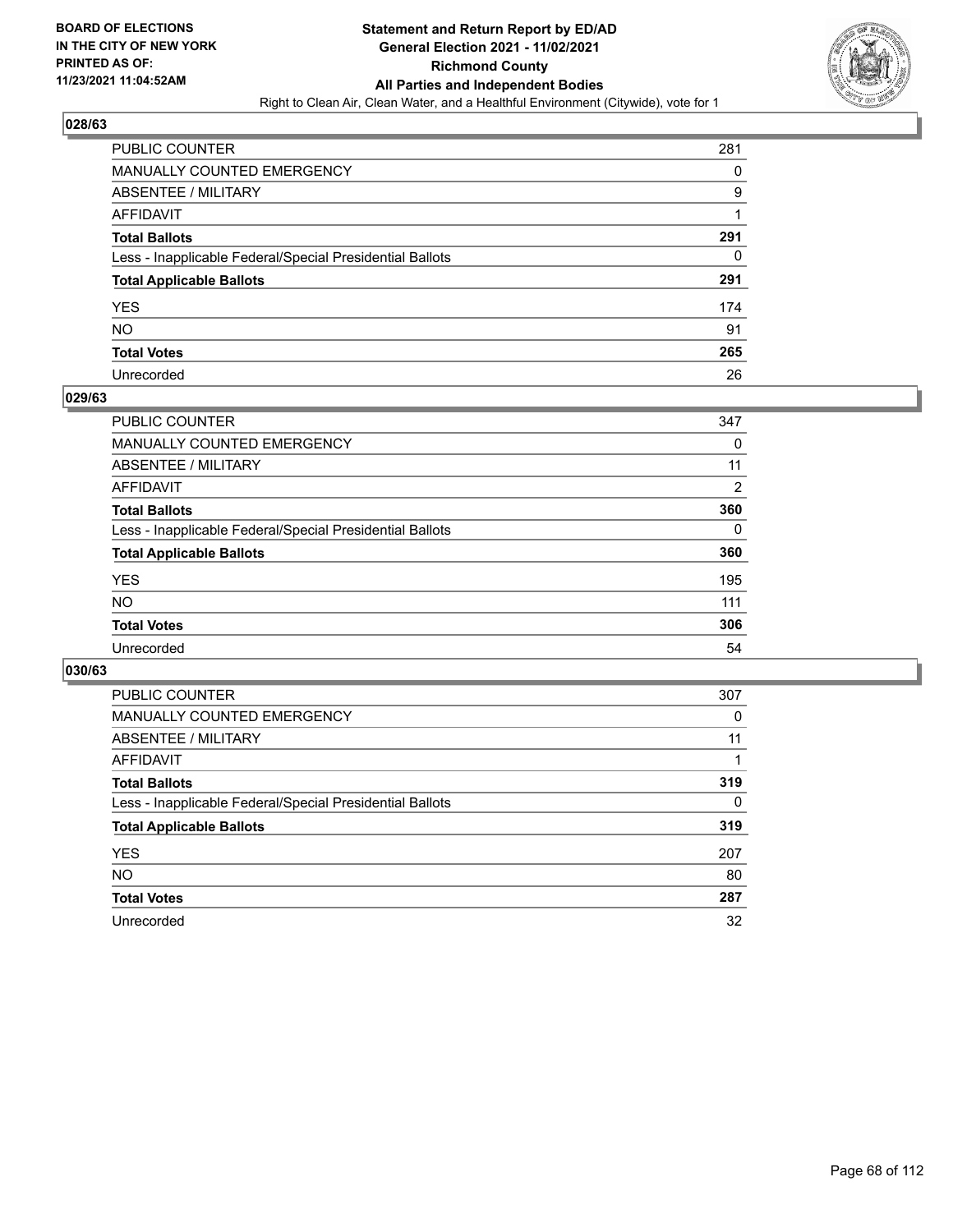

| PUBLIC COUNTER                                           | 320 |
|----------------------------------------------------------|-----|
| MANUALLY COUNTED EMERGENCY                               | 0   |
| ABSENTEE / MILITARY                                      | 25  |
| AFFIDAVIT                                                |     |
| <b>Total Ballots</b>                                     | 346 |
| Less - Inapplicable Federal/Special Presidential Ballots | 0   |
| <b>Total Applicable Ballots</b>                          | 346 |
| YES                                                      | 233 |
| NO.                                                      | 87  |
| <b>Total Votes</b>                                       | 320 |
| Unrecorded                                               | 26  |

#### **032/63**

| <b>PUBLIC COUNTER</b>                                    | 368      |
|----------------------------------------------------------|----------|
| MANUALLY COUNTED EMERGENCY                               | 0        |
| ABSENTEE / MILITARY                                      | 18       |
| AFFIDAVIT                                                | $\Omega$ |
| <b>Total Ballots</b>                                     | 386      |
| Less - Inapplicable Federal/Special Presidential Ballots | $\Omega$ |
| <b>Total Applicable Ballots</b>                          | 386      |
| <b>YES</b>                                               | 227      |
| <b>NO</b>                                                | 111      |
| <b>Total Votes</b>                                       | 338      |
| Unrecorded                                               | 48       |

| PUBLIC COUNTER                                           | 454            |
|----------------------------------------------------------|----------------|
| MANUALLY COUNTED EMERGENCY                               | 0              |
| ABSENTEE / MILITARY                                      | 14             |
| AFFIDAVIT                                                | $\overline{2}$ |
| <b>Total Ballots</b>                                     | 470            |
| Less - Inapplicable Federal/Special Presidential Ballots | $\Omega$       |
| <b>Total Applicable Ballots</b>                          | 470            |
| <b>YES</b>                                               | 260            |
| NO.                                                      | 175            |
| <b>Total Votes</b>                                       | 435            |
| Unrecorded                                               | 35             |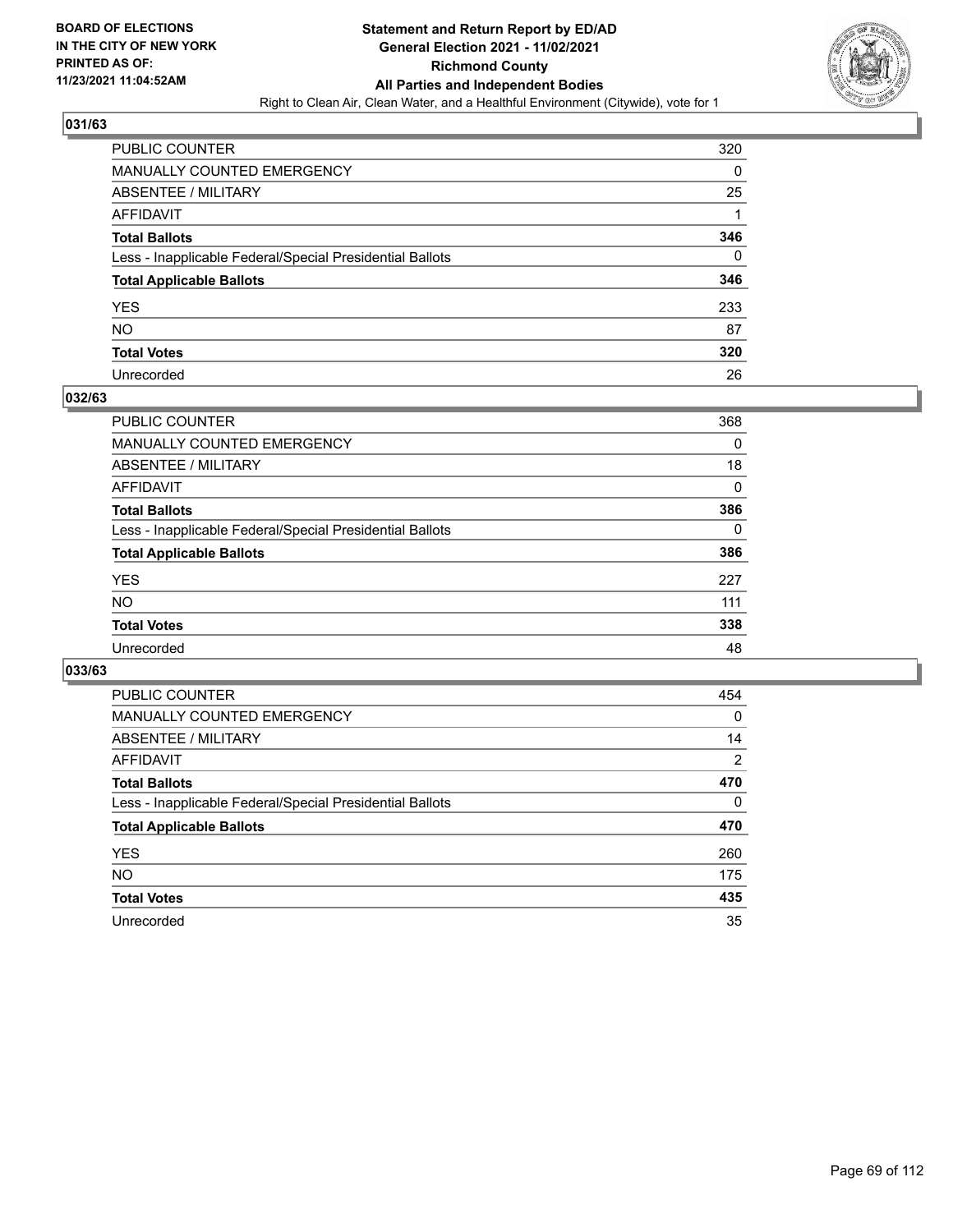

| PUBLIC COUNTER                                           | 397 |
|----------------------------------------------------------|-----|
| MANUALLY COUNTED EMERGENCY                               | 0   |
| ABSENTEE / MILITARY                                      | 16  |
| AFFIDAVIT                                                | 0   |
| Total Ballots                                            | 413 |
| Less - Inapplicable Federal/Special Presidential Ballots | 0   |
| <b>Total Applicable Ballots</b>                          | 413 |
| YES                                                      | 236 |
| NO.                                                      | 145 |
| <b>Total Votes</b>                                       | 381 |
| Unrecorded                                               | 32  |

#### **035/63**

| <b>PUBLIC COUNTER</b>                                    | 461            |
|----------------------------------------------------------|----------------|
| <b>MANUALLY COUNTED EMERGENCY</b>                        | 0              |
| ABSENTEE / MILITARY                                      | 17             |
| AFFIDAVIT                                                | $\overline{2}$ |
| <b>Total Ballots</b>                                     | 480            |
| Less - Inapplicable Federal/Special Presidential Ballots | $\Omega$       |
| <b>Total Applicable Ballots</b>                          | 480            |
| <b>YES</b>                                               | 253            |
| <b>NO</b>                                                | 179            |
| <b>Total Votes</b>                                       | 432            |
| Unrecorded                                               | 48             |

| PUBLIC COUNTER                                           | 415            |
|----------------------------------------------------------|----------------|
| <b>MANUALLY COUNTED EMERGENCY</b>                        | 0              |
| ABSENTEE / MILITARY                                      | 17             |
| AFFIDAVIT                                                | $\overline{2}$ |
| <b>Total Ballots</b>                                     | 434            |
| Less - Inapplicable Federal/Special Presidential Ballots | $\Omega$       |
| <b>Total Applicable Ballots</b>                          | 434            |
| <b>YES</b>                                               | 248            |
| NO.                                                      | 133            |
| <b>Total Votes</b>                                       | 381            |
| Unrecorded                                               |                |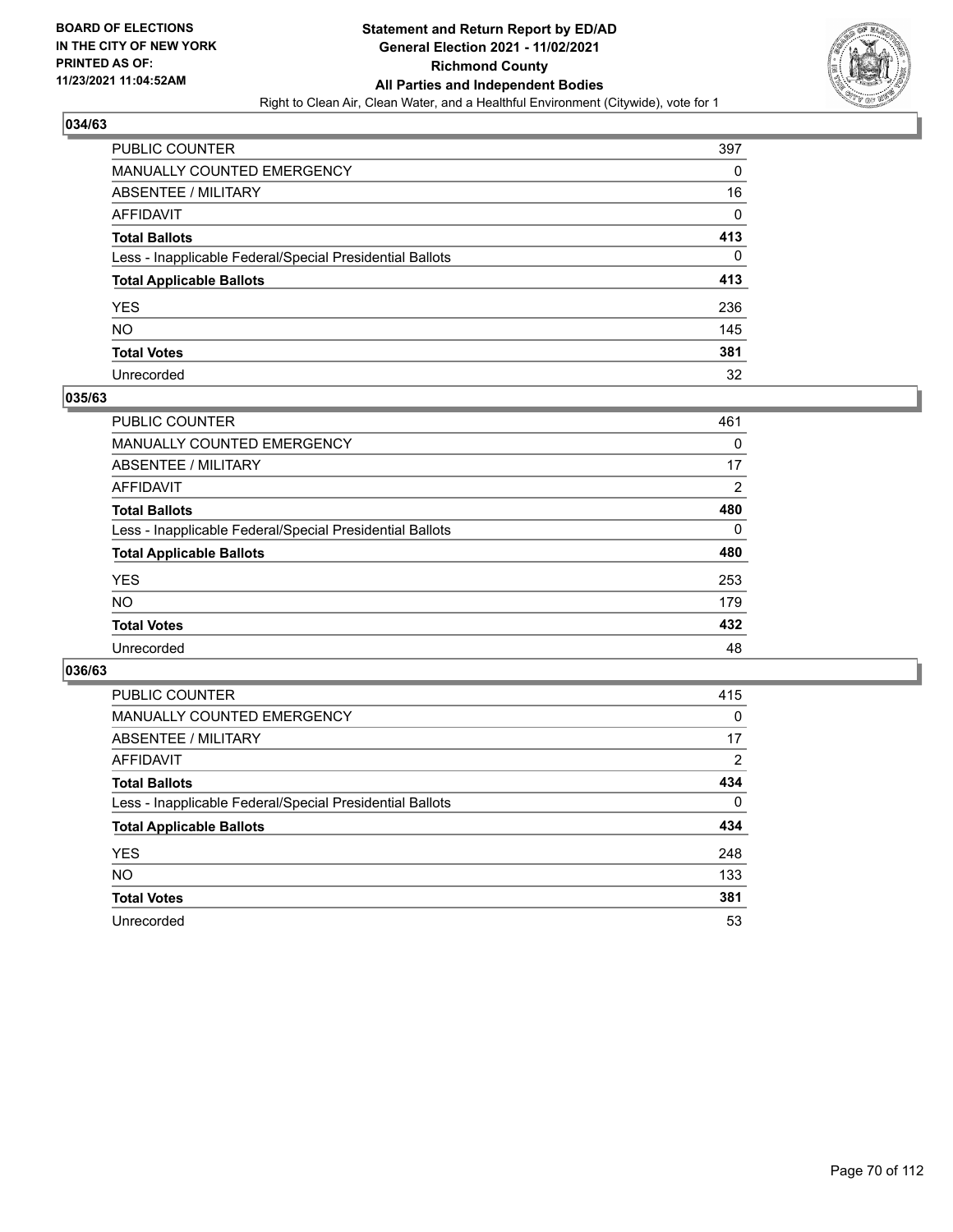

| PUBLIC COUNTER                                           | 287 |
|----------------------------------------------------------|-----|
| MANUALLY COUNTED EMERGENCY                               | 0   |
| ABSENTEE / MILITARY                                      | 16  |
| AFFIDAVIT                                                |     |
| <b>Total Ballots</b>                                     | 304 |
| Less - Inapplicable Federal/Special Presidential Ballots | 0   |
| <b>Total Applicable Ballots</b>                          | 304 |
| YES                                                      | 220 |
| NO.                                                      | 55  |
| <b>Total Votes</b>                                       | 275 |
| Unrecorded                                               | 29  |

#### **038/63**

| PUBLIC COUNTER                                           | 279      |
|----------------------------------------------------------|----------|
| <b>MANUALLY COUNTED EMERGENCY</b>                        | 0        |
| <b>ABSENTEE / MILITARY</b>                               | 19       |
| AFFIDAVIT                                                |          |
| <b>Total Ballots</b>                                     | 299      |
| Less - Inapplicable Federal/Special Presidential Ballots | $\Omega$ |
| <b>Total Applicable Ballots</b>                          | 299      |
| <b>YES</b>                                               | 208      |
| NO                                                       | 47       |
| <b>Total Votes</b>                                       | 255      |
| Unrecorded                                               | 44       |

| PUBLIC COUNTER                                           | 189      |
|----------------------------------------------------------|----------|
| <b>MANUALLY COUNTED EMERGENCY</b>                        | $\Omega$ |
| ABSENTEE / MILITARY                                      | 7        |
| AFFIDAVIT                                                |          |
| <b>Total Ballots</b>                                     | 197      |
| Less - Inapplicable Federal/Special Presidential Ballots | 0        |
| <b>Total Applicable Ballots</b>                          | 197      |
| <b>YES</b>                                               | 135      |
| <b>NO</b>                                                | 18       |
| <b>Total Votes</b>                                       | 153      |
| Unrecorded                                               | 44       |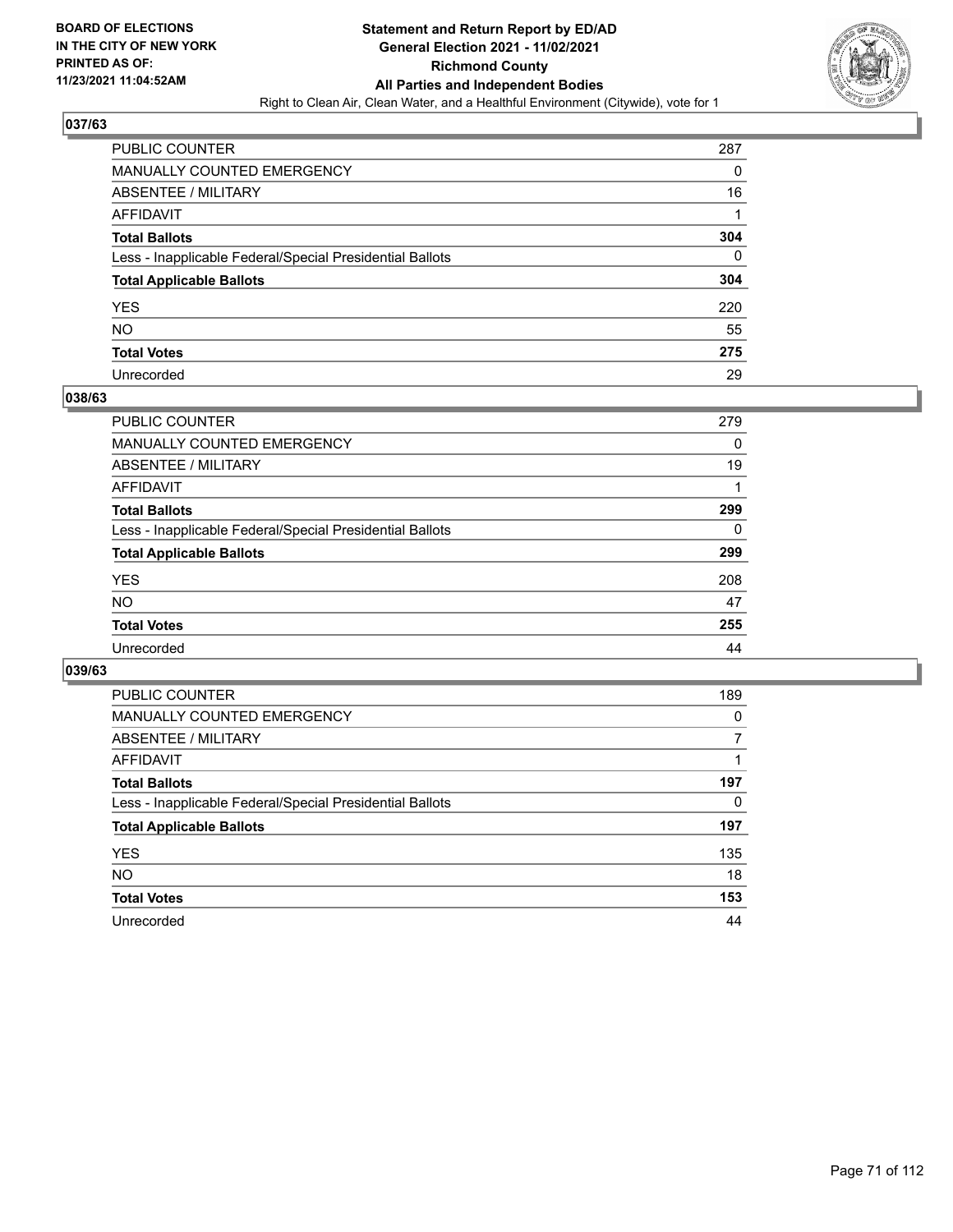

| PUBLIC COUNTER                                           | 158 |
|----------------------------------------------------------|-----|
| MANUALLY COUNTED EMERGENCY                               | 0   |
| <b>ABSENTEE / MILITARY</b>                               |     |
| <b>AFFIDAVIT</b>                                         | 0   |
| <b>Total Ballots</b>                                     | 165 |
| Less - Inapplicable Federal/Special Presidential Ballots | 0   |
| <b>Total Applicable Ballots</b>                          | 165 |
| YES                                                      | 112 |
| NO                                                       | 15  |
| <b>Total Votes</b>                                       | 127 |
| Unrecorded                                               | 38  |

#### **041/63**

| <b>PUBLIC COUNTER</b>                                    | 109 |
|----------------------------------------------------------|-----|
| <b>MANUALLY COUNTED EMERGENCY</b>                        | 0   |
| ABSENTEE / MILITARY                                      | 11  |
| AFFIDAVIT                                                |     |
| <b>Total Ballots</b>                                     | 121 |
| Less - Inapplicable Federal/Special Presidential Ballots | 0   |
| <b>Total Applicable Ballots</b>                          | 121 |
| <b>YES</b>                                               | 102 |
| <b>NO</b>                                                | 8   |
| <b>Total Votes</b>                                       | 110 |
| Unrecorded                                               | 11  |

| <b>PUBLIC COUNTER</b>                                    | 131      |
|----------------------------------------------------------|----------|
| <b>MANUALLY COUNTED EMERGENCY</b>                        | $\Omega$ |
| ABSENTEE / MILITARY                                      | 9        |
| AFFIDAVIT                                                |          |
| <b>Total Ballots</b>                                     | 141      |
| Less - Inapplicable Federal/Special Presidential Ballots | 0        |
| <b>Total Applicable Ballots</b>                          | 141      |
| <b>YES</b>                                               | 110      |
| <b>NO</b>                                                | 6        |
| <b>Total Votes</b>                                       | 116      |
| Unrecorded                                               | 25       |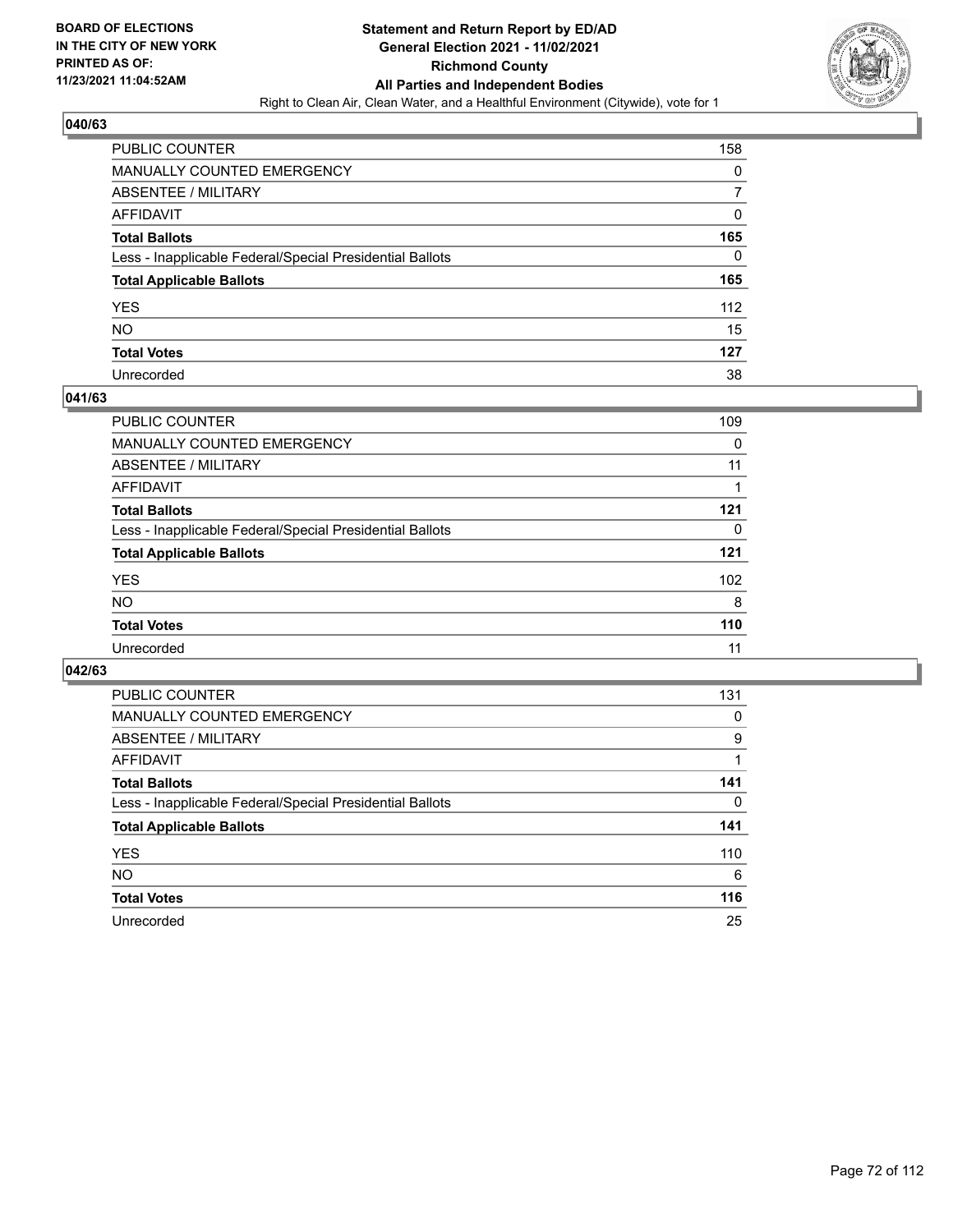

| PUBLIC COUNTER                                           | 240 |
|----------------------------------------------------------|-----|
| MANUALLY COUNTED EMERGENCY                               | 0   |
| ABSENTEE / MILITARY                                      | 16  |
| AFFIDAVIT                                                |     |
| <b>Total Ballots</b>                                     | 257 |
| Less - Inapplicable Federal/Special Presidential Ballots | 0   |
| <b>Total Applicable Ballots</b>                          | 257 |
| YES                                                      | 218 |
| NO.                                                      | 14  |
| <b>Total Votes</b>                                       | 232 |
| Unrecorded                                               | 25  |

### **044/63**

| <b>PUBLIC COUNTER</b>                                    | 256      |
|----------------------------------------------------------|----------|
| MANUALLY COUNTED EMERGENCY                               | 0        |
| ABSENTEE / MILITARY                                      | 12       |
| AFFIDAVIT                                                | 2        |
| <b>Total Ballots</b>                                     | 270      |
| Less - Inapplicable Federal/Special Presidential Ballots | $\Omega$ |
| <b>Total Applicable Ballots</b>                          | 270      |
| <b>YES</b>                                               | 193      |
| <b>NO</b>                                                | 12       |
| <b>Total Votes</b>                                       | 205      |
| Unrecorded                                               | 65       |

| <b>PUBLIC COUNTER</b>                                    | 136      |
|----------------------------------------------------------|----------|
| <b>MANUALLY COUNTED EMERGENCY</b>                        | $\Omega$ |
| ABSENTEE / MILITARY                                      | 18       |
| AFFIDAVIT                                                | 0        |
| <b>Total Ballots</b>                                     | 154      |
| Less - Inapplicable Federal/Special Presidential Ballots | $\Omega$ |
| <b>Total Applicable Ballots</b>                          | 154      |
| <b>YES</b>                                               | 101      |
| NO.                                                      | 15       |
| <b>Total Votes</b>                                       | 116      |
| Unrecorded                                               | 38       |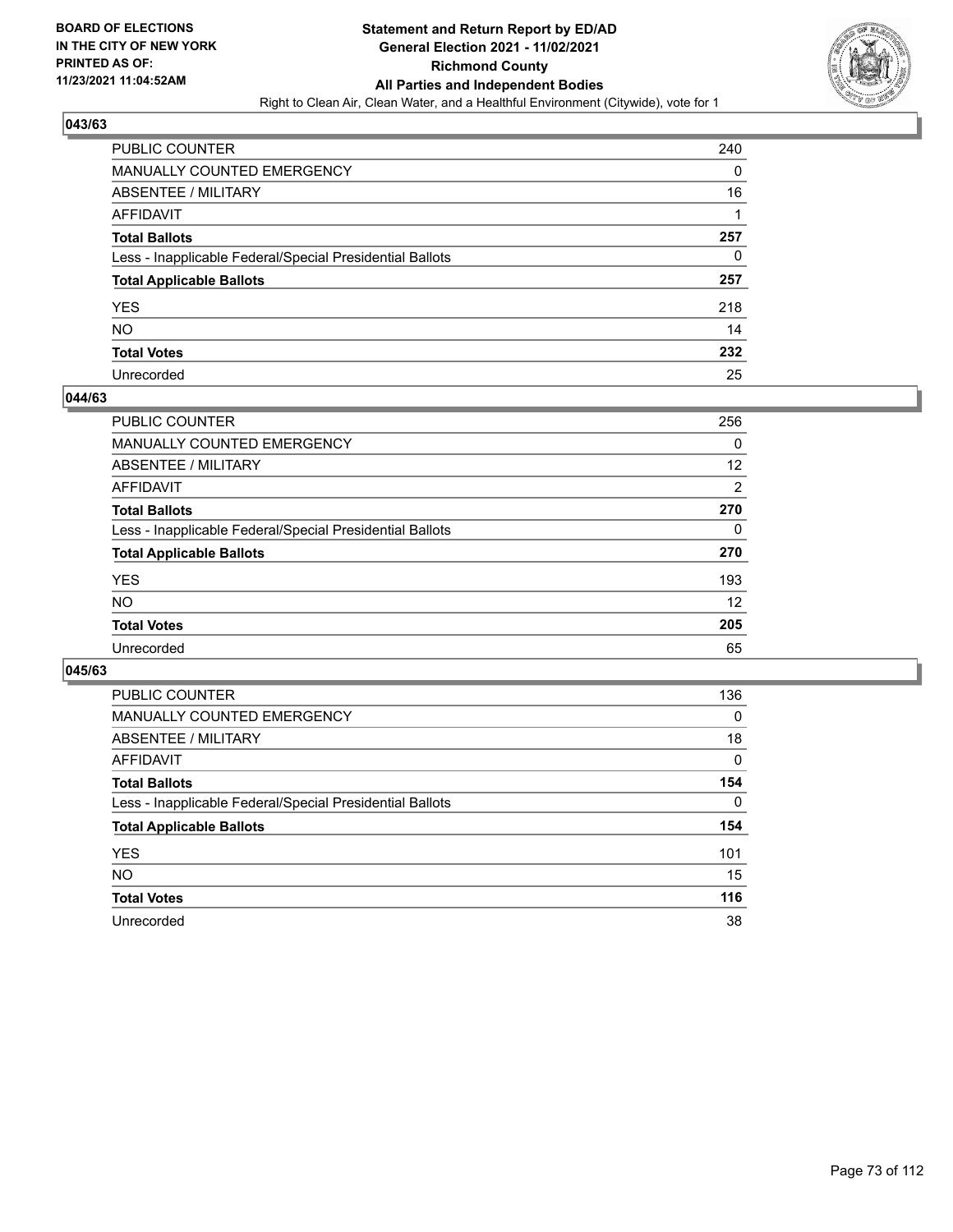

| PUBLIC COUNTER                                           | 429            |
|----------------------------------------------------------|----------------|
| MANUALLY COUNTED EMERGENCY                               | 0              |
| <b>ABSENTEE / MILITARY</b>                               | 14             |
| AFFIDAVIT                                                | $\overline{2}$ |
| <b>Total Ballots</b>                                     | 445            |
| Less - Inapplicable Federal/Special Presidential Ballots | 0              |
| <b>Total Applicable Ballots</b>                          | 445            |
| YES                                                      | 253            |
| <b>NO</b>                                                | 157            |
| <b>Total Votes</b>                                       | 410            |
| Unrecorded                                               | 35             |

### **047/63**

| <b>PUBLIC COUNTER</b>                                    | 345            |
|----------------------------------------------------------|----------------|
| <b>MANUALLY COUNTED EMERGENCY</b>                        | 0              |
| <b>ABSENTEE / MILITARY</b>                               | 20             |
| AFFIDAVIT                                                | $\overline{2}$ |
| <b>Total Ballots</b>                                     | 367            |
| Less - Inapplicable Federal/Special Presidential Ballots | $\Omega$       |
| <b>Total Applicable Ballots</b>                          | 367            |
| <b>YES</b>                                               | 220            |
| <b>NO</b>                                                | 105            |
| <b>Total Votes</b>                                       | 325            |
| Unrecorded                                               | 42             |

| <b>PUBLIC COUNTER</b>                                    | 416      |
|----------------------------------------------------------|----------|
| MANUALLY COUNTED EMERGENCY                               | 0        |
| ABSENTEE / MILITARY                                      | 25       |
| AFFIDAVIT                                                |          |
| <b>Total Ballots</b>                                     | 442      |
| Less - Inapplicable Federal/Special Presidential Ballots | $\Omega$ |
| <b>Total Applicable Ballots</b>                          | 442      |
| <b>YES</b>                                               | 214      |
| <b>NO</b>                                                | 150      |
| <b>Total Votes</b>                                       | 364      |
| Unrecorded                                               | 78       |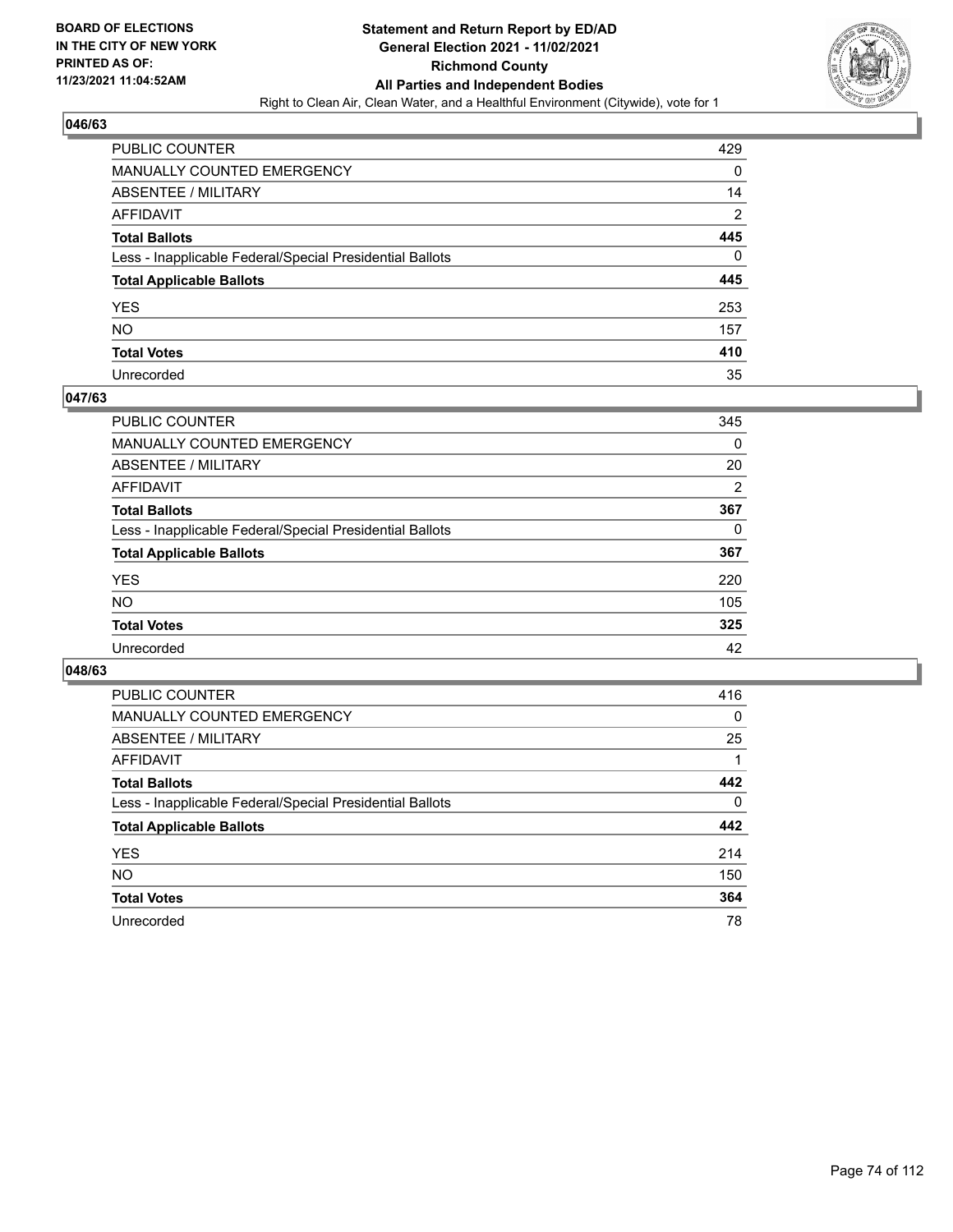

| PUBLIC COUNTER                                           | 467 |
|----------------------------------------------------------|-----|
| MANUALLY COUNTED EMERGENCY                               | 0   |
| ABSENTEE / MILITARY                                      | 21  |
| AFFIDAVIT                                                | 0   |
| <b>Total Ballots</b>                                     | 488 |
| Less - Inapplicable Federal/Special Presidential Ballots | 0   |
| <b>Total Applicable Ballots</b>                          | 488 |
| YES                                                      | 254 |
| NO.                                                      | 176 |
| <b>Total Votes</b>                                       | 430 |
| Unrecorded                                               | 58  |

### **050/63**

| <b>PUBLIC COUNTER</b>                                    | 486      |
|----------------------------------------------------------|----------|
| <b>MANUALLY COUNTED EMERGENCY</b>                        | 0        |
| ABSENTEE / MILITARY                                      | 17       |
| AFFIDAVIT                                                |          |
| <b>Total Ballots</b>                                     | 504      |
| Less - Inapplicable Federal/Special Presidential Ballots | $\Omega$ |
| <b>Total Applicable Ballots</b>                          | 504      |
| <b>YES</b>                                               | 293      |
| <b>NO</b>                                                | 160      |
| <b>Total Votes</b>                                       | 453      |
| Unrecorded                                               | 51       |

| <b>PUBLIC COUNTER</b>                                    | 418            |
|----------------------------------------------------------|----------------|
| <b>MANUALLY COUNTED EMERGENCY</b>                        | $\Omega$       |
| ABSENTEE / MILITARY                                      | 19             |
| AFFIDAVIT                                                | $\overline{2}$ |
| <b>Total Ballots</b>                                     | 439            |
| Less - Inapplicable Federal/Special Presidential Ballots | $\Omega$       |
| <b>Total Applicable Ballots</b>                          | 439            |
| <b>YES</b>                                               | 232            |
| <b>NO</b>                                                | 157            |
| <b>Total Votes</b>                                       | 389            |
| Unrecorded                                               | 50             |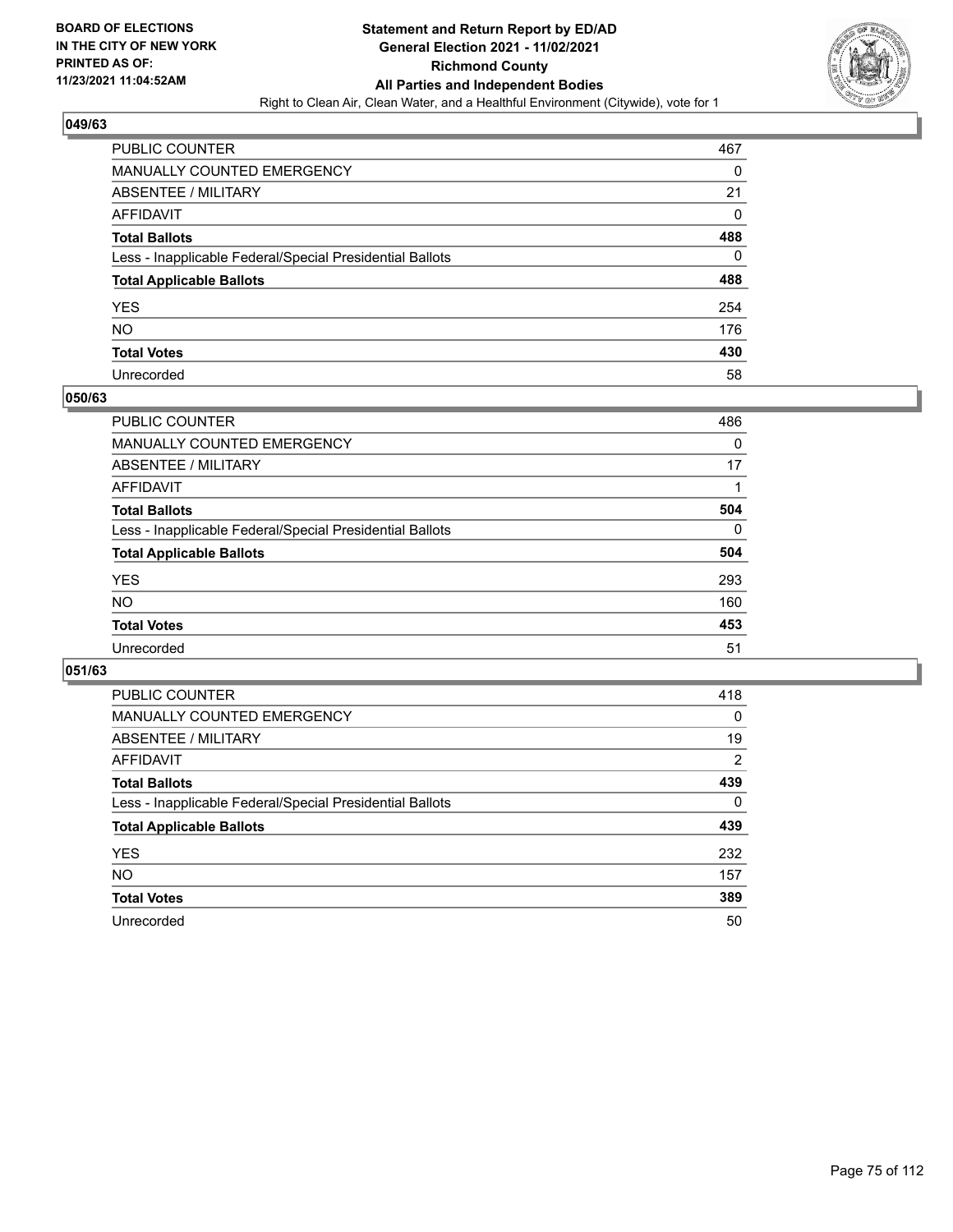

| PUBLIC COUNTER                                           | 261 |
|----------------------------------------------------------|-----|
| MANUALLY COUNTED EMERGENCY                               | 0   |
| ABSENTEE / MILITARY                                      |     |
| AFFIDAVIT                                                |     |
| <b>Total Ballots</b>                                     | 269 |
| Less - Inapplicable Federal/Special Presidential Ballots | 0   |
| <b>Total Applicable Ballots</b>                          | 269 |
| YES                                                      | 133 |
| NO.                                                      | 88  |
| <b>Total Votes</b>                                       | 221 |
| Unrecorded                                               | 48  |

### **053/63**

| <b>PUBLIC COUNTER</b>                                    | 262      |
|----------------------------------------------------------|----------|
| MANUALLY COUNTED EMERGENCY                               | 0        |
| ABSENTEE / MILITARY                                      | 21       |
| AFFIDAVIT                                                | 5        |
| <b>Total Ballots</b>                                     | 288      |
| Less - Inapplicable Federal/Special Presidential Ballots | $\Omega$ |
| <b>Total Applicable Ballots</b>                          | 288      |
| <b>YES</b>                                               | 174      |
| <b>NO</b>                                                | 95       |
| <b>Total Votes</b>                                       | 269      |
| Unrecorded                                               | 19       |

| <b>PUBLIC COUNTER</b>                                    | 222      |
|----------------------------------------------------------|----------|
| MANUALLY COUNTED EMERGENCY                               | $\Omega$ |
| ABSENTEE / MILITARY                                      | 51       |
| AFFIDAVIT                                                | 3        |
| <b>Total Ballots</b>                                     | 276      |
| Less - Inapplicable Federal/Special Presidential Ballots | 0        |
| <b>Total Applicable Ballots</b>                          | 276      |
| <b>YES</b>                                               | 166      |
| NO.                                                      | 78       |
| <b>Total Votes</b>                                       | 244      |
| Unrecorded                                               | 32       |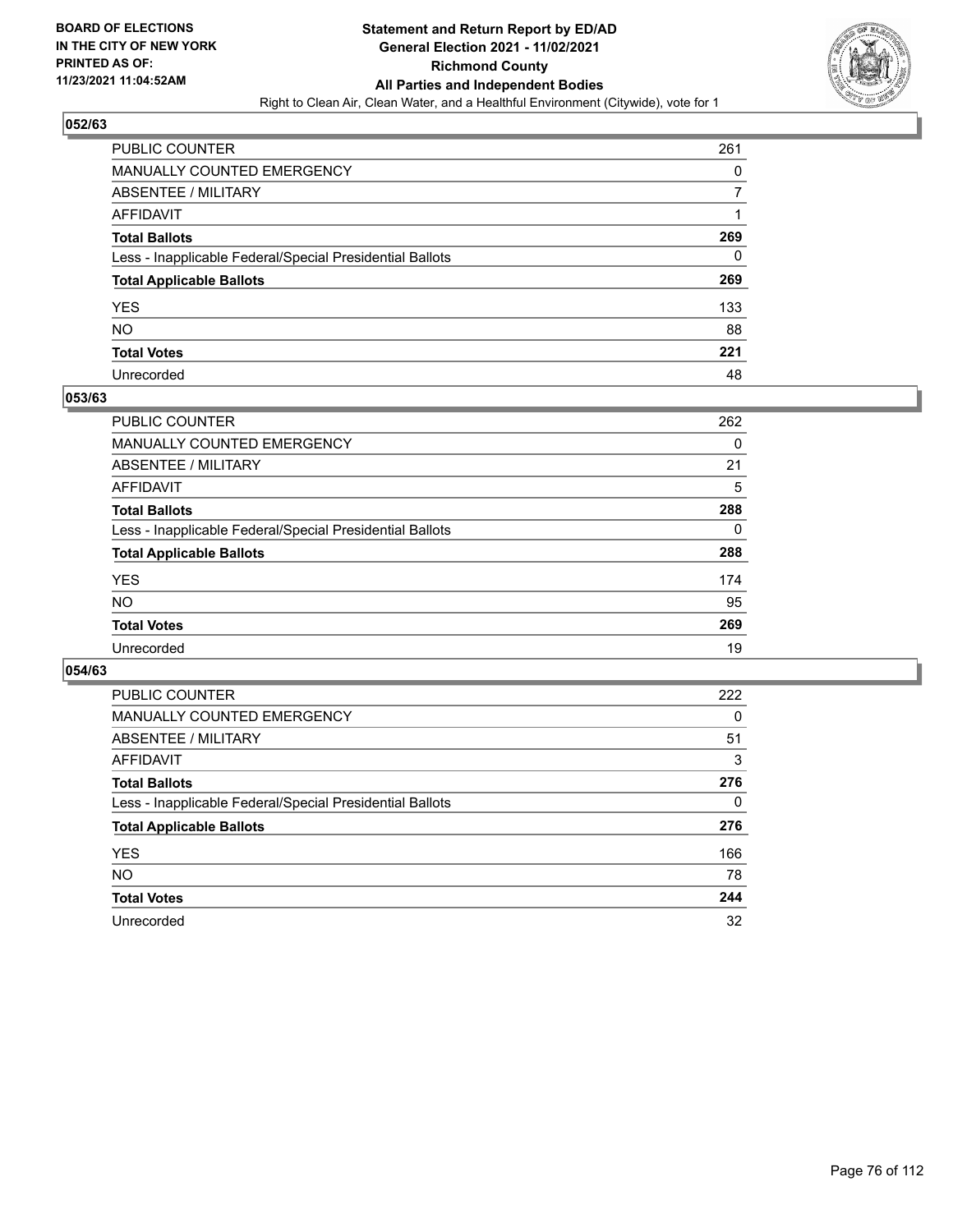

| PUBLIC COUNTER                                           | 250 |
|----------------------------------------------------------|-----|
| MANUALLY COUNTED EMERGENCY                               | 0   |
| <b>ABSENTEE / MILITARY</b>                               | 30  |
| AFFIDAVIT                                                | 3   |
| <b>Total Ballots</b>                                     | 283 |
| Less - Inapplicable Federal/Special Presidential Ballots | 0   |
| <b>Total Applicable Ballots</b>                          | 283 |
| YES                                                      | 164 |
| NO.                                                      | 84  |
| <b>Total Votes</b>                                       | 248 |
| Unrecorded                                               | 35  |

### **056/63**

| <b>PUBLIC COUNTER</b>                                    | 230      |
|----------------------------------------------------------|----------|
| MANUALLY COUNTED EMERGENCY                               | 0        |
| ABSENTEE / MILITARY                                      | 7        |
| AFFIDAVIT                                                | 3        |
| <b>Total Ballots</b>                                     | 240      |
| Less - Inapplicable Federal/Special Presidential Ballots | $\Omega$ |
| <b>Total Applicable Ballots</b>                          | 240      |
| <b>YES</b>                                               | 115      |
| <b>NO</b>                                                | 93       |
| <b>Total Votes</b>                                       | 208      |
| Unrecorded                                               | 32       |

| <b>PUBLIC COUNTER</b>                                    | 409      |
|----------------------------------------------------------|----------|
| <b>MANUALLY COUNTED EMERGENCY</b>                        | 0        |
| ABSENTEE / MILITARY                                      | 20       |
| AFFIDAVIT                                                |          |
| <b>Total Ballots</b>                                     | 430      |
| Less - Inapplicable Federal/Special Presidential Ballots | $\Omega$ |
| <b>Total Applicable Ballots</b>                          | 430      |
| <b>YES</b>                                               | 193      |
| <b>NO</b>                                                | 206      |
| <b>Total Votes</b>                                       | 399      |
| Unrecorded                                               | 31       |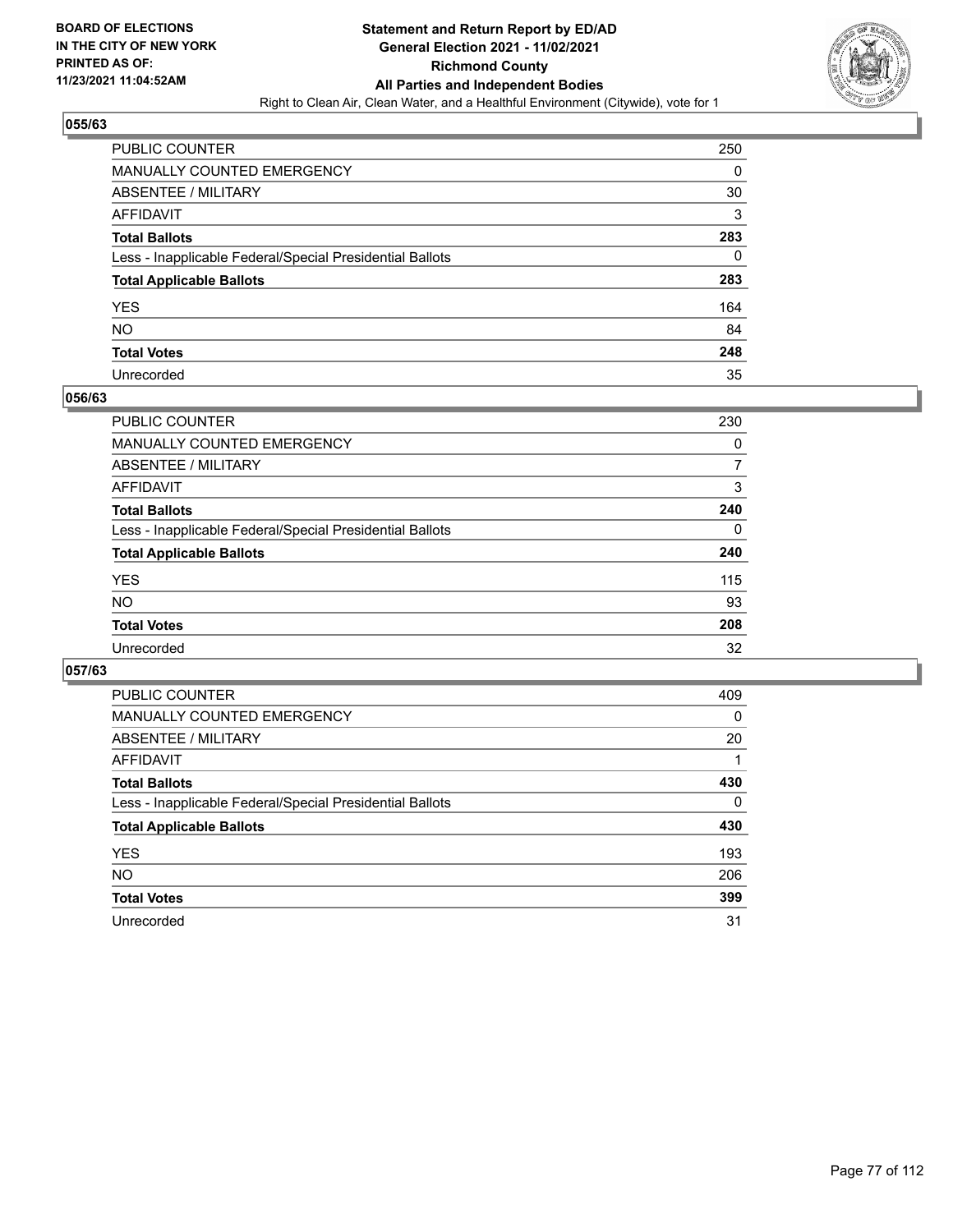

| PUBLIC COUNTER                                           | 332 |
|----------------------------------------------------------|-----|
| MANUALLY COUNTED EMERGENCY                               | 0   |
| <b>ABSENTEE / MILITARY</b>                               | 17  |
| AFFIDAVIT                                                | 4   |
| <b>Total Ballots</b>                                     | 353 |
| Less - Inapplicable Federal/Special Presidential Ballots | 0   |
| <b>Total Applicable Ballots</b>                          | 353 |
| YES                                                      | 157 |
| <b>NO</b>                                                | 161 |
| <b>Total Votes</b>                                       | 318 |
| Unrecorded                                               | 35  |

### **059/63**

| <b>PUBLIC COUNTER</b>                                    | 377      |
|----------------------------------------------------------|----------|
| MANUALLY COUNTED EMERGENCY                               | 0        |
| ABSENTEE / MILITARY                                      | 18       |
| AFFIDAVIT                                                |          |
| <b>Total Ballots</b>                                     | 396      |
| Less - Inapplicable Federal/Special Presidential Ballots | $\Omega$ |
| <b>Total Applicable Ballots</b>                          | 396      |
| <b>YES</b>                                               | 222      |
| <b>NO</b>                                                | 135      |
| <b>Total Votes</b>                                       | 357      |
| Unrecorded                                               | 39       |

| <b>PUBLIC COUNTER</b>                                    | 205 |
|----------------------------------------------------------|-----|
| <b>MANUALLY COUNTED EMERGENCY</b>                        | 0   |
| ABSENTEE / MILITARY                                      | 7   |
| AFFIDAVIT                                                | 0   |
| <b>Total Ballots</b>                                     | 212 |
| Less - Inapplicable Federal/Special Presidential Ballots | 0   |
| <b>Total Applicable Ballots</b>                          | 212 |
| <b>YES</b>                                               | 114 |
| <b>NO</b>                                                | 76  |
| <b>Total Votes</b>                                       | 190 |
| Unrecorded                                               | 22  |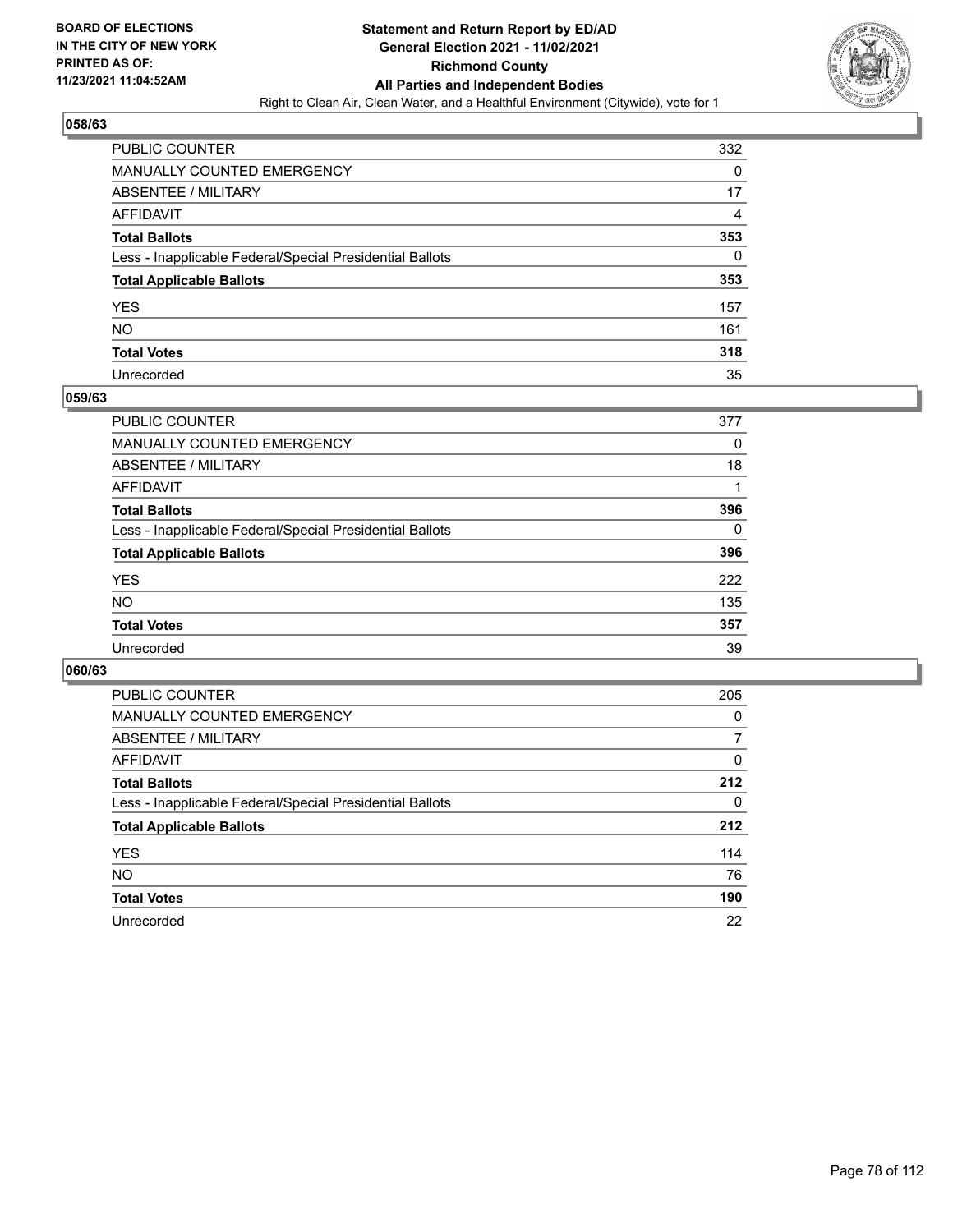

| PUBLIC COUNTER                                           | 320 |
|----------------------------------------------------------|-----|
| MANUALLY COUNTED EMERGENCY                               | 0   |
| ABSENTEE / MILITARY                                      | 35  |
| AFFIDAVIT                                                | 2   |
| Total Ballots                                            | 357 |
| Less - Inapplicable Federal/Special Presidential Ballots | 0   |
| <b>Total Applicable Ballots</b>                          | 357 |
| YES                                                      | 228 |
| NO.                                                      | 92  |
| <b>Total Votes</b>                                       | 320 |
| Unrecorded                                               | 37  |

### **062/63**

| <b>PUBLIC COUNTER</b>                                    | 280      |
|----------------------------------------------------------|----------|
| MANUALLY COUNTED EMERGENCY                               | 0        |
| ABSENTEE / MILITARY                                      | 13       |
| AFFIDAVIT                                                | $\Omega$ |
| <b>Total Ballots</b>                                     | 293      |
| Less - Inapplicable Federal/Special Presidential Ballots | $\Omega$ |
| <b>Total Applicable Ballots</b>                          | 293      |
| <b>YES</b>                                               | 144      |
| <b>NO</b>                                                | 117      |
| <b>Total Votes</b>                                       | 261      |
| Unrecorded                                               | 32       |

| <b>PUBLIC COUNTER</b>                                    | 450      |
|----------------------------------------------------------|----------|
| MANUALLY COUNTED EMERGENCY                               | 0        |
| ABSENTEE / MILITARY                                      | 16       |
| AFFIDAVIT                                                | $\Omega$ |
| <b>Total Ballots</b>                                     | 466      |
| Less - Inapplicable Federal/Special Presidential Ballots | $\Omega$ |
| <b>Total Applicable Ballots</b>                          | 466      |
| <b>YES</b>                                               | 275      |
| <b>NO</b>                                                | 126      |
| <b>Total Votes</b>                                       | 401      |
| Unrecorded                                               | 65       |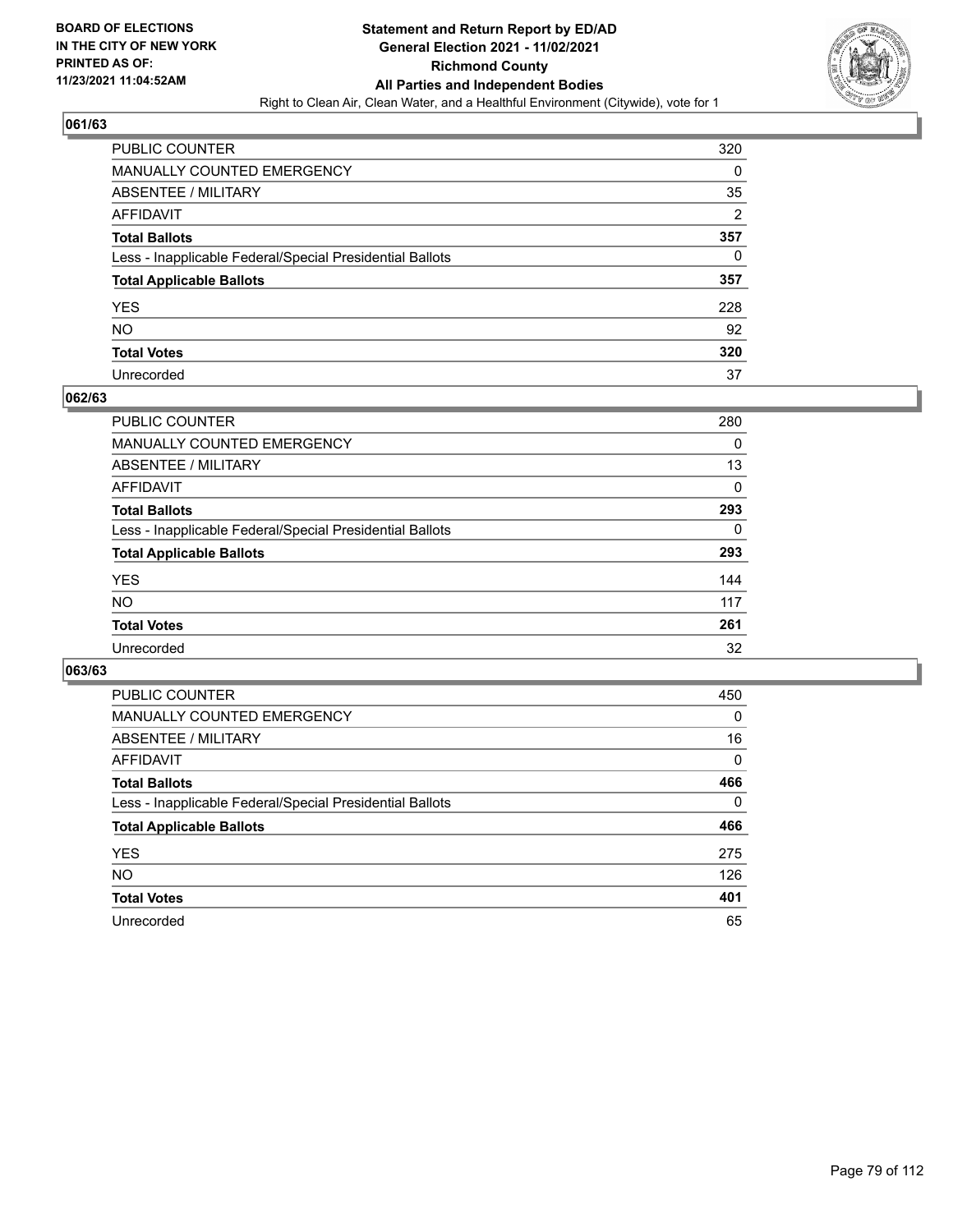

| PUBLIC COUNTER                                           | 451 |
|----------------------------------------------------------|-----|
| MANUALLY COUNTED EMERGENCY                               | 0   |
| ABSENTEE / MILITARY                                      | 12  |
| AFFIDAVIT                                                | 0   |
| Total Ballots                                            | 463 |
| Less - Inapplicable Federal/Special Presidential Ballots | 0   |
| <b>Total Applicable Ballots</b>                          | 463 |
| YES                                                      | 258 |
| NO.                                                      | 177 |
| <b>Total Votes</b>                                       | 435 |
| Unrecorded                                               | 28  |

### **065/63**

| <b>PUBLIC COUNTER</b>                                    | 385      |
|----------------------------------------------------------|----------|
| MANUALLY COUNTED EMERGENCY                               | 0        |
| ABSENTEE / MILITARY                                      | 17       |
| AFFIDAVIT                                                | 2        |
| <b>Total Ballots</b>                                     | 404      |
| Less - Inapplicable Federal/Special Presidential Ballots | $\Omega$ |
| <b>Total Applicable Ballots</b>                          | 404      |
| <b>YES</b>                                               | 214      |
| <b>NO</b>                                                | 141      |
| <b>Total Votes</b>                                       | 355      |
| Unrecorded                                               | 49       |

| <b>PUBLIC COUNTER</b>                                    | 418      |
|----------------------------------------------------------|----------|
| <b>MANUALLY COUNTED EMERGENCY</b>                        | 0        |
| ABSENTEE / MILITARY                                      | 9        |
| AFFIDAVIT                                                | 2        |
| <b>Total Ballots</b>                                     | 429      |
| Less - Inapplicable Federal/Special Presidential Ballots | $\Omega$ |
| <b>Total Applicable Ballots</b>                          | 429      |
| <b>YES</b>                                               | 230      |
| <b>NO</b>                                                | 165      |
| <b>Total Votes</b>                                       | 395      |
|                                                          |          |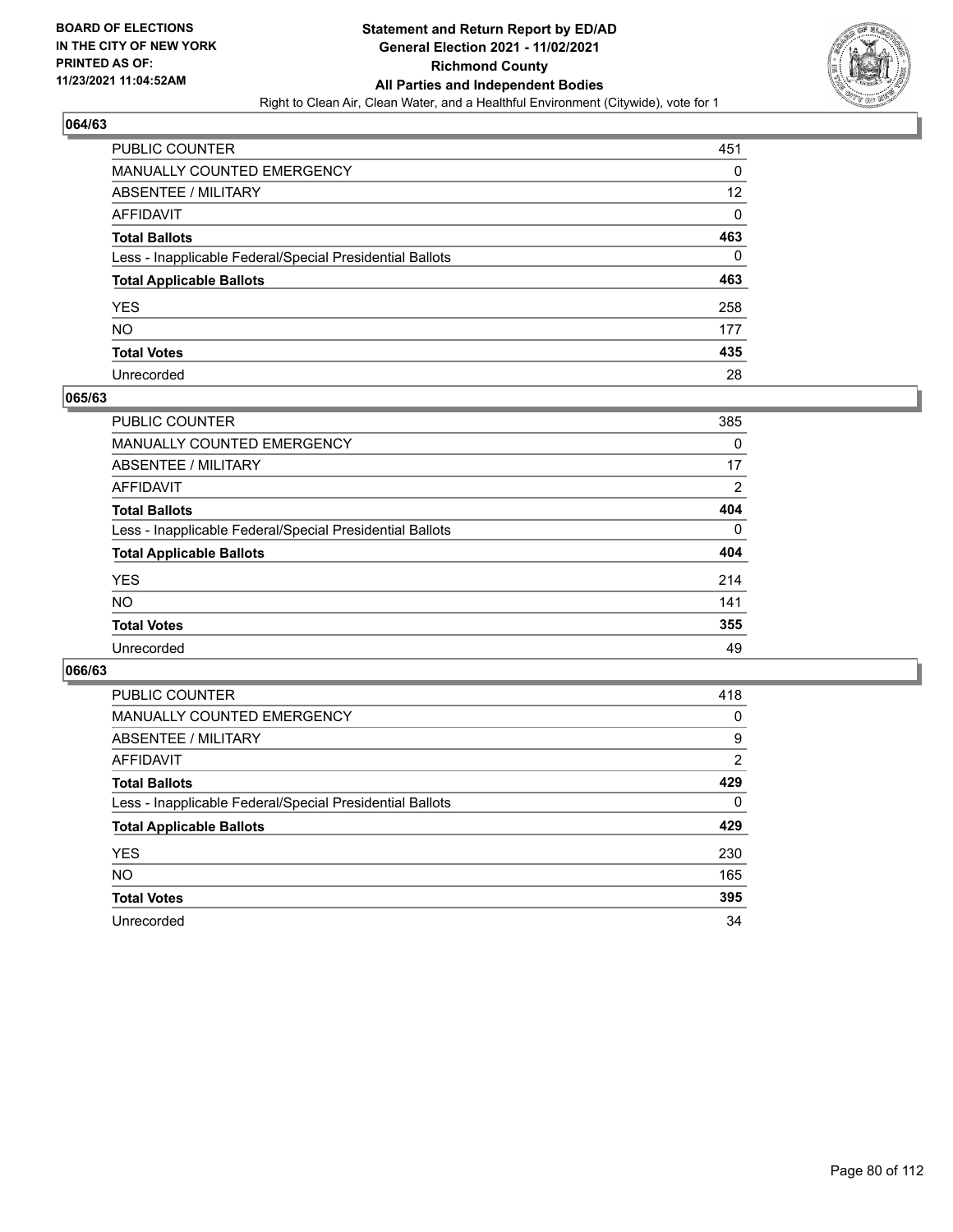

| PUBLIC COUNTER                                           | 468 |
|----------------------------------------------------------|-----|
| MANUALLY COUNTED EMERGENCY                               | 0   |
| ABSENTEE / MILITARY                                      | 13  |
| AFFIDAVIT                                                |     |
| <b>Total Ballots</b>                                     | 482 |
| Less - Inapplicable Federal/Special Presidential Ballots | 0   |
| <b>Total Applicable Ballots</b>                          | 482 |
| YES                                                      | 258 |
| NO.                                                      | 205 |
| <b>Total Votes</b>                                       | 463 |
| Unrecorded                                               | 19  |

### **068/63**

| PUBLIC COUNTER                                           | 60       |
|----------------------------------------------------------|----------|
| MANUALLY COUNTED EMERGENCY                               | 0        |
| ABSENTEE / MILITARY                                      | 18       |
| AFFIDAVIT                                                | $\Omega$ |
| <b>Total Ballots</b>                                     | 78       |
| Less - Inapplicable Federal/Special Presidential Ballots | $\Omega$ |
| <b>Total Applicable Ballots</b>                          | 78       |
| <b>YES</b>                                               | 51       |
| <b>NO</b>                                                | 14       |
| <b>Total Votes</b>                                       | 65       |
| Unrecorded                                               | 13       |

| <b>PUBLIC COUNTER</b>                                    | 203      |
|----------------------------------------------------------|----------|
| <b>MANUALLY COUNTED EMERGENCY</b>                        | $\Omega$ |
| ABSENTEE / MILITARY                                      | 63       |
| AFFIDAVIT                                                | 4        |
| <b>Total Ballots</b>                                     | 270      |
| Less - Inapplicable Federal/Special Presidential Ballots | $\Omega$ |
| <b>Total Applicable Ballots</b>                          | 270      |
| <b>YES</b>                                               | 157      |
| <b>NO</b>                                                | 82       |
| <b>Total Votes</b>                                       | 239      |
| Unrecorded                                               | 31       |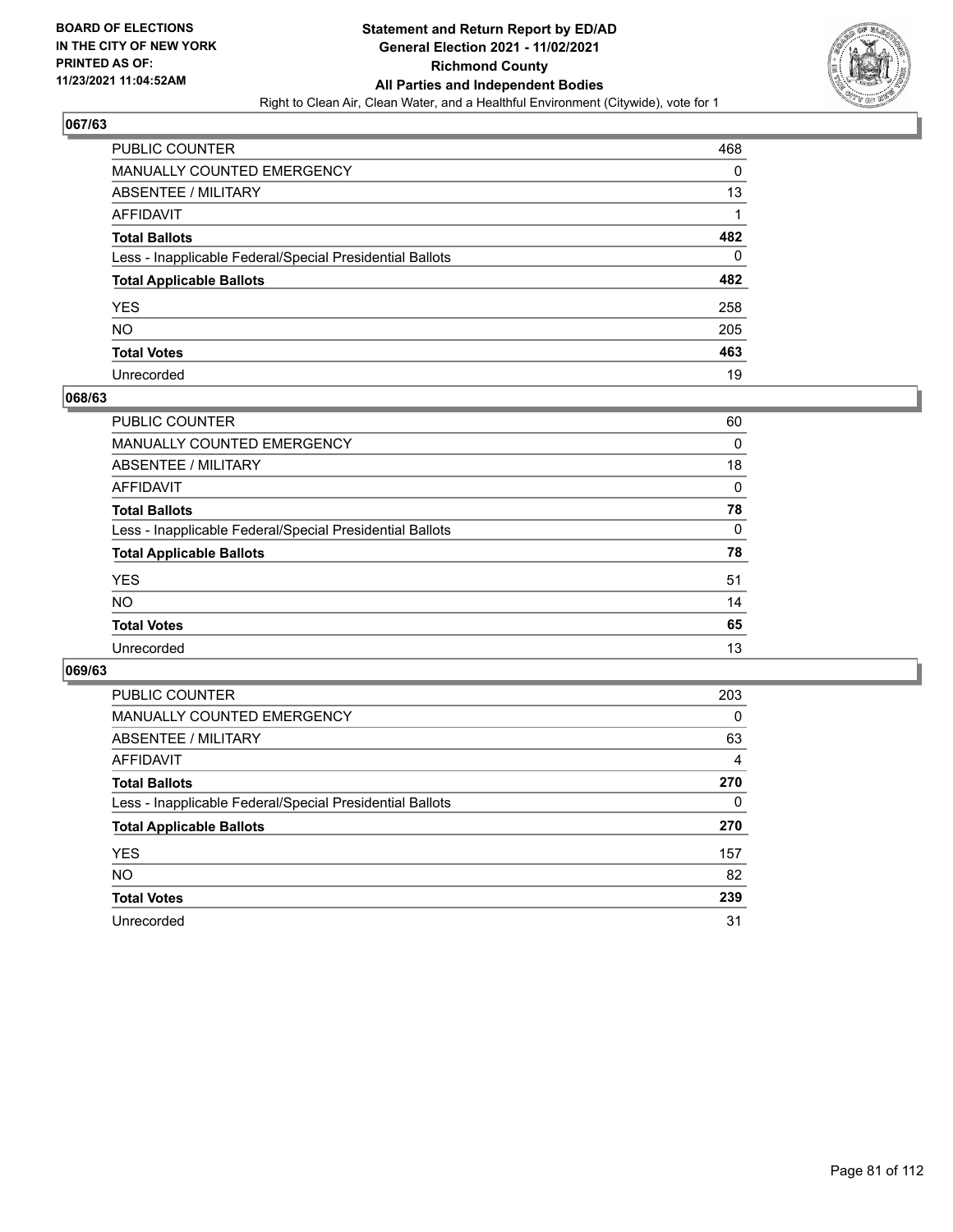

| PUBLIC COUNTER                                           | 206 |
|----------------------------------------------------------|-----|
| MANUALLY COUNTED EMERGENCY                               | 0   |
| ABSENTEE / MILITARY                                      | 16  |
| AFFIDAVIT                                                |     |
| Total Ballots                                            | 223 |
| Less - Inapplicable Federal/Special Presidential Ballots | 0   |
| <b>Total Applicable Ballots</b>                          | 223 |
| YES                                                      | 122 |
| NO.                                                      | 60  |
| <b>Total Votes</b>                                       | 182 |
| Unrecorded                                               | 41  |

### **071/63**

| <b>PUBLIC COUNTER</b>                                    | 170      |
|----------------------------------------------------------|----------|
| <b>MANUALLY COUNTED EMERGENCY</b>                        | 0        |
| ABSENTEE / MILITARY                                      | 6        |
| AFFIDAVIT                                                | 0        |
| <b>Total Ballots</b>                                     | 176      |
| Less - Inapplicable Federal/Special Presidential Ballots | $\Omega$ |
| <b>Total Applicable Ballots</b>                          | 176      |
| <b>YES</b>                                               | 123      |
| <b>NO</b>                                                | 24       |
| <b>Total Votes</b>                                       | 147      |
| Unrecorded                                               | 29       |

| PUBLIC COUNTER                                           | 336      |
|----------------------------------------------------------|----------|
| MANUALLY COUNTED EMERGENCY                               | $\Omega$ |
| ABSENTEE / MILITARY                                      | 23       |
| AFFIDAVIT                                                | 3        |
| <b>Total Ballots</b>                                     | 362      |
| Less - Inapplicable Federal/Special Presidential Ballots | $\Omega$ |
| <b>Total Applicable Ballots</b>                          | 362      |
| <b>YES</b>                                               | 203      |
| <b>NO</b>                                                | 124      |
| <b>Total Votes</b>                                       | 327      |
| Unrecorded                                               | 35       |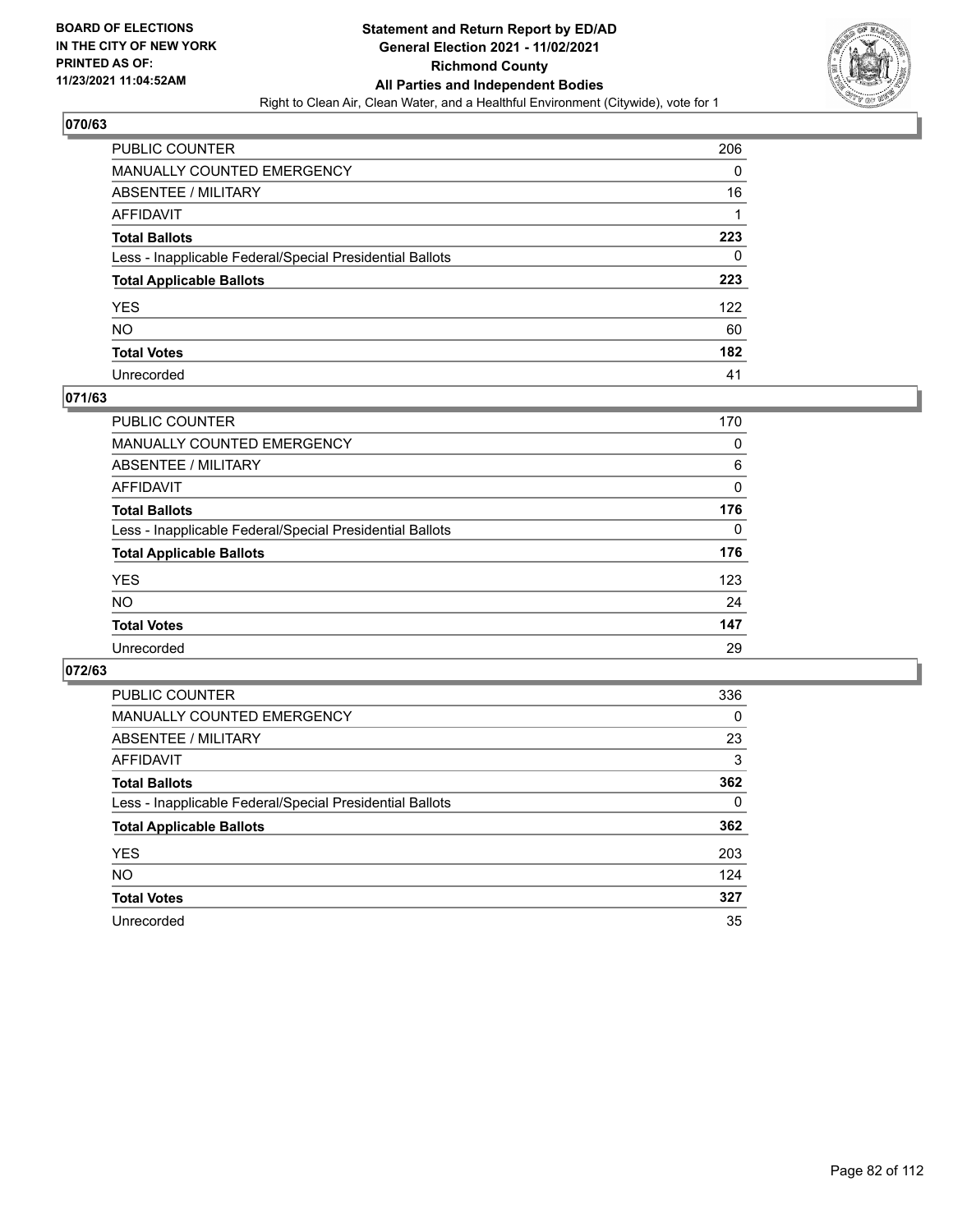

| PUBLIC COUNTER                                           | 307 |
|----------------------------------------------------------|-----|
| MANUALLY COUNTED EMERGENCY                               | 0   |
| ABSENTEE / MILITARY                                      | 21  |
| AFFIDAVIT                                                | 0   |
| Total Ballots                                            | 328 |
| Less - Inapplicable Federal/Special Presidential Ballots | 0   |
| <b>Total Applicable Ballots</b>                          | 328 |
| YES                                                      | 187 |
| NO.                                                      | 104 |
| <b>Total Votes</b>                                       | 291 |
| Unrecorded                                               | 37  |

#### **074/63**

| 191      |
|----------|
| 0        |
| 12       |
| $\Omega$ |
| 203      |
| $\Omega$ |
| 203      |
| 114      |
| 69       |
| 183      |
| 20       |
|          |

| <b>PUBLIC COUNTER</b>                                    | 129      |
|----------------------------------------------------------|----------|
| <b>MANUALLY COUNTED EMERGENCY</b>                        | $\Omega$ |
| ABSENTEE / MILITARY                                      | 15       |
| AFFIDAVIT                                                | 0        |
| <b>Total Ballots</b>                                     | 144      |
| Less - Inapplicable Federal/Special Presidential Ballots | $\Omega$ |
| <b>Total Applicable Ballots</b>                          | 144      |
| <b>YES</b>                                               | 98       |
| NO.                                                      | 21       |
| <b>Total Votes</b>                                       | 119      |
|                                                          |          |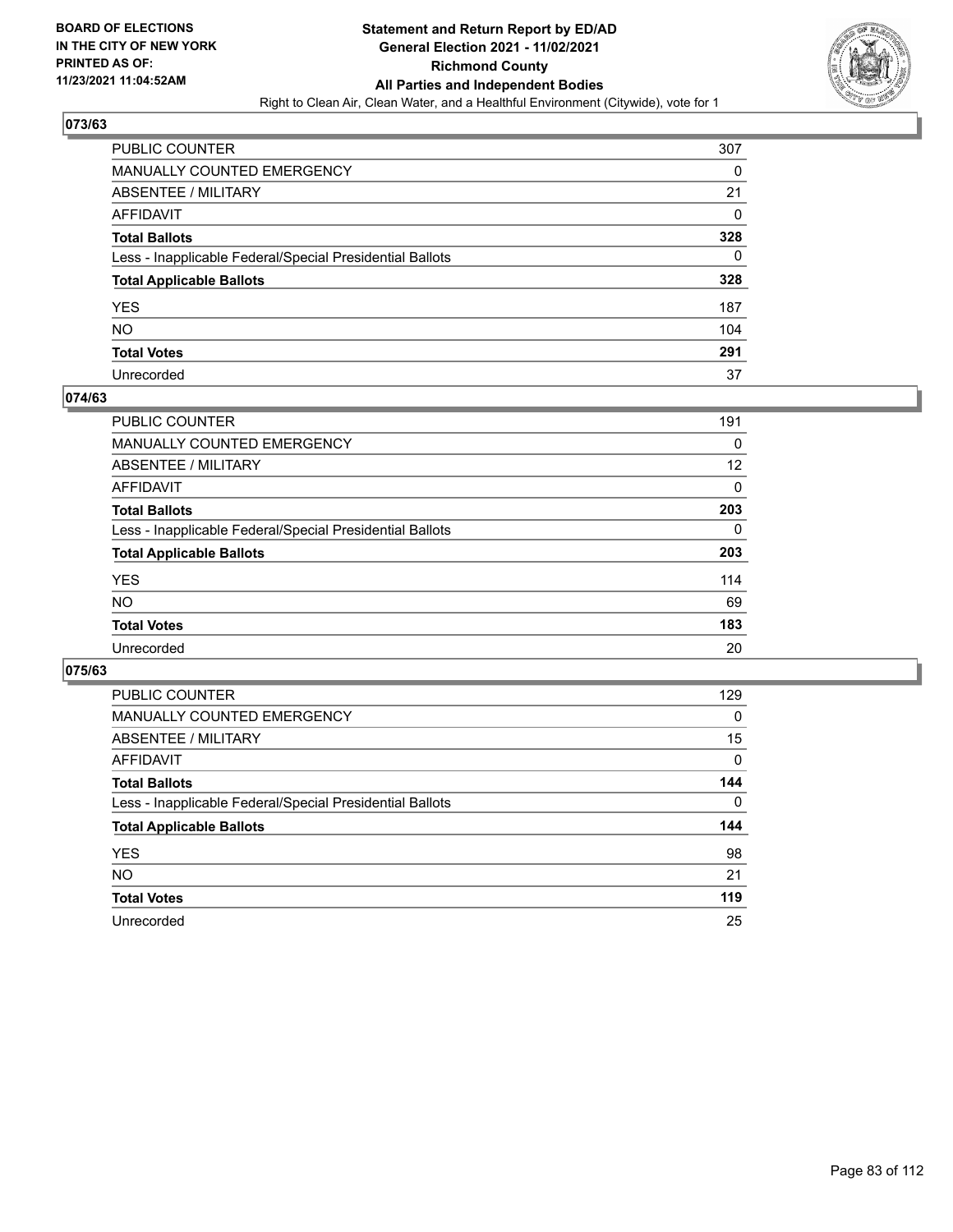

| PUBLIC COUNTER                                           | 397 |
|----------------------------------------------------------|-----|
| MANUALLY COUNTED EMERGENCY                               | 0   |
| ABSENTEE / MILITARY                                      | 25  |
| AFFIDAVIT                                                |     |
| Total Ballots                                            | 423 |
| Less - Inapplicable Federal/Special Presidential Ballots | 0   |
| <b>Total Applicable Ballots</b>                          | 423 |
| YES                                                      | 274 |
| NO.                                                      | 118 |
| <b>Total Votes</b>                                       | 392 |
| Unrecorded                                               | 31  |

#### **077/63**

| <b>PUBLIC COUNTER</b>                                    | 246      |
|----------------------------------------------------------|----------|
| <b>MANUALLY COUNTED EMERGENCY</b>                        | 0        |
| <b>ABSENTEE / MILITARY</b>                               | 31       |
| AFFIDAVIT                                                |          |
| <b>Total Ballots</b>                                     | 278      |
| Less - Inapplicable Federal/Special Presidential Ballots | $\Omega$ |
| <b>Total Applicable Ballots</b>                          | 278      |
| <b>YES</b>                                               | 141      |
| NO.                                                      | 80       |
| <b>Total Votes</b>                                       | 221      |
| Unrecorded                                               | 57       |

| PUBLIC COUNTER                                           | 192      |
|----------------------------------------------------------|----------|
| <b>MANUALLY COUNTED EMERGENCY</b>                        | $\Omega$ |
| ABSENTEE / MILITARY                                      | 12       |
| AFFIDAVIT                                                | 0        |
| <b>Total Ballots</b>                                     | 204      |
| Less - Inapplicable Federal/Special Presidential Ballots | $\Omega$ |
| <b>Total Applicable Ballots</b>                          | 204      |
| <b>YES</b>                                               | 120      |
| <b>NO</b>                                                | 60       |
| <b>Total Votes</b>                                       | 180      |
| Unrecorded                                               | 24       |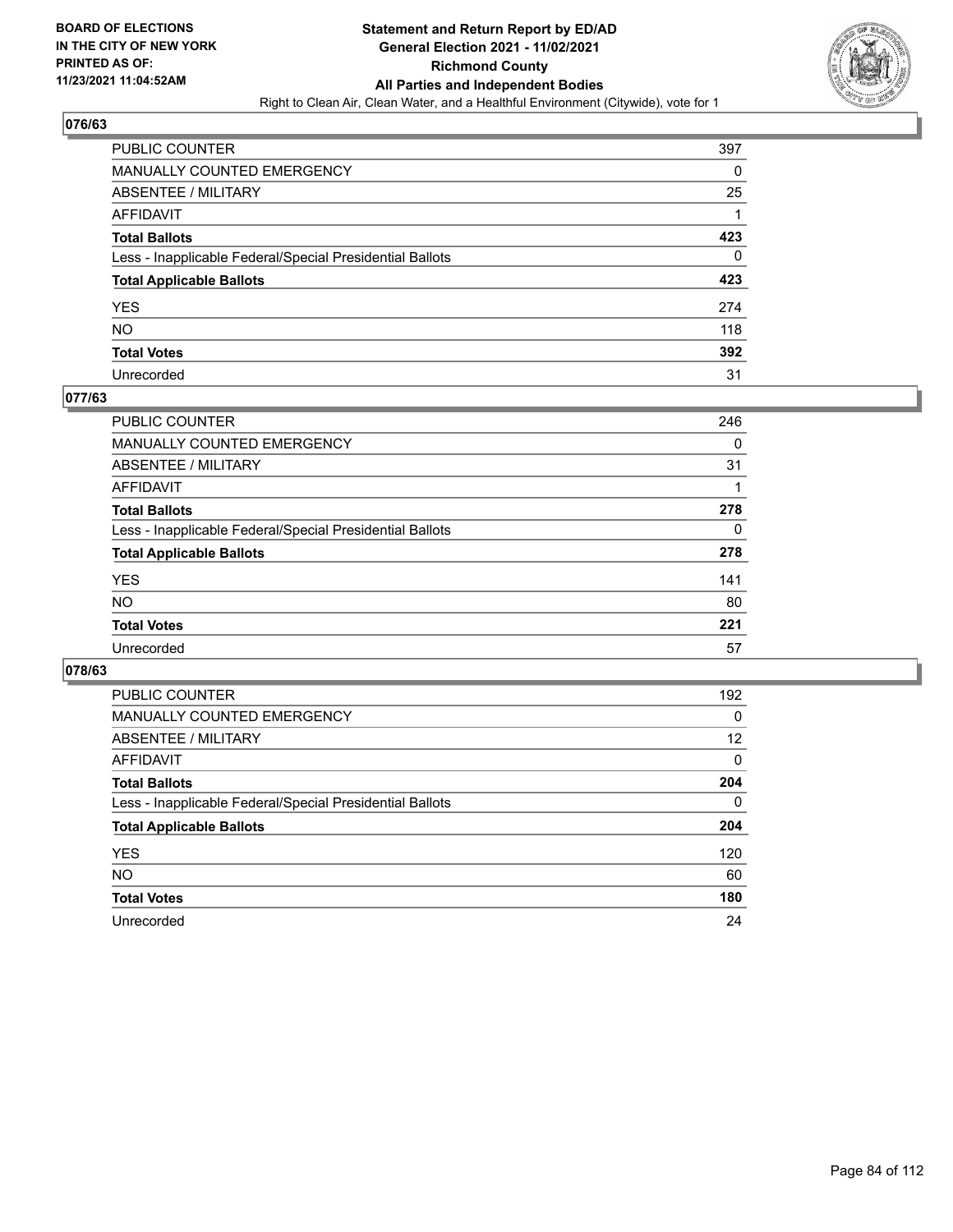

| PUBLIC COUNTER                                           | 287 |
|----------------------------------------------------------|-----|
| <b>MANUALLY COUNTED EMERGENCY</b>                        | 0   |
| ABSENTEE / MILITARY                                      | 20  |
| AFFIDAVIT                                                | 0   |
| <b>Total Ballots</b>                                     | 307 |
| Less - Inapplicable Federal/Special Presidential Ballots | 0   |
| <b>Total Applicable Ballots</b>                          | 307 |
| YES                                                      | 189 |
| NO.                                                      | 100 |
| <b>Total Votes</b>                                       | 289 |
| Unrecorded                                               | 18  |

### **080/63**

| <b>PUBLIC COUNTER</b>                                    | 257 |
|----------------------------------------------------------|-----|
| MANUALLY COUNTED EMERGENCY                               | 0   |
| ABSENTEE / MILITARY                                      | 9   |
| AFFIDAVIT                                                |     |
| <b>Total Ballots</b>                                     | 267 |
| Less - Inapplicable Federal/Special Presidential Ballots | 0   |
| <b>Total Applicable Ballots</b>                          | 267 |
| <b>YES</b>                                               | 195 |
| <b>NO</b>                                                | 38  |
| <b>Total Votes</b>                                       | 233 |
| Unrecorded                                               | 34  |

| <b>PUBLIC COUNTER</b>                                    | 229      |
|----------------------------------------------------------|----------|
| <b>MANUALLY COUNTED EMERGENCY</b>                        | $\Omega$ |
| ABSENTEE / MILITARY                                      |          |
| AFFIDAVIT                                                |          |
| <b>Total Ballots</b>                                     | 237      |
| Less - Inapplicable Federal/Special Presidential Ballots | 0        |
| <b>Total Applicable Ballots</b>                          | 237      |
| <b>YES</b>                                               | 142      |
| <b>NO</b>                                                | 79       |
| <b>Total Votes</b>                                       | 221      |
| Unrecorded                                               | 16       |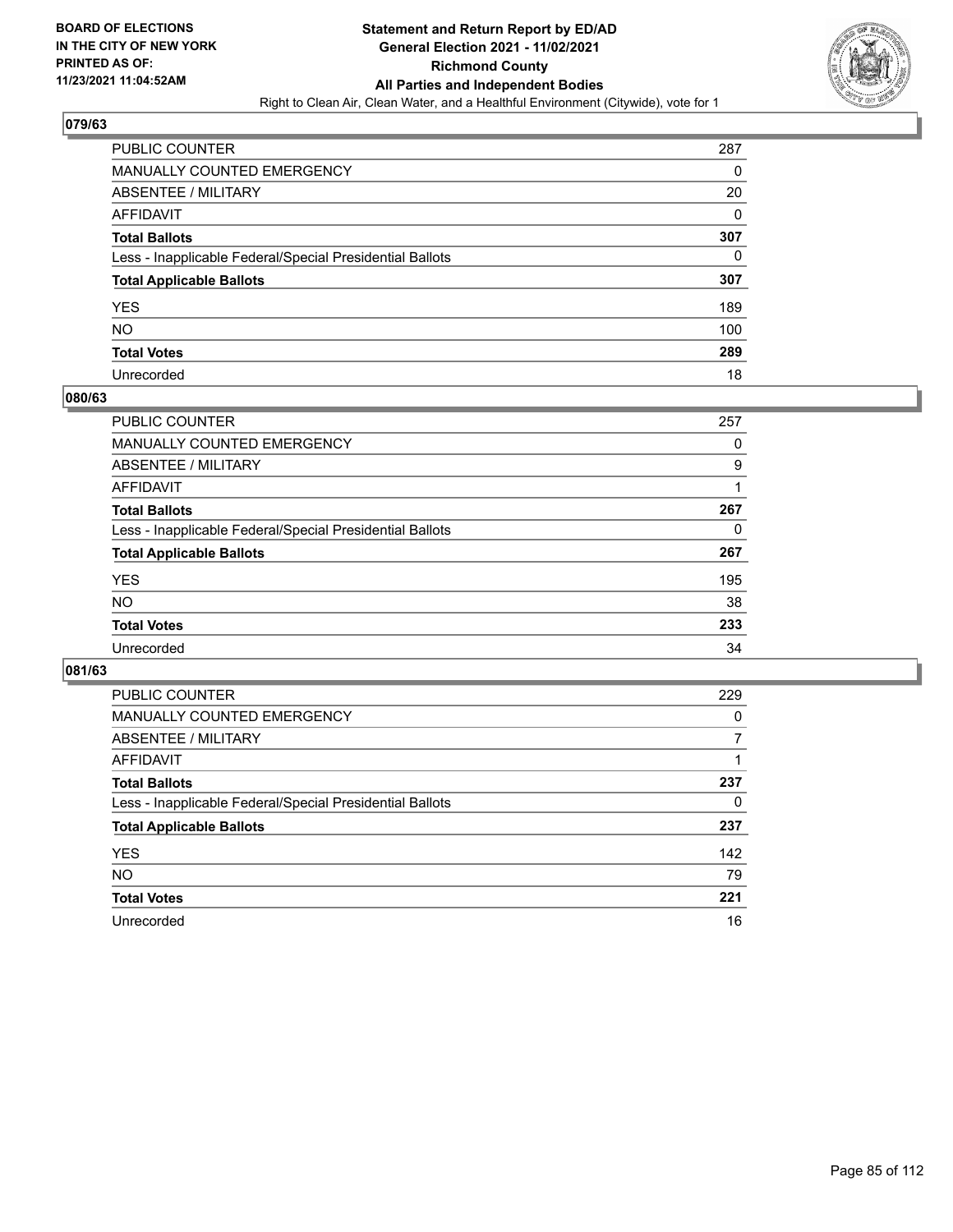

| PUBLIC COUNTER                                           | 201 |
|----------------------------------------------------------|-----|
| MANUALLY COUNTED EMERGENCY                               | 0   |
| ABSENTEE / MILITARY                                      | 13  |
| AFFIDAVIT                                                | 0   |
| Total Ballots                                            | 214 |
| Less - Inapplicable Federal/Special Presidential Ballots | 0   |
| <b>Total Applicable Ballots</b>                          | 214 |
| YES                                                      | 137 |
| NO.                                                      | 60  |
| <b>Total Votes</b>                                       | 197 |
| Unrecorded                                               | 17  |

### **083/63**

| <b>PUBLIC COUNTER</b>                                    | 194      |
|----------------------------------------------------------|----------|
| MANUALLY COUNTED EMERGENCY                               | $\Omega$ |
| ABSENTEE / MILITARY                                      | 27       |
| AFFIDAVIT                                                |          |
| <b>Total Ballots</b>                                     | 222      |
| Less - Inapplicable Federal/Special Presidential Ballots | $\Omega$ |
| <b>Total Applicable Ballots</b>                          | 222      |
| <b>YES</b>                                               | 146      |
| <b>NO</b>                                                | 34       |
| <b>Total Votes</b>                                       | 180      |
| Unrecorded                                               | 42       |

| <b>PUBLIC COUNTER</b>                                    | 280 |
|----------------------------------------------------------|-----|
| <b>MANUALLY COUNTED EMERGENCY</b>                        | 0   |
| ABSENTEE / MILITARY                                      | 24  |
| AFFIDAVIT                                                |     |
| <b>Total Ballots</b>                                     | 305 |
| Less - Inapplicable Federal/Special Presidential Ballots | 0   |
| <b>Total Applicable Ballots</b>                          | 305 |
| <b>YES</b>                                               | 210 |
| NO.                                                      | 70  |
| <b>Total Votes</b>                                       | 280 |
| Unrecorded                                               | 25  |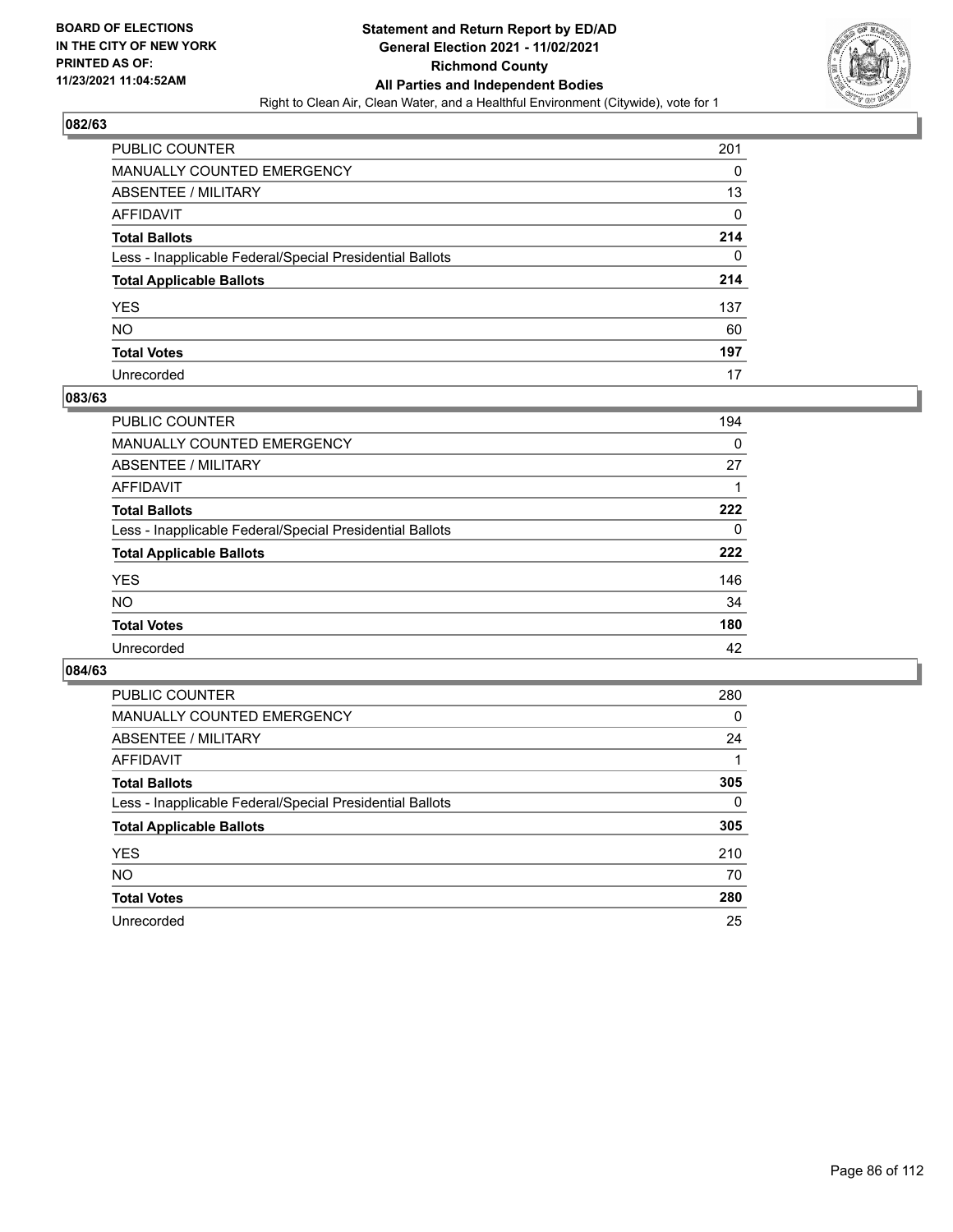

| PUBLIC COUNTER                                           | 307 |
|----------------------------------------------------------|-----|
| MANUALLY COUNTED EMERGENCY                               | 0   |
| <b>ABSENTEE / MILITARY</b>                               | 3   |
| AFFIDAVIT                                                | 0   |
| <b>Total Ballots</b>                                     | 310 |
| Less - Inapplicable Federal/Special Presidential Ballots | 0   |
| <b>Total Applicable Ballots</b>                          | 310 |
| YES                                                      | 200 |
| NO.                                                      | 94  |
| <b>Total Votes</b>                                       | 294 |
| Unrecorded                                               | 16  |

### **086/63**

| <b>Total Votes</b>                                       | 0        |
|----------------------------------------------------------|----------|
| <b>NO</b>                                                | $\Omega$ |
| <b>YES</b>                                               | 0        |
| <b>Total Applicable Ballots</b>                          | 0        |
| Less - Inapplicable Federal/Special Presidential Ballots | $\Omega$ |
| <b>Total Ballots</b>                                     | 0        |
| AFFIDAVIT                                                | 0        |
| ABSENTEE / MILITARY                                      | $\Omega$ |
| <b>MANUALLY COUNTED EMERGENCY</b>                        | 0        |
| PUBLIC COUNTER                                           | 0        |

## **087/63**

| PUBLIC COUNTER                                           | $\Omega$     |
|----------------------------------------------------------|--------------|
| <b>MANUALLY COUNTED EMERGENCY</b>                        | 0            |
| ABSENTEE / MILITARY                                      | 0            |
| AFFIDAVIT                                                | 0            |
| <b>Total Ballots</b>                                     | 0            |
| Less - Inapplicable Federal/Special Presidential Ballots | 0            |
| <b>Total Applicable Ballots</b>                          | 0            |
| <b>YES</b>                                               | 0            |
| <b>NO</b>                                                | <sup>0</sup> |
| <b>Total Votes</b>                                       | 0            |

| PUBLIC COUNTER                                           | 0 |
|----------------------------------------------------------|---|
| MANUALLY COUNTED EMERGENCY                               | 0 |
| <b>ABSENTEE / MILITARY</b>                               | 0 |
| AFFIDAVIT                                                | 0 |
| <b>Total Ballots</b>                                     | 0 |
| Less - Inapplicable Federal/Special Presidential Ballots | 0 |
| <b>Total Applicable Ballots</b>                          | 0 |
| <b>YES</b>                                               | 0 |
| <b>NO</b>                                                | 0 |
| <b>Total Votes</b>                                       | 0 |
|                                                          |   |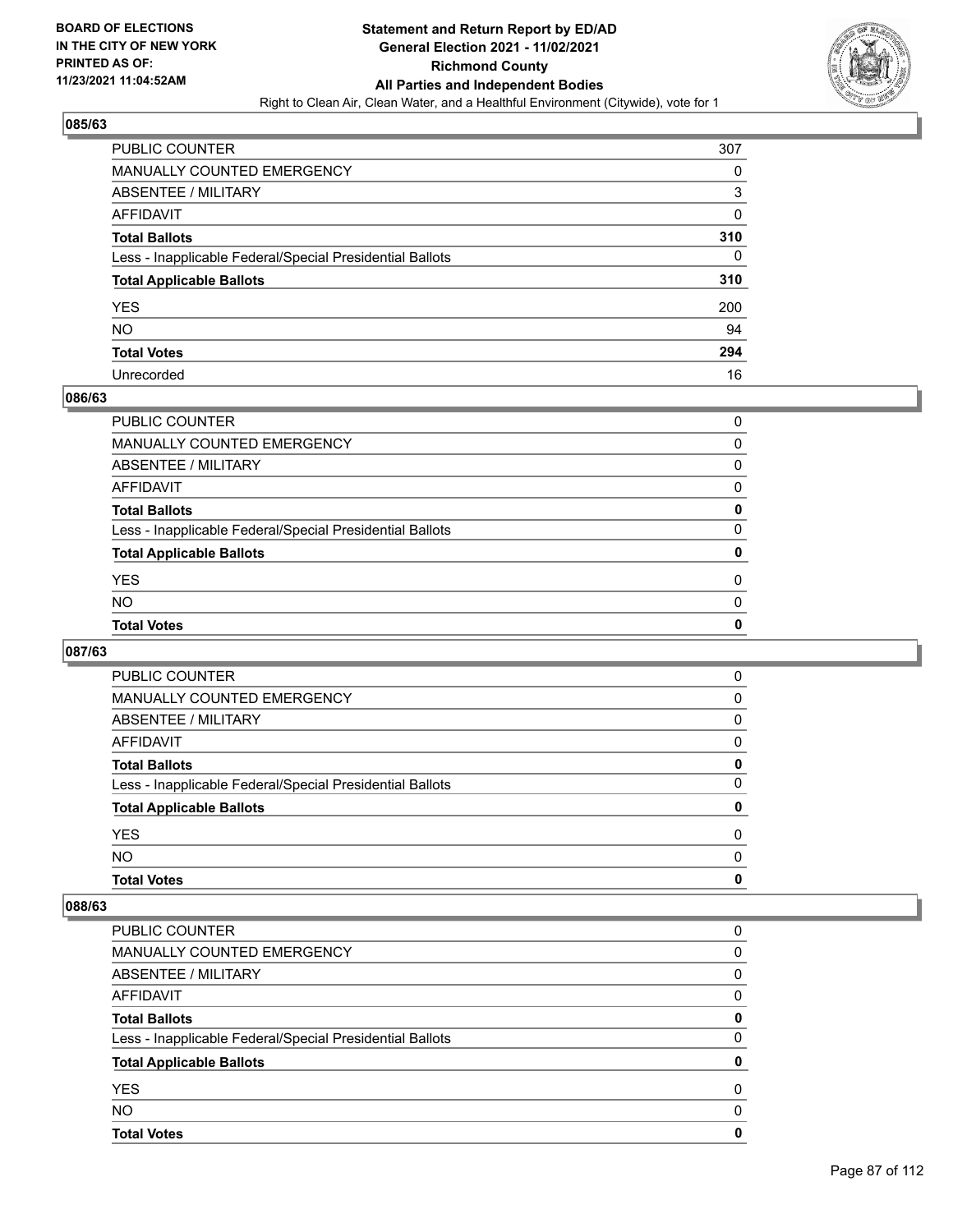

| PUBLIC COUNTER                                           | 0 |
|----------------------------------------------------------|---|
| <b>MANUALLY COUNTED EMERGENCY</b>                        | 0 |
| <b>ABSENTEE / MILITARY</b>                               | 0 |
| AFFIDAVIT                                                | 0 |
| <b>Total Ballots</b>                                     | 0 |
| Less - Inapplicable Federal/Special Presidential Ballots | 0 |
| <b>Total Applicable Ballots</b>                          | 0 |
| <b>YES</b>                                               | 0 |
| <b>NO</b>                                                | 0 |
| <b>Total Votes</b>                                       | 0 |

| <b>PUBLIC COUNTER</b>                                    | 0 |
|----------------------------------------------------------|---|
| MANUALLY COUNTED EMERGENCY                               | 0 |
| ABSENTEE / MILITARY                                      | 0 |
| AFFIDAVIT                                                | 0 |
| <b>Total Ballots</b>                                     | 0 |
| Less - Inapplicable Federal/Special Presidential Ballots | 0 |
| <b>Total Applicable Ballots</b>                          | 0 |
| <b>YES</b>                                               | 0 |
| <b>NO</b>                                                | 0 |
| <b>Total Votes</b>                                       | 0 |
|                                                          |   |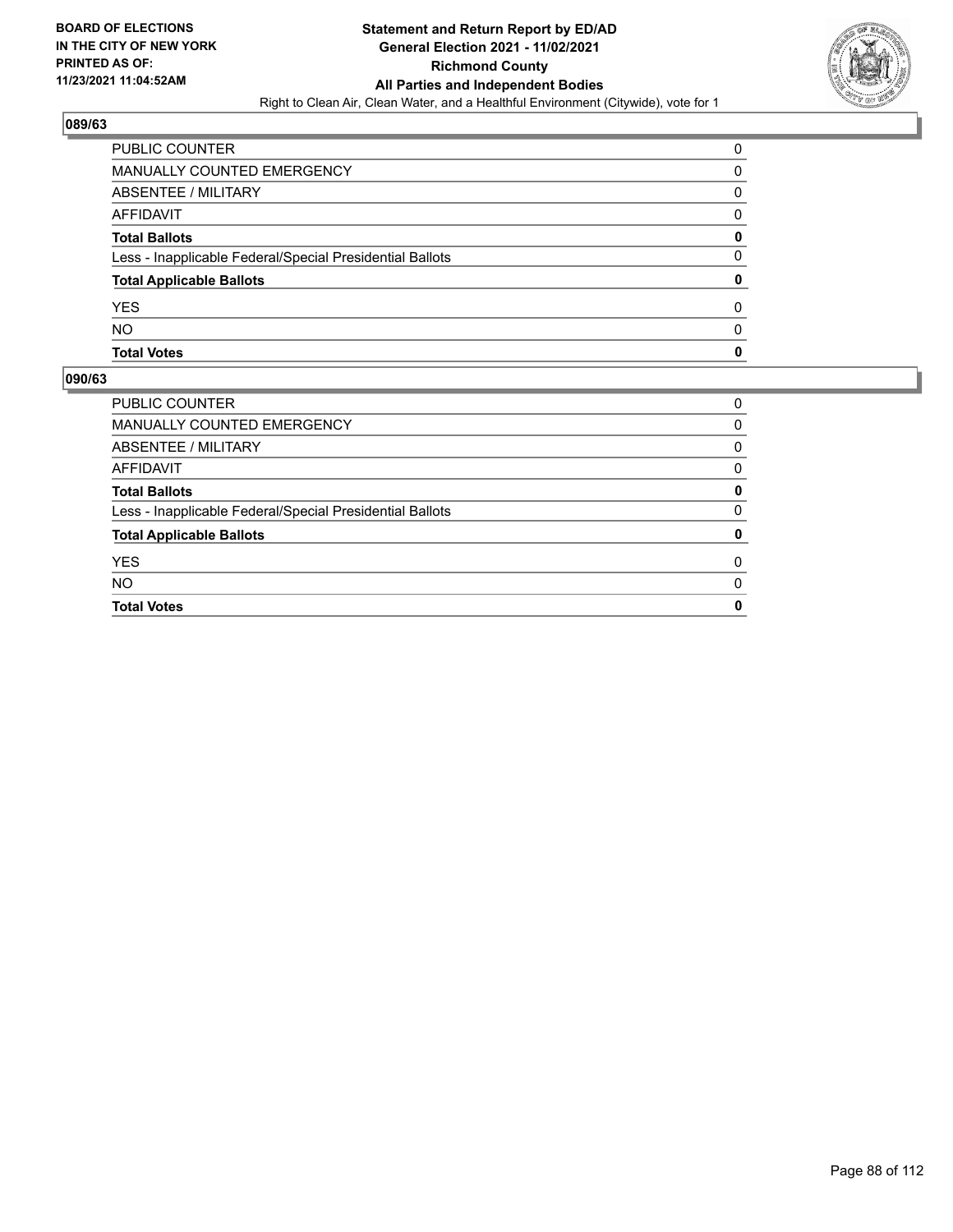

| PUBLIC COUNTER                                           | 348 |
|----------------------------------------------------------|-----|
| MANUALLY COUNTED EMERGENCY                               | 0   |
| ABSENTEE / MILITARY                                      | 9   |
| AFFIDAVIT                                                | 1   |
| Total Ballots                                            | 358 |
| Less - Inapplicable Federal/Special Presidential Ballots | 0   |
| <b>Total Applicable Ballots</b>                          | 358 |
| YES                                                      | 176 |
| NO.                                                      | 137 |
| <b>Total Votes</b>                                       | 313 |
| Unrecorded                                               | 45  |

### **002/64**

| <b>PUBLIC COUNTER</b>                                    | 430      |
|----------------------------------------------------------|----------|
| <b>MANUALLY COUNTED EMERGENCY</b>                        | 0        |
| ABSENTEE / MILITARY                                      | 18       |
| AFFIDAVIT                                                | 7        |
| <b>Total Ballots</b>                                     | 455      |
| Less - Inapplicable Federal/Special Presidential Ballots | $\Omega$ |
| <b>Total Applicable Ballots</b>                          | 455      |
| <b>YES</b>                                               | 237      |
| <b>NO</b>                                                | 187      |
| <b>Total Votes</b>                                       | 424      |
| Unrecorded                                               | 31       |

| <b>PUBLIC COUNTER</b>                                    | 417      |
|----------------------------------------------------------|----------|
| <b>MANUALLY COUNTED EMERGENCY</b>                        | $\Omega$ |
| ABSENTEE / MILITARY                                      | 17       |
| AFFIDAVIT                                                | 4        |
| <b>Total Ballots</b>                                     | 438      |
| Less - Inapplicable Federal/Special Presidential Ballots | $\Omega$ |
| <b>Total Applicable Ballots</b>                          | 438      |
| <b>YES</b>                                               | 207      |
| <b>NO</b>                                                | 190      |
| <b>Total Votes</b>                                       | 397      |
| Unrecorded                                               | 41       |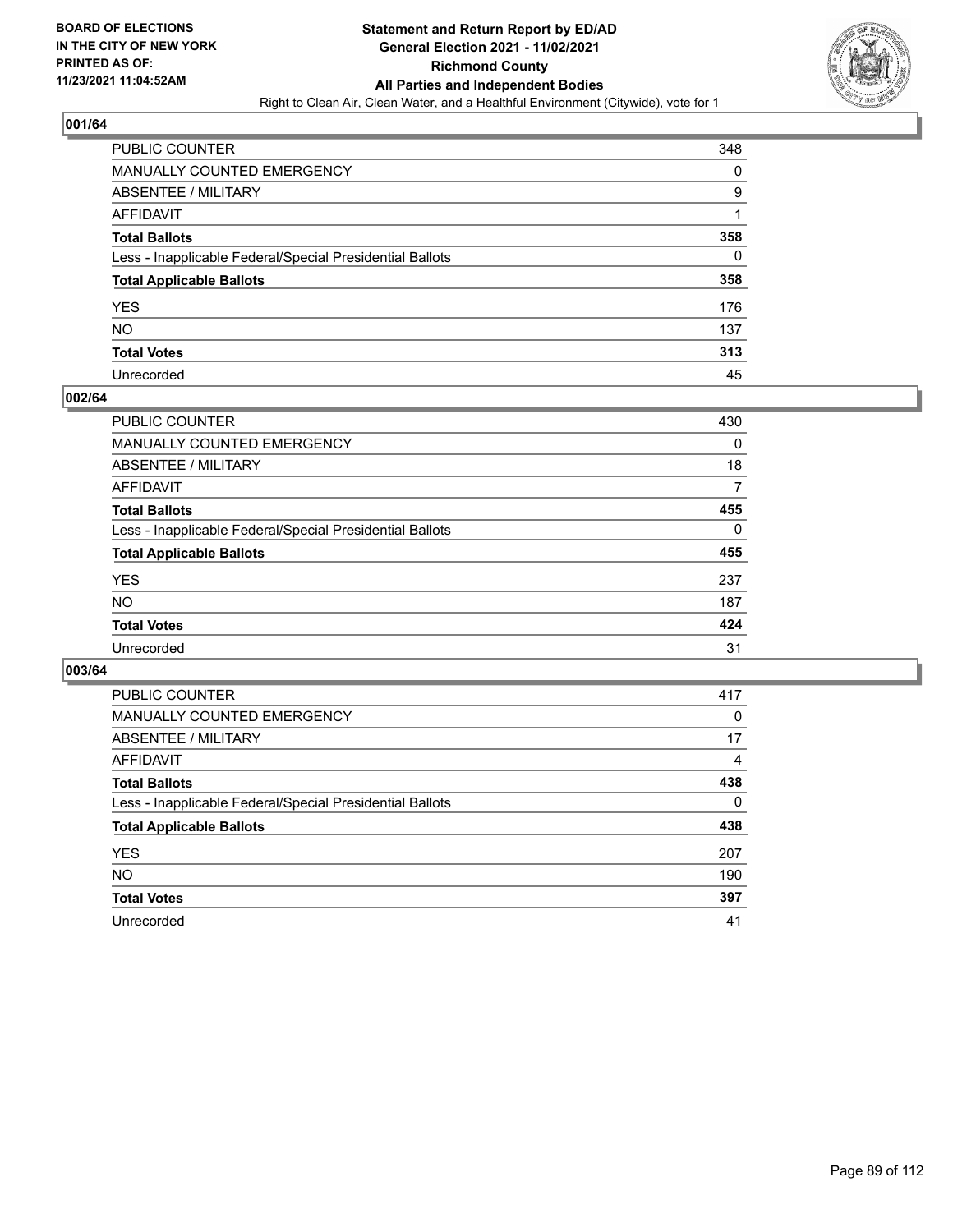

| PUBLIC COUNTER                                           | 363 |
|----------------------------------------------------------|-----|
| MANUALLY COUNTED EMERGENCY                               | 0   |
| ABSENTEE / MILITARY                                      | 18  |
| AFFIDAVIT                                                |     |
| <b>Total Ballots</b>                                     | 382 |
| Less - Inapplicable Federal/Special Presidential Ballots | 0   |
| <b>Total Applicable Ballots</b>                          | 382 |
| YES                                                      | 200 |
| NO.                                                      | 144 |
| <b>Total Votes</b>                                       | 344 |
| Unrecorded                                               | 38  |

### **005/64**

| <b>PUBLIC COUNTER</b>                                    | 443      |
|----------------------------------------------------------|----------|
| <b>MANUALLY COUNTED EMERGENCY</b>                        | 0        |
| ABSENTEE / MILITARY                                      | 17       |
| AFFIDAVIT                                                | 2        |
| <b>Total Ballots</b>                                     | 462      |
| Less - Inapplicable Federal/Special Presidential Ballots | $\Omega$ |
| <b>Total Applicable Ballots</b>                          | 462      |
| <b>YES</b>                                               | 240      |
| <b>NO</b>                                                | 164      |
| <b>Total Votes</b>                                       | 404      |
| Unrecorded                                               | 58       |

| <b>PUBLIC COUNTER</b>                                    | 482      |
|----------------------------------------------------------|----------|
| MANUALLY COUNTED EMERGENCY                               | $\Omega$ |
| ABSENTEE / MILITARY                                      | 15       |
| AFFIDAVIT                                                | 4        |
| <b>Total Ballots</b>                                     | 501      |
| Less - Inapplicable Federal/Special Presidential Ballots | 0        |
| <b>Total Applicable Ballots</b>                          | 501      |
| <b>YES</b>                                               | 241      |
| NO.                                                      | 227      |
| <b>Total Votes</b>                                       | 468      |
| Unrecorded                                               | 33       |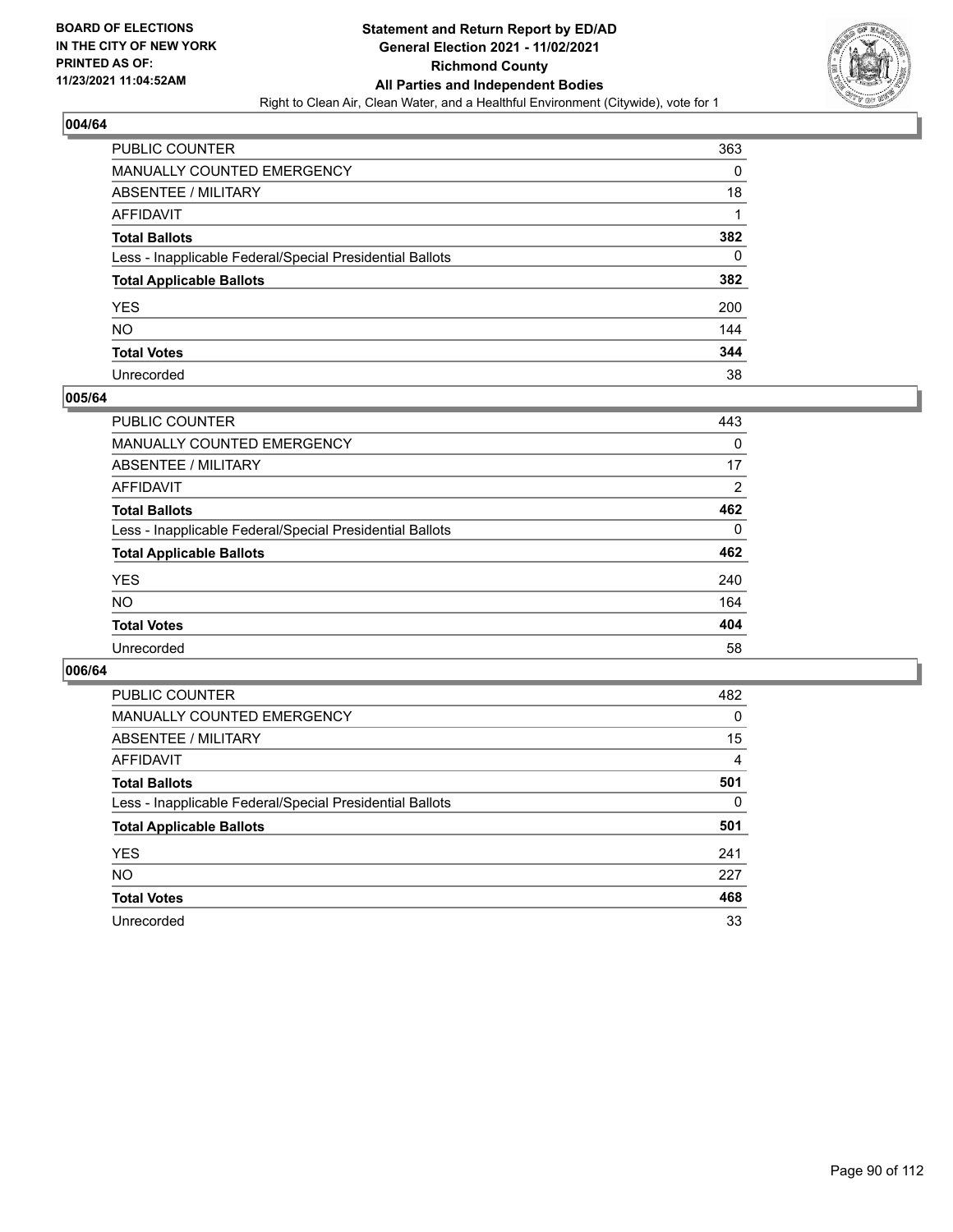

| PUBLIC COUNTER                                           | 495 |
|----------------------------------------------------------|-----|
| MANUALLY COUNTED EMERGENCY                               | 0   |
| <b>ABSENTEE / MILITARY</b>                               | 20  |
| AFFIDAVIT                                                | 5   |
| <b>Total Ballots</b>                                     | 520 |
| Less - Inapplicable Federal/Special Presidential Ballots | 0   |
| <b>Total Applicable Ballots</b>                          | 520 |
| YES                                                      | 233 |
| <b>NO</b>                                                | 231 |
| <b>Total Votes</b>                                       | 464 |
| Unrecorded                                               | 56  |

### **008/64**

| <b>PUBLIC COUNTER</b>                                    | 385      |
|----------------------------------------------------------|----------|
| <b>MANUALLY COUNTED EMERGENCY</b>                        | $\Omega$ |
| ABSENTEE / MILITARY                                      | 23       |
| AFFIDAVIT                                                |          |
| <b>Total Ballots</b>                                     | 409      |
| Less - Inapplicable Federal/Special Presidential Ballots | $\Omega$ |
| <b>Total Applicable Ballots</b>                          | 409      |
| <b>YES</b>                                               | 211      |
| <b>NO</b>                                                | 152      |
| <b>Total Votes</b>                                       | 363      |
| Unrecorded                                               | 46       |

| <b>PUBLIC COUNTER</b>                                    | 308 |
|----------------------------------------------------------|-----|
| MANUALLY COUNTED EMERGENCY                               | 0   |
| ABSENTEE / MILITARY                                      | 12  |
| AFFIDAVIT                                                |     |
| <b>Total Ballots</b>                                     | 321 |
| Less - Inapplicable Federal/Special Presidential Ballots | 0   |
| <b>Total Applicable Ballots</b>                          | 321 |
| <b>YES</b>                                               | 166 |
| <b>NO</b>                                                | 104 |
| <b>Total Votes</b>                                       | 270 |
| Unrecorded                                               | 51  |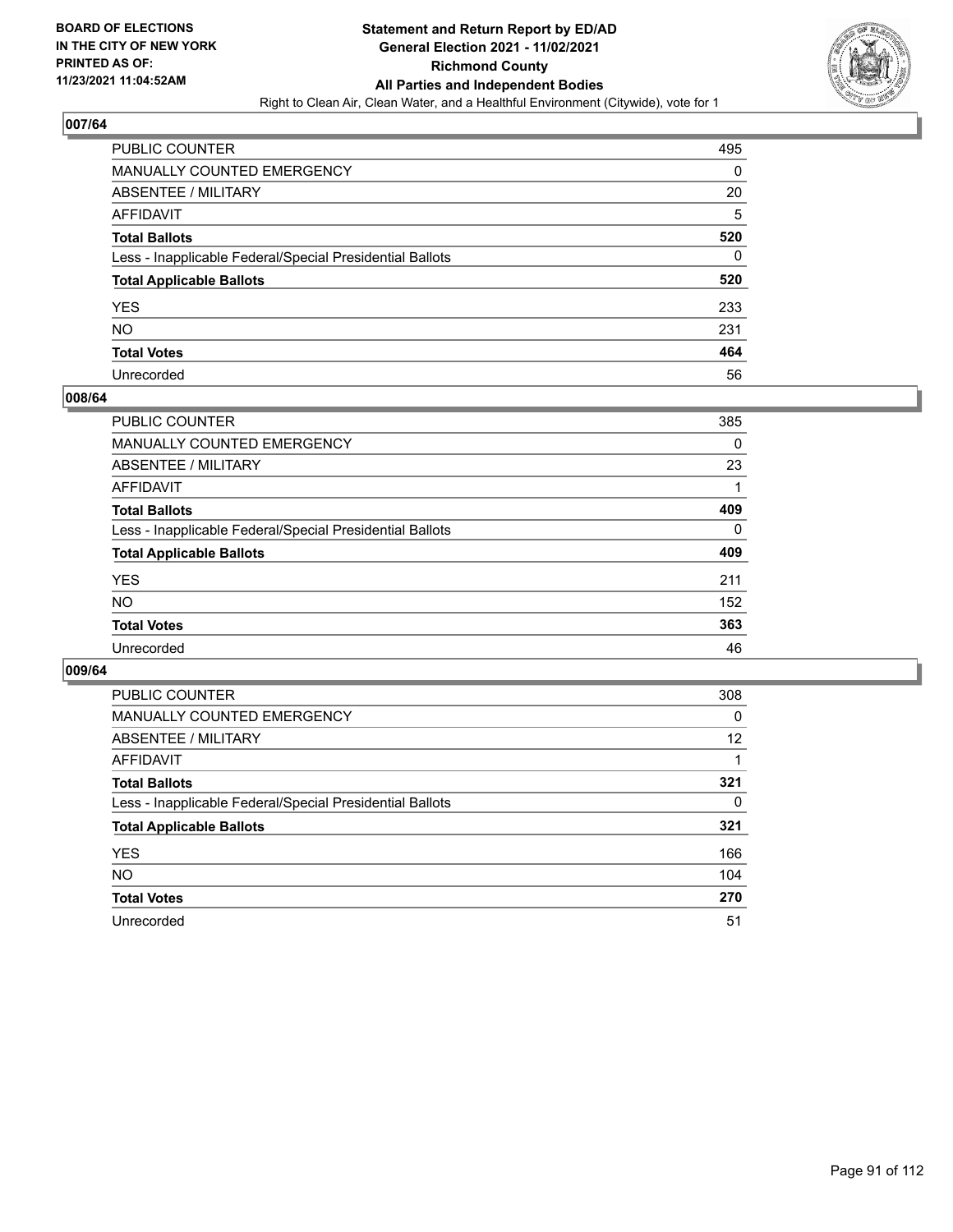

| PUBLIC COUNTER                                           | 315            |
|----------------------------------------------------------|----------------|
| MANUALLY COUNTED EMERGENCY                               | 0              |
| ABSENTEE / MILITARY                                      | 19             |
| AFFIDAVIT                                                | $\overline{2}$ |
| Total Ballots                                            | 336            |
| Less - Inapplicable Federal/Special Presidential Ballots | 0              |
| <b>Total Applicable Ballots</b>                          | 336            |
| YES                                                      | 171            |
| NO.                                                      | 129            |
| <b>Total Votes</b>                                       | 300            |
| Unrecorded                                               | 36             |

#### **011/64**

| <b>PUBLIC COUNTER</b>                                    | 134      |
|----------------------------------------------------------|----------|
| MANUALLY COUNTED EMERGENCY                               | 0        |
| ABSENTEE / MILITARY                                      | 6        |
| AFFIDAVIT                                                |          |
| <b>Total Ballots</b>                                     | 141      |
| Less - Inapplicable Federal/Special Presidential Ballots | $\Omega$ |
| <b>Total Applicable Ballots</b>                          | 141      |
| <b>YES</b>                                               | 73       |
| <b>NO</b>                                                | 58       |
| <b>Total Votes</b>                                       | 131      |
| Unrecorded                                               | 10       |

| <b>PUBLIC COUNTER</b>                                    | 295      |
|----------------------------------------------------------|----------|
| <b>MANUALLY COUNTED EMERGENCY</b>                        | 0        |
| ABSENTEE / MILITARY                                      | 14       |
| AFFIDAVIT                                                |          |
| <b>Total Ballots</b>                                     | 310      |
| Less - Inapplicable Federal/Special Presidential Ballots | $\Omega$ |
| <b>Total Applicable Ballots</b>                          | 310      |
| <b>YES</b>                                               | 154      |
| NO.                                                      | 132      |
| <b>Total Votes</b>                                       | 286      |
| Unrecorded                                               | 24       |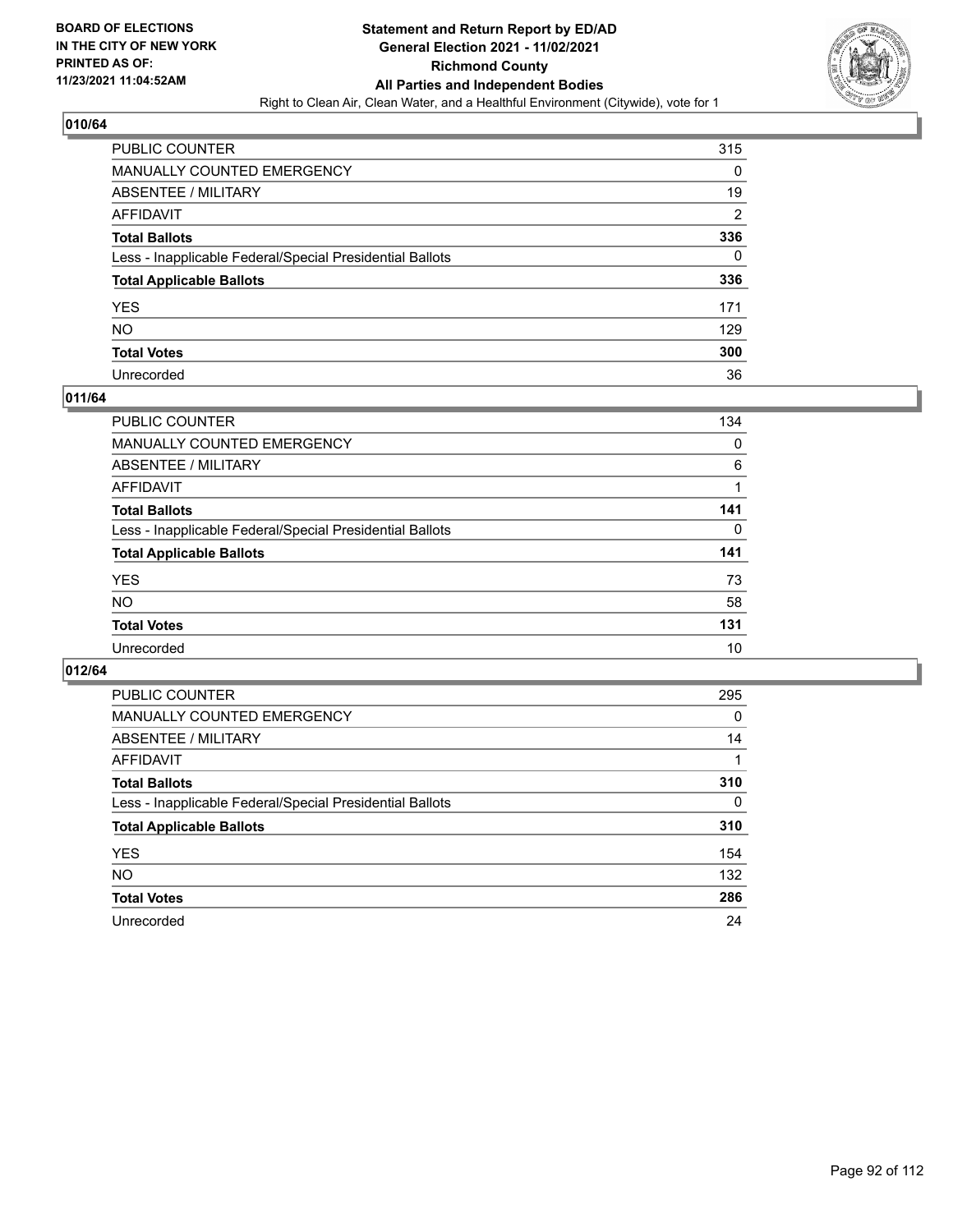

| PUBLIC COUNTER                                           | 124 |
|----------------------------------------------------------|-----|
| MANUALLY COUNTED EMERGENCY                               | 0   |
| ABSENTEE / MILITARY                                      | 7   |
| AFFIDAVIT                                                | 0   |
| <b>Total Ballots</b>                                     | 131 |
| Less - Inapplicable Federal/Special Presidential Ballots | 0   |
| <b>Total Applicable Ballots</b>                          | 131 |
| YES                                                      | 66  |
| NO.                                                      | 54  |
| <b>Total Votes</b>                                       | 120 |
| Unrecorded                                               | 11  |

### **014/64**

| <b>PUBLIC COUNTER</b>                                    | 398      |
|----------------------------------------------------------|----------|
| <b>MANUALLY COUNTED EMERGENCY</b>                        | 0        |
| ABSENTEE / MILITARY                                      | 18       |
| AFFIDAVIT                                                | $\Omega$ |
| <b>Total Ballots</b>                                     | 416      |
| Less - Inapplicable Federal/Special Presidential Ballots | $\Omega$ |
| <b>Total Applicable Ballots</b>                          | 416      |
| <b>YES</b>                                               | 213      |
| <b>NO</b>                                                | 162      |
| <b>Total Votes</b>                                       | 375      |
| Unrecorded                                               | 41       |

| <b>PUBLIC COUNTER</b>                                    | 446      |
|----------------------------------------------------------|----------|
| MANUALLY COUNTED EMERGENCY                               | $\Omega$ |
| ABSENTEE / MILITARY                                      | 22       |
| AFFIDAVIT                                                | $\Omega$ |
| <b>Total Ballots</b>                                     | 468      |
| Less - Inapplicable Federal/Special Presidential Ballots | 0        |
| <b>Total Applicable Ballots</b>                          | 468      |
| <b>YES</b>                                               | 221      |
| NO.                                                      | 201      |
| <b>Total Votes</b>                                       | 422      |
| Unrecorded                                               | 46       |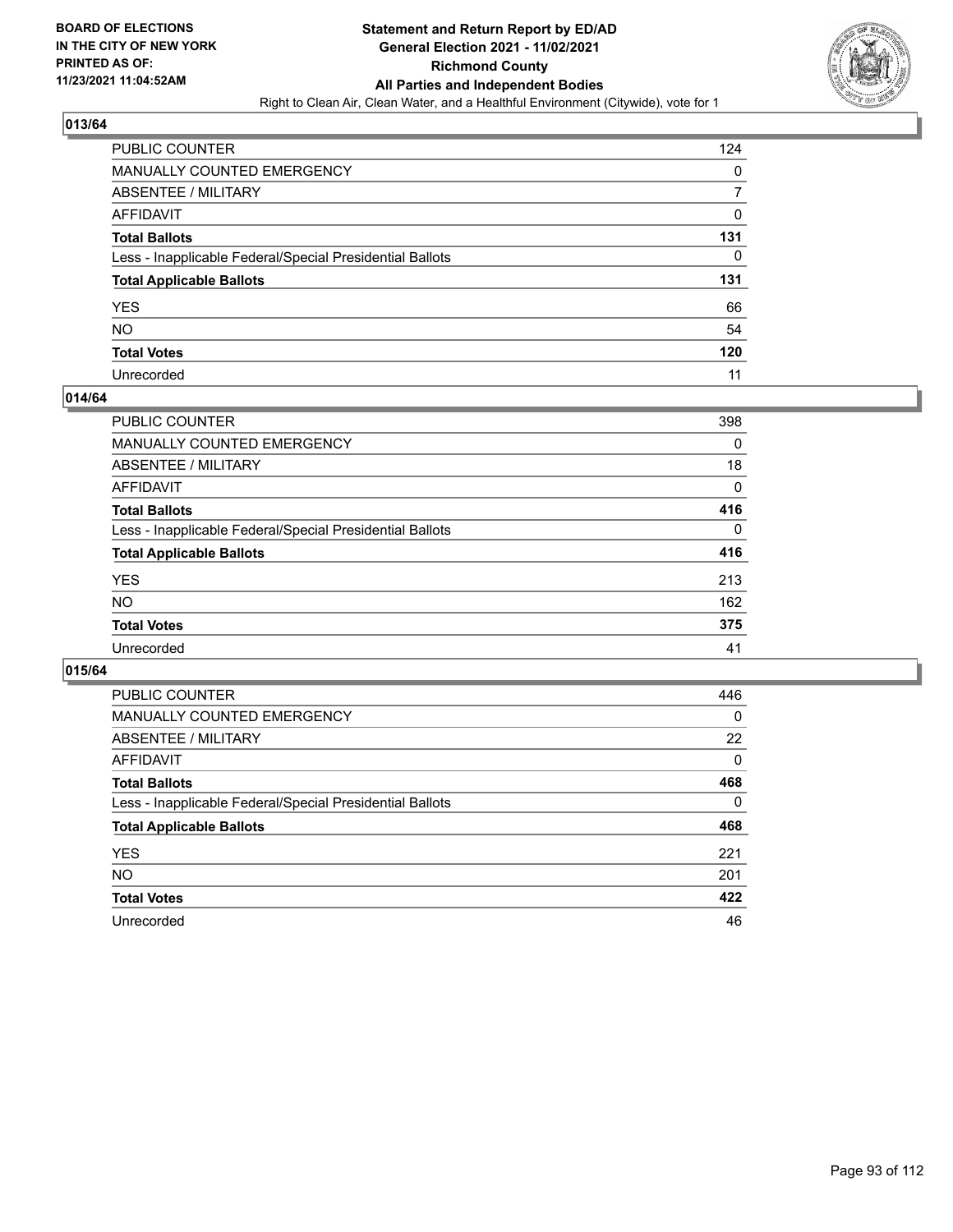

| PUBLIC COUNTER                                           | 374 |
|----------------------------------------------------------|-----|
| MANUALLY COUNTED EMERGENCY                               | 0   |
| ABSENTEE / MILITARY                                      | 20  |
| AFFIDAVIT                                                |     |
| <b>Total Ballots</b>                                     | 395 |
| Less - Inapplicable Federal/Special Presidential Ballots | 0   |
| <b>Total Applicable Ballots</b>                          | 395 |
| YES                                                      | 206 |
| NO.                                                      | 139 |
| <b>Total Votes</b>                                       | 345 |
| Unrecorded                                               | 50  |

### **017/64**

| <b>PUBLIC COUNTER</b>                                    | 376      |
|----------------------------------------------------------|----------|
| <b>MANUALLY COUNTED EMERGENCY</b>                        | 0        |
| ABSENTEE / MILITARY                                      | 29       |
| AFFIDAVIT                                                | 0        |
| <b>Total Ballots</b>                                     | 405      |
| Less - Inapplicable Federal/Special Presidential Ballots | $\Omega$ |
| <b>Total Applicable Ballots</b>                          | 405      |
| <b>YES</b>                                               | 207      |
| <b>NO</b>                                                | 145      |
| <b>Total Votes</b>                                       | 352      |
| Unrecorded                                               | 53       |

| <b>PUBLIC COUNTER</b>                                    | 312 |
|----------------------------------------------------------|-----|
| <b>MANUALLY COUNTED EMERGENCY</b>                        | 0   |
| ABSENTEE / MILITARY                                      | 13  |
| AFFIDAVIT                                                | 0   |
| <b>Total Ballots</b>                                     | 325 |
| Less - Inapplicable Federal/Special Presidential Ballots | 0   |
| <b>Total Applicable Ballots</b>                          | 325 |
| <b>YES</b>                                               | 168 |
| NO.                                                      | 121 |
| <b>Total Votes</b>                                       | 289 |
| Unrecorded                                               | 36  |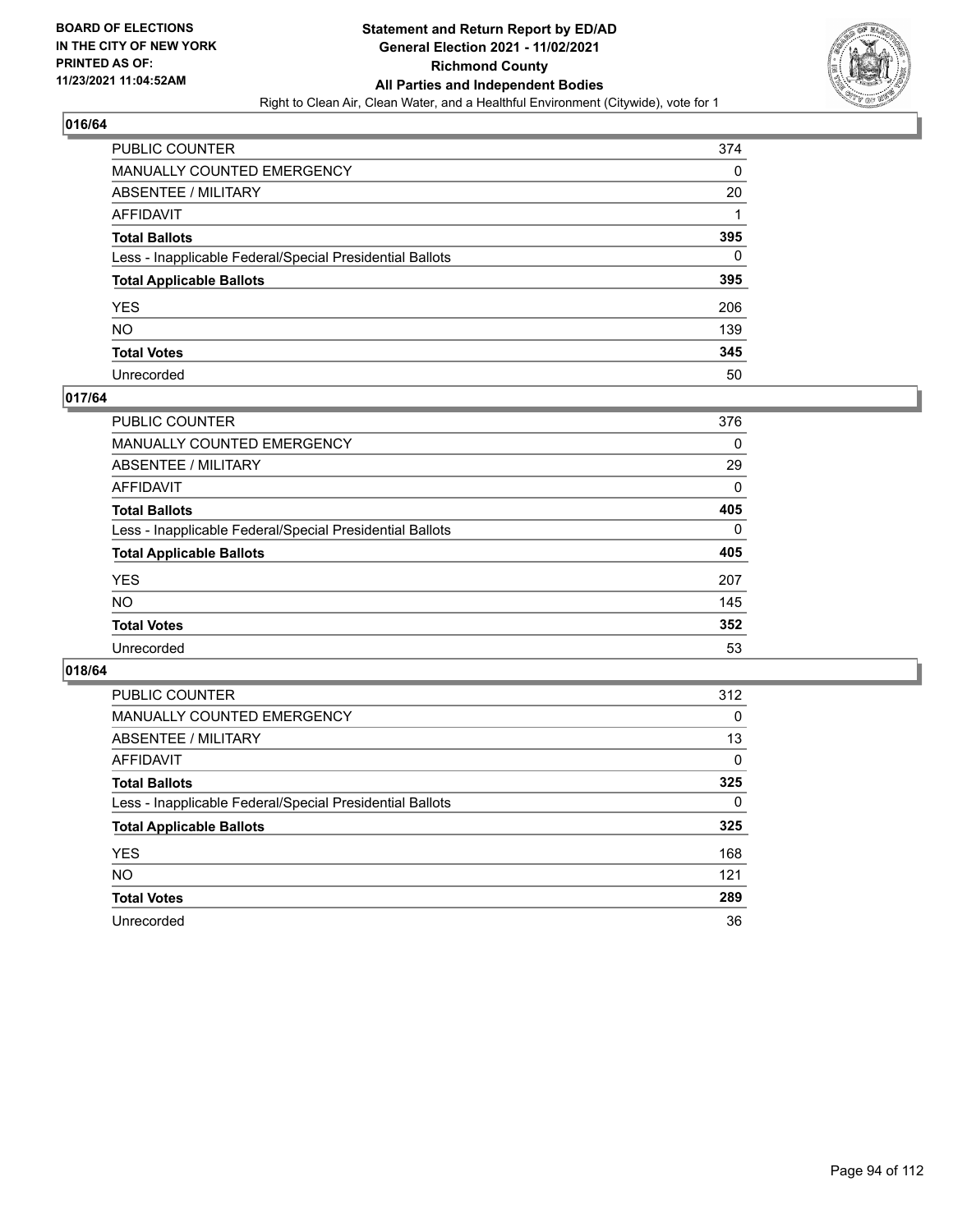

| PUBLIC COUNTER                                           | 207 |
|----------------------------------------------------------|-----|
| MANUALLY COUNTED EMERGENCY                               | 0   |
| ABSENTEE / MILITARY                                      | 50  |
| AFFIDAVIT                                                | 3   |
| Total Ballots                                            | 260 |
| Less - Inapplicable Federal/Special Presidential Ballots | 0   |
| <b>Total Applicable Ballots</b>                          | 260 |
| YES                                                      | 162 |
| NO.                                                      | 57  |
| <b>Total Votes</b>                                       | 219 |
| Unrecorded                                               | 41  |

### **020/64**

| <b>PUBLIC COUNTER</b>                                    | 317      |
|----------------------------------------------------------|----------|
| MANUALLY COUNTED EMERGENCY                               | 0        |
| ABSENTEE / MILITARY                                      | 22       |
| AFFIDAVIT                                                | 2        |
| <b>Total Ballots</b>                                     | 341      |
| Less - Inapplicable Federal/Special Presidential Ballots | $\Omega$ |
| <b>Total Applicable Ballots</b>                          | 341      |
| <b>YES</b>                                               | 188      |
| <b>NO</b>                                                | 115      |
| <b>Total Votes</b>                                       | 303      |
| Unrecorded                                               | 38       |

| <b>PUBLIC COUNTER</b>                                    | 318      |
|----------------------------------------------------------|----------|
| <b>MANUALLY COUNTED EMERGENCY</b>                        | 0        |
| ABSENTEE / MILITARY                                      | 15       |
| AFFIDAVIT                                                |          |
| <b>Total Ballots</b>                                     | 334      |
| Less - Inapplicable Federal/Special Presidential Ballots | $\Omega$ |
| <b>Total Applicable Ballots</b>                          | 334      |
| <b>YES</b>                                               | 172      |
| NO.                                                      | 133      |
| <b>Total Votes</b>                                       | 305      |
| Unrecorded                                               | 29       |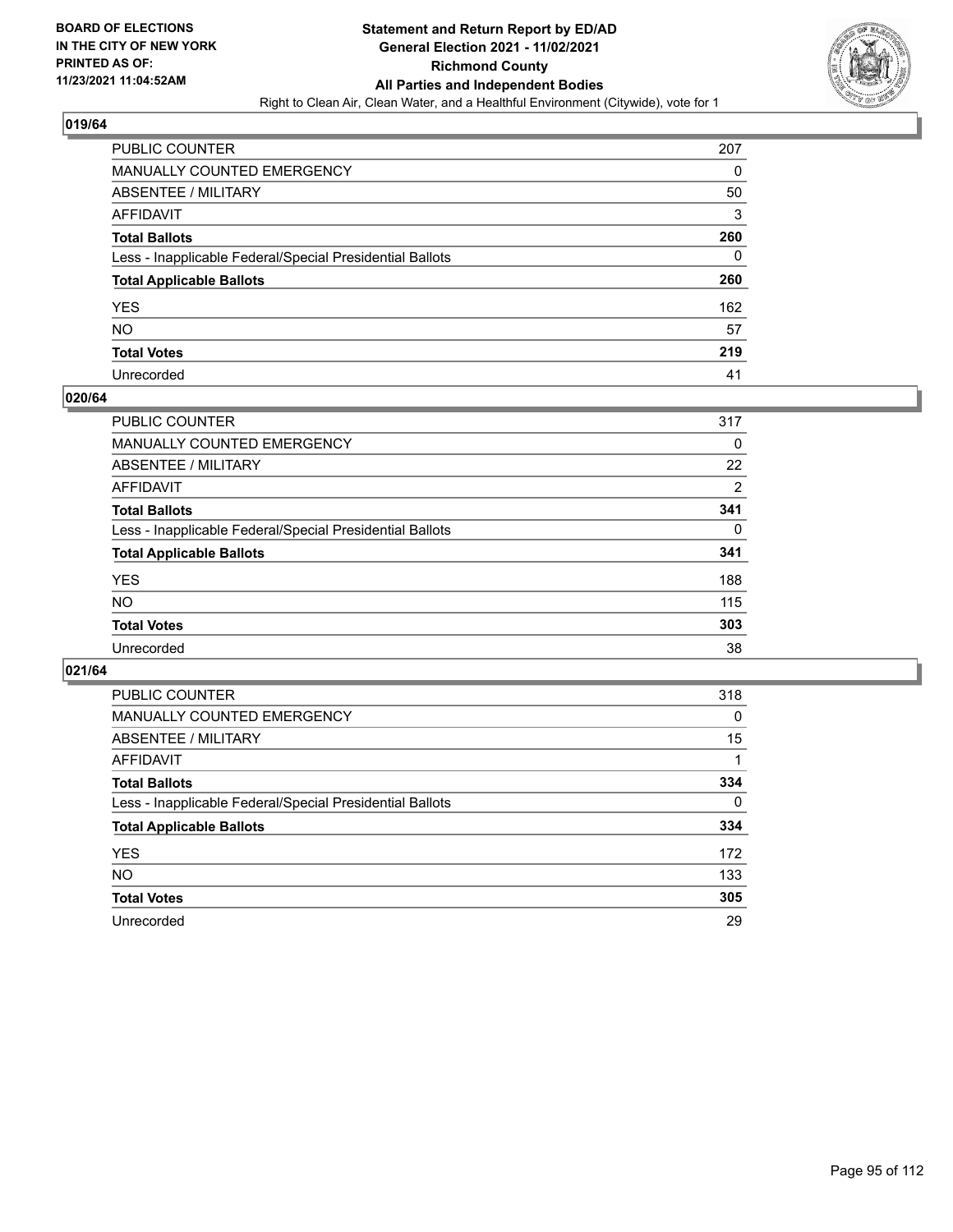

| PUBLIC COUNTER                                           | 360 |
|----------------------------------------------------------|-----|
| MANUALLY COUNTED EMERGENCY                               | 0   |
| ABSENTEE / MILITARY                                      | 30  |
| AFFIDAVIT                                                | 0   |
| <b>Total Ballots</b>                                     | 390 |
| Less - Inapplicable Federal/Special Presidential Ballots | 0   |
| <b>Total Applicable Ballots</b>                          | 390 |
| YES                                                      | 220 |
| NO.                                                      | 129 |
| <b>Total Votes</b>                                       | 349 |
| Unrecorded                                               | 41  |

### **023/64**

| <b>PUBLIC COUNTER</b>                                    | 307      |
|----------------------------------------------------------|----------|
| <b>MANUALLY COUNTED EMERGENCY</b>                        | 0        |
| ABSENTEE / MILITARY                                      | 9        |
| AFFIDAVIT                                                |          |
| <b>Total Ballots</b>                                     | 317      |
| Less - Inapplicable Federal/Special Presidential Ballots | $\Omega$ |
| <b>Total Applicable Ballots</b>                          | 317      |
| <b>YES</b>                                               | 150      |
| <b>NO</b>                                                | 120      |
| <b>Total Votes</b>                                       | 270      |
| Unrecorded                                               | 47       |

| <b>PUBLIC COUNTER</b>                                    | 331      |
|----------------------------------------------------------|----------|
| MANUALLY COUNTED EMERGENCY                               | 0        |
| ABSENTEE / MILITARY                                      | 12       |
| AFFIDAVIT                                                | $\Omega$ |
| <b>Total Ballots</b>                                     | 343      |
| Less - Inapplicable Federal/Special Presidential Ballots | $\Omega$ |
| <b>Total Applicable Ballots</b>                          | 343      |
| <b>YES</b>                                               | 184      |
| <b>NO</b>                                                | 132      |
| <b>Total Votes</b>                                       | 316      |
| Unrecorded                                               | 27       |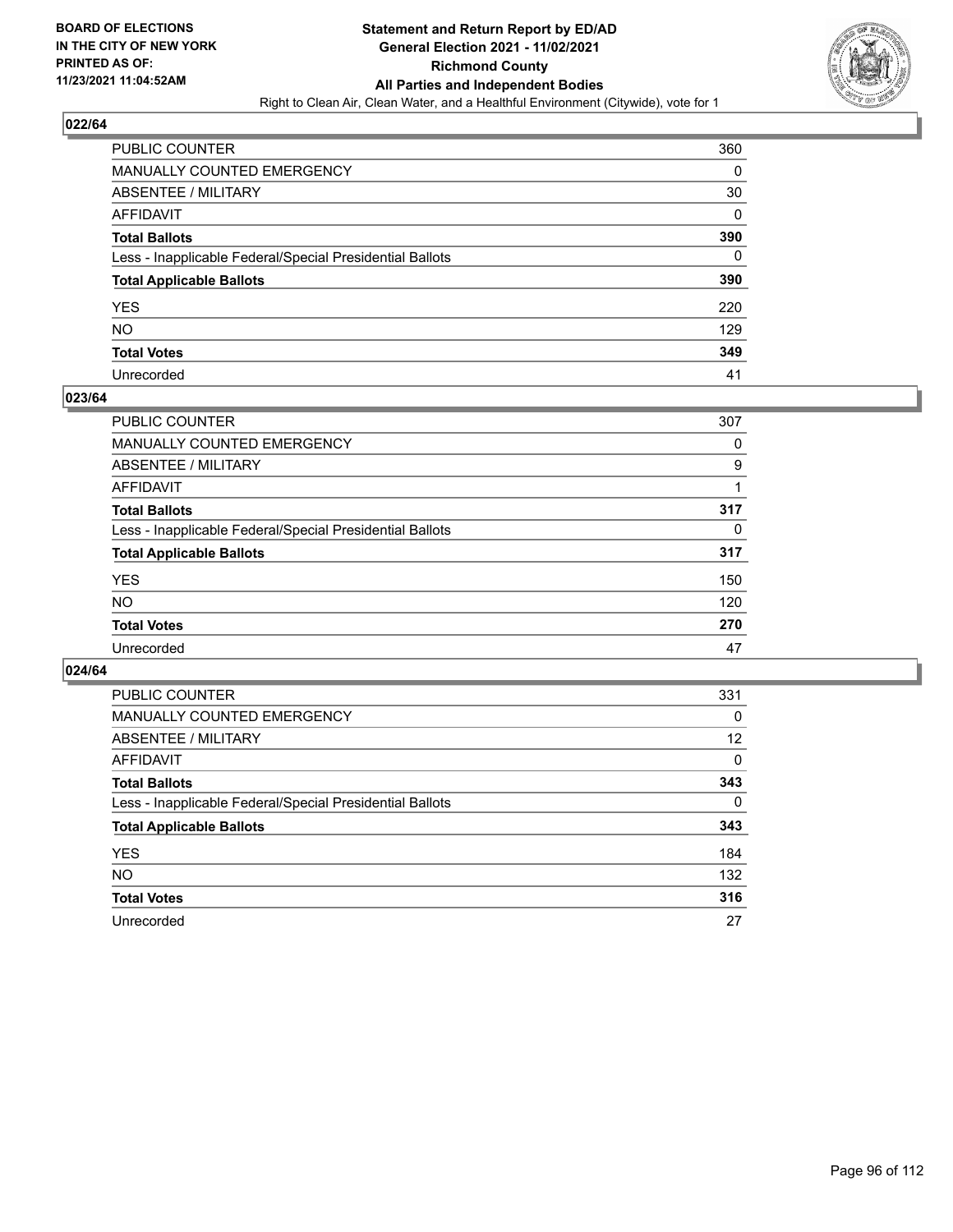

| PUBLIC COUNTER                                           | 336 |
|----------------------------------------------------------|-----|
| MANUALLY COUNTED EMERGENCY                               | 0   |
| ABSENTEE / MILITARY                                      | 22  |
| AFFIDAVIT                                                | 0   |
| Total Ballots                                            | 358 |
| Less - Inapplicable Federal/Special Presidential Ballots | 0   |
| <b>Total Applicable Ballots</b>                          | 358 |
| YES                                                      | 178 |
| NO.                                                      | 130 |
| <b>Total Votes</b>                                       | 308 |
| Unrecorded                                               | 50  |

### **026/64**

| <b>PUBLIC COUNTER</b>                                    | 292      |
|----------------------------------------------------------|----------|
| MANUALLY COUNTED EMERGENCY                               | 0        |
| ABSENTEE / MILITARY                                      | 12       |
| AFFIDAVIT                                                | 4        |
| <b>Total Ballots</b>                                     | 308      |
| Less - Inapplicable Federal/Special Presidential Ballots | $\Omega$ |
| <b>Total Applicable Ballots</b>                          | 308      |
| <b>YES</b>                                               | 176      |
| <b>NO</b>                                                | 100      |
| <b>Total Votes</b>                                       | 276      |
| Unrecorded                                               | 32       |

| <b>PUBLIC COUNTER</b>                                    | 309            |
|----------------------------------------------------------|----------------|
| <b>MANUALLY COUNTED EMERGENCY</b>                        | $\Omega$       |
| ABSENTEE / MILITARY                                      | 13             |
| AFFIDAVIT                                                | $\overline{2}$ |
| <b>Total Ballots</b>                                     | 324            |
| Less - Inapplicable Federal/Special Presidential Ballots | 0              |
| <b>Total Applicable Ballots</b>                          | 324            |
| <b>YES</b>                                               | 160            |
| NO.                                                      | 121            |
| <b>Total Votes</b>                                       | 281            |
| Unrecorded                                               | 43             |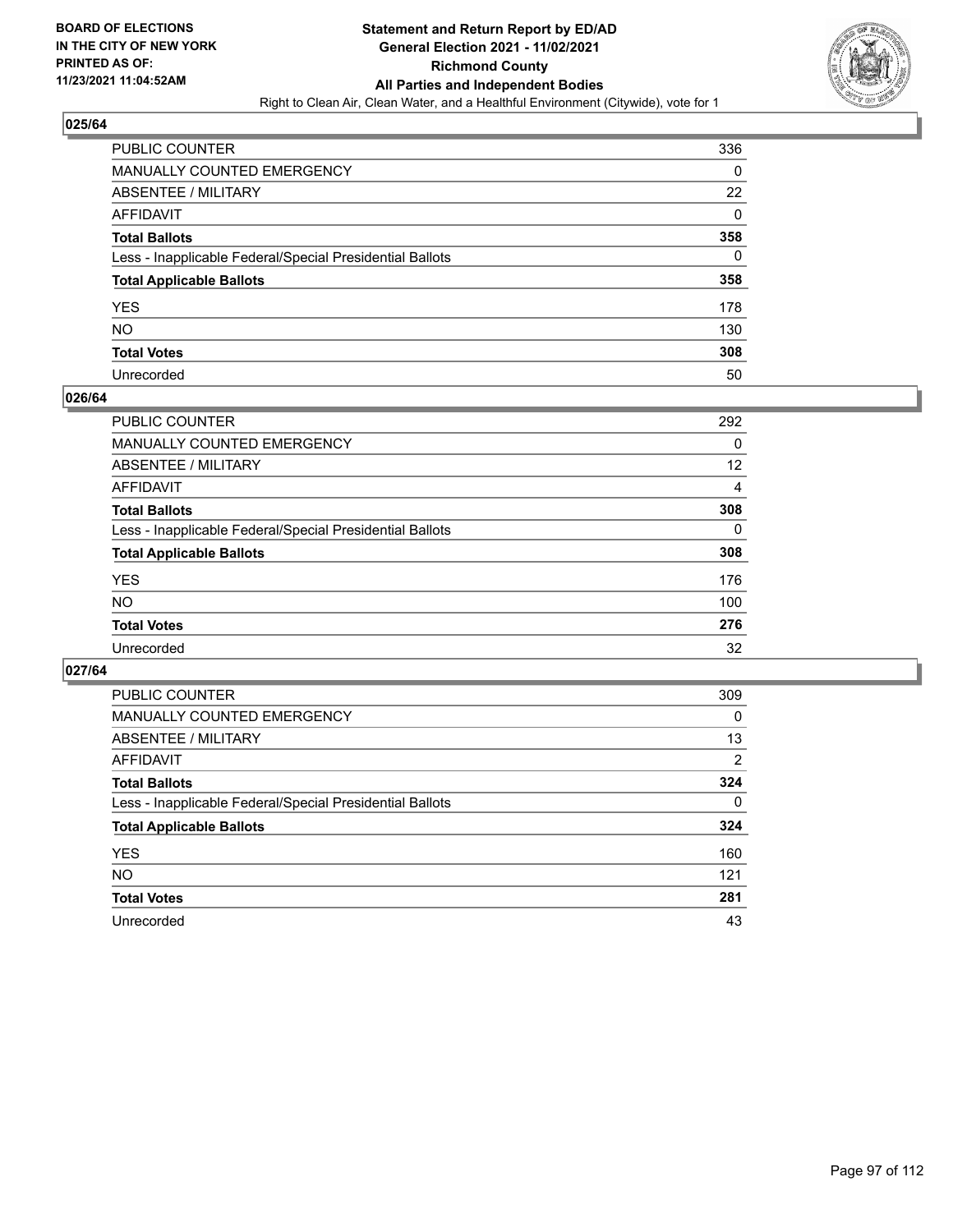

| PUBLIC COUNTER                                           | 230 |
|----------------------------------------------------------|-----|
| MANUALLY COUNTED EMERGENCY                               | 0   |
| ABSENTEE / MILITARY                                      | 8   |
| AFFIDAVIT                                                |     |
| Total Ballots                                            | 239 |
| Less - Inapplicable Federal/Special Presidential Ballots | 0   |
| <b>Total Applicable Ballots</b>                          | 239 |
| YES                                                      | 142 |
| NO.                                                      | 66  |
| <b>Total Votes</b>                                       | 208 |
| Unrecorded                                               | 31  |

### **029/64**

| <b>PUBLIC COUNTER</b>                                    | 341      |
|----------------------------------------------------------|----------|
| <b>MANUALLY COUNTED EMERGENCY</b>                        | 0        |
| ABSENTEE / MILITARY                                      | 19       |
| AFFIDAVIT                                                | 0        |
| <b>Total Ballots</b>                                     | 360      |
| Less - Inapplicable Federal/Special Presidential Ballots | $\Omega$ |
| <b>Total Applicable Ballots</b>                          | 360      |
| <b>YES</b>                                               | 184      |
| <b>NO</b>                                                | 142      |
| <b>Total Votes</b>                                       | 326      |
| Unrecorded                                               | 34       |

| <b>PUBLIC COUNTER</b>                                    | 331      |
|----------------------------------------------------------|----------|
| <b>MANUALLY COUNTED EMERGENCY</b>                        | 0        |
| ABSENTEE / MILITARY                                      | 4        |
| AFFIDAVIT                                                | 6        |
| <b>Total Ballots</b>                                     | 341      |
| Less - Inapplicable Federal/Special Presidential Ballots | $\Omega$ |
| <b>Total Applicable Ballots</b>                          | 341      |
| <b>YES</b>                                               | 182      |
| <b>NO</b>                                                | 112      |
| <b>Total Votes</b>                                       | 294      |
| Unrecorded                                               | 47       |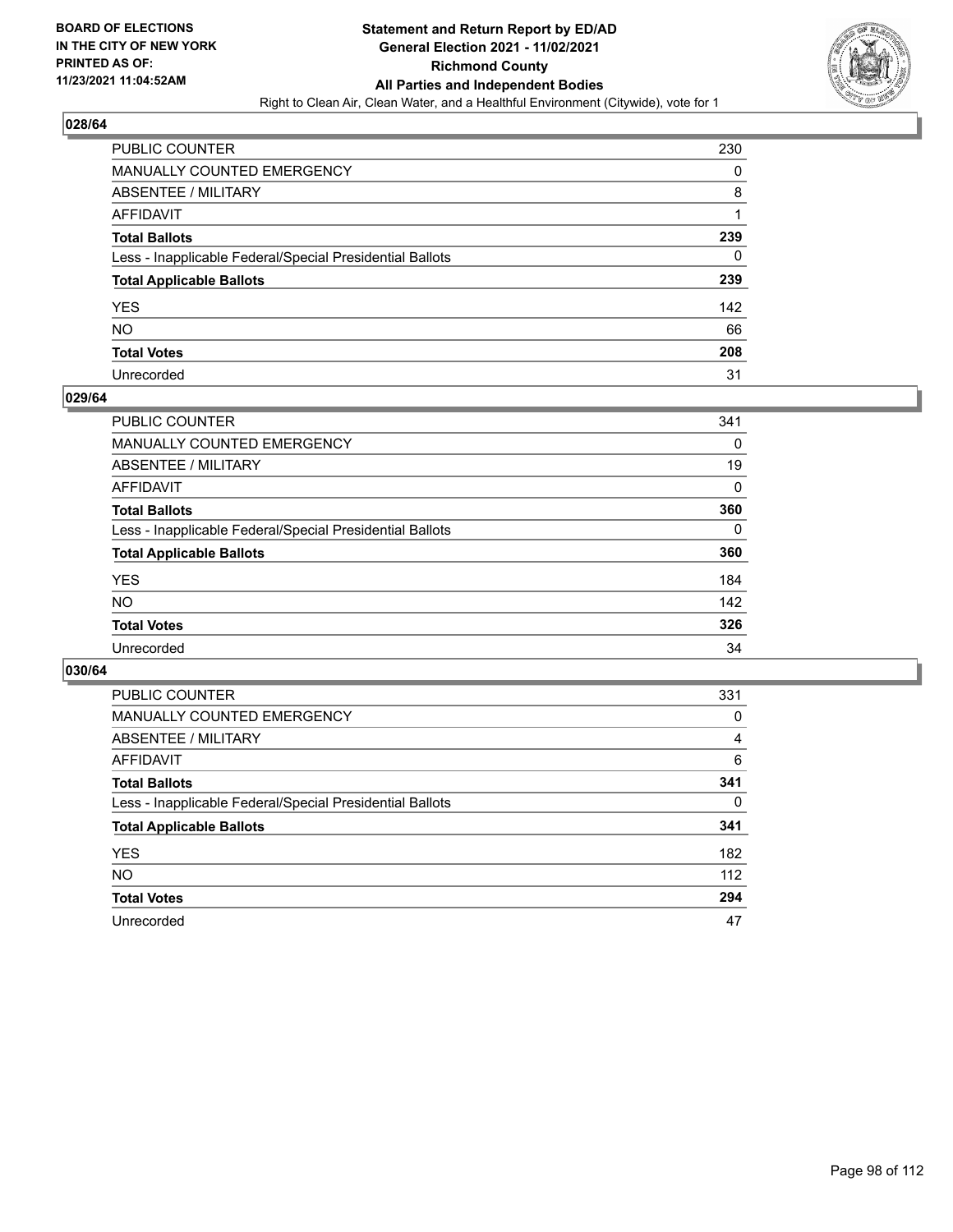

| PUBLIC COUNTER                                           | 272 |
|----------------------------------------------------------|-----|
| MANUALLY COUNTED EMERGENCY                               | 0   |
| ABSENTEE / MILITARY                                      |     |
| AFFIDAVIT                                                |     |
| <b>Total Ballots</b>                                     | 280 |
| Less - Inapplicable Federal/Special Presidential Ballots | 0   |
| <b>Total Applicable Ballots</b>                          | 280 |
| YES                                                      | 156 |
| NO.                                                      | 80  |
| <b>Total Votes</b>                                       | 236 |
| Unrecorded                                               | 44  |

### **032/64**

| PUBLIC COUNTER                                           | 349 |
|----------------------------------------------------------|-----|
| <b>MANUALLY COUNTED EMERGENCY</b>                        | 0   |
| ABSENTEE / MILITARY                                      | 13  |
| AFFIDAVIT                                                |     |
| <b>Total Ballots</b>                                     | 363 |
| Less - Inapplicable Federal/Special Presidential Ballots | 0   |
| <b>Total Applicable Ballots</b>                          | 363 |
| <b>YES</b>                                               | 208 |
| <b>NO</b>                                                | 122 |
| <b>Total Votes</b>                                       | 330 |
| Unrecorded                                               | 33  |

| <b>PUBLIC COUNTER</b>                                    | 317      |
|----------------------------------------------------------|----------|
| MANUALLY COUNTED EMERGENCY                               | 0        |
| ABSENTEE / MILITARY                                      | 12       |
| AFFIDAVIT                                                | 3        |
| <b>Total Ballots</b>                                     | 332      |
| Less - Inapplicable Federal/Special Presidential Ballots | $\Omega$ |
| <b>Total Applicable Ballots</b>                          | 332      |
| <b>YES</b>                                               | 156      |
| <b>NO</b>                                                | 136      |
| <b>Total Votes</b>                                       | 292      |
| Unrecorded                                               | 40       |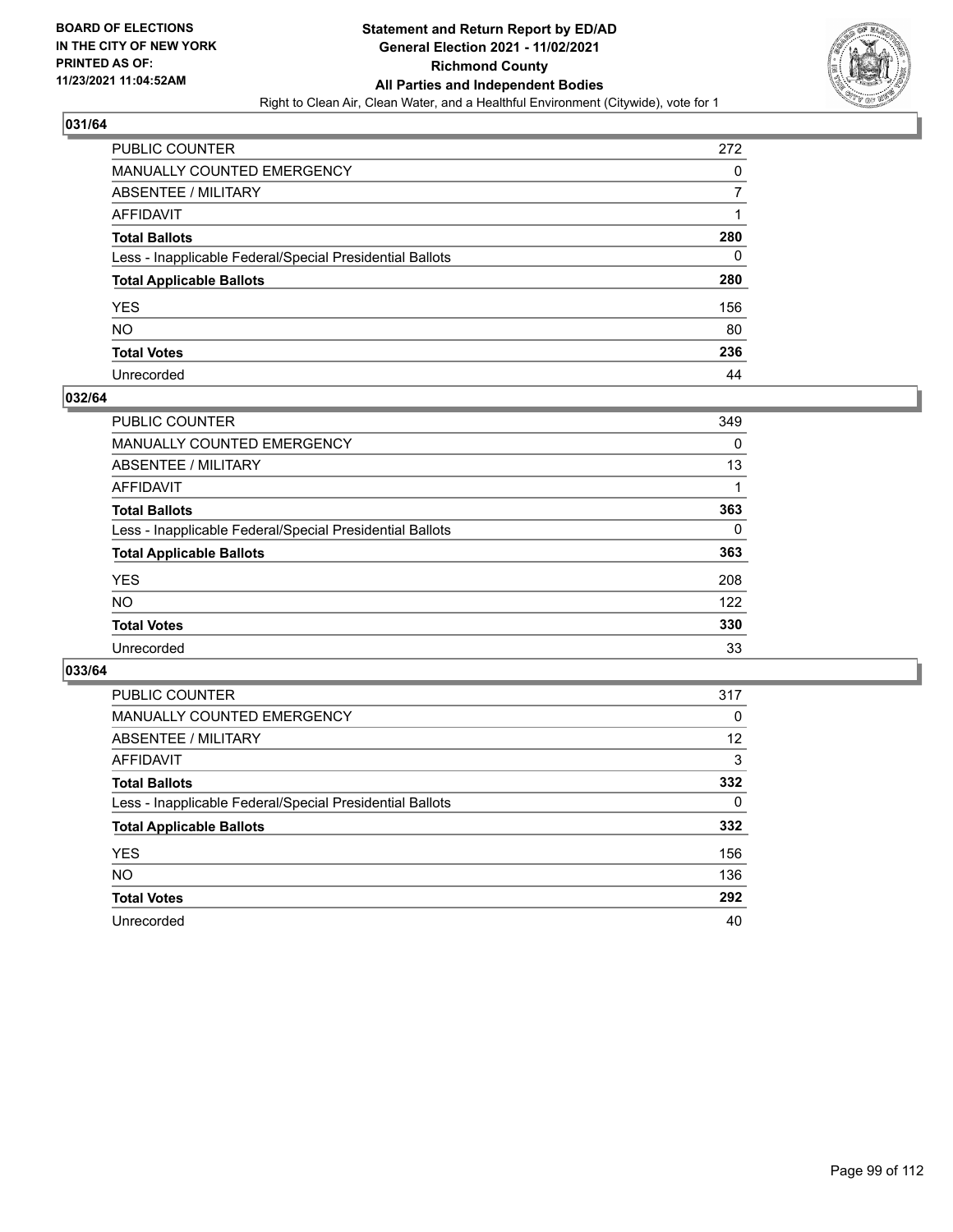

| PUBLIC COUNTER                                           | 312            |
|----------------------------------------------------------|----------------|
| MANUALLY COUNTED EMERGENCY                               | 0              |
| ABSENTEE / MILITARY                                      | 32             |
| AFFIDAVIT                                                | $\overline{2}$ |
| <b>Total Ballots</b>                                     | 346            |
| Less - Inapplicable Federal/Special Presidential Ballots | 0              |
| <b>Total Applicable Ballots</b>                          | 346            |
| YES                                                      | 184            |
| NO.                                                      | 110            |
| <b>Total Votes</b>                                       | 294            |
| Unrecorded                                               | 52             |

### **035/64**

| PUBLIC COUNTER                                           | 346      |
|----------------------------------------------------------|----------|
| <b>MANUALLY COUNTED EMERGENCY</b>                        | $\Omega$ |
| ABSENTEE / MILITARY                                      | 19       |
| AFFIDAVIT                                                |          |
| <b>Total Ballots</b>                                     | 366      |
| Less - Inapplicable Federal/Special Presidential Ballots | $\Omega$ |
| <b>Total Applicable Ballots</b>                          | 366      |
| <b>YES</b>                                               | 176      |
| <b>NO</b>                                                | 133      |
| <b>Total Votes</b>                                       | 309      |
| Unrecorded                                               | 57       |

| <b>PUBLIC COUNTER</b>                                    | 368 |
|----------------------------------------------------------|-----|
| MANUALLY COUNTED EMERGENCY                               | 0   |
| ABSENTEE / MILITARY                                      | 28  |
| AFFIDAVIT                                                |     |
| <b>Total Ballots</b>                                     | 397 |
| Less - Inapplicable Federal/Special Presidential Ballots | 0   |
| <b>Total Applicable Ballots</b>                          | 397 |
| <b>YES</b>                                               | 206 |
| <b>NO</b>                                                | 132 |
| <b>Total Votes</b>                                       | 338 |
| Unrecorded                                               | 59  |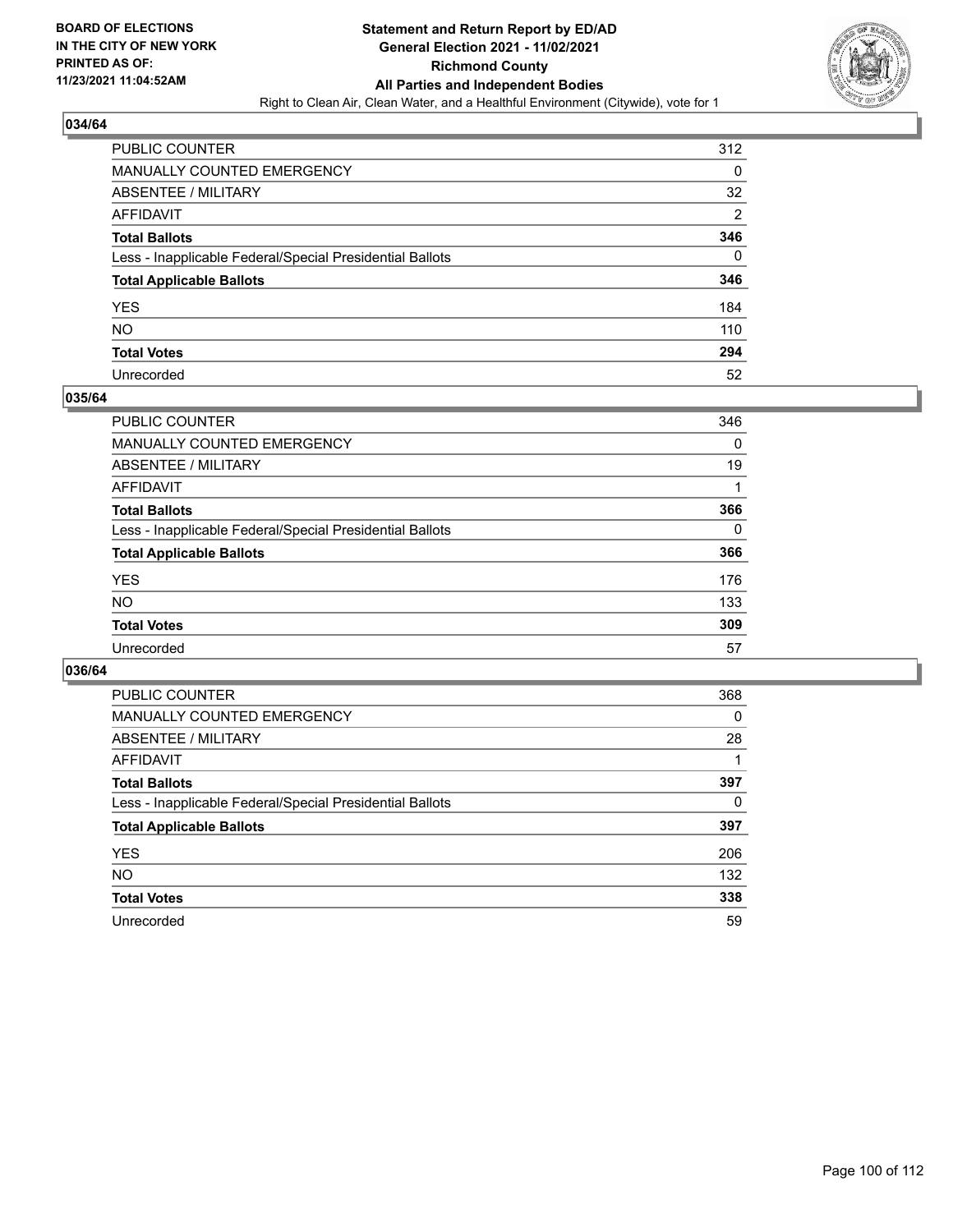

| PUBLIC COUNTER                                           | 313 |
|----------------------------------------------------------|-----|
| MANUALLY COUNTED EMERGENCY                               | 0   |
| <b>ABSENTEE / MILITARY</b>                               | 8   |
| AFFIDAVIT                                                |     |
| <b>Total Ballots</b>                                     | 322 |
| Less - Inapplicable Federal/Special Presidential Ballots | 0   |
| <b>Total Applicable Ballots</b>                          | 322 |
| YES                                                      | 159 |
| NO.                                                      | 117 |
| <b>Total Votes</b>                                       | 276 |
| Unrecorded                                               | 46  |

### **038/64**

| <b>PUBLIC COUNTER</b>                                    | 307 |
|----------------------------------------------------------|-----|
| <b>MANUALLY COUNTED EMERGENCY</b>                        | 0   |
| ABSENTEE / MILITARY                                      | 14  |
| AFFIDAVIT                                                | 0   |
| <b>Total Ballots</b>                                     | 321 |
| Less - Inapplicable Federal/Special Presidential Ballots | 0   |
| <b>Total Applicable Ballots</b>                          | 321 |
| <b>YES</b>                                               | 186 |
| <b>NO</b>                                                | 85  |
| <b>Total Votes</b>                                       | 271 |
| Unrecorded                                               | 50  |

| <b>PUBLIC COUNTER</b>                                    | 266 |
|----------------------------------------------------------|-----|
| MANUALLY COUNTED EMERGENCY                               | 0   |
| ABSENTEE / MILITARY                                      | 6   |
| AFFIDAVIT                                                | 0   |
| <b>Total Ballots</b>                                     | 272 |
| Less - Inapplicable Federal/Special Presidential Ballots | 0   |
| <b>Total Applicable Ballots</b>                          | 272 |
| <b>YES</b>                                               | 158 |
| NO.                                                      | 81  |
| <b>Total Votes</b>                                       | 239 |
| Unrecorded                                               | 33  |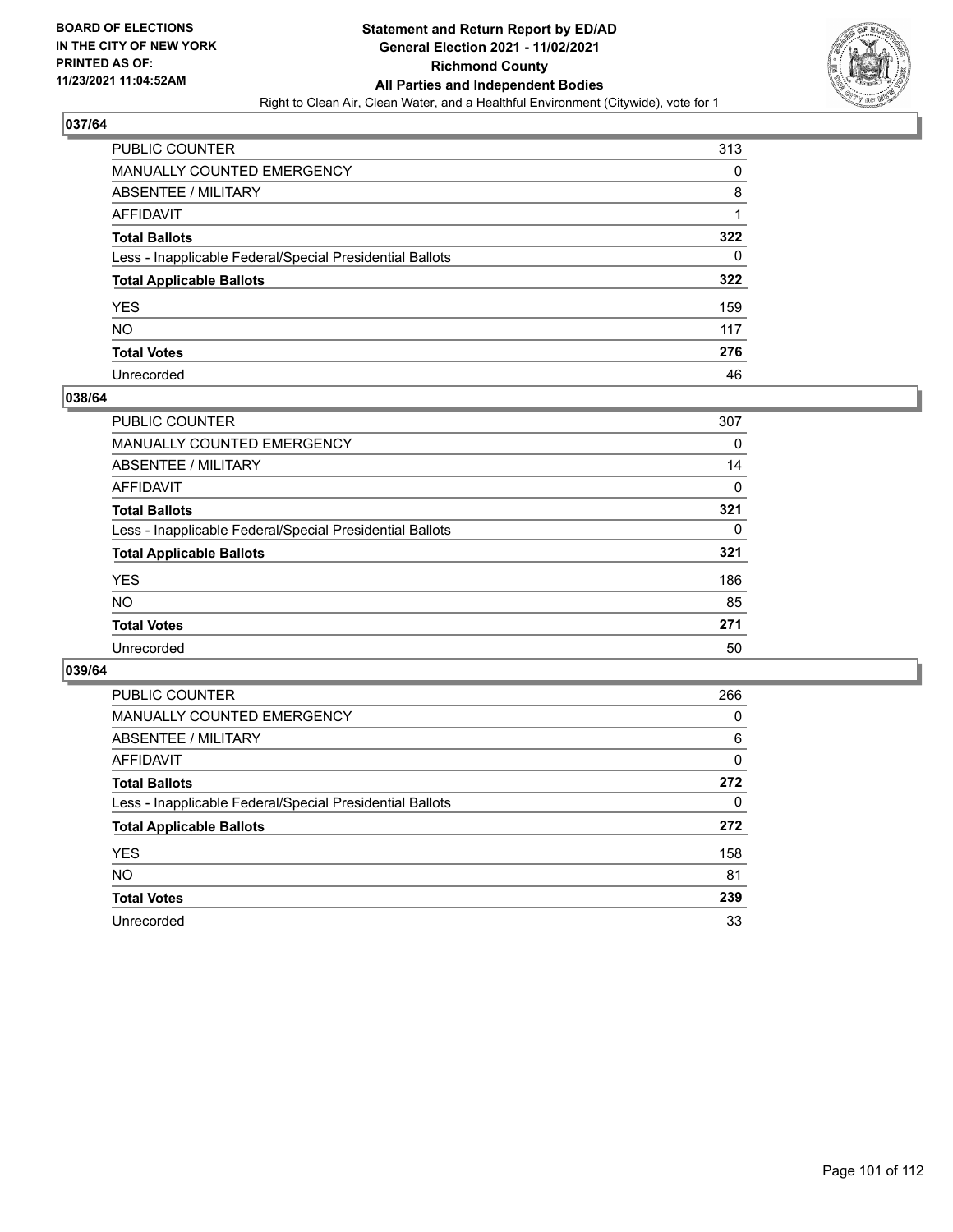

| PUBLIC COUNTER                                           | 211      |
|----------------------------------------------------------|----------|
| <b>MANUALLY COUNTED EMERGENCY</b>                        | 0        |
| <b>ABSENTEE / MILITARY</b>                               | 15       |
| <b>AFFIDAVIT</b>                                         | $\Omega$ |
| <b>Total Ballots</b>                                     | 226      |
| Less - Inapplicable Federal/Special Presidential Ballots | 0        |
| <b>Total Applicable Ballots</b>                          | 226      |
| <b>YES</b>                                               | 170      |
| <b>NO</b>                                                | 33       |
| <b>Total Votes</b>                                       | 203      |
| Unrecorded                                               | 23       |

### **041/64**

| <b>PUBLIC COUNTER</b>                                    | 309      |
|----------------------------------------------------------|----------|
| MANUALLY COUNTED EMERGENCY                               | $\Omega$ |
| ABSENTEE / MILITARY                                      | 6        |
| AFFIDAVIT                                                | $\Omega$ |
| <b>Total Ballots</b>                                     | 315      |
| Less - Inapplicable Federal/Special Presidential Ballots | $\Omega$ |
| <b>Total Applicable Ballots</b>                          | 315      |
| <b>YES</b>                                               | 154      |
| <b>NO</b>                                                | 113      |
| <b>Total Votes</b>                                       | 267      |
| Unrecorded                                               | 48       |

| <b>PUBLIC COUNTER</b>                                    | 268      |
|----------------------------------------------------------|----------|
| MANUALLY COUNTED EMERGENCY                               | 0        |
| ABSENTEE / MILITARY                                      | 10       |
| AFFIDAVIT                                                | $\Omega$ |
| <b>Total Ballots</b>                                     | 278      |
| Less - Inapplicable Federal/Special Presidential Ballots | 0        |
| <b>Total Applicable Ballots</b>                          | 278      |
| <b>YES</b>                                               | 177      |
| <b>NO</b>                                                | 63       |
| <b>Total Votes</b>                                       | 240      |
| Unrecorded                                               | 38       |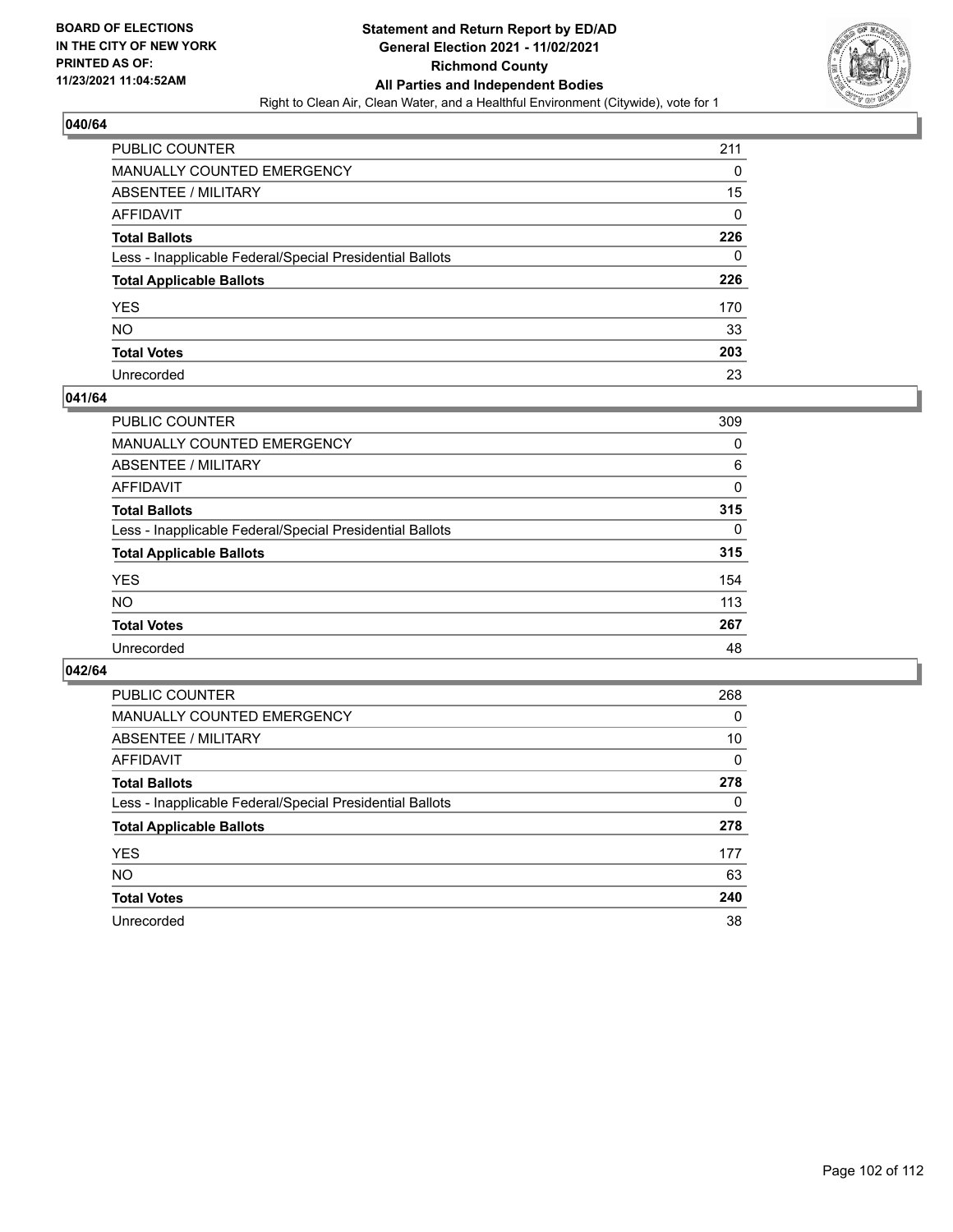

| PUBLIC COUNTER                                           | 198 |
|----------------------------------------------------------|-----|
| MANUALLY COUNTED EMERGENCY                               | 0   |
| <b>ABSENTEE / MILITARY</b>                               | 9   |
| <b>AFFIDAVIT</b>                                         | 0   |
| <b>Total Ballots</b>                                     | 207 |
| Less - Inapplicable Federal/Special Presidential Ballots | 0   |
| <b>Total Applicable Ballots</b>                          | 207 |
| YES                                                      | 99  |
| <b>NO</b>                                                | 51  |
| <b>Total Votes</b>                                       | 150 |
| Unrecorded                                               | 57  |

#### **044/64**

| <b>PUBLIC COUNTER</b>                                    | 308      |
|----------------------------------------------------------|----------|
| <b>MANUALLY COUNTED EMERGENCY</b>                        | 0        |
| ABSENTEE / MILITARY                                      | 13       |
| AFFIDAVIT                                                | 3        |
| <b>Total Ballots</b>                                     | 324      |
| Less - Inapplicable Federal/Special Presidential Ballots | $\Omega$ |
| <b>Total Applicable Ballots</b>                          | 324      |
| <b>YES</b>                                               | 166      |
| <b>NO</b>                                                | 98       |
| <b>Total Votes</b>                                       | 264      |
| Unrecorded                                               | 60       |

| <b>PUBLIC COUNTER</b>                                    | 280      |
|----------------------------------------------------------|----------|
| MANUALLY COUNTED EMERGENCY                               | $\Omega$ |
| ABSENTEE / MILITARY                                      | 26       |
| AFFIDAVIT                                                | 2        |
| <b>Total Ballots</b>                                     | 308      |
| Less - Inapplicable Federal/Special Presidential Ballots | 0        |
| <b>Total Applicable Ballots</b>                          | 308      |
| <b>YES</b>                                               | 185      |
| NO.                                                      | 68       |
| <b>Total Votes</b>                                       | 253      |
| Unrecorded                                               | 55       |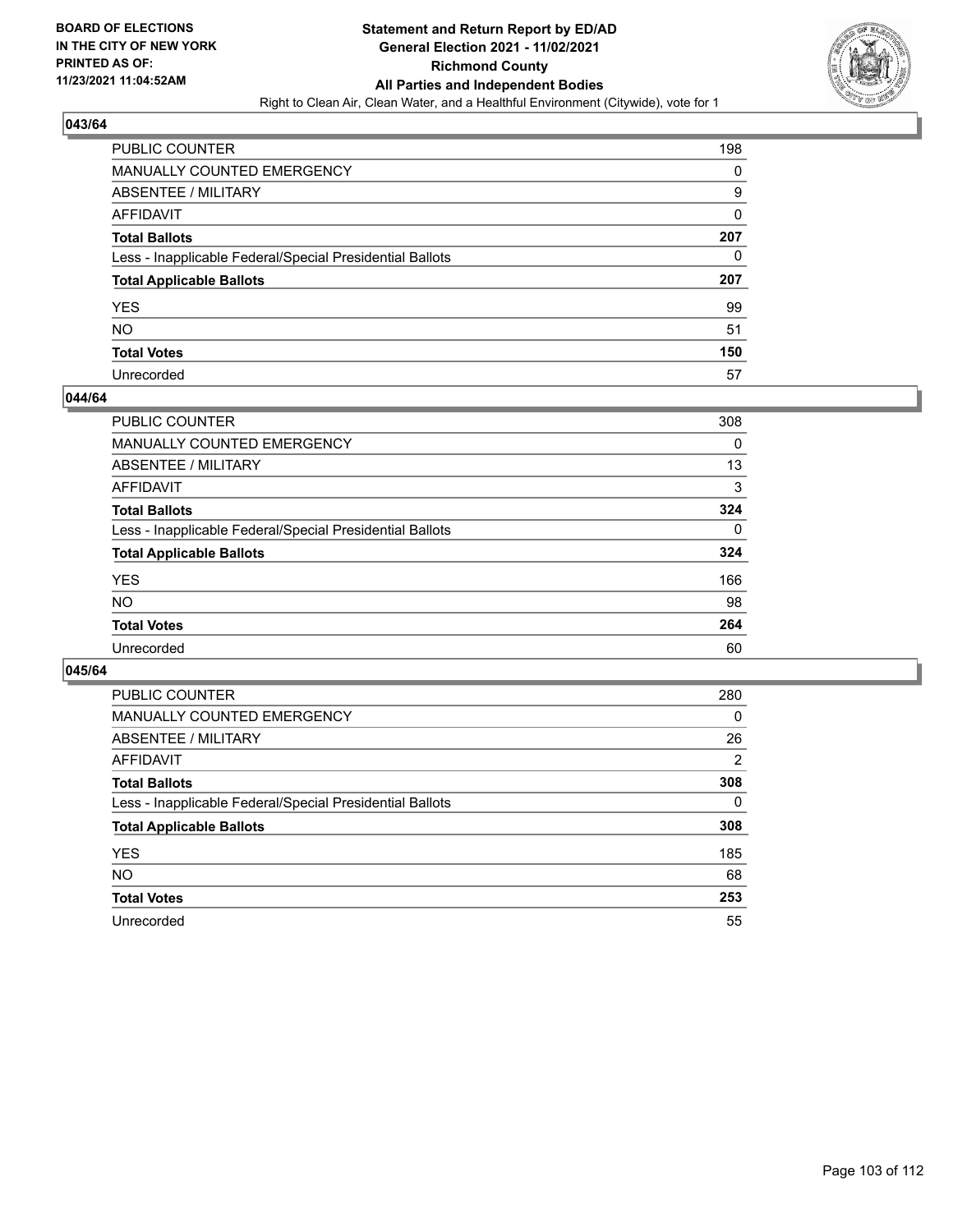

| PUBLIC COUNTER                                           | 269 |
|----------------------------------------------------------|-----|
| MANUALLY COUNTED EMERGENCY                               | 0   |
| ABSENTEE / MILITARY                                      | 20  |
| AFFIDAVIT                                                |     |
| <b>Total Ballots</b>                                     | 290 |
| Less - Inapplicable Federal/Special Presidential Ballots | 0   |
| <b>Total Applicable Ballots</b>                          | 290 |
| YES                                                      | 151 |
| NO.                                                      | 99  |
| <b>Total Votes</b>                                       | 250 |
| Unrecorded                                               | 40  |

### **047/64**

| PUBLIC COUNTER                                           | 320      |
|----------------------------------------------------------|----------|
| <b>MANUALLY COUNTED EMERGENCY</b>                        | 0        |
| ABSENTEE / MILITARY                                      | 19       |
| AFFIDAVIT                                                |          |
| <b>Total Ballots</b>                                     | 340      |
| Less - Inapplicable Federal/Special Presidential Ballots | $\Omega$ |
| <b>Total Applicable Ballots</b>                          | 340      |
| <b>YES</b>                                               | 196      |
| <b>NO</b>                                                | 107      |
| <b>Total Votes</b>                                       | 303      |
| Unrecorded                                               | 37       |

| <b>PUBLIC COUNTER</b>                                    | 443      |
|----------------------------------------------------------|----------|
| MANUALLY COUNTED EMERGENCY                               | $\Omega$ |
| ABSENTEE / MILITARY                                      | 18       |
| AFFIDAVIT                                                | 6        |
| <b>Total Ballots</b>                                     | 467      |
| Less - Inapplicable Federal/Special Presidential Ballots | 0        |
| <b>Total Applicable Ballots</b>                          | 467      |
| <b>YES</b>                                               | 229      |
| NO.                                                      | 166      |
| <b>Total Votes</b>                                       | 395      |
| Unrecorded                                               | 72       |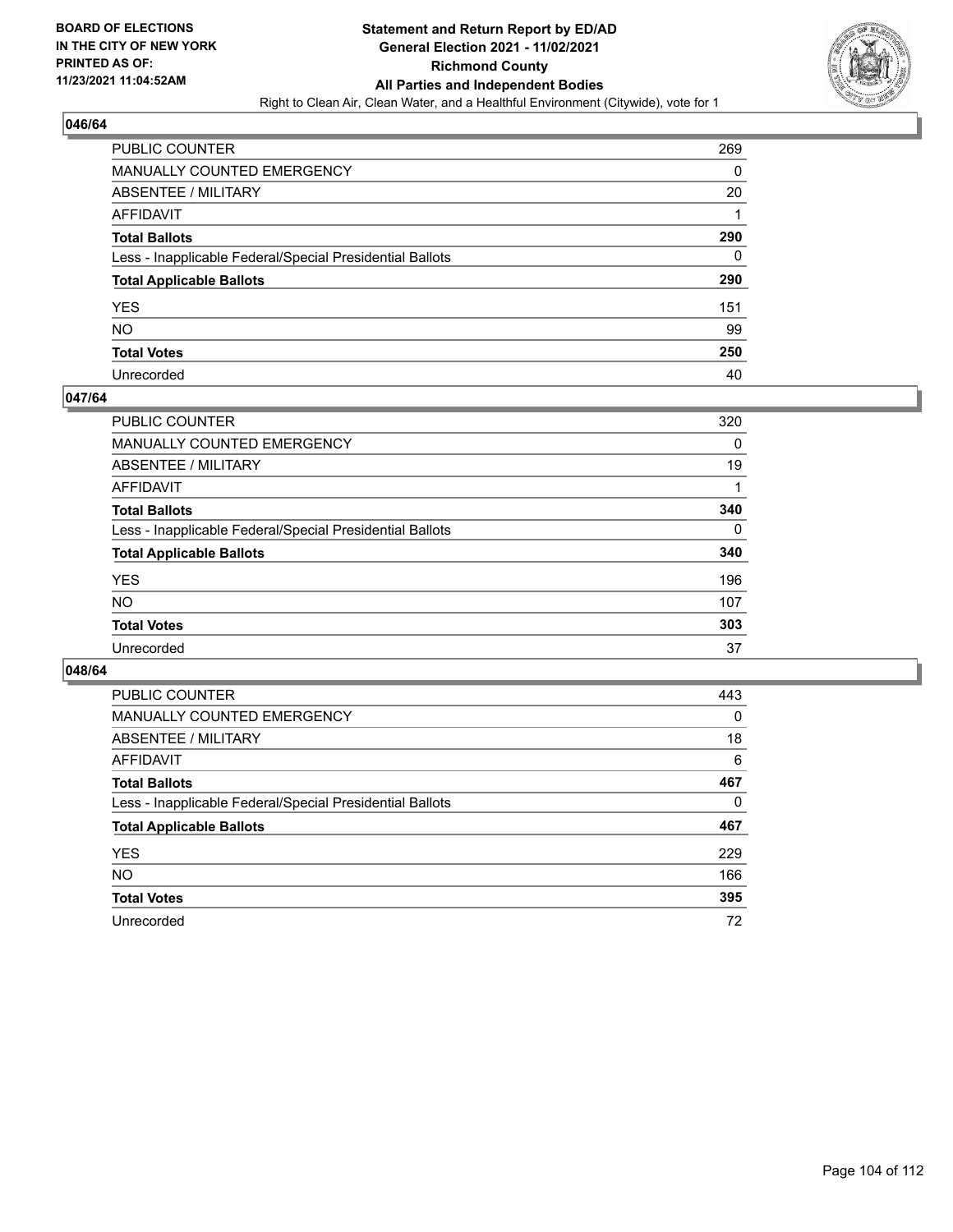

| PUBLIC COUNTER                                           | 315 |
|----------------------------------------------------------|-----|
| MANUALLY COUNTED EMERGENCY                               | 0   |
| ABSENTEE / MILITARY                                      | 26  |
| AFFIDAVIT                                                | 0   |
| <b>Total Ballots</b>                                     | 341 |
| Less - Inapplicable Federal/Special Presidential Ballots | 0   |
| <b>Total Applicable Ballots</b>                          | 341 |
| YES                                                      | 202 |
| NO.                                                      | 59  |
| <b>Total Votes</b>                                       | 261 |
| Unrecorded                                               | 80  |

### **050/64**

| PUBLIC COUNTER                                           | 332      |
|----------------------------------------------------------|----------|
| <b>MANUALLY COUNTED EMERGENCY</b>                        | $\Omega$ |
| ABSENTEE / MILITARY                                      | 14       |
| AFFIDAVIT                                                | 0        |
| <b>Total Ballots</b>                                     | 346      |
| Less - Inapplicable Federal/Special Presidential Ballots | $\Omega$ |
| <b>Total Applicable Ballots</b>                          | 346      |
| <b>YES</b>                                               | 202      |
| <b>NO</b>                                                | 96       |
| <b>Total Votes</b>                                       | 298      |
| Unrecorded                                               | 48       |

| <b>PUBLIC COUNTER</b>                                    | 255      |
|----------------------------------------------------------|----------|
| MANUALLY COUNTED EMERGENCY                               | 0        |
| ABSENTEE / MILITARY                                      | 7        |
| AFFIDAVIT                                                | $\Omega$ |
| <b>Total Ballots</b>                                     | 262      |
| Less - Inapplicable Federal/Special Presidential Ballots | 0        |
| <b>Total Applicable Ballots</b>                          | 262      |
| <b>YES</b>                                               | 164      |
| <b>NO</b>                                                | 61       |
| <b>Total Votes</b>                                       | 225      |
| Unrecorded                                               | 37       |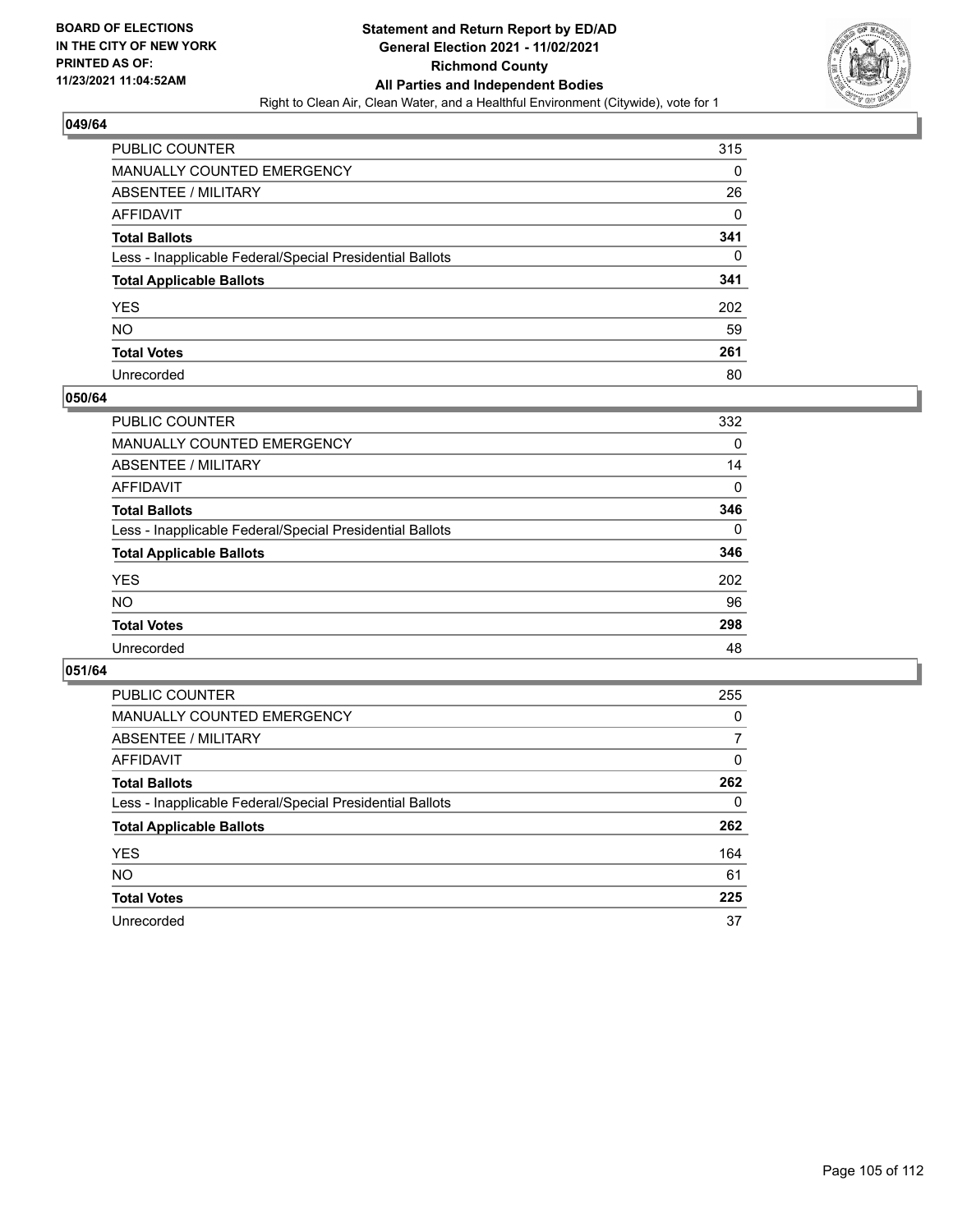

| PUBLIC COUNTER                                           | 292 |
|----------------------------------------------------------|-----|
| MANUALLY COUNTED EMERGENCY                               | 0   |
| <b>ABSENTEE / MILITARY</b>                               | 16  |
| AFFIDAVIT                                                | 2   |
| <b>Total Ballots</b>                                     | 310 |
| Less - Inapplicable Federal/Special Presidential Ballots | 0   |
| <b>Total Applicable Ballots</b>                          | 310 |
| YES                                                      | 151 |
| <b>NO</b>                                                | 106 |
| <b>Total Votes</b>                                       | 257 |
| Unrecorded                                               | 53  |

### **053/64**

| PUBLIC COUNTER                                           | 352      |
|----------------------------------------------------------|----------|
| <b>MANUALLY COUNTED EMERGENCY</b>                        | $\Omega$ |
| ABSENTEE / MILITARY                                      | 19       |
| AFFIDAVIT                                                |          |
| <b>Total Ballots</b>                                     | 372      |
| Less - Inapplicable Federal/Special Presidential Ballots | $\Omega$ |
| <b>Total Applicable Ballots</b>                          | 372      |
| <b>YES</b>                                               | 216      |
| <b>NO</b>                                                | 90       |
| <b>Total Votes</b>                                       | 306      |
| Unrecorded                                               | 66       |

| <b>PUBLIC COUNTER</b>                                    | 395      |
|----------------------------------------------------------|----------|
| MANUALLY COUNTED EMERGENCY                               | 0        |
| ABSENTEE / MILITARY                                      | 17       |
| AFFIDAVIT                                                |          |
| <b>Total Ballots</b>                                     | 413      |
| Less - Inapplicable Federal/Special Presidential Ballots | $\Omega$ |
| <b>Total Applicable Ballots</b>                          | 413      |
| <b>YES</b>                                               | 234      |
| <b>NO</b>                                                | 140      |
| <b>Total Votes</b>                                       | 374      |
| Unrecorded                                               | 39       |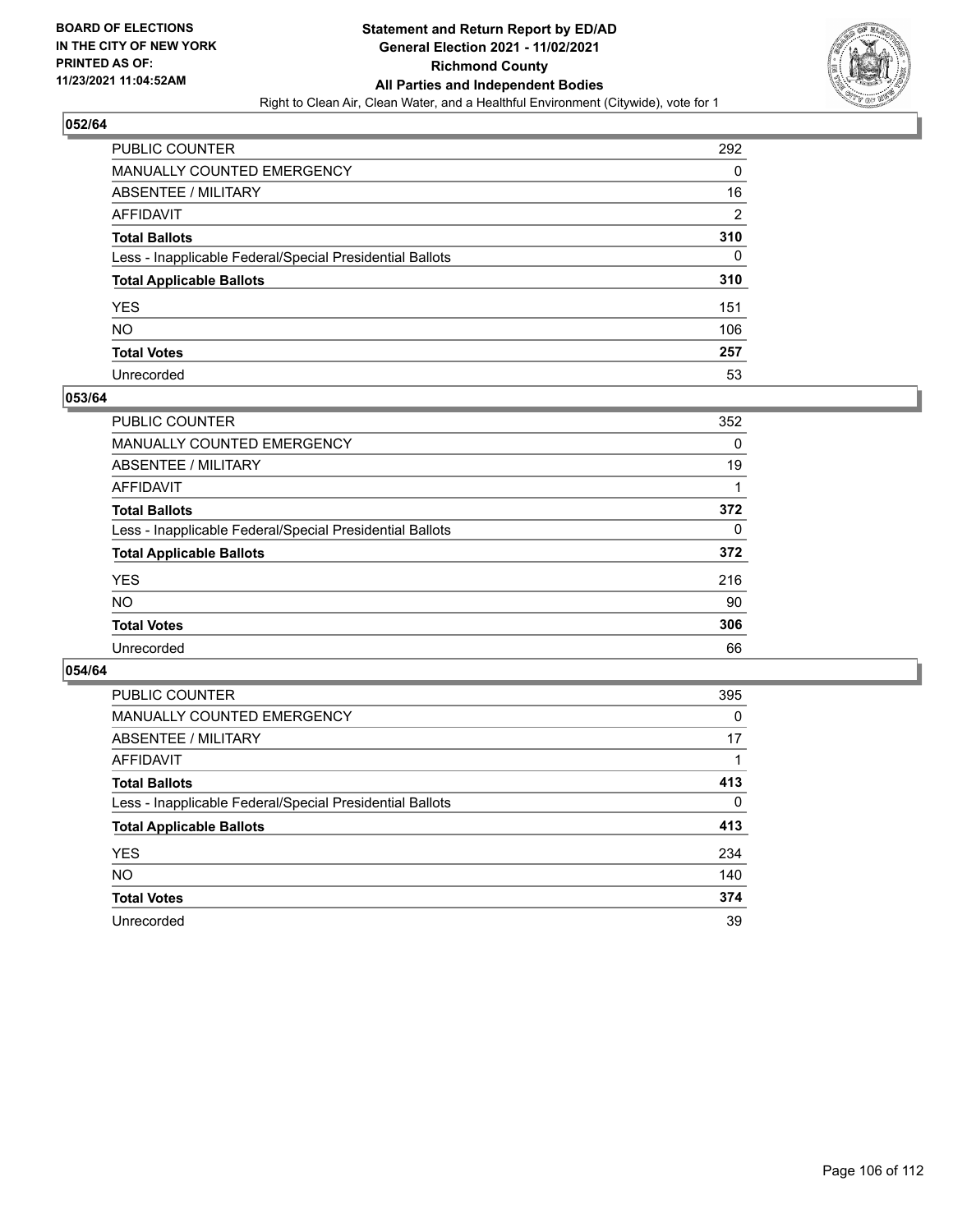

| PUBLIC COUNTER                                           | 348            |
|----------------------------------------------------------|----------------|
| MANUALLY COUNTED EMERGENCY                               | 0              |
| ABSENTEE / MILITARY                                      | 10             |
| AFFIDAVIT                                                | $\overline{2}$ |
| <b>Total Ballots</b>                                     | 360            |
| Less - Inapplicable Federal/Special Presidential Ballots | 0              |
| <b>Total Applicable Ballots</b>                          | 360            |
| YES                                                      | 189            |
| NO.                                                      | 133            |
| <b>Total Votes</b>                                       | 322            |
| Unrecorded                                               | 38             |

### **056/64**

| <b>PUBLIC COUNTER</b>                                    | 381            |
|----------------------------------------------------------|----------------|
| <b>MANUALLY COUNTED EMERGENCY</b>                        | 0              |
| ABSENTEE / MILITARY                                      | 23             |
| AFFIDAVIT                                                | $\overline{2}$ |
| <b>Total Ballots</b>                                     | 406            |
| Less - Inapplicable Federal/Special Presidential Ballots | $\Omega$       |
| <b>Total Applicable Ballots</b>                          | 406            |
| <b>YES</b>                                               | 181            |
| <b>NO</b>                                                | 165            |
| <b>Total Votes</b>                                       | 346            |
| Unrecorded                                               | 60             |

| <b>PUBLIC COUNTER</b>                                    | 228 |
|----------------------------------------------------------|-----|
| <b>MANUALLY COUNTED EMERGENCY</b>                        | 0   |
| ABSENTEE / MILITARY                                      |     |
| AFFIDAVIT                                                |     |
| <b>Total Ballots</b>                                     | 236 |
| Less - Inapplicable Federal/Special Presidential Ballots | 0   |
| <b>Total Applicable Ballots</b>                          | 236 |
| <b>YES</b>                                               | 117 |
| <b>NO</b>                                                | 83  |
| <b>Total Votes</b>                                       | 200 |
| Unrecorded                                               | 36  |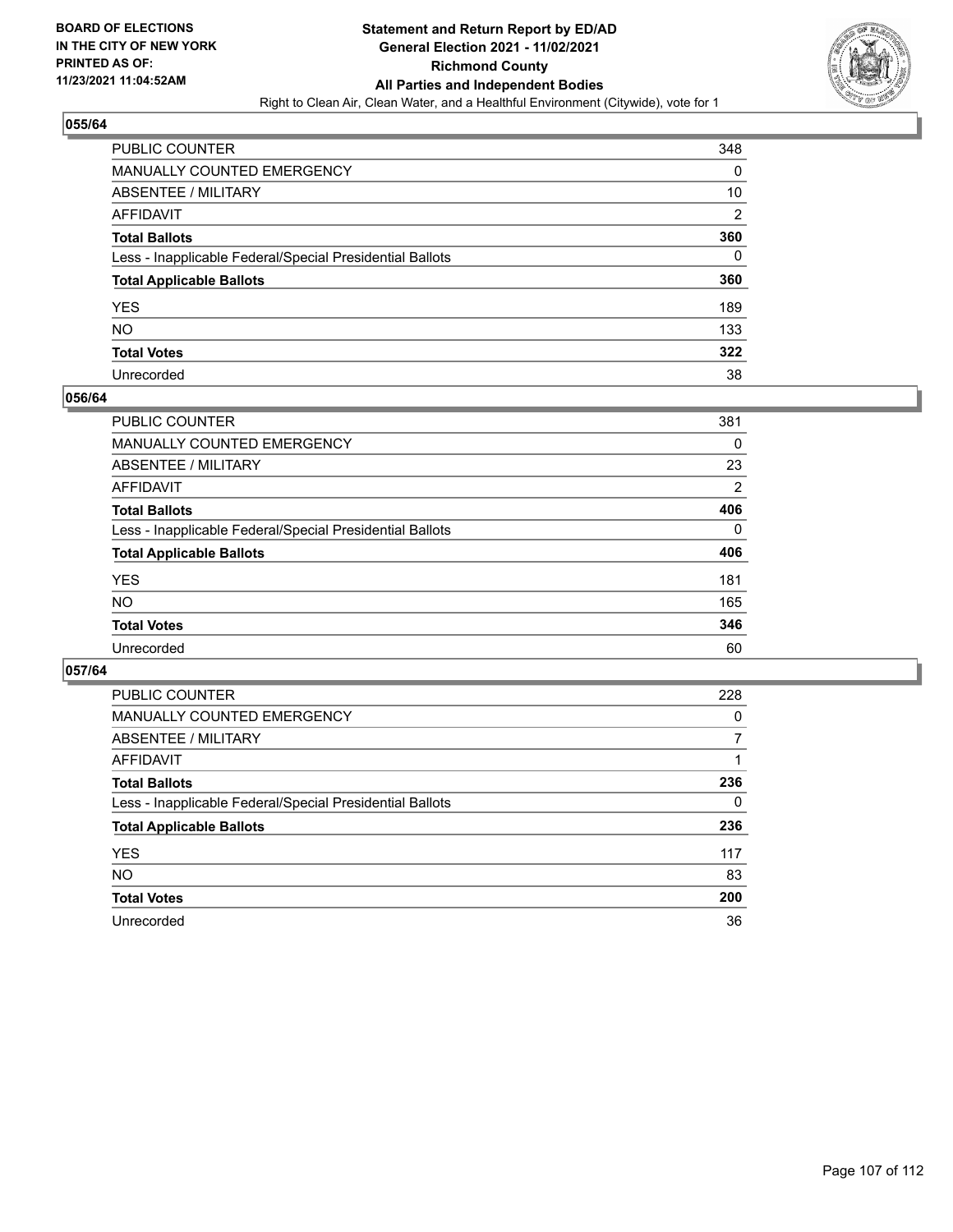

| PUBLIC COUNTER                                           | 364 |
|----------------------------------------------------------|-----|
| MANUALLY COUNTED EMERGENCY                               | 0   |
| ABSENTEE / MILITARY                                      | 8   |
| AFFIDAVIT                                                |     |
| Total Ballots                                            | 373 |
| Less - Inapplicable Federal/Special Presidential Ballots | 0   |
| <b>Total Applicable Ballots</b>                          | 373 |
| YES                                                      | 195 |
| NO.                                                      | 133 |
| <b>Total Votes</b>                                       | 328 |
| Unrecorded                                               | 45  |

### **059/64**

| <b>PUBLIC COUNTER</b>                                    | 281      |
|----------------------------------------------------------|----------|
| MANUALLY COUNTED EMERGENCY                               | 0        |
| ABSENTEE / MILITARY                                      | 8        |
| AFFIDAVIT                                                |          |
| <b>Total Ballots</b>                                     | 290      |
| Less - Inapplicable Federal/Special Presidential Ballots | $\Omega$ |
| <b>Total Applicable Ballots</b>                          | 290      |
| <b>YES</b>                                               | 149      |
| <b>NO</b>                                                | 118      |
| <b>Total Votes</b>                                       | 267      |
| Unrecorded                                               | 23       |

| <b>PUBLIC COUNTER</b>                                    | 178      |
|----------------------------------------------------------|----------|
| <b>MANUALLY COUNTED EMERGENCY</b>                        | 0        |
| ABSENTEE / MILITARY                                      | 9        |
| AFFIDAVIT                                                |          |
| <b>Total Ballots</b>                                     | 188      |
| Less - Inapplicable Federal/Special Presidential Ballots | $\Omega$ |
| <b>Total Applicable Ballots</b>                          | 188      |
| <b>YES</b>                                               | 114      |
| <b>NO</b>                                                | 60       |
| <b>Total Votes</b>                                       | 174      |
| Unrecorded                                               | 14       |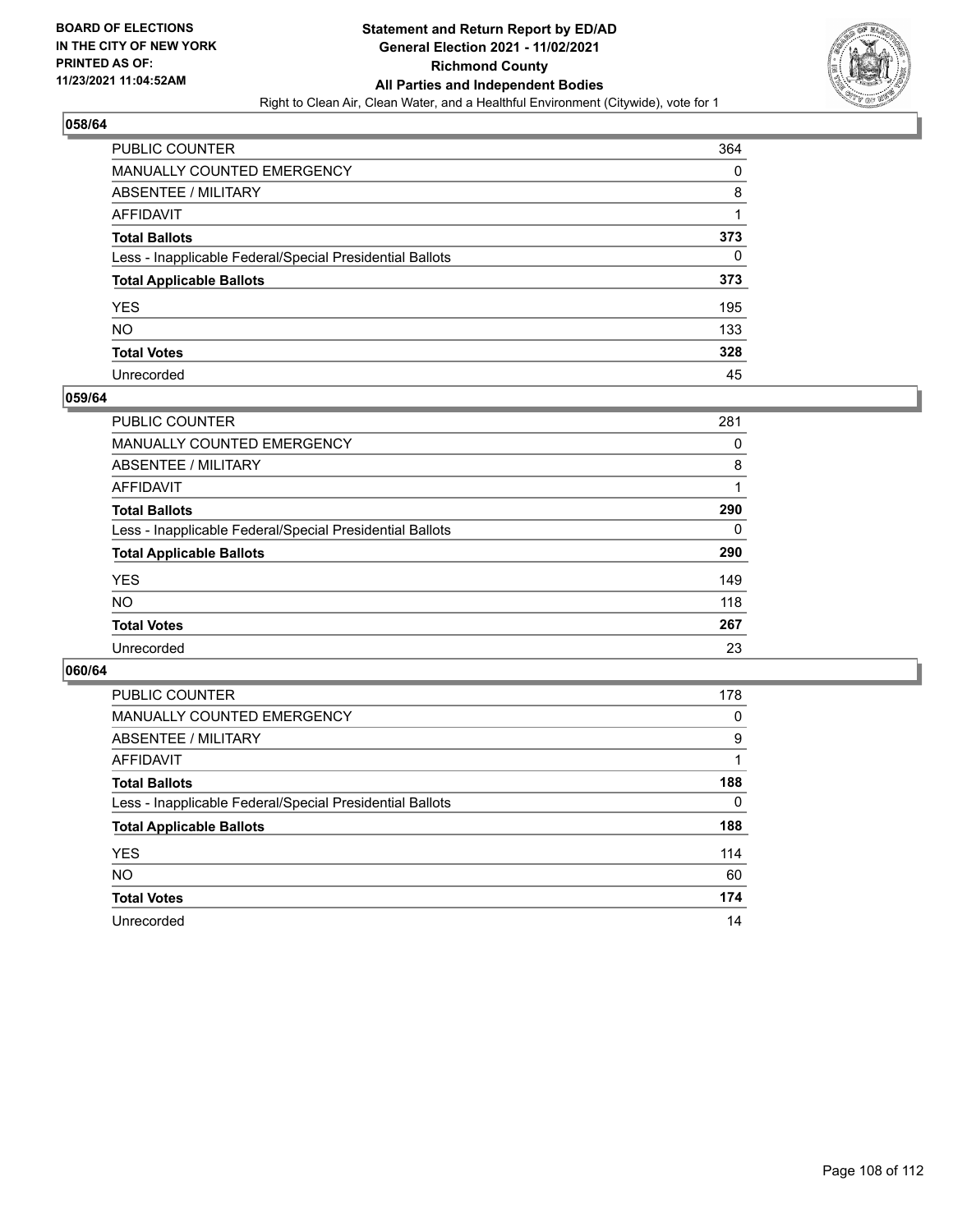

## **061/64**

| PUBLIC COUNTER                                           | 215 |
|----------------------------------------------------------|-----|
| MANUALLY COUNTED EMERGENCY                               | 0   |
| <b>ABSENTEE / MILITARY</b>                               | 28  |
| AFFIDAVIT                                                | 0   |
| <b>Total Ballots</b>                                     | 243 |
| Less - Inapplicable Federal/Special Presidential Ballots | 0   |
| <b>Total Applicable Ballots</b>                          | 243 |
| YES                                                      | 142 |
| NO.                                                      | 58  |
| <b>Total Votes</b>                                       | 200 |
| Unrecorded                                               | 43  |

### **062/64**

| <b>PUBLIC COUNTER</b>                                    | 312      |
|----------------------------------------------------------|----------|
| <b>MANUALLY COUNTED EMERGENCY</b>                        | $\Omega$ |
| ABSENTEE / MILITARY                                      | 22       |
| AFFIDAVIT                                                | 3        |
| <b>Total Ballots</b>                                     | 337      |
| Less - Inapplicable Federal/Special Presidential Ballots | 0        |
| <b>Total Applicable Ballots</b>                          | 337      |
| <b>YES</b>                                               | 159      |
| <b>NO</b>                                                | 124      |
| <b>Total Votes</b>                                       | 283      |
| Unrecorded                                               | 54       |

### **063/64**

| <b>PUBLIC COUNTER</b>                                    | 269      |
|----------------------------------------------------------|----------|
| MANUALLY COUNTED EMERGENCY                               | $\Omega$ |
| ABSENTEE / MILITARY                                      | 17       |
| AFFIDAVIT                                                |          |
| <b>Total Ballots</b>                                     | 287      |
| Less - Inapplicable Federal/Special Presidential Ballots | 0        |
| <b>Total Applicable Ballots</b>                          | 287      |
| <b>YES</b>                                               | 155      |
| NO.                                                      | 99       |
| <b>Total Votes</b>                                       | 254      |
| Unrecorded                                               | 33       |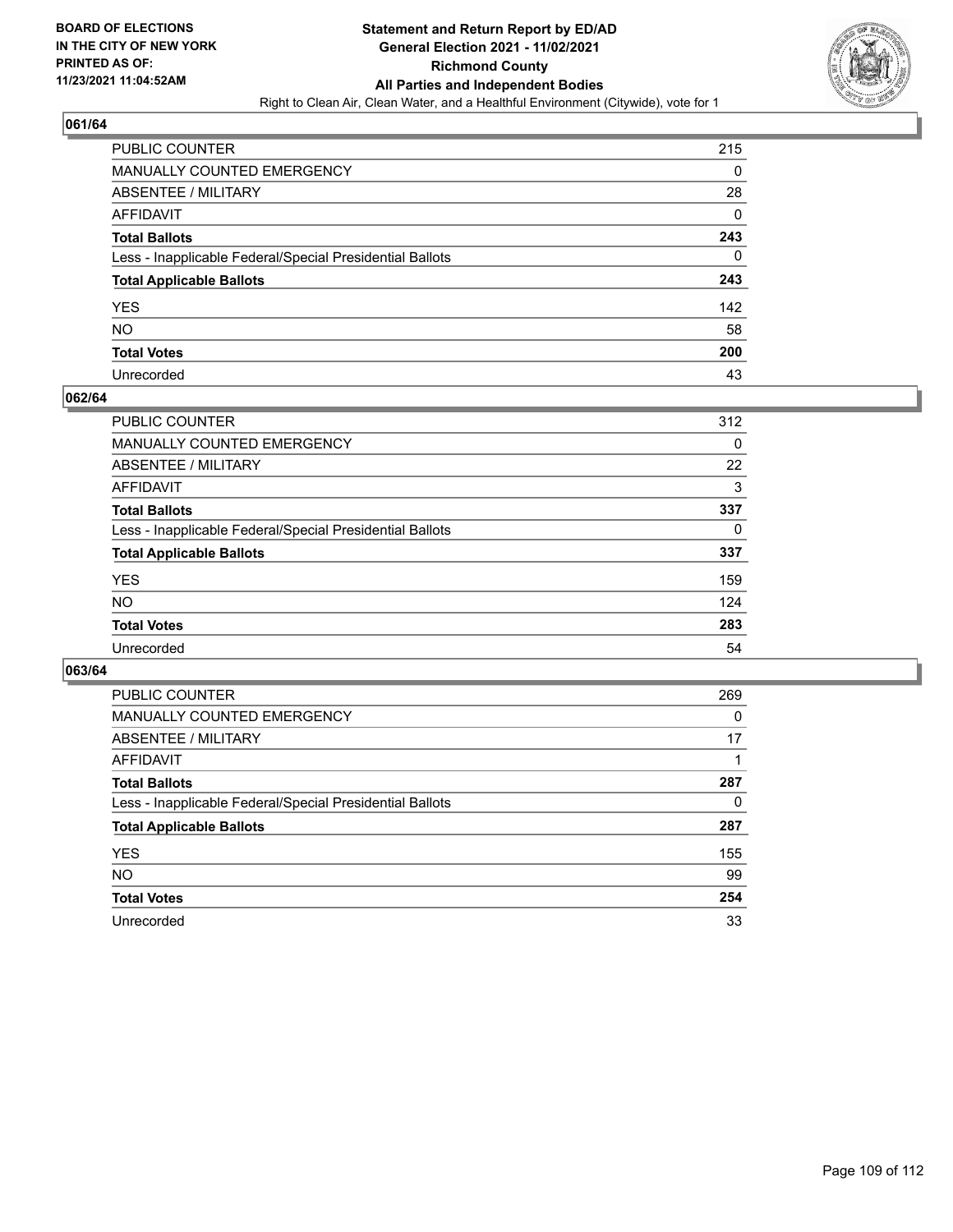

## **064/64**

| PUBLIC COUNTER                                           | 0 |
|----------------------------------------------------------|---|
| <b>MANUALLY COUNTED EMERGENCY</b>                        | 0 |
| ABSENTEE / MILITARY                                      | 0 |
| AFFIDAVIT                                                | 0 |
| <b>Total Ballots</b>                                     | 0 |
| Less - Inapplicable Federal/Special Presidential Ballots | 0 |
| <b>Total Applicable Ballots</b>                          | 0 |
| <b>YES</b>                                               | 0 |
| <b>NO</b>                                                | 0 |
| <b>Total Votes</b>                                       | 0 |

### **065/64**

| PUBLIC COUNTER                                           | 0        |
|----------------------------------------------------------|----------|
| MANUALLY COUNTED EMERGENCY                               | $\Omega$ |
| ABSENTEE / MILITARY                                      | $\Omega$ |
| AFFIDAVIT                                                | $\Omega$ |
| <b>Total Ballots</b>                                     | 0        |
| Less - Inapplicable Federal/Special Presidential Ballots | $\Omega$ |
| <b>Total Applicable Ballots</b>                          | 0        |
| <b>YES</b>                                               | 0        |
| NO.                                                      | $\Omega$ |
| <b>Total Votes</b>                                       | 0        |
|                                                          |          |

# **066/64**

| 0        |
|----------|
| 0        |
| 0        |
| 0        |
| 0        |
| $\Omega$ |
| 0        |
| 0        |
| $\Omega$ |
| 0        |
|          |

## **067/64**

| <b>Total Votes</b>                                       | O |
|----------------------------------------------------------|---|
| NO.                                                      | O |
| <b>YES</b>                                               | 0 |
| <b>Total Applicable Ballots</b>                          |   |
| Less - Inapplicable Federal/Special Presidential Ballots | 0 |
| <b>Total Ballots</b>                                     | 0 |
| AFFIDAVIT                                                | 0 |
| ABSENTEE / MILITARY                                      | 0 |
| MANUALLY COUNTED EMERGENCY                               | 0 |
| PUBLIC COUNTER                                           | 0 |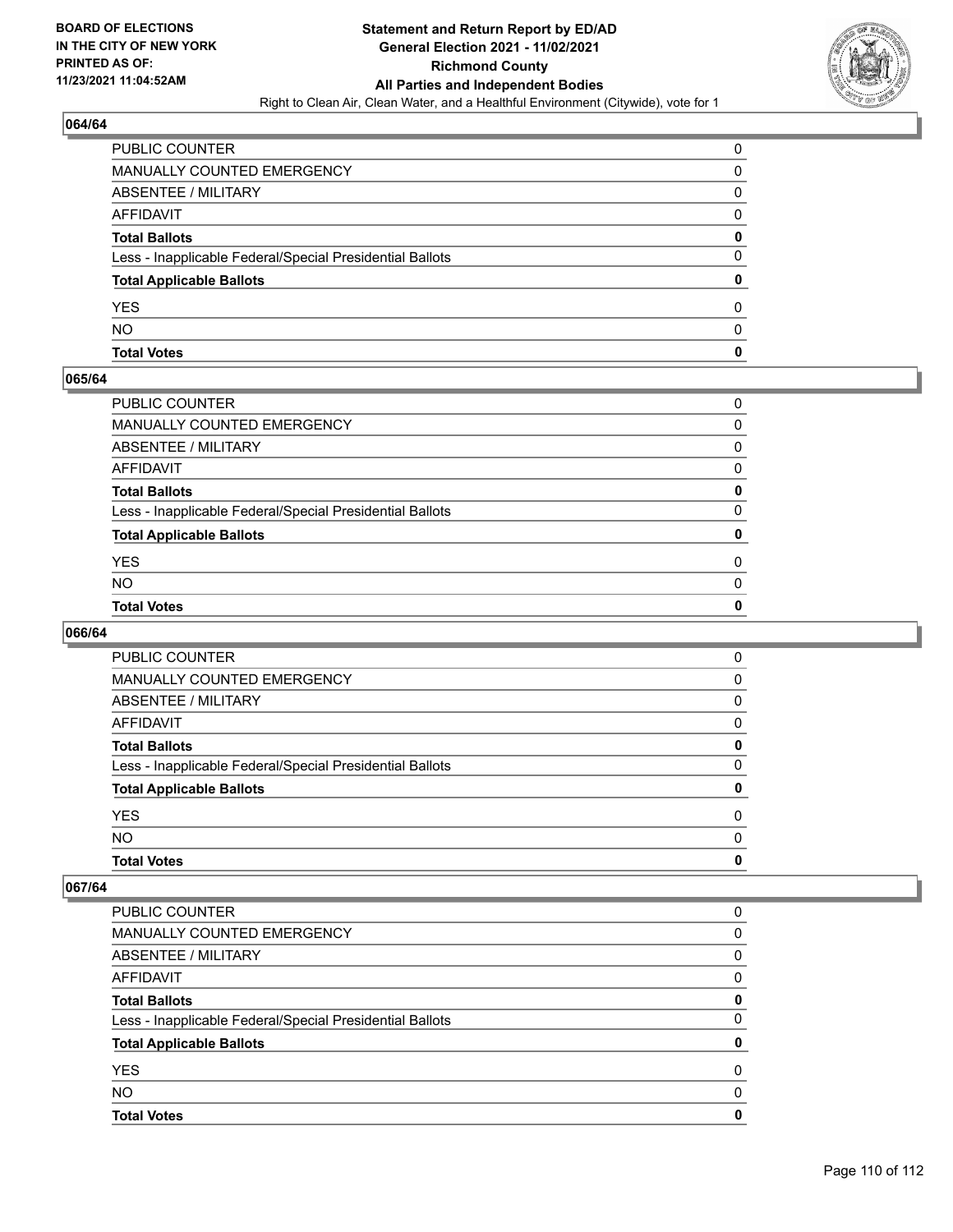

## **068/64**

| PUBLIC COUNTER                                           |   |
|----------------------------------------------------------|---|
| MANUALLY COUNTED EMERGENCY                               | 0 |
| <b>ABSENTEE / MILITARY</b>                               | 0 |
| AFFIDAVIT                                                | 0 |
| <b>Total Ballots</b>                                     | 0 |
| Less - Inapplicable Federal/Special Presidential Ballots | 0 |
| <b>Total Applicable Ballots</b>                          | 0 |
| <b>YES</b>                                               | 0 |
| <b>NO</b>                                                | 0 |
| <b>Total Votes</b>                                       | 0 |

## **069/64**

| PUBLIC COUNTER                                           | 0            |
|----------------------------------------------------------|--------------|
| MANUALLY COUNTED EMERGENCY                               | 0            |
| ABSENTEE / MILITARY                                      | 0            |
| AFFIDAVIT                                                | $\mathbf{0}$ |
| Total Ballots                                            | 0            |
| Less - Inapplicable Federal/Special Presidential Ballots | $\Omega$     |
| <b>Total Applicable Ballots</b>                          | $\mathbf{0}$ |
| YES                                                      | 0            |
| NO.                                                      | $\Omega$     |
| <b>Total Votes</b>                                       | $\mathbf{0}$ |
|                                                          |              |

# **070/64**

| <b>Total Votes</b>                                       | 0 |
|----------------------------------------------------------|---|
| <b>NO</b>                                                | 0 |
| <b>YES</b>                                               | 0 |
| <b>Total Applicable Ballots</b>                          | 0 |
| Less - Inapplicable Federal/Special Presidential Ballots | 0 |
| <b>Total Ballots</b>                                     | 0 |
| AFFIDAVIT                                                | 0 |
| ABSENTEE / MILITARY                                      | 0 |
| <b>MANUALLY COUNTED EMERGENCY</b>                        | 0 |
| PUBLIC COUNTER                                           | 0 |